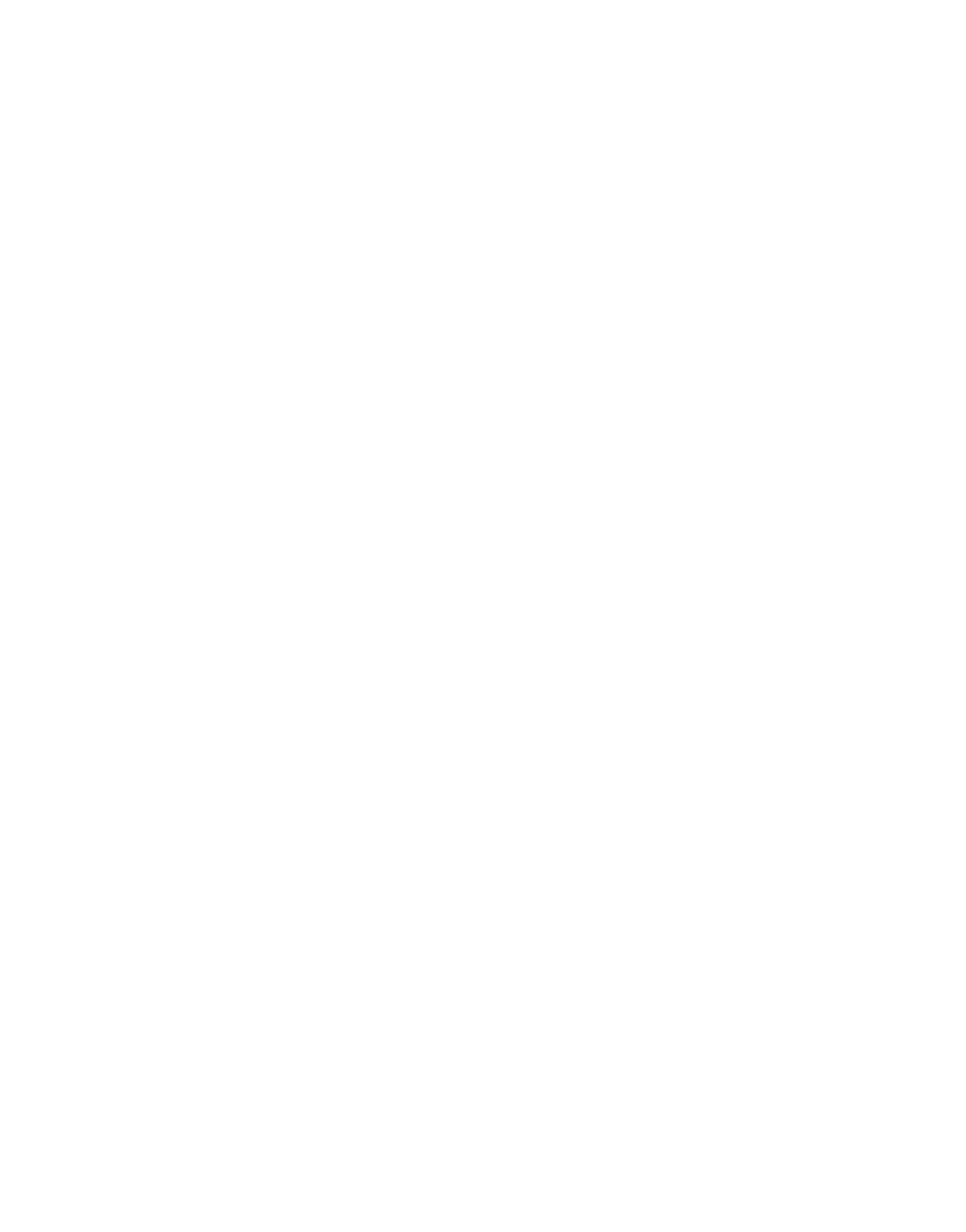

#### **Carta Dei Vini**

Chiunque cerchi di farti credere che sa tutto sul vino <sup>è</sup> ovviamente un impostore… "The Commonsense Book of Wine di Leon Adamas"

La storia del vino <sup>è</sup> cosi antica da confondersi con la stessa storia dell'umanità, intimamente associata alle culture popolari <sup>e</sup> alle loro economie, <sup>è</sup> da sempre parte importante della società.

> Le tradizioni <sup>e</sup> le tecniche enologiche più antiche, associate all'evoluzione <sup>e</sup> l'innovazione moderna si stanno spingendo verso un orientamento minimalista.

LA RICERCATEZZA E L'ESCLUSIVITÀ DELLA NOSTRA CARTA DEI VINI vuole mettere in risalto tutti questi elementi, dai produttori più tradizionali, all'enologo indipendente, da chi ha sempre creduto nei vini naturali, ai più grandi Domaine e Château del mondo.

Benvenuti nella nostra cantina vini.

#### **Wine List**

*"Anyone who tries to make you believe that he knows all about wine is obviously <sup>a</sup> fake." "Leon Adams in The Commonsense Book of Wine"*

*The history of wine is as ancient as that of Mankind. It has always played an important role in society, and has been intimately associated with popular cultures and their economies.*

> *The oldest traditions and wine-making techniques, coupled with new evolutions and modern innovations, have pushed us towards <sup>a</sup> minimalist orientation of wine.*

*The idea behind both the research and exclusivity of our wine list is to highlight all of these aspects surrounding wine. We offer labels from the most traditional producers, to independent enologists, to those who have always believed in maintaining the natural characteristics of wines, and also to the world's greatest Domaines and Chateaus.*

*Welcome to our wine cellar.* 

**Wine Director** Alessandro Tibaldo

Paolo Giovanni Ravasi Francesco Liset

**Head Sommelier**

**Sommelier** Francesco Faraoni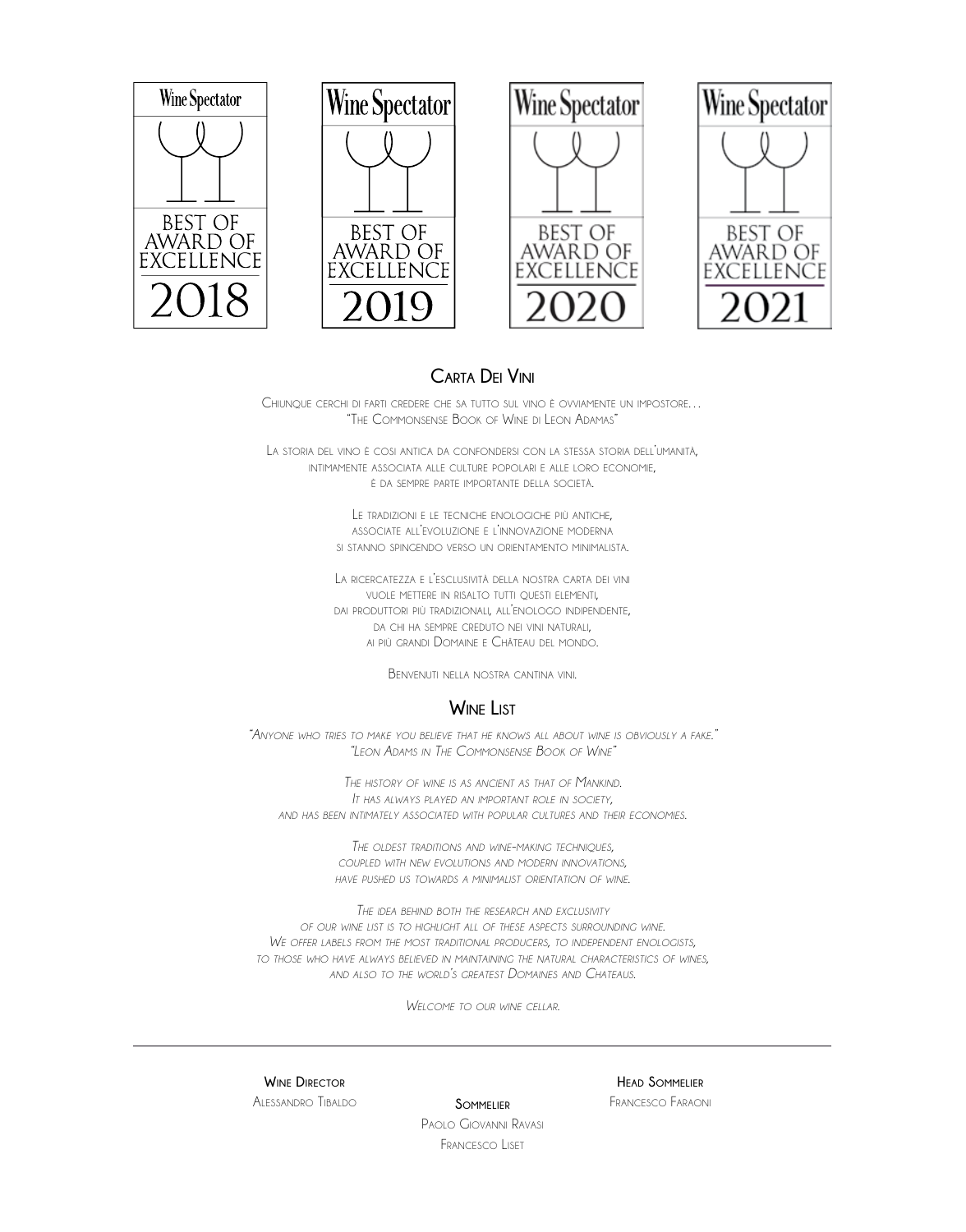#### INDICE / INDEX

| VINI IN ABBINAMENTO - <i>WINE PAIRINGS</i>                                     |  |
|--------------------------------------------------------------------------------|--|
| VINEAL CALICE - WINES BY THE GLASS                                             |  |
| $CORAVIN - CORAVIN$                                                            |  |
| <b>MEZZE BOTTIGLIE VINI BIANCHI E ROSSI -</b> HALF BOTTLES WHITE AND RED WINES |  |

## VINI SPUMANTI / SPARKLING WINES

| <b>METODO CLASSICO - BOTTLE FERMENTED SPARKLING</b> |  |
|-----------------------------------------------------|--|
|                                                     |  |
| <b>METODO CHARMAT - TANK FERMENTED SPARKLING</b>    |  |
|                                                     |  |
|                                                     |  |
| CHAMPAGNE - CHAMPAGNE                               |  |

| <b>FPERNAY</b>                               | IД         |
|----------------------------------------------|------------|
| Côte Des Blancs - Le Mesnil Sur Oger - Avize | $\sqrt{ }$ |
| Vallée De la Marne - Aube - Côte Des Bar     |            |

## VINI BIANCHI ITALIANI / ITALIAN WHITE WINES

## NORD / NORTH

| Piemonte - Valle D'aosta - I ombardia - Liguria |  |
|-------------------------------------------------|--|
| Trentino Alto Adige -                           |  |
| FRIULI VENEZIA GIULIA                           |  |
| VENETO                                          |  |

## **CENTRO / CENTRE**

| -            |  |
|--------------|--|
| <b>MRDIA</b> |  |

## **SUD / SOUTH**

## **VINI BIANCHI FRANCESI / FRENCH WHITE WINES**

|                                                                                                                           | $22-24$ |
|---------------------------------------------------------------------------------------------------------------------------|---------|
| SAINT-AUBIN - COTE CHALONNÂISE - MACONNAIS - JURA - VALLE DELLA LOIRA - VALLE DEL RODANO - BORDEAUX …………………………………………24-25 |         |
| Vini Bianchi Dal Mondo / International White Wines                                                                        |         |
|                                                                                                                           | - 26    |

## RIESLING / RIESLING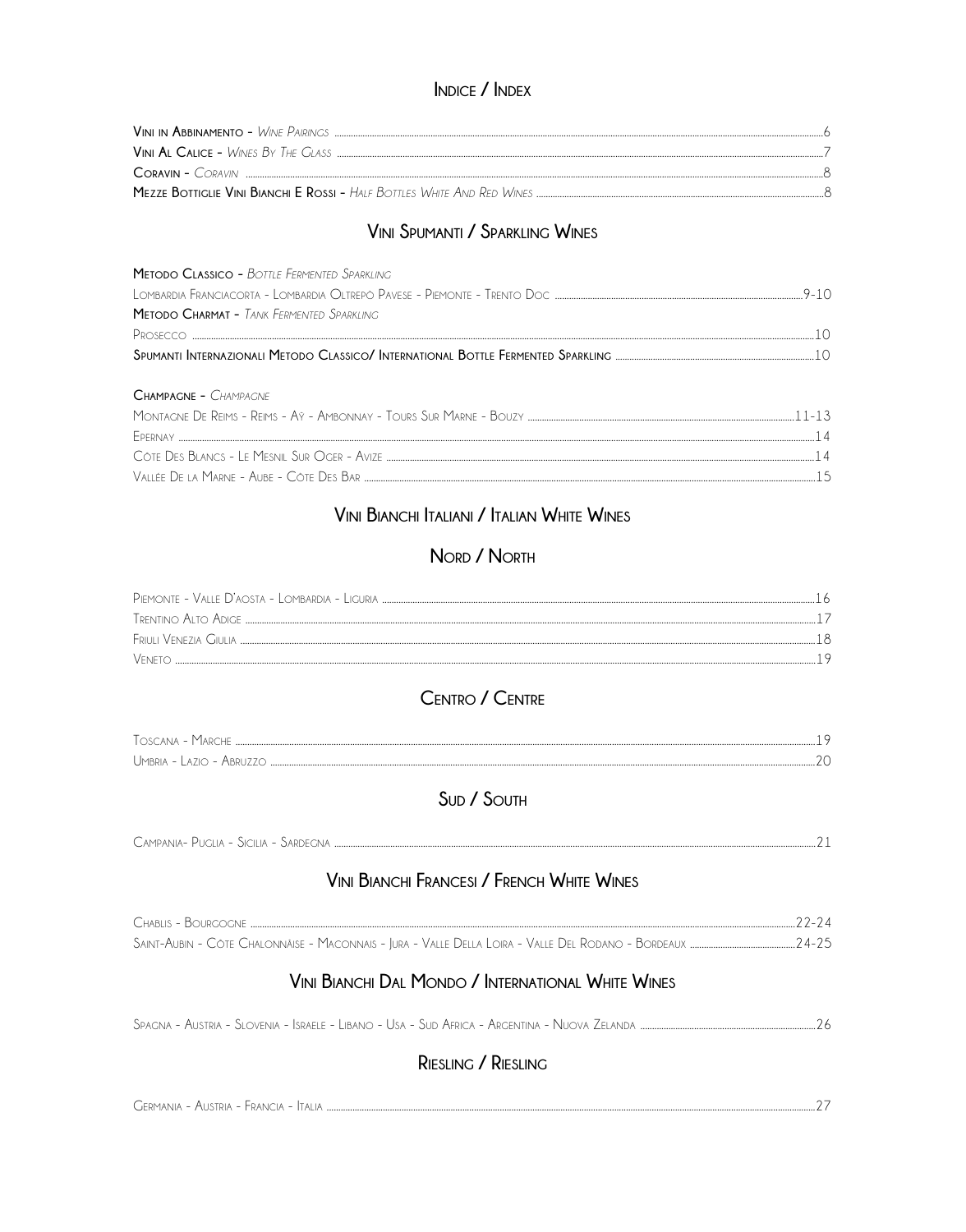## $$

## VINI ROSATI / ROSÉ WINES

| <b>VINI ROSSI ITALIANI / ITALIAN RED WINES</b>        |  |
|-------------------------------------------------------|--|
| NORD / NORTH                                          |  |
|                                                       |  |
|                                                       |  |
|                                                       |  |
|                                                       |  |
|                                                       |  |
| <b>CENTRO / CENTRE</b>                                |  |
|                                                       |  |
|                                                       |  |
|                                                       |  |
| <b>SUD / SOUTH</b>                                    |  |
|                                                       |  |
|                                                       |  |
|                                                       |  |
| <b>VINI ROSSI FRANCESI / FRENCH RED WINES</b>         |  |
|                                                       |  |
|                                                       |  |
|                                                       |  |
| <b>VINI ROSSI SPAGNA / SPANISH RED WINES</b>          |  |
|                                                       |  |
| <b>VINI ROSSI DAL MONDO / INTERNATIONAL RED WINES</b> |  |
|                                                       |  |
|                                                       |  |
| <b>VINI DOLCI / SWEET WINES</b>                       |  |
|                                                       |  |
|                                                       |  |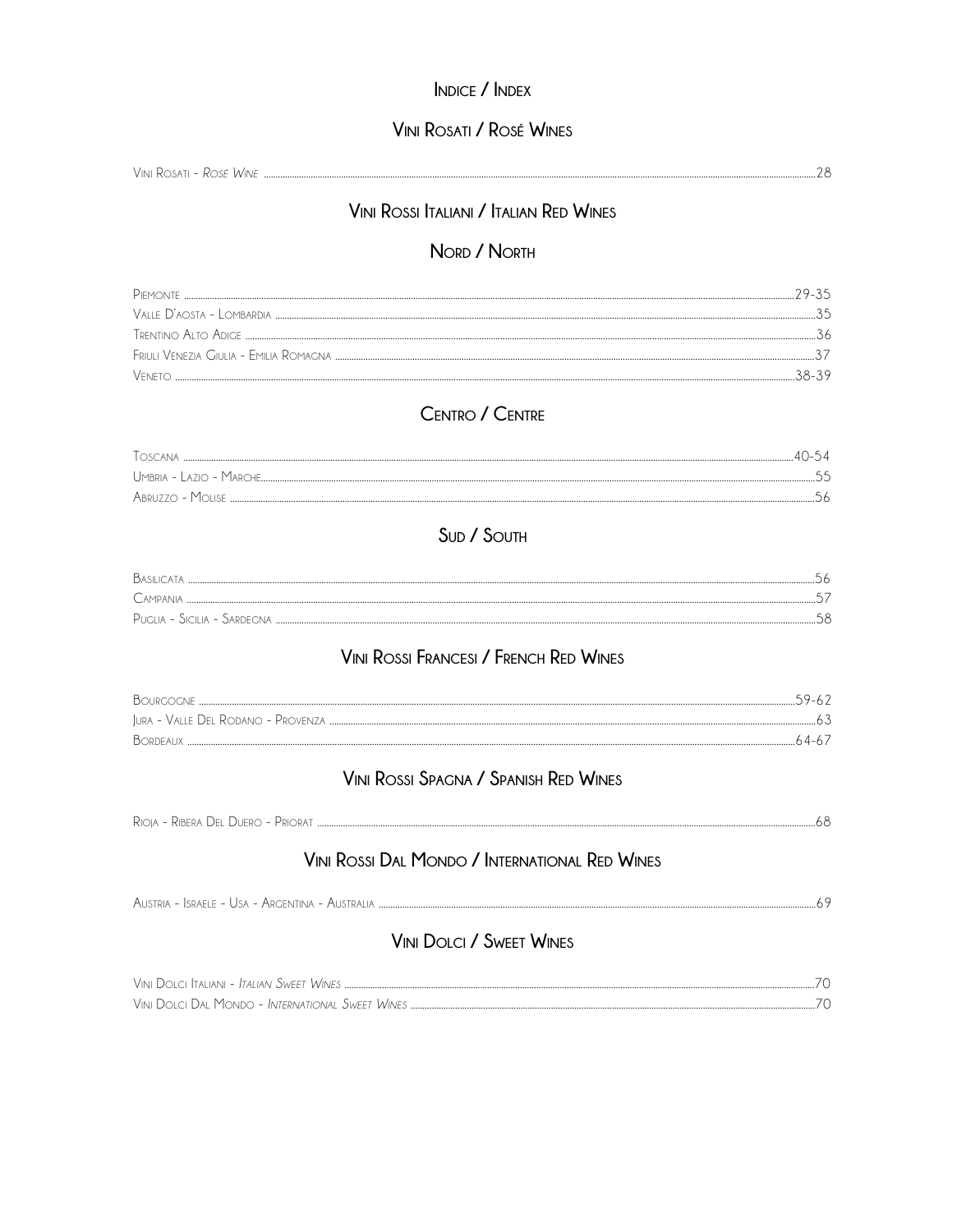#### **Italian Wine Lovers Experience**

For 3-6 Person € 400,00

| Malvasia Riserva - Friuli Venezia Giulia | Edi Kante     | 2012 |
|------------------------------------------|---------------|------|
| Venissa - Veneto                         | Bisoi         | 2014 |
| COMARÌ DEI SALEM - LOMBARDIA             | <b>JBERTI</b> | 2011 |
| Quota 1000 Barbabecchi - Sicilia         | Cîraci I      | 2015 |
| BAROLO CHINATO - PIEMONTE                | Сосснг        | N.V. |

#### **Italian Unique Wines Experience**

For 3-6 Person € 1.200,00

| PINOT BIANCO RARITÀ - ALTO ADIGE       | Teri ano:             | 2008 |
|----------------------------------------|-----------------------|------|
| Ornellaia Bianco - Toscana             | TENUTA DELL'ORNELLAIA | 2016 |
| Riserva dei Fondatore - Trento         | GILLIO FERRARI        | 2009 |
| BARBARESCO - PIEMONTE                  | (jaia                 | 2009 |
| Bukkuram Passito Pantelleria - Sicilia | De Bartoll            | 2012 |

## **The Extreme Bottle Experience**

For 3-6 Person € 3.600,00

| Scharzhofberger Auslese - Mosella | <b>EGON MULLER</b>  | 2006 |
|-----------------------------------|---------------------|------|
| Chardonnay Rarità - Alto Adige    | Cantina Terlano     | 1996 |
| Le Montrachet - Borgogna          | VINCENT GIRARDIN    | 2012 |
| Cuvée R.D. - Champagne            | BOLLINGER           | 2002 |
| Vega Sicilia - Ribeira del Duero  | BODEGA VEGA SICILIA | 2006 |
| Château D'YQuem - Bordeaux        | CHÂTEAU D'YQUEM     | 1998 |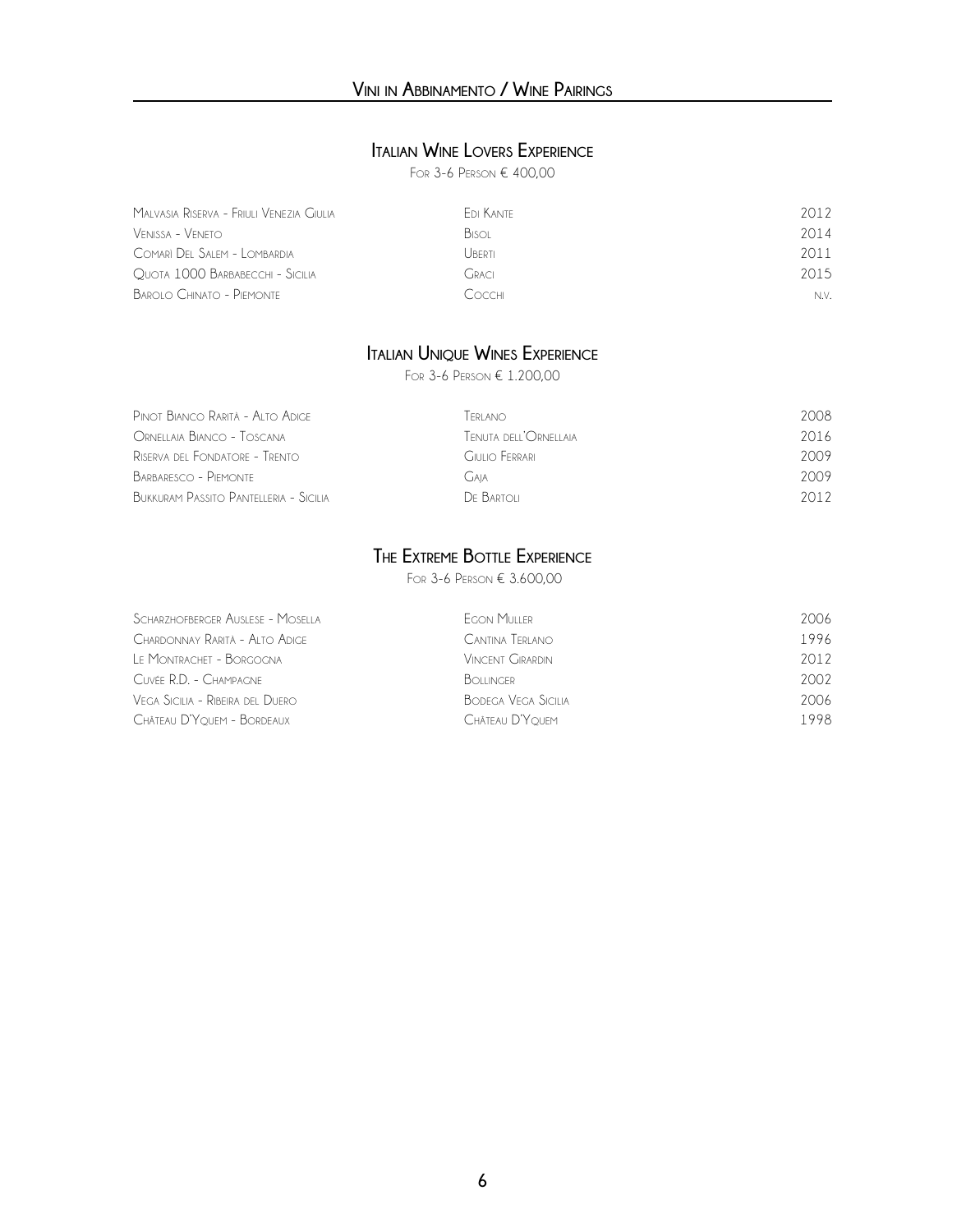|                                        | SPUMANTI / SPARKLING                    |      |   | $10$ cl   |
|----------------------------------------|-----------------------------------------|------|---|-----------|
| Prosecco Doc Brut                      | TERRA VIZINA (VENETO)                   | 2021 |   | € $10,00$ |
| Pas Dosé                               | MOSNEL (FRANCIACORTA)                   | N.V. |   | € $10,00$ |
| Nebbiolo Rosé Dosaggio Zero Dilva      | ADA NADA (PIEMONTE)                     | 2015 |   | € 12,00   |
| <b>VINTAGE COLLECTION EXTRA BRUT</b>   | CA' DEL BOSCO (FRANCIACORTA)            | 2017 |   | € 18,00   |
|                                        | <b>CHAMPAGNE</b>                        |      |   | $10$ cl   |
| COLLECTION 242                         | LOUIS ROEDERER (REIMS)                  | N.V. |   | € 18,00   |
| Grand Cru Blanc De Blancs Zero Dosage  | MICHEL GONET (CÔTE DE BLANCS)           | N.V. |   | € 25,00   |
| Brut Rosé                              | ROBERT ALLAIT (VALLÉE DE LA MARNE)      | N.V. |   | € 20,00   |
|                                        | <b>VINI BIANCHI / WHITE WINES</b>       |      |   | 12,5 cl   |
| GAVI   RISI                            | <b>GIRIBALDI (PIEMONTE)</b>             | 2021 |   | € 12,00   |
| Malvasia Puntinata Bio Gallieno        | Az. AGR. RISERVA DELLA CASCINA (LAZIO)  | 2021 |   | € 10,00   |
| ETNA BIANCO MOFETE                     | PAIMENTO COSTANZO (SICILIA)             | 2020 |   | € 12,00   |
| Vermentino Di Gallura Lumenera         | MURALES (SARDEGNA)                      | 2021 |   | € 12,00   |
| SANCERRE CUVÉE ROMBLE                  | VIGNOBLE DAUNY (VALLE DELLA LOIRA)      | 2020 |   | € 14,00   |
| CHABLIS CUVÉE PRESTICE                 | DOMAINE CHEVALLIER (CHABLIS)            | 2020 |   | € 16,00   |
| Verdejo Cucù                           | <b>BARCO DEL CORNETA (SPACNA)</b>       | 2020 |   | € 10,00   |
|                                        | <b>VINI ROSATI / ROSÉ WINES</b>         |      |   | 12,5 cl   |
| LA VIA DELLE ROSE                      | Az. AGR. RISERVA DELLA CASCINA (LAZIO)  | 2021 |   | € 12,00   |
| Whispering Angel                       | CHATEAU D'ESCLANS (PROVENZA)            | 2021 |   | € 14,00   |
|                                        | <b>VINI ROSSI / RED WINES</b>           |      |   | 12,5 cl   |
| Barbaresco Basarin                     | ADRIANO MARCO E VITTORIO (PIEMONTE)     | 2018 |   | € 16,00   |
| PINOT NERO TURMHOF                     | TIEFENBRUNNER (ALTO ADIGE)              | 2020 |   | € 12,00   |
| CHIANTI CLASSICO RISERVA               | POMONA (TOSCANA)                        | 2018 |   | € 12,00   |
| Bolgheri Rosso                         | LE MACCHIOLE (TOSCANA)                  | 2020 |   | € 13,00   |
| CESANESE DI OLEVANO SUPERIORE GIACOBBE | ALBERTO GIACOBBE (LAZIO)                | 2020 |   | € 10,00   |
| Etna Rosso Ghiaia Nera                 | TASCANTE (SICILIA)                      | 2019 | € | 12,00     |
| POMMARD PINOT NOIR                     | DOMAINE MAZILLY PERE ET FILS (BORGOGNA) | 2019 | € | 20,00     |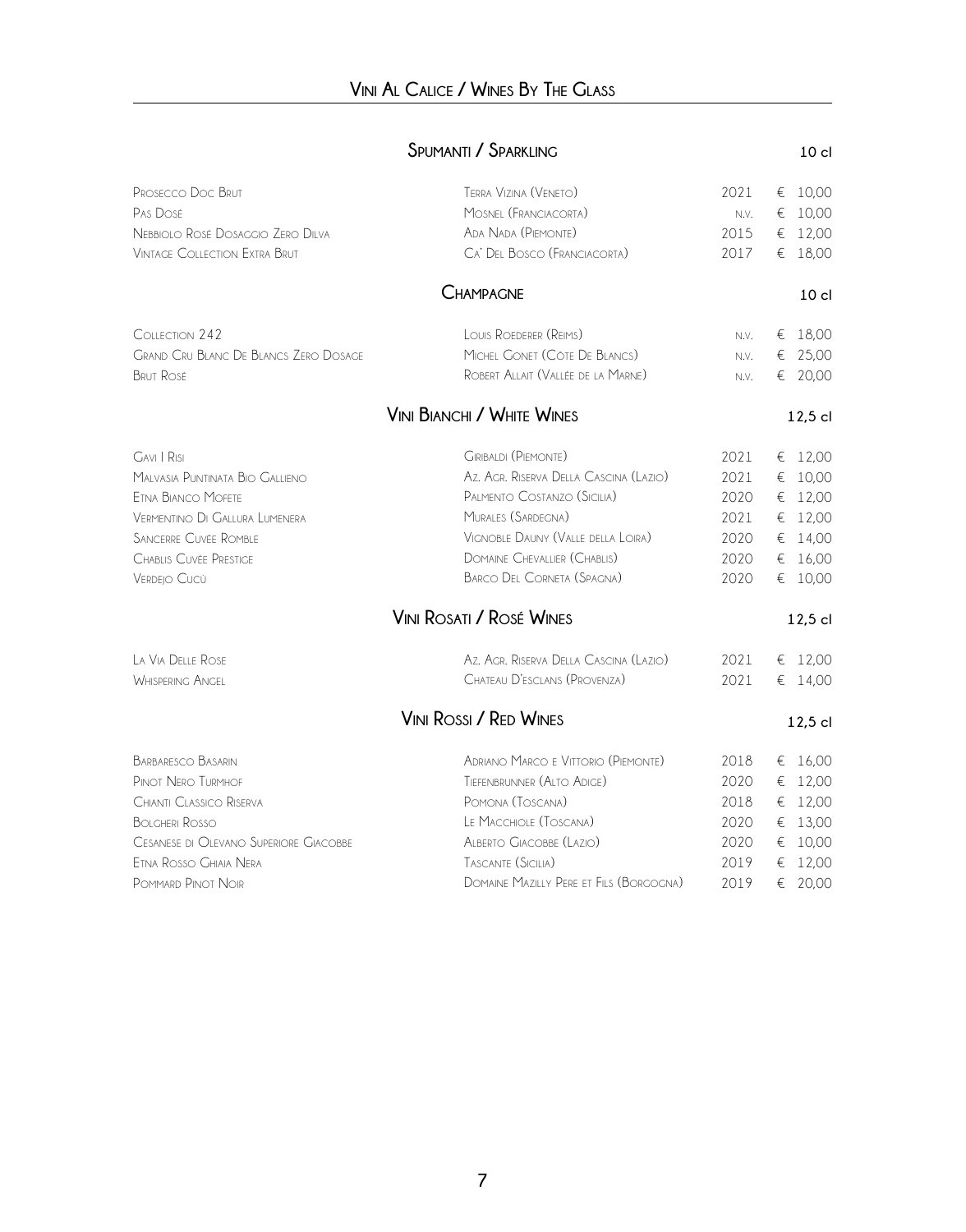|                                      | <b>VINI BIANCHI / WHITE WINES</b> |      | $10$ cl          |
|--------------------------------------|-----------------------------------|------|------------------|
| CORTON-CHARLEMAGNE - BORGOGNA        | <b>DOMAINE FAIVELAY</b>           | 2017 | € 130,00         |
| GAIA & REY - PIEMONTE                | <b>GAJA</b>                       | 2019 | € 90.00          |
| Batard Montrachet - Borgogna         | <b>OSEPH DROUHIN</b>              | 2003 | € 270,00         |
| TERLANER I° - ALTO ADIGE             | Cantina Terlano                   | 2015 | € 110,00         |
| Meursault Les Genevrieres - BORGOGNA | HENRI BOILLOT                     | 2016 | 80,00<br>€       |
|                                      | <b>VINI ROSSI / RED WINES</b>     |      |                  |
|                                      |                                   |      | 10 <sub>cl</sub> |
| AMARONE DELLA VALPOLICELLA - VENETO  | ROMANO DAI FORNO                  | 2006 | € 140.00         |
| BAROLO LA SERRA - PIEMONTE           | ROBERTO VOERZIO                   | 2008 | € 130,00         |
| Brunfllo di Montalcino - Toscana     | SAI VIONI                         | 2006 | € 110,00         |
| Château Palmer - Bordeaux            | CHÂTFAU PAIMER                    | 2009 | € 180,00         |
| CORTON - BORGOGNA                    | DOMAINE DE LA ROMANÉE-CONTI       | 2011 | € 300,00         |
| Galatrona Meriot - Toscana           | PETROLO                           | 2009 | € 80.00          |

## **Mezze Bottiglie / Half Bottle**

#### **Vini Bianchi / White Wines**

| Gaia & Rey - Piemonte       | Gaia              | 2016 | € 200.00       |
|-----------------------------|-------------------|------|----------------|
| Gaia & Rey - Piemonte       | Gaia              |      | 2019 € 170.00  |
| Rossj Bass - Piemonte       | Gaia              |      | $2019$ € 65.00 |
| Cervaro Della Sala - Umbria | Marchesi Antinori |      | 2020 € 60.00   |
|                             |                   |      |                |

#### **Vini Rossi / Red Wines**

| <b>BARBARESCO - PIEMONTE</b> | <b>GAIA</b>           | 2016 | € 170,00 |
|------------------------------|-----------------------|------|----------|
| Ornellaia - Toscana          | TENUTA DELL'ORNELLAIA | 2012 | € 290.00 |
| Ornellaia - Toscana          | TENUTA DELL'ORNELLAIA | 2013 | € 270,00 |
| Ornellaia - Toscana          | Tenuta dell'Ornellaia | 2014 | € 250,00 |
| ORNELLAIA - TOSCANA          | TENUTA DELL'ORNELLAIA | 2015 | € 230,00 |
| Ornellaia - Toscana          | TENUTA DELL'ORNELLAIA | 2016 | € 210,00 |
| Ornellaia - Toscana          | TENUTA DELL'ORNELLAIA | 2018 | € 190,00 |
| Sassicaia - Toscana          | Tenuta San Guido      | 2018 | € 180.00 |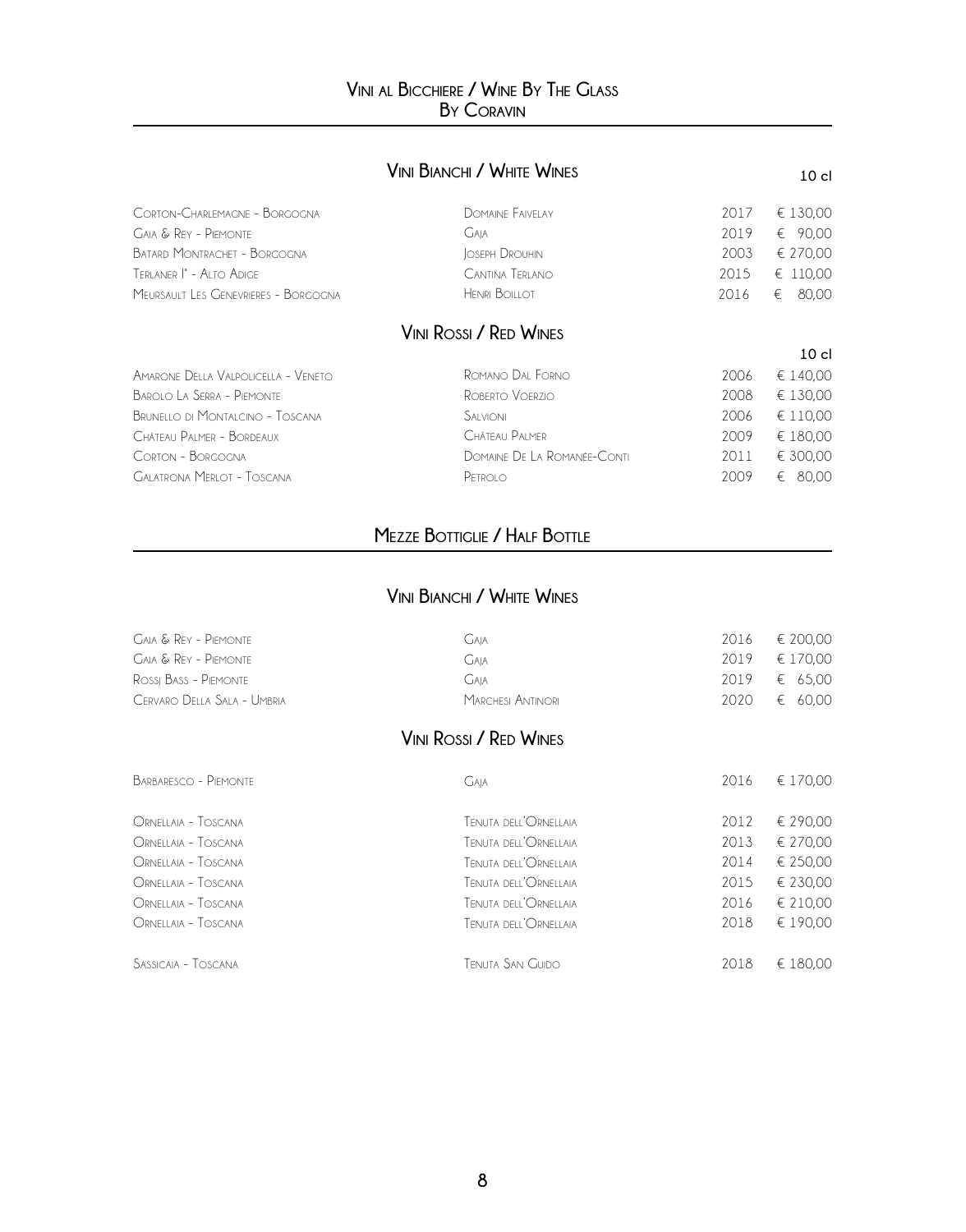# **Lombardia - Franciacorta**

| ANNAMARIA CLEMENTI                           | CA' DEL BOSCO        | MAGNUM 2011 | € 520,00   |
|----------------------------------------------|----------------------|-------------|------------|
| ANNAMARIA CLEMENTI                           | CA' DEL BOSCO        | 2013        | € 190,00   |
| ANNAMARIA CLEMENTI ROSÉ                      | CA' DEL BOSCO        | 2007        | € 290,00   |
| ANNAMARIA CLEMENTI ROSÉ                      | CA' DEL BOSCO        | 2009        | € 270,00   |
| V.C. DOSAGE ZÉRO NOIR                        | CA' DEL BOSCO        | 2001        | € 290,00   |
| V.C. DOSAGE ZÉRO NOIR                        | CA' DEL BOSCO        | 2004        | € 220,00   |
| V.C. DOSAGE ZÉRO NOIR                        | CA' DEL BOSCO        | 2005        | € 200,00   |
| V.C. DOSAGE ZÉRO RISERVA                     | CA' DEL BOSCO        | 2007        | € 220,00   |
| <b>VINTAGE COLLECTION BRUT RISERVA</b>       | CA' DEL BOSCO        | 2002        | € 300,00   |
| <b>VINTAGE COLLECTION EXTRA BRUT</b>         | CA' DEL BOSCO        | 2017        | € 90,00    |
| <b>VITTORIO MORETTI</b>                      | BELLAVISTA           | 2008        | € 210,00   |
| <b>VITTORIO MORETTI</b>                      | BELLAVISTA           | 2013        | € 180,00   |
| ALMA GRANDE CUVÉE NON DOSATO                 | BELLAVISTA           | N.V.        | € 70,00    |
| <b>BLANC DE NOIR ROSÉ</b>                    | LE MARCHESINE        | MACNUM 2013 | € 170,00   |
| <b>BLANC DE NOIR</b>                         | LE MARCHESINE        | 2015        | € 70,00    |
| <b>BRUT ROSÉ</b>                             | LE MARCHESINE        | MAGNUM 2011 | € 160,00   |
| <b>BRUT ROSÉ</b>                             | LE MARCHESINE        | MACNUM 2013 | € 140,00   |
| <b>BRUT ROSÉ</b>                             | LE MARCHESINE        | 2017        | € 60,00    |
| SECOLO Novo                                  | LE MARCHESINE        | 2012        | € 80,00    |
| Q.D.E. RISERVA                               | MOSNEL               | MACNUM 2007 | € 290,00   |
| Q.D.E. RISERVA                               | MOSNEL               | 2007        | € 120,00   |
| Satèn                                        | MOSNEL               | 2016        | € $60,00$  |
| PAS DOSÉ RISERVA                             | MOSNEL               | 2008        | € 190,00   |
| PAS DOSÉ                                     | MOSNEL               | N.V.        | € 45,00    |
| PAROSÉ                                       | MOSNEL               | 2016        | € 90,00    |
| PAS DOSÉ RISERVA ORIGINES                    | LANTIERI DE PARATICO | 2013        | € 90,00    |
| NATURE                                       | LANTIERI DE PARATICO | N.V.        | 50,00<br>€ |
| PAS DOSÉ AU CONTRAIRE                        | CAVALLERI            | 2008        | € 160,00   |
| <b>COLLEZIONE GRAND CRU</b>                  | CAVALLERI            | 2009        | € 170,00   |
| <b>COLLEZIONE GRAND CRU</b>                  | CAVALLERI            | 2013        | € 140,00   |
| <b>COLLEZIONE ESCLUSIVA</b>                  | CAVALLERI            | 2008        | € 150,00   |
| CABOCHON FUORISERIE N°22                     | MONTE ROSSA          | N.V.        | € 120,00   |
| COMARI DEL SALEM                             | <b>UBERTI</b>        | 2011        | € 85,00    |
| NEFERTITI DIZETA                             | VEZZOLI              | 2014        | € 70,00    |
| BLANC DE NOIRS EXTRA BRUT CORO DELLE MONACHE | ARCARI E DANESI      | 2013        | € 80,00    |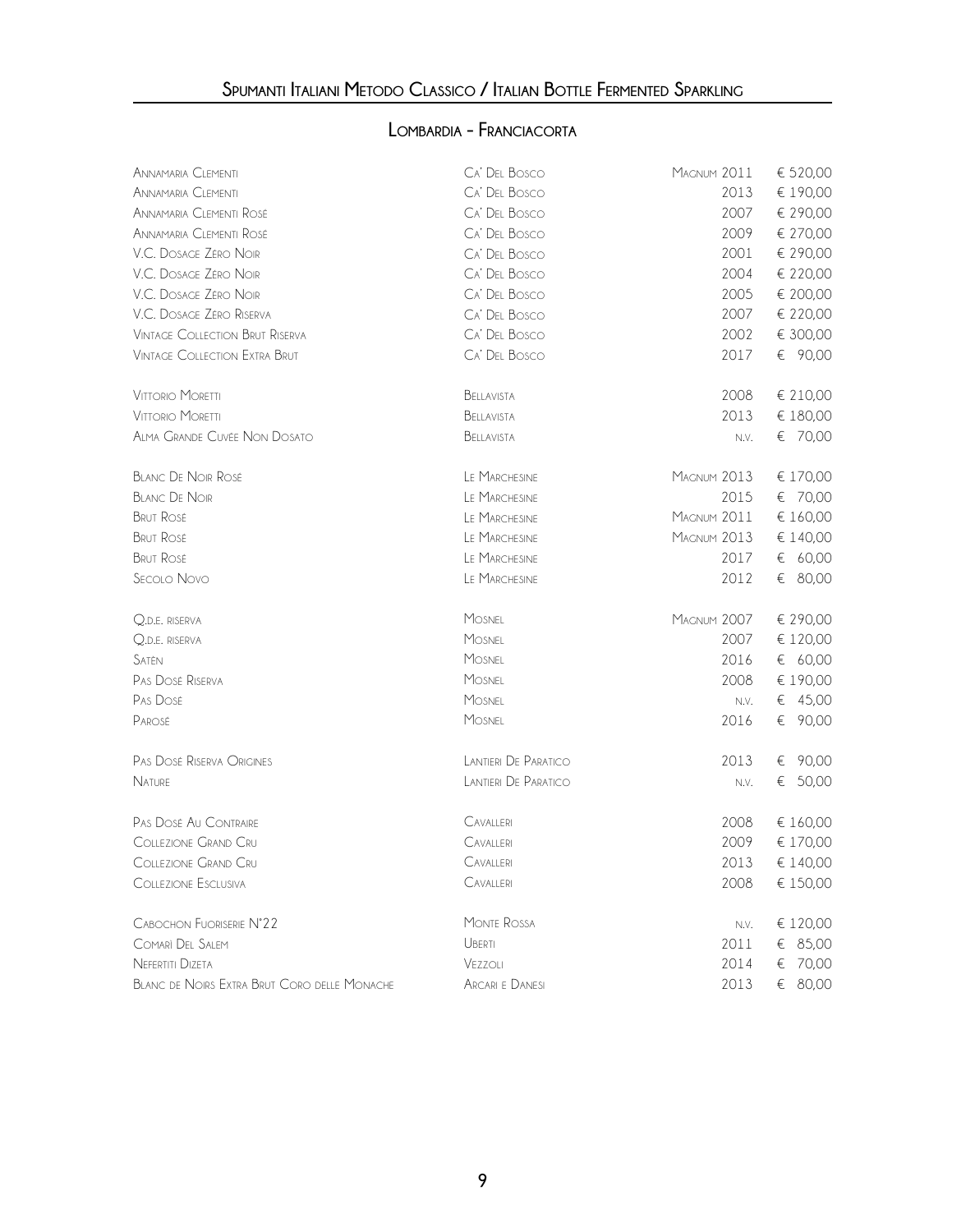#### **Lombardia - Oltrepò Pavese**

| <b>NATURE</b><br>Rosé<br>NATURE CARLO BOATTI             | MONSUPELLO<br>MONSUPELLO<br>MONSUPELLO | N.V.<br>N.V.<br>2002 | 50,00<br>€<br>€ 60,00<br>€ 240,00 |  |  |
|----------------------------------------------------------|----------------------------------------|----------------------|-----------------------------------|--|--|
| <b>PIEMONTE</b>                                          |                                        |                      |                                   |  |  |
| Alta Langa Brut                                          | ETTORE GERMANO                         | 2015                 | € 50,00                           |  |  |
| RISERVA DEL FONDATORE PIERO COPPO                        | Coppo                                  | 2006                 | € 180,00                          |  |  |
| NEBBIOLO ROSÉ DOSAGGIO ZERO "DILVA"                      | Ada Nada                               | 2015                 | € 60,00                           |  |  |
|                                                          | TRENTINO ALTO ADIGE - TRENTO DOC       |                      |                                   |  |  |
| RISERVA DEL FONDATORE ROSÈ - GIULIO FERRARI              | FERRARI                                | 2006                 | € 450,00                          |  |  |
| RISERVA DEL FONDATORE EDIZIONE LIMITATA - GIULIO FERRARI | FERRARI                                | 2000                 | € 650,00                          |  |  |
| RISERVA DEI FONDATORE - GIULIO FERRARI                   | FERRARI                                | 2002                 | € 350,00                          |  |  |
| RISERVA DEL FONDATORE - GIULIO FERRARI                   | FERRARI                                | 2004                 | € 300.00                          |  |  |

| Riserva Del Fondatore - Giulio Ferrari | FERRARI | 2005 € 280,00 |
|----------------------------------------|---------|---------------|
| Risfrva Dei Fondatore - Giulio Ferrari | FERRARL | 2009 € 240,00 |
| Peri é Bianco                          | FERRARI | 2014 € 120,00 |

## **Spumanti Italiani Metodo Charmat / Italian Tank Fermented Sparkling**

#### **Prosecco**

| PROSECCO SUPERIORE - VALDOBBIADENE                                                | MONGARDA                   | N.V. | € 40.00 |
|-----------------------------------------------------------------------------------|----------------------------|------|---------|
| SPUMANTI INTERNAZIONALI METODO CLASSICO/ INTERNATIONAL BOTTLE FERMENTED SPARKLING |                            |      |         |
| RIESLING SEKT BRUT NATURE - MOSELLA                                               | PRUM                       | 2017 | € 60.00 |
| Crémant d'Alsace - Alsazia                                                        | Léon Failer                | N.V. | € 50.00 |
| Crémant de Bourgogne Blanc de Blancs - Borgogna                                   | <b>MAISON PEGUET</b>       | N.V  | € 60,00 |
| Crémant de Bourgogne - Borgogna                                                   | DOMAINE JEAN COLLET & FILS | N.V  | € 70.00 |
| Crémant de Bourgogne Rosé - Borgogna                                              | DOMAINE HOUBLIN-VERNIN     | 2018 | € 60.00 |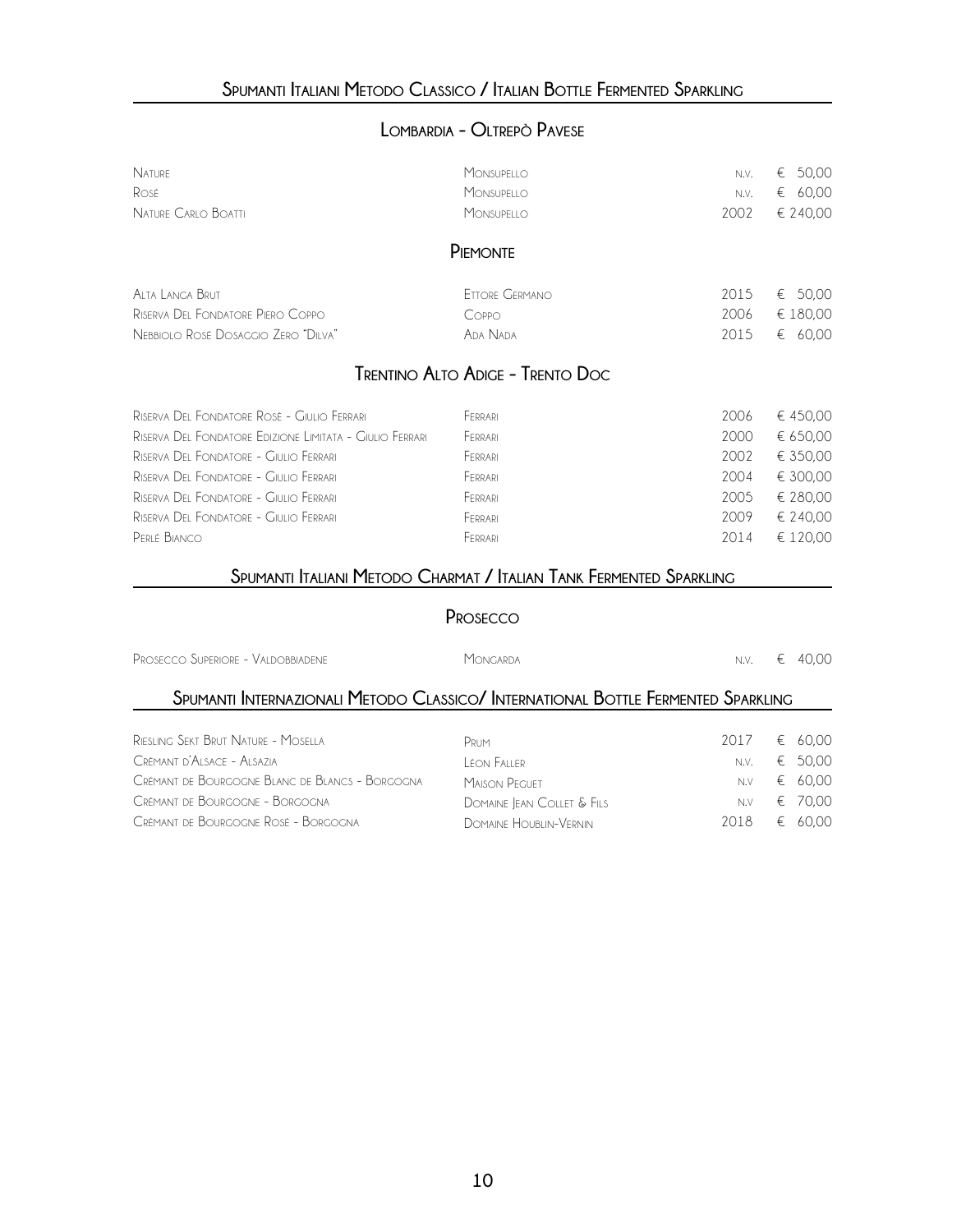# **Champagne - Montagne De Reims - Reims**

| Clos d'Ambonnay                    | KRUG                     | 1996        | € 6.500,00      |
|------------------------------------|--------------------------|-------------|-----------------|
| CLOS D'AMBONNAY                    | KRUG                     | 1998        | € 5.900,00      |
| CLOS D'AMBONNAY                    | KRUG                     | 2000        | € 4.900,00      |
| <b>CLOS DU MESNIL</b>              | KRUG                     | 2004        | € 3.200,00      |
| <b>GRANDE CUVÉE</b>                | KRUG                     | N.V.        | 390,00<br>$\in$ |
| <b>GRANDE CUVÉE</b>                | KRUG                     | MAGNUM N.V. | 900,00<br>€     |
| MILLÈSIMÈ                          | KRUG                     | 1988        | € 2.200,00      |
| MILLÈSIMÈ                          | KRUG                     | 1989        | € 2.000,00      |
| MILLÈSIMÈ                          | KRUG                     | 1990        | € 1.800,00      |
| MILLÈSIMÈ                          | KRUG                     | 1995        | € 1.200,00      |
| MILLÈSIMÈ                          | KRUG                     | 1998        | €<br>900,00     |
| MILLÈSIMÈ                          | KRUG                     | 2000        | 800,00<br>€     |
| MILLÈSIMÈ                          | KRUG                     | 2002        | 600,00<br>€     |
| MILLÈSIMÈ                          | KRUG                     | 2003        | 550,00<br>€     |
| MILLÈSIMÈ                          | KRUG                     | MAGNUM 2003 | € 1.300,00      |
| MILLÈSIMÈ                          | KRUG                     | 2004        | €<br>520,00     |
| Rosé - Krug                        | KRUG                     | N.V.        | 800,00<br>€     |
|                                    |                          |             |                 |
| CRISTAL VINOTHÈQUE                 | LOUIS ROEDERER           | 1995        | € 3.500,00      |
| CRISTAL VINOTHÈQUE                 | LOUIS ROEDERER           | 1996        | € 2.900,00      |
| CRISTAL                            | LOUIS ROEDERER           | MAGNUM 1999 | € 1.800,00      |
| CRISTAL                            | LOUIS ROEDERER           | 2002        | €<br>700,00     |
| CRISTAL                            | LOUIS ROEDERER           | 2004        | 600,00<br>€     |
| CRISTAL                            | LOUIS ROEDERER           | MAGNUM 2004 | € 1.300,00      |
| CRISTAL                            | LOUIS ROEDERER           | 2007        | $\in$<br>500,00 |
| CRISTAL                            | LOUIS ROEDERER           | 2008        | 480,00<br>€     |
| CRISTAL                            | LOUIS ROEDERER           | 2012        | 440,00<br>€     |
| CRISTAL                            | LOUIS ROEDERER           | 2013        | €<br>410,00     |
| CRISTAL ROSÉ                       | LOUIS ROEDERER           | 2000        | € 1.200,00      |
| CRISTAL ROSÉ                       | LOUIS ROEDERER           | 2002        | € 1.000,00      |
| CRISTAL ROSÉ                       | LOUIS ROEDERER           | 2004        | €<br>900,00     |
| CRISTAL ROSÉ                       | LOUIS ROEDERER           | 2005        | €<br>850,00     |
| CRISTAL ROSÉ                       | LOUIS ROEDERER           | 2006 €      | 800,00          |
| CRISTAL ROSÉ                       | LOUIS ROEDERER           | 2007        | 780,00<br>€     |
| <b>CRISTAL ROSÉ</b>                | LOUIS ROEDERER           | 2008        | 750,00<br>€     |
| CRISTAL ROSÉ                       | LOUIS ROEDERER           | 2009        | 700,00<br>€     |
| <b>BRUT NATURE PHILIPPE STARCK</b> | LOUIS ROEDERER           | 2012        | 180,00<br>€     |
| COLLECTION 242                     | LOUIS ROEDERER           | N.V. $\in$  | 90,00           |
|                                    |                          |             |                 |
| <b>BLANC DES MILLENAIRES</b>       | <b>CHARLES HEIDSIECK</b> | 1995        | 750,00<br>€     |
| <b>BLANC DES MILLENAIRES</b>       | <b>CHARLES HEIDSIECK</b> | 2004        | 600,00<br>€     |
| <b>BLANC DES MILLENAIRES</b>       | <b>CHARLES HEIDSIECK</b> | 2007 €      | 490,00          |
| <b>BRUT VINTAGE</b>                | <b>CHARLES HEIDSIECK</b> | 2012        | 250,00<br>€     |
| LA GRANDE DAME ROSÉ                | <b>VEUVE CLICQUOT</b>    | 1990        | 900,00<br>€     |
| LA GRANDE DAME                     | <b>VEUVE CLICQUOT</b>    | MAGNUM 1990 | € 1.300,00      |
| LA GRANDE DAME                     | <b>VEUVE CLICQUOT</b>    | MACNUM 1998 | € 950,00        |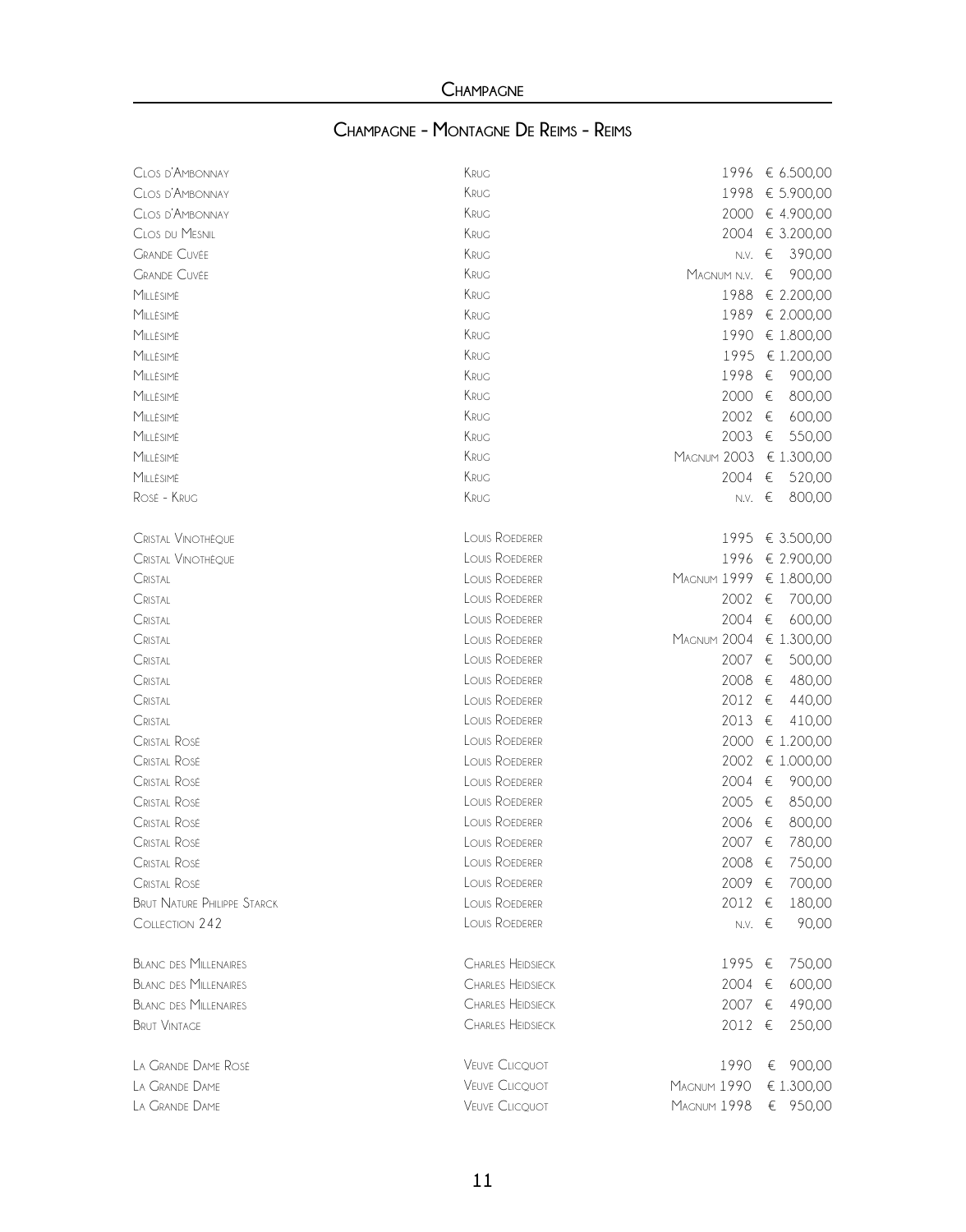## **Champagne - Montagne De Reims - Reims**

| N.P.U.                            | <b>BRUNO PAILLARD</b> | 1996 |   | € 1.100,00 |
|-----------------------------------|-----------------------|------|---|------------|
| N.P.U.                            | <b>BRUNO PAILLARD</b> | 2002 |   | € 700,00   |
| N.P.U.                            | <b>BRUNO PAILLARD</b> | 2004 |   | € 630,00   |
| CUVÉE '72                         | <b>BRUNO PAILLARD</b> | N.V. |   | € 160,00   |
| <b>BLANC DE BLANCS EXTRA BRUT</b> | <b>BRUNO PAILLARD</b> | N.V. |   | € 190,00   |
| RARE                              | PIPER-HEIDSIECK       | 2002 |   | € 580,00   |
| RARE                              | PIPER-HEIDSIECK       | 2006 |   | € 500,00   |
| RARE                              | PIPER-HEIDSIECK       | 2008 | € | 470,00     |
| CUVÉE LOUISE                      | <b>POMMERY</b>        | 2002 | € | 380,00     |
| ARMAND DE BRIGNAC BRUT GOLD       | CATTIER               | N.V. | € | 600,00     |
| <b>BLANC DE BLANCS</b>            | RUINART               | N.V. | € | 220,00     |
| <b>BRUT ROSÉ</b>                  | THIENOT               | N.V. |   | € 130,00   |

# **Champagne - Montagne De Reims - AŸ**

| La Grande Année             | <b>BOLLINGER</b>        | 2000 | €     | 550,00     |
|-----------------------------|-------------------------|------|-------|------------|
| LA GRANDE ANNÉE             | <b>BOLLINGER</b>        | 2002 | €     | 450,00     |
| LA GRANDE ANNÉE             | <b>BOLLINGER</b>        | 2004 | €     | 370,00     |
| LA GRANDE ANNÉE             | <b>BOLLINGER</b>        | 2005 | €     | 350,00     |
| LA GRANDE ANNÉE             | <b>BOLLINGER</b>        | 2007 | $\in$ | 320,00     |
| LA GRANDE ANNÉE             | <b>BOLLINGER</b>        | 2008 | €     | 300,00     |
| LA GRANDE ANNÉE             | <b>BOLLINGER</b>        | 2012 | €     | 270,00     |
| La Grande Année Rosé        | <b>BOLLINGER</b>        | 2002 | €     | 500,00     |
| LA GRANDE ANNÉE ROSÉ        | BOLLINGER               | 2005 | €     | 480,00     |
| LA GRANDE ANNÉE ROSÉ        | <b>BOLLINGER</b>        | 2007 | $\in$ | 450,00     |
| LA GRANDE ANNÉE ROSÉ        | <b>BOLLINGER</b>        | 2012 | €     | 380,00     |
| R.D.                        | <b>BOLLINGER</b>        | 1988 |       | €1.200,00  |
| R.D.                        | <b>BOLLINGER</b>        | 1990 |       | € 1.000,00 |
| R.D.                        | <b>BOLLINGER</b>        | 1996 |       | € 800,00   |
| R.D.                        | <b>BOLLINGER</b>        | 1997 | €     | 700,00     |
| R.D.                        | <b>BOLLINGER</b>        | 2002 | €     | 520,00     |
| R.D.                        | <b>BOLLINGER</b>        | 2004 | €     | 460,00     |
| <b>BLANC DE NOIRS B13</b>   | <b>BOLLINGER</b>        | 2013 | €     | 320,00     |
| SPECIAL CUVÉE               | <b>BOLLINGER</b>        | N.V. | €     | 95,00      |
| Clos des Goisses            | PHILIPPONNAT            | 2011 | €     | 750,00     |
| CLOS DES GOISSES            | PHILIPPONNAT            | 2012 | €     | 650,00     |
| ROYALE RÉSERVE ROSÉ         | PHILIPPONNAT            | N.V. | $\in$ | 160,00     |
| <b>BRUT ROSÉ</b>            | <b>BILLECART-SALMON</b> | N.V. | €     | 160,00     |
| <b>BRUT RÉSERVE</b>         | <b>BILLECART-SALMON</b> | N.V. | €     | 140,00     |
| <b>BRUT BLANC DE BLANCS</b> | <b>BILLECART-SALMON</b> | N.V. | €     | 170,00     |

## **Champagne - Montagne De Reims - Ambonnay**

| Brut Rosé Grand Cru     | EGLY OURIET    |  | N.V. € 290,00     |
|-------------------------|----------------|--|-------------------|
| LES VIGNES DE VRIGNY    | EGLY OURIET    |  | N.V. € 230,00     |
| Grand Cru Ambonnay Brut | André Beaufort |  | N.V. $\in$ 210,00 |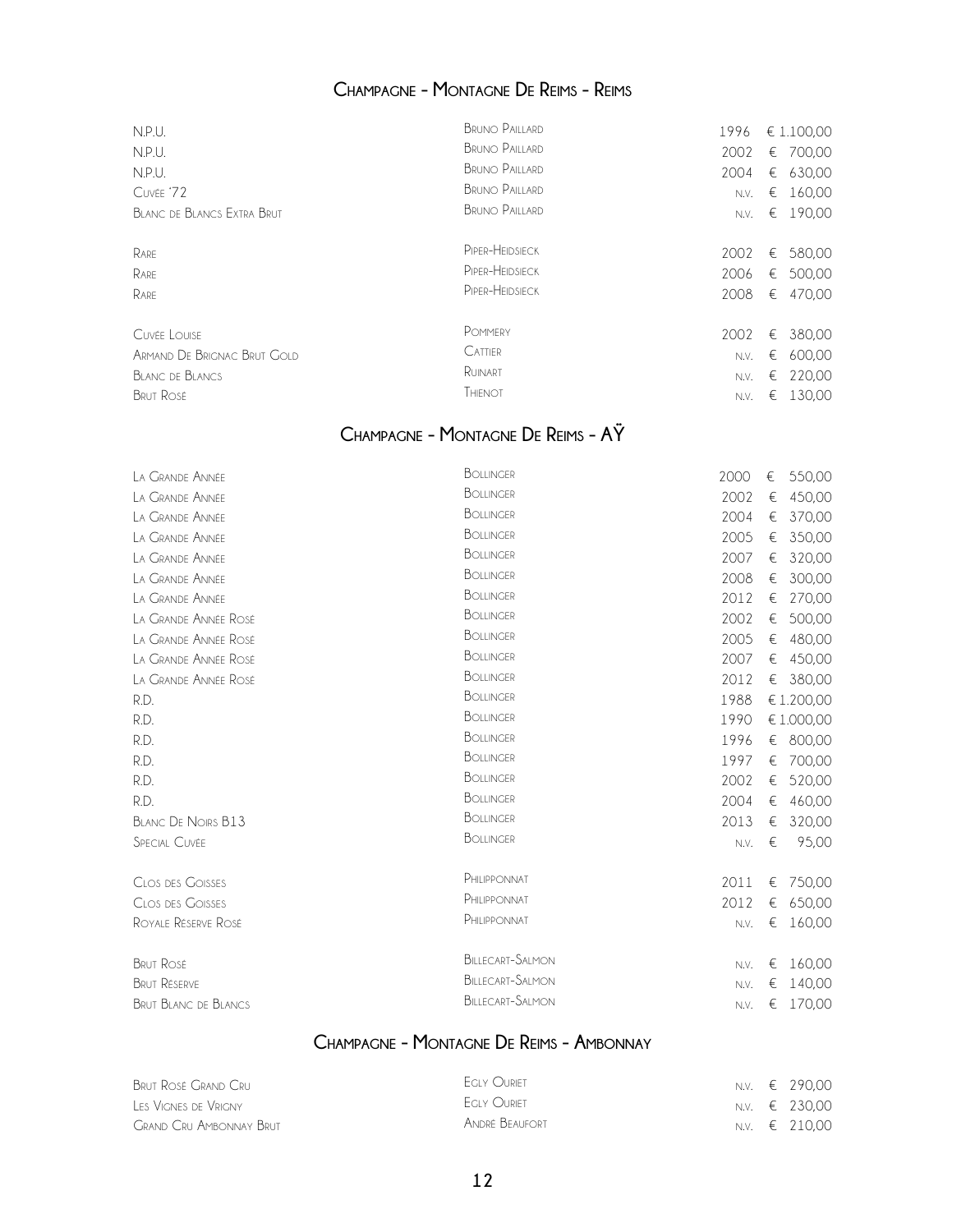## **Champagne - Montagne De Reims - Tours Sur Marne**

| LA CUVÈE BRUT          | Laurent Perrier |                      | N.V. € 90,00           |
|------------------------|-----------------|----------------------|------------------------|
| CUVÈE ROSÉ BRUT        | Laurent Perrier |                      | N.V. € 150,00          |
| ULTRA BRUT             | Laurent Perrier |                      | N.V. $\epsilon$ 140,00 |
| BLANC DE BLANCS        | Laurent Perrier |                      | N.V. € 170,00          |
| GRAND SIÈCLE           | Laurent Perrier |                      | N.V. € 270,00          |
| BRUT MILLESIMÉ RESERVE | Laurent Perrier | MAGNUM 2000 € 600,00 |                        |

## **Champagne - Montagne De Reims - Bouzy**

| OEIL DE PERDRIX BRUT    | EAN VESSELLE  |               | N.V. € 100,00 |  |
|-------------------------|---------------|---------------|---------------|--|
| Brut Prestige Grand Cru | Iean Vesselle | 2010 € 170,00 |               |  |
| Grand Cru Nature        | Benoît Lahaye |               | N.V. € 140,00 |  |

# **Champagne - Epernay**

| <b>BELLE EPOQUE</b>      | PERRIER JOUET       | 1996        | €<br>700,00          |
|--------------------------|---------------------|-------------|----------------------|
| <b>BELLE EPOQUE</b>      | PERRIER JOUET       | MACNUM 1998 | € 1.300,00           |
| <b>BELLE EPOQUE</b>      | PERRIER JOUET       | 1999        | €<br>600,00          |
| <b>BELLE EPOQUE</b>      | PERRIER JOUET       | 2004        | 550,00<br>€          |
| <b>BELLE EPOQUE</b>      | PERRIER JOUET       | 2007        | 470,00<br>$\in$      |
| <b>BELLE EPOQUE</b>      | PERRIER JOUET       | 2008        | 450,00<br>€          |
| <b>BELLE EPOQUE</b>      | PERRIER JOUET       | 2011        | 420,00<br>€          |
| <b>BELLE EPOQUE</b>      | PERRIER JOUET       | 2012        | 400,00<br>$\in$      |
| <b>BELLE EPOQUE</b>      | PERRIER JOUET       | 2013        | 380,00<br>€          |
| <b>BLANC DE BLANCS</b>   | PERRIER JOUET       | N.V.        | 210,00<br>€          |
| <b>DOM PÉRIGNON</b>      | MOËT ET CHANDON     | 1995        | € 1.000,00           |
| <b>DOM PÉRIGNON</b>      | MOËT ET CHANDON     | 1996        | $\in$<br>800,00      |
| <b>DOM PÉRIGNON</b>      | MOËT ET CHANDON     | 1999        | 650,00<br>€          |
| <b>DOM PÉRIGNON</b>      | <b>DOM PÉRIGNON</b> | 2002        | 560,00<br>€          |
| <b>DOM PÉRIGNON</b>      | <b>DOM PÉRIGNON</b> | 2003        | 530,00<br>€          |
| <b>DOM PÉRIGNON</b>      | <b>DOM PÉRIGNON</b> | 2004        | 480,00<br>$\in$      |
| <b>DOM PÉRIGNON</b>      | <b>DOM PÉRIGNON</b> | 2012 €      | 390,00               |
| DOM PÉRIGNON P2          | <b>DOM PÉRIGNON</b> | 2000        | € 1.000,00           |
| DOM PÉRIGNON P2          | <b>DOM PÉRIGNON</b> | 2002        | €<br>900,00          |
| DOM PÉRIGNON P2          | <b>DOM PÉRIGNON</b> | 2003        | €<br>850,00          |
| DOM PÉRIGNON ROSÉ P2     | MOËT ET CHANDON     | 1995        | € 1.500,00           |
| <b>DOM PÉRIGNON ROSÉ</b> | <b>DOM PÉRIGNON</b> | 2003        | €<br>800,00          |
| <b>DOM PÉRIGNON ROSÉ</b> | <b>DOM PÉRIGNON</b> | 2004        | €<br>750,00          |
| <b>DOM PÉRIGNON ROSÉ</b> | <b>DOM PÉRIGNON</b> | 2005        | 700,00<br>€          |
| <b>DOM PÉRIGNON ROSÉ</b> | <b>DOM PÉRIGNON</b> | 2006        | €<br>600,00          |
| RÉSERVE IMPERIALE        | MOËT ET CHANDON     | N.V. $\in$  | 90,00                |
| <b>GRAND VINTAGE</b>     | MOËT ET CHANDON     | 2012        | 190,00<br>€          |
| <b>GRAND VINTAGE</b>     | MOËT ET CHANDON     | 2013        | 160,00<br>$\epsilon$ |
| <b>INTUITION BRUT</b>    | LEGRAS & HAAS       | N.V. $\in$  | 90,00                |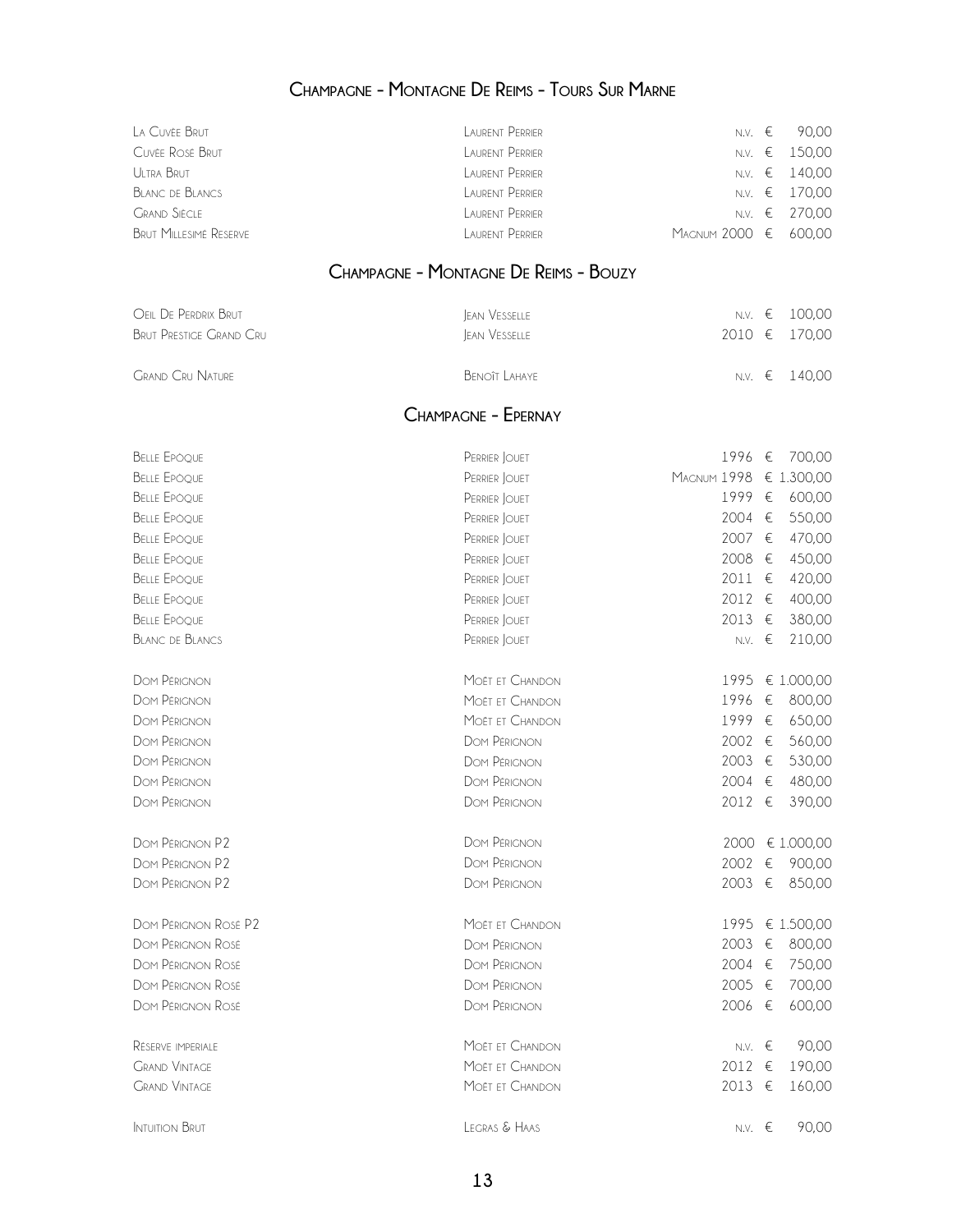#### **Champagne - Epernay**

| Réserve Brut                | POL ROGER      |            |   | N.V. € 140,00     |
|-----------------------------|----------------|------------|---|-------------------|
| CUVÉE SIR WINSTON CHURCHILL | POL ROGER      | 2006       | € | 850,00            |
| CUVÉE SIR WINSTON CHURCHILL | POL ROGER      |            |   | 2008 € 750,00     |
| CUVÉE SIR WINSTON CHURCHILL | POL ROGER      | $2013 \t∈$ |   | 600,00            |
|                             |                |            |   |                   |
| GRANDE RÉSERVE              | Gosset         |            |   | N.V. $\in$ 140,00 |
| Grande Rosé                 | Gosset         |            |   | N.V. $\in$ 160,00 |
|                             |                |            |   |                   |
| NATURE BLANC DE BLANCS      | Laherte Frères | N.V.       | € | 120.00            |

## **Champagne - Côte Des Blancs - Le Mesnil Sur Oger**

| LE MESNIL                             | SALON          |                        |   | 1995 € 2.500,00 |
|---------------------------------------|----------------|------------------------|---|-----------------|
| Le Mesnii                             | Salon          |                        |   | 1996 € 2.400,00 |
| LE MESNIL                             | SALON          |                        |   | 1997 € 2.200,00 |
| LE MESNIL                             | Salon          |                        |   | 1999 € 2.000,00 |
| LE MESNIL                             | SALON          | MAGNUM 1999 € 4.500,00 |   |                 |
| LE MESNIL                             | Salon          |                        |   | 2002 € 1.800,00 |
| LE MESNIL                             | SALON          |                        |   | 2006 € 1.500,00 |
| Le Mesnie                             | Salon          |                        |   | 2007 € 1.400,00 |
| <b>VUE BLANCHE ESTELLE</b>            | <b>ENCRY</b>   | 2009 €                 |   | 160,00          |
| GRAND CRU BLANC DE BLANCS ZERO DOSAGE | MICHEL GONET   | N.V. $\in$             |   | 130,00          |
| COFUR DE MESNII BLANC DE BLANCS       | MICHEL GONET   | 2009                   | € | 160,00          |
| BRUT GRAND CRU BLANC DE BLANCS        | ROBERT MONCUIT | N.V.                   | € | 120,00          |

#### **Champagne - Côte Des Blancs - Avize**

| AVIZOISE BLANC DE BLANCS            | AGRAPART           | 2011                   | €  | 320,00 |
|-------------------------------------|--------------------|------------------------|----|--------|
| <b>VENUS BLANC DE BLANCS</b>        | AGRAPART           | 2011                   | €  | 420,00 |
| MINERAL BLANC DE BLANCS             | AGRAPART           | $2014$ €               |    | 260,00 |
| CUVÉE N° 744                        | ACQUESSON          | N.V. $\in$             |    | 140,00 |
| CUVÉE N° 744                        | ACQUESSON          | MAGNUM N.V. $\in$      |    | 300,00 |
| DÈGORGEMENT TARDIF CUVÉE N° 736     | <b>JACQUESSON</b>  | N.V.                   | €  | 280,00 |
| DEGORGEMENT TARDIE CUVÉE N° 737     | <b>JACQUESSON</b>  | N.V.                   | €  | 230,00 |
| DEGORGEMENT TARDIE CUVÉE N° 739     | ACQUESSON          | N.V. $\in$             |    | 210,00 |
| V.O.                                | JACQUES SELOSSE    | N.V.                   | €  | 550,00 |
| <b>SUBSTANCE</b>                    | JACQUES SELOSSE    | N.V. $\in$             |    | 600,00 |
| <b>NITIAL</b>                       | JACQUES SELOSSE    | N.V. $\in$             |    | 320,00 |
| CUVÉE DES CAUDALIES EXTRA BRUT      | DE SOUSA           | N.V.                   | €  | 230,00 |
| ORPALE BLANC DE BLANCS              | DE SAINT GALL      | MAGNUM 2002 $\epsilon$ |    | 450,00 |
| LES CHEMINS D'AVIZE BLANC DE BLANCS | LARMANDIER-BERNIER | 2012                   | €  | 350,00 |
| LES CHEMINS D'AVIZE BLANC DE BLANCS | LARMANDIER-BERNIER | 2014                   | €  | 300,00 |
| LONGITUDE BLANC DE BLANCS           | LARMANDIER-BERNIER | N.V.                   | €. | 150,00 |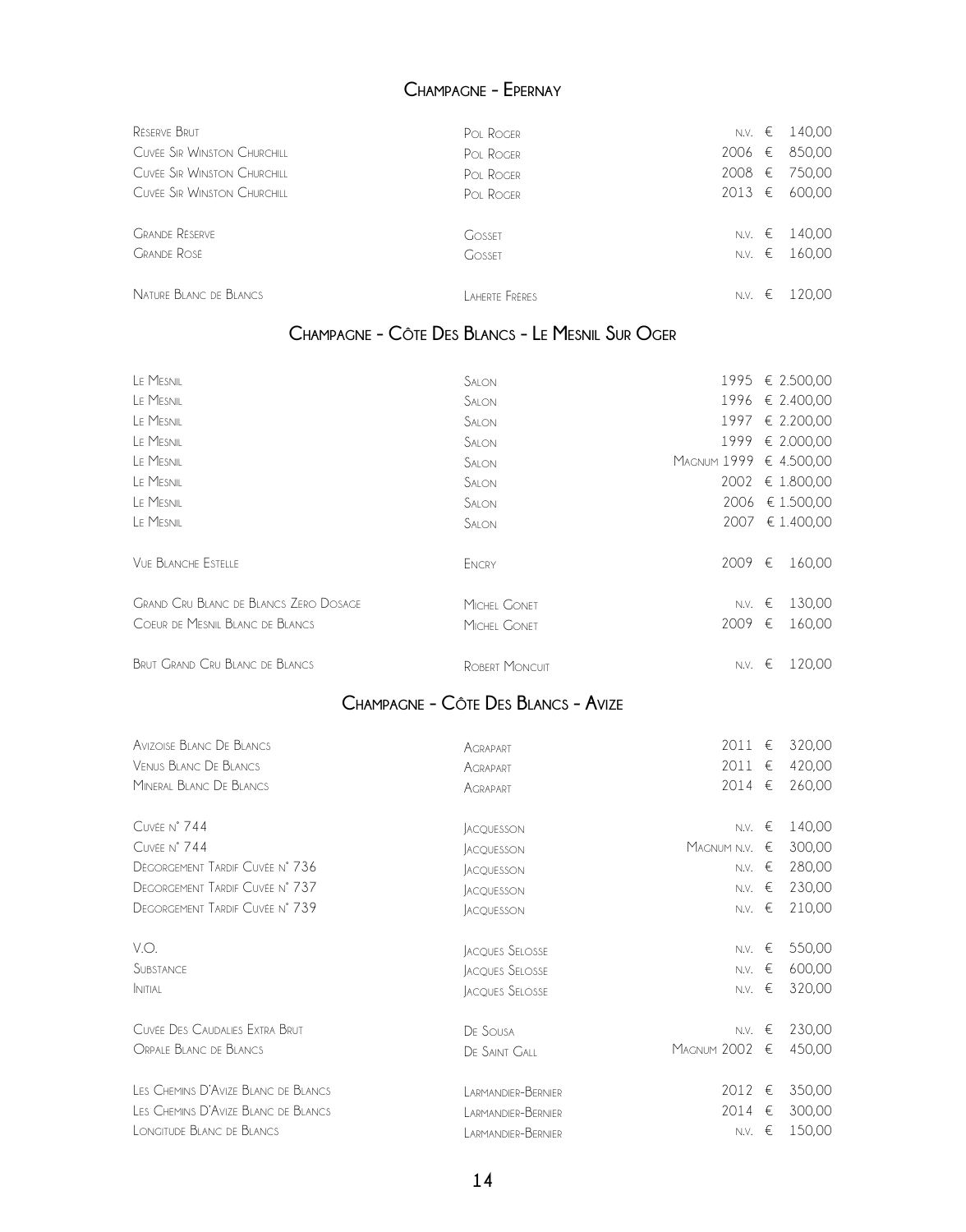## **Champagne - Vallée De la Marne**

| PLAISIR NATURE ZERO DOSAGE     | Robert All ait  |  | N.V. € 100,00 |
|--------------------------------|-----------------|--|---------------|
| ENTRE CIFI ET TERRE EXTRA BRUT | FRANCOISE BEDEL |  | N.V. € 170.00 |

## **Champagne - Côte des Bar - Aube**

| Côte de Bechalin Blanc de Noirs | Cédric Bouchard - Roses de Jeanne |  | N.V. € 160,00     |
|---------------------------------|-----------------------------------|--|-------------------|
| Carte Blanche Pas Dosé          | <b>BEAUGRAND</b>                  |  | N.V. $\in$ 110,00 |
| Cuvée De Reserve Blanc de Noirs | GALLIMARD PÉRE ET FILS            |  | N.V. € 85.00      |
| ROSÉ BRUT                       | Gallimard Pére et Fils            |  | N.V. € 95.00      |
| FIEUR DE L'EUROPE NATURE        | FLELIDY.                          |  | N.V. € 120.00     |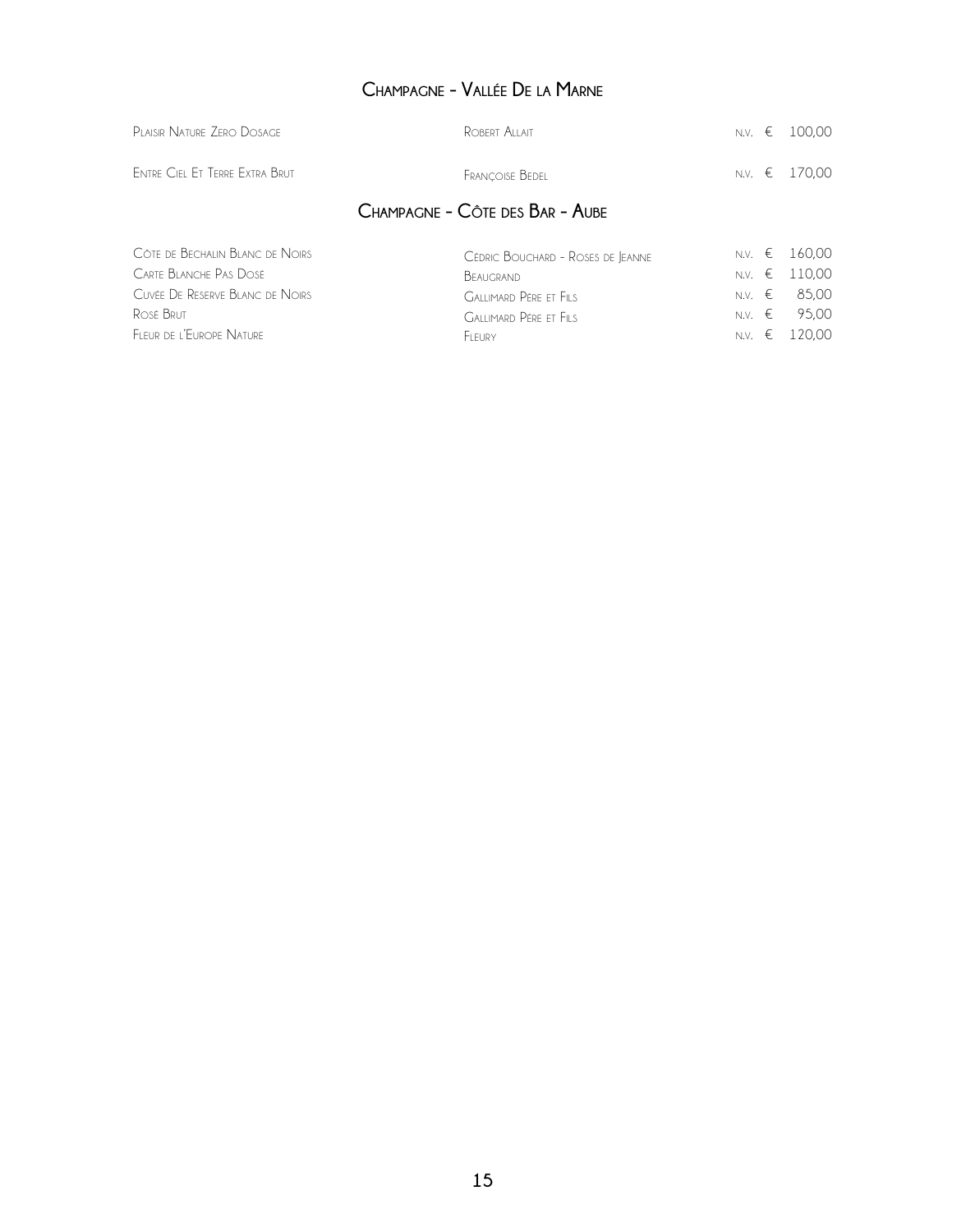## **Piemonte**

| ALTENI DI BRASSICA                | CAJA                 | 2007                   | € | 350,00     |
|-----------------------------------|----------------------|------------------------|---|------------|
| <b>ALTENI DI BRASSICA</b>         | <b>GAJA</b>          | 2009                   | € | 320,00     |
| <b>ALTENI DI BRASSICA</b>         | GAJA                 | MACNUM 2016            | € | 700,00     |
| <b>ALTENI DI BRASSICA</b>         | GAJA                 | 2018                   | € | 230,00     |
| <b>ALTENI DI BRASSICA</b>         | GAJA                 | 2019 €                 |   | 210,00     |
| <b>GAIA &amp; REY</b>             | <b>GAJA</b>          | 2006                   | € | 900,00     |
| <b>GAIA &amp; REY</b>             | GAJA                 | MAGNUM 2006            |   | € 1.950,00 |
| <b>GAIA &amp; REY</b>             | GAJA                 | MAGNUM 2009 € 1.800,00 |   |            |
| <b>GAIA &amp; REY</b>             | GAJA                 | MAGNUM 2011 € 1.700,00 |   |            |
| <b>GAIA &amp; REY</b>             | GAJA                 | MAGNUM 2014            |   | € 1.500,00 |
| <b>GAIA &amp; REY</b>             | GAJA                 | MAGNUM 2015 € 1.400,00 |   |            |
| <b>GAIA &amp; REY</b>             | GAJA                 | 2016                   | € | 600,00     |
| <b>GAIA &amp; REY</b>             | GAJA                 | 2017 €                 |   | 550,00     |
| <b>GAIA &amp; REY</b>             | GAJA                 | 2018                   | € | 500,00     |
| Rossj Bass                        | <b>GAJA</b>          | 2020                   | € | 120,00     |
| CHARDONNAY RISERVA DELLA FAMIGLIA | Coppo                | 2017 €                 |   | 250,00     |
| <b>CHARDONNAY MONTERIOLO</b>      | Coppo                | 2018 €                 |   | 75,00      |
| ROERO ARNEIS 7 ANNI               | ANGELO NEGRO & FIGLI | 2015 €                 |   | 80,00      |
| ROERO ARNEIS PERDAUDIN RISERVA    | ANGELO NEGRO & FIGLI | 2020 €                 |   | 40,00      |
| GAVI   RISI                       | GIRIBALDI            | 2020 €                 |   | 60,00      |
| DERTHONA COSTA DEL VENTO          | <b>VIGNETI MASSA</b> | 2018 €                 |   | 90,00      |
|                                   | <b>VALLE D'AOSTA</b> |                        |   |            |
| CHARDONNAY CUVÉE BOIS             | LES CRÊTES           | 2014                   | € | 110,00     |
| <b>CHARDONNAY CUVÉE BOIS</b>      | LES CRÊTES           | 2019 €                 |   | 80,00      |
|                                   | Lombardia            |                        |   |            |
| CORTE DEL LUPO CURTEFRANCA        | CA' DEL BOSCO        | 2020 €                 |   | 60,00      |
| LUGANA BROLETTINO                 | CA' DEI FRATI        | 2020 €                 |   | 50,00      |
|                                   | LIGURIA              |                        |   |            |
| PIGATO LE PETRAIE                 | LUPI                 | 2020 €                 |   | 45,00      |
| CINQUETERRE BIANCO                | FORLINI CAPPELLINI   | 2020 €                 |   | 60,00      |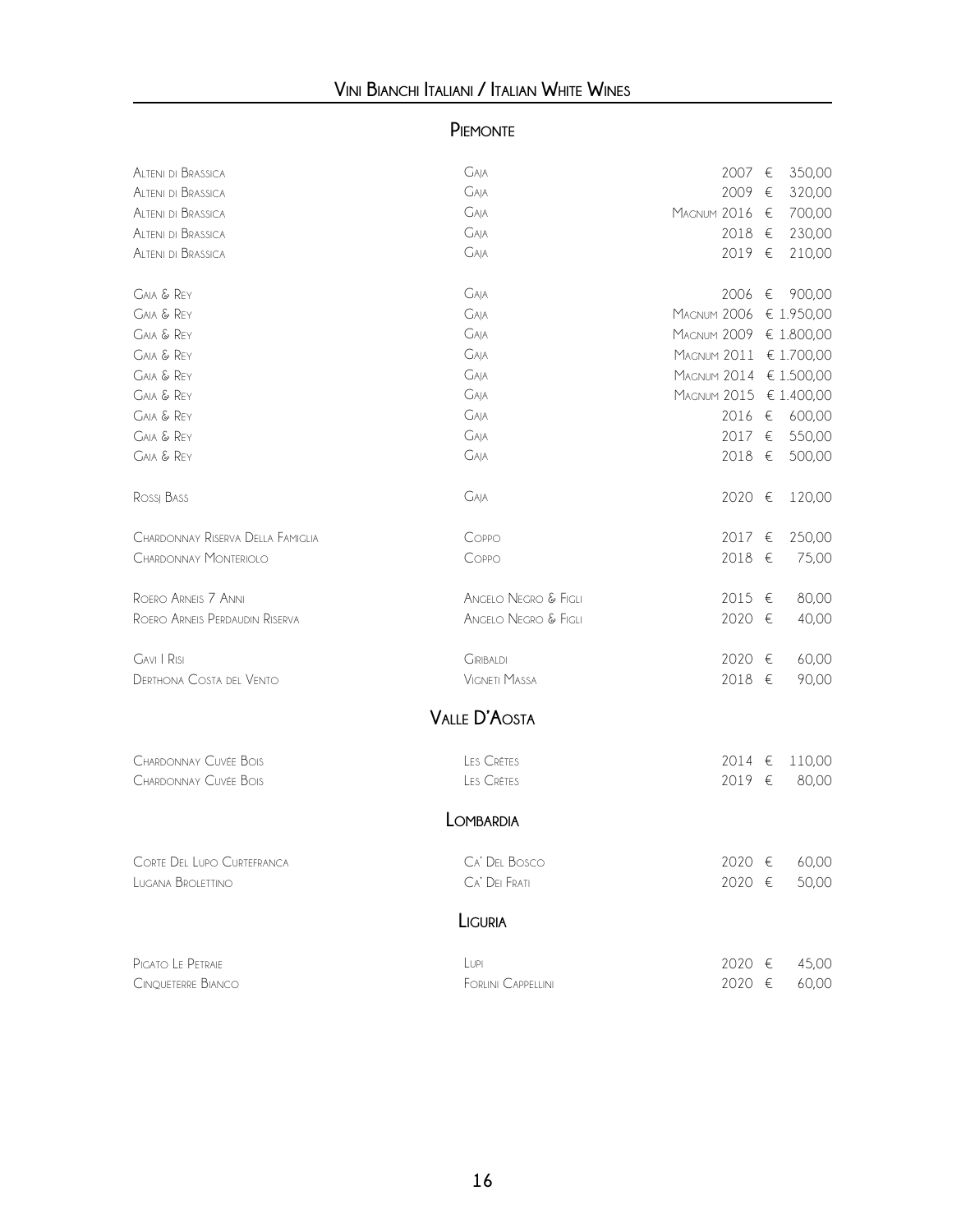# **Trentino - Alto Adige**

| APPIUS                               | <b>ST. MICHAEL EPPAN</b> | 2012        | € 390,00   |
|--------------------------------------|--------------------------|-------------|------------|
| APPIUS                               | <b>ST. MICHAEL EPPAN</b> | 2013        | € 370,00   |
| APPIUS                               | <b>ST. MICHAEL EPPAN</b> | 2014        | € 350,00   |
| APPIUS                               | <b>ST. MICHAEL EPPAN</b> | 2015        | € 320,00   |
| APPIUS                               | <b>ST. MICHAEL EPPAN</b> | 2016        | € 300,00   |
| APPIUS                               | <b>ST. MICHAEL EPPAN</b> | 2017        | € 280,00   |
| GEWÜRZTRAMINER SANCT VALENTIN        | <b>ST. MICHAEL EPPAN</b> | 2020        | € $60,00$  |
| PINOT GRIGIO SANCT VALENTIN          | <b>ST. MICHAEL EPPAN</b> | 2019        | 60,00<br>€ |
| <b>SAUVIGNON THE WINE COLLECTION</b> | <b>ST. MICHAEL EPPAN</b> | 2016        | € 180,00   |
| LUNARE GEWÜRZTRAMINER                | CANTINA TERLANO          | 2020        | 80,00<br>€ |
| Nova Domus                           | CANTINA TERLANO          | 2019        | € 100,00   |
| QUARZ SAUVIGNON                      | CANTINA TERLANO          | 2020        | € 90,00    |
| RARITÀ CHARDONNAY                    | CANTINA TERLANO          | 1996        | € 700,00   |
| RARITÀ CHARDONNAY                    | CANTINA TERLANO          | 1997        | € 600,00   |
| RARITÀ CHARDONNAY                    | CANTINA TERLANO          | 1998        | € 550,00   |
| RARITÀ PINOT BIANCO                  | <b>CANTINA TERLANO</b>   | 2005        | € 450,00   |
| RARITÀ PINOT BIANCO                  | CANTINA TERLANO          | 2007        | € 400,00   |
| RARITÀ TERLANER                      | CANTINA TERLANO          | 2008        | € 350,00   |
| RARITÀ PINOT BIANCO                  | CANTINA TERLANO          | 2009        | € 320,00   |
| TERLANER I° GRANDE CUVÉE             | CANTINA TERLANO          | 2012        | € 600,00   |
| TERLANER I <sup>°</sup> GRANDE CUVÉE | CANTINA TERLANO          | 2015        | € 500,00   |
| TERLANER I <sup>°</sup> GRANDE CUVÉE | CANTINA TERLANO          | MACNUM 2016 | € 900,00   |
| TERLANER I <sup>°</sup> GRANDE CUVÉE | CANTINA TERLANO          | 2017        | € 500,00   |
| TERLANER I <sup>°</sup> GRANDE CUVÉE | CANTINA TERLANO          | 2018        | € 450,00   |
| TERLANER I <sup>°</sup> GRANDE CUVÉE | CANTINA TERLANO          | 2019        | € 400,00   |
| TERLANER                             | CANTINA TERLANO          | 2021        | 45,00<br>€ |
| <b>VORBERG PINOT BIANCO</b>          | CANTINA TERLANO          | 2009        | € 140,00   |
| <b>VORBERG PINOT BIANCO</b>          | CANTINA TERLANO          | 2019        | €<br>70,00 |
| VÖGELMAIER MOSCATO GIALLO            | ALOIS LAGEDER            | 2020        | € 45,00    |
| LÖWENGANG CHARDONNAY                 | ALOIS LAGEDER            | 2019        | € 100,00   |
| PORER PINOT GRIGIO                   | ALOIS LAGEDER            | 2020        | € 45,00    |
| L.R.                                 | COLTERENZIO              | 2015        | € 150,00   |
| L.R.                                 | COLTERENZIO              | MAGNUM 2015 | € 330,00   |
| SAUVIGNON LAFÒA                      | COLTERENZIO              | 2019        | € 65,00    |
| MÜLLER THURGAU                       | MANNI NÖSSING            | 2020        | 45,00<br>€ |
| <b>GRÜNER VELTLINER</b>              | MANNI NÖSSING            | 2019        | 40,00<br>€ |
| <b>SYLVANER ALTE REBEN</b>           | PACHERHOF                | 2019        | 60,00<br>€ |
| PRIVATE CUVÉE ANDREAS HUBER          | PACHERHOF                | 2018        | 90,00<br>€ |
| MANNA                                | FRANZ HAAS               | 2019        | 50,00<br>€ |
| <b>KERNER PRAEPOSITUS</b>            | ABBAZIA DI NOVACELLA     | 2019        | 50,00<br>€ |
| <b>GEWÜRZTRAMINER NUSSBAUMER</b>     | TRAMIN                   | 2020        | 60,00<br>€ |
| <b>SAUVIGNON VOGLAR</b>              | PETER DIPOLI             | 2018        | 50,00<br>€ |
| FELDMARSCHALL VON FENNER             | TIEFENBRUNNER            | 2018        | 70,00<br>€ |
| <b>SYLVANER R</b>                    | KÖFERERHOF               | 2019        | 55,00<br>€ |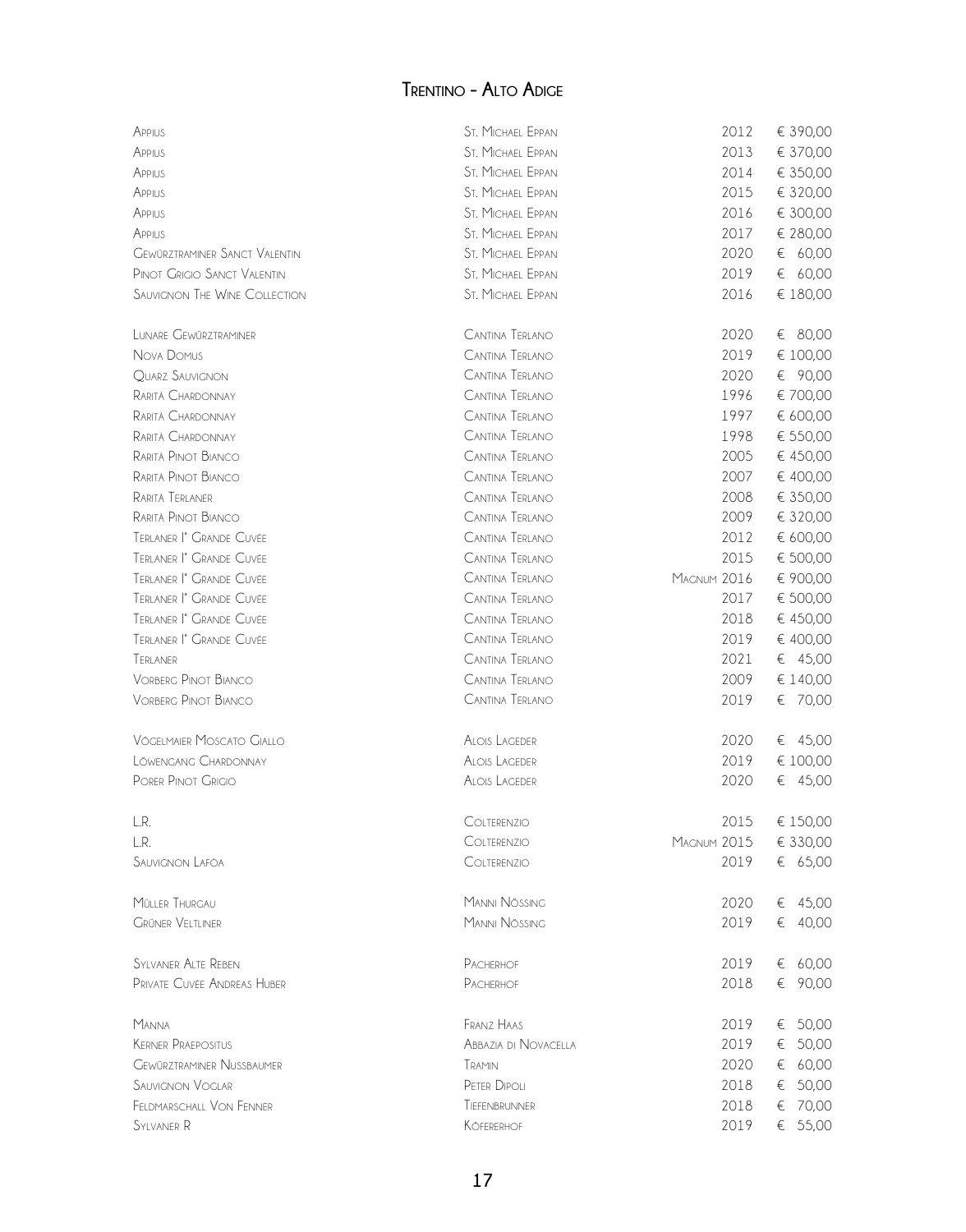# **Friuli Venezia Giulia**

| <b>CIAMPAGNIS CHARDONNAY</b>      | <b>VIE DI ROMANS</b>     | 2020        | € 50,00    |
|-----------------------------------|--------------------------|-------------|------------|
| DESSIMIS                          | <b>VIE DI ROMANS</b>     | 2019        | 80,00<br>€ |
| Dut'UN                            | <b>VIE DI ROMANS</b>     | 2019        | 90,00<br>€ |
| <b>VIERIS SAUVIGNON</b>           | <b>VIE DI ROMANS</b>     | 2020        | 60,00<br>€ |
| RIBOLLA GIALLA                    | JOSKO GRAVNER            | MACNUM 2003 | € 350,00   |
| RIBOLLA GIALLA                    | JOSKO GRAVNER            | 2010        | € 160,00   |
| RIBOLLA GIALLA                    | JOSKO GRAVNER            | 2011        | € 140,00   |
| RIBOLLA GIALLA                    | JOSKO GRAVNER            | 2013        | € 120,00   |
| RIBOLLA GIALLA                    | JOSKO GRAVNER            | MAGNUM 2013 | € 260,00   |
| RIBOLLA GIALLA VISVIK             | <b>JERMANN</b>           | 2016        | € 150,00   |
| CAPO MARTINO                      | <b>JERMANN</b>           | 2018        | € 110,00   |
| <b>VINTAGE TUNINA</b>             | <b>JERMANN</b>           | 2019        | € 90,00    |
| MALVASIA ISTRIANA RISERVA         | EDI KANTE                | 1 LT 2008   | € 110,00   |
| MALVASIA ISTRIANA RISERVA         | EDI KANTE                | 2012        | € 90,00    |
| <b>VITOVSKA RISERVA</b>           | EDI KANTE                | MAGNUM 2007 | € 220,00   |
| VITOVSKA                          | EDI KANTE                | 2018        | € 45,00    |
| PINOT BIANCO                      | <b>DORO PRINCIC</b>      | 2020        | € 50,00    |
| MALVASIA ETICHETTA BLU            | <b>DORO PRINCIC</b>      | 2020        | €<br>60,00 |
| M                                 | MARIO SCHIOPETTO         | 2017        | € 120,00   |
| <b>PINOT GRIGIO</b>               | MARIO SCHIOPETTO         | 2019        | € 40,00    |
| FRIULANO                          | TOROS                    | 2020        | € 45,00    |
| PINOT BIANCO                      | TOROS                    | 2020        | 50,00<br>€ |
| RONCO DELLE CIME                  | VENICA & VENICA          | 2020        | 55,00<br>€ |
| RONCO DELLE MELE                  | VENICA & VENICA          | 2020        | € 75,00    |
| PINOT GRIGIO DAR                  | TERCIC                   | 2015        | 50,00<br>€ |
| <b>CHARDONNAY PLANTA</b>          | TERCIC                   | 2014        | € 60,00    |
| CHARDONNAY GRAFIN DE LA TOUR      | <b>VILLA RUSSIZ</b>      | 2012        | € 110,00   |
| CHARDONNAY GRAFIN DE LA TOUR      | <b>VILLA RUSSIZ</b>      | 2015        | € 90,00    |
| SAUVIGNON DE LA TOUR              | <b>VILLA RUSSIZ</b>      | 2019        | 80,00<br>€ |
| RIBOLLA GIALLA DI OSLAVIA RISERVA | PRIMOSIC                 | 2018        | € 90,00    |
| RIBOLLA GIALLA                    | RADIKON                  | 1 LT 2014   | € 100,00   |
| RIBOLLA GIALLA LIBRARY VINTAGE    | <b>VILLA PARENS</b>      | 2015        | € 60,00    |
| <b>TERRE ALTE</b>                 | LIVIO FELLUGA            | 2019        | € 100,00   |
| MALVASIA ISTRIANA                 | <b>DAMIJAN PODVERSIC</b> | 2017        | € 80,00    |
| ARBIS BLANC                       | <b>BORGO SAN DANIELE</b> | 2016        | € 45,00    |
| CIALLA BIANCO                     | RONCHI DI CIALLA         | 2017        | 55,00<br>€ |
| FRIULANO AMPHORA                  | VISINTINI                | 2017        | 70,00<br>€ |
| FRIULANO                          | <b>DARIO RACCARO</b>     | 2018        | 60,00<br>€ |
| MALVASIA ISTRIANA                 | <b>DARIO RACCARO</b>     | 2020        | € 55,00    |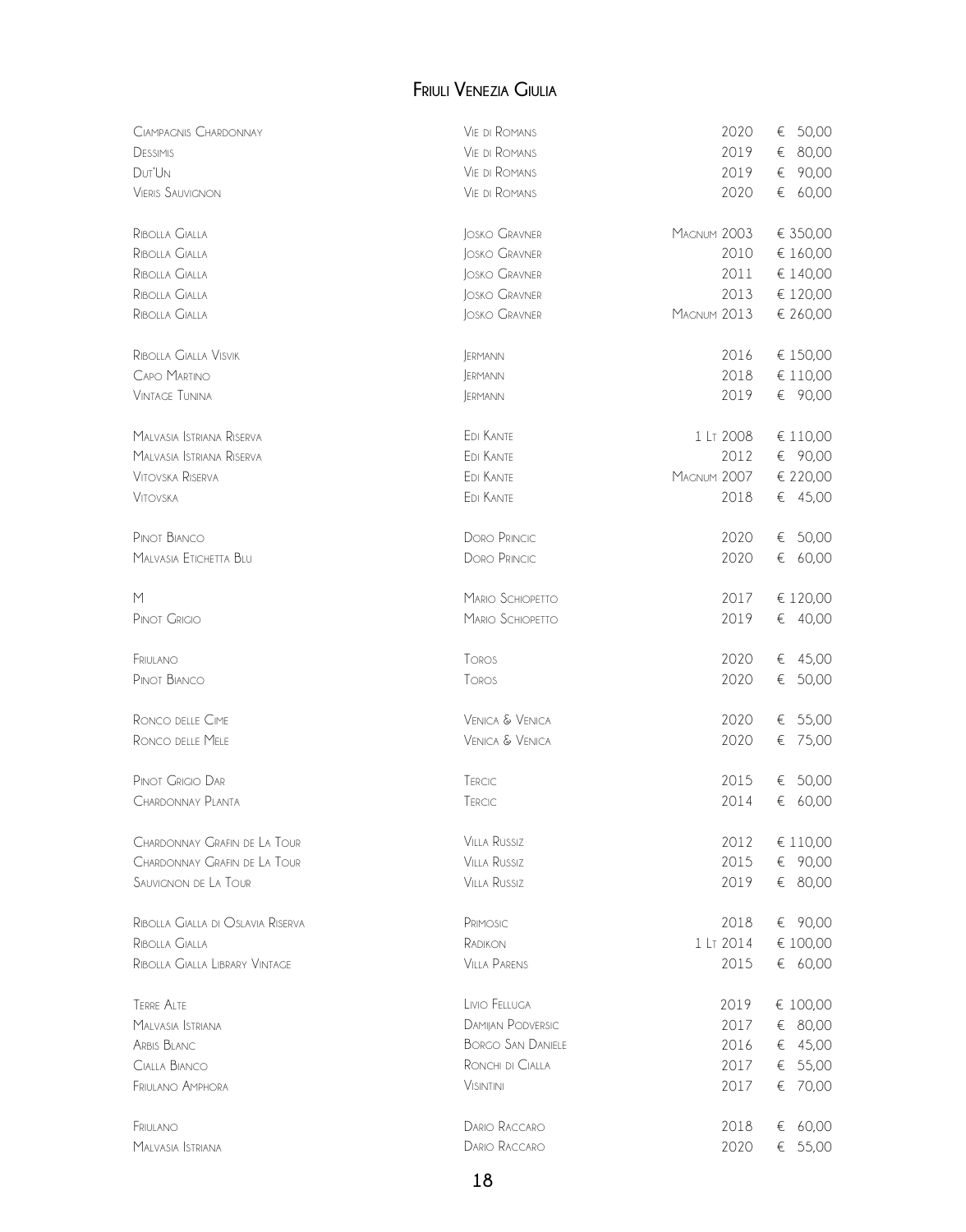#### **Veneto**

| SOAVE LA ROCCA                                               | PIEROPAN                   | 2013        | € 110,00   |
|--------------------------------------------------------------|----------------------------|-------------|------------|
| <b>SOAVE LA ROCCA</b>                                        | PIEROPAN                   | 2015        | € 90,00    |
| <b>SOAVE LA ROCCA</b>                                        | PIEROPAN                   | 2020        | € 60,00    |
|                                                              |                            |             |            |
| <b>VULCAIA FUMÉ</b>                                          | <b>NAMA</b>                | 2019        | € 70,00    |
| SOAVE   PALCHI FOSCARINO                                     | <b>NAMA</b>                | 2019        | € 90,00    |
| <b>BIANCO SECCO</b>                                          | QUINTARELLI                | 2020        | € 70,00    |
| <b>BIANCO SECCO</b>                                          | QUINTARELLI                | MAGNUM 2020 | € 150,00   |
|                                                              |                            |             |            |
| VENISSA                                                      | <b>BISOL</b>               | 50 CL 2012  | € 120,00   |
| <b>GARGANEGA ANGELIN RISERVA</b>                             | CA' DEI CONTI              | 2016        | € 50,00    |
|                                                              | <b>TOSCANA</b>             |             |            |
|                                                              | MONTENIDOLI                | 2019        |            |
| VERNACCIA DI SAN GIMIGNANO FIORE                             | MONTENIDOLI                |             | 40,00<br>€ |
| VERNACCIA DI SAN GIMIGNANO DI CARATO                         |                            | 2018        | € $60,00$  |
| BATÀR                                                        | QUERCIABELLA               | 2013        | € 200,00   |
| BATÀR                                                        | QUERCIABELLA               | 2019        | € 160,00   |
|                                                              |                            |             |            |
| GORGONA                                                      | MARCHESI DÈ FRESCOBALDI    | 2019        | € 170,00   |
| GORGONA                                                      | MARCHESI DÈ FRESCOBALDI    | 2020        | € 150,00   |
| ORNELLAIA BIANCO                                             | TENUTA DELL'ORNELLAIA      | 2018        | € 420,00   |
|                                                              |                            |             |            |
| <b>VISTAMARE</b>                                             | GAJA                       | 2020        | € 80,00    |
|                                                              |                            |             |            |
| <b>BOLGHERI VERMENTINO GRATTAMACCO</b>                       | GRATTAMACCO                | 2020        | € 70,00    |
| <b>GIOVIN RE VIOGNIER</b>                                    | MICHELE SATTA              | 2010        | € 120,00   |
|                                                              |                            |             |            |
| <b>TESTAMATTA BIANCO</b>                                     | <b>BIBI GRAETZ</b>         | 2019        | € 150,00   |
| <b>BUGIA DEL GIGLIO</b>                                      | <b>BIBI GRAETZ</b>         | MAGNUM 2014 | € 160,00   |
| <b>BUGIA DEL GIGLIO</b>                                      | <b>BIBI GRAETZ</b>         | JEROB. 2014 | € 450,00   |
| <b>BUGIA DEL GIGLIO</b>                                      | <b>BIBI GRAETZ</b>         | MATH. 2014  | € 900,00   |
| <b>BUGIA DEL GIGLIO</b>                                      | <b>BIBI GRAETZ</b>         | 2018        | € 70,00    |
| PIEMME                                                       | <b>FATTORIA LE PUPILLE</b> | 2019        | € 170,00   |
|                                                              |                            |             |            |
| BOGGINA BIANCO TREBBIANO                                     | PETROLO                    | 2019        | € 100,00   |
|                                                              | <b>MARCHE</b>              |             |            |
| PECORINO DI OFFIDA FALCHETTI                                 | <b>SAN MICHELE A RIPA</b>  | MAGNUM 2017 | € 80,00    |
| PECORINO DI OFFIDA FALCHETTI                                 | <b>SAN MICHELE A RIPA</b>  | 2019        | 40,00<br>€ |
| VERDICCHIO DI JESI CLASSICO RISERVA RINCROCCA                | La Staffa                  | 2018        | € 60,00    |
| VERDICCHIO DI JESI CLASSICO RISERVA SELVA DI SOTTO           | LA STAFFA                  | 2017        | € 120,00   |
| VERDICCHIO DI JESI CLASSICO RISERVA VILLA BUCCI              | <b>VILLA BUCCI</b>         | 2017        | € 80,00    |
| VERDICCHIO DI JESI CLASS. SUP. VIGNA IL CANTICO DELLA FIGURA | <b>ANDREA FELICI</b>       | 2018        | € 90,00    |

Verdicchio di Matelica Riserva Mirum 2019 € 50,00

La Monacesca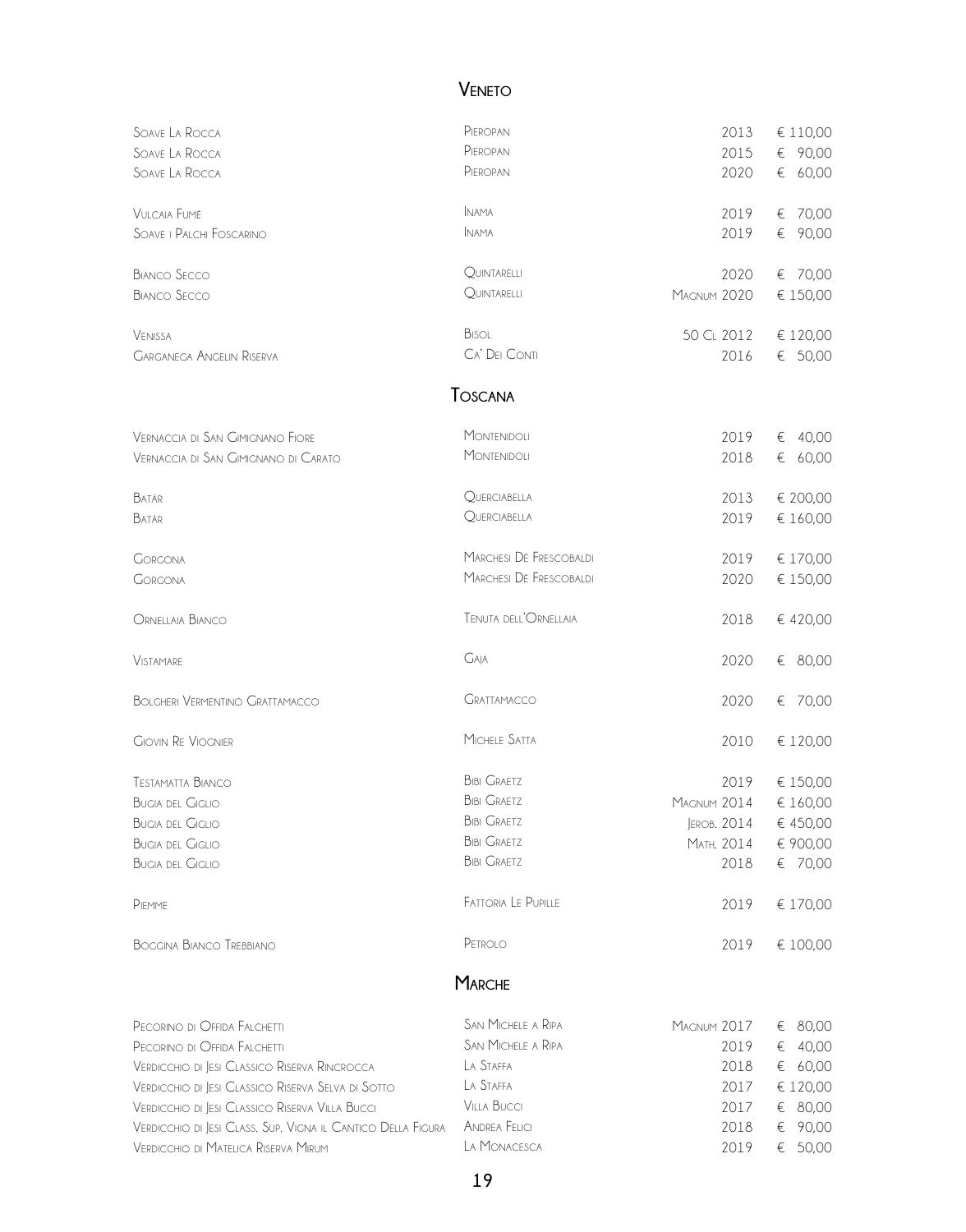# **Umbria**

| CERVARO DELLA SALA                       | MARCHESI ANTINORI               | JEROB. 1999 € 1.600,00 |                 |  |
|------------------------------------------|---------------------------------|------------------------|-----------------|--|
| CERVARO DELLA SALA                       | MARCHESI ANTINORI               | 2003                   | $\in$<br>400,00 |  |
| CERVARO DELLA SALA                       | MARCHESI ANTINORI               | 2007 €                 | 290,00          |  |
| CERVARO DELLA SALA                       | <b>MARCHESI ANTINORI</b>        | 2009 €                 | 260,00          |  |
| CERVARO DELLA SALA                       | MARCHESI ANTINORI               | 2017 €                 | 190,00          |  |
| CERVARO DELLA SALA                       | MARCHESI ANTINORI               | 2018 €                 | 160,00          |  |
| CERVARO DELLA SALA                       | MARCHESI ANTINORI               | 2020 €                 | 110,00          |  |
| CONTE DELLA VIPERA                       | MARCHESI ANTINORI               | 2021 €                 | 50,00           |  |
|                                          |                                 |                        |                 |  |
| <b>ORVIETO CLASSICO SUPERIORE</b>        | DECUGNANO DEI BARBI             | 2009 €                 | 90,00           |  |
| <b>ORVIETO CLASSICO SUPERIORE</b>        | DECUGNANO DEI BARBI             | 2017 €                 | 50,00           |  |
|                                          |                                 |                        |                 |  |
|                                          | LAZIO                           |                        |                 |  |
| FERENTANO                                | FAMIGLIA COTARELLA              | 2018 €                 | 60,00           |  |
| Soente                                   | <b>FAMIGLIA COTARELLA</b>       | 2021 €                 | 50,00           |  |
|                                          |                                 |                        |                 |  |
| LATOUR A CIVITELLA                       | <b>SERCIO MOTTURA</b>           | 2019 €                 | 60,00           |  |
| <b>CHARDONNAY FALESIA</b>                | PAOLO & NOEMIA D'AMICO          | 2019 €                 | 60,00           |  |
| MALVASIA PUNTINATA GALLIENO              | RISERVA DELLA CASCINA           | 2021 €                 | 40,00           |  |
| FIORANO BIANCO                           | TENUTA DI FIORANO               | 2016 €                 | 70,00           |  |
| ALBERICO BIANCO                          | <b>TENUTA PRINCIPE ALBERICO</b> | 2016 €                 | 80,00           |  |
| <b>FRASCATI SUPERIORE RISERVA AMACOS</b> | <b>DE SANCTIS</b>               | 2019 €                 | 50,00           |  |
| FRASCATI SUPERIORE RISERVA PRIMO         | MERUMALIA                       | 2018 €                 | 60,00           |  |
| DONNA ADRIANA                            | CASTEL DE PAOLIS                | 2019 €                 | 50,00           |  |
| <b>BIANCOLELLA DI PONZA</b>              | CANTINE MIGLIACCIO              | 2020 €                 | 60,00           |  |
|                                          |                                 |                        |                 |  |
|                                          | ABRUZZO                         |                        |                 |  |
| TREBBIANO D'ABRUZZO                      | <b>VALENTINI</b>                | 1999 €                 | 700,00          |  |
| TREBBIANO D'ABRUZZO                      | VALENTINI                       | 2000                   | 650,00<br>€     |  |
| TREBBIANO D'ABRUZZO                      | VALENTINI                       | 2001                   | €<br>600,00     |  |
| TREBBIANO D'ABRUZZO                      | <b>VALENTINI</b>                | 2004 €                 | 550,00          |  |
| TREBBIANO D'ABRUZZO                      | VALENTINI                       | 2005 €                 | 500,00          |  |
| TREBBIANO D'ABRUZZO                      | <b>VALENTINI</b>                | 2007 €                 | 450,00          |  |
| PECORINO D'ABRUZZO                       | <b>EMIDIO PEPE</b>              | 2019 €                 | 80,00           |  |
| TREBBIANO D'ABRUZZO                      | <b>EMIDIO PEPE</b>              | 2018 €                 | 70,00           |  |
|                                          |                                 |                        |                 |  |
| TREBBIANO D'ABRUZZO VIGNA DI CAPESTRANO  | <b>VALLE REALE</b>              | 2018 €                 | 90,00           |  |
| <b>CHARDONNAY MARINA CVETIC</b>          | MASCIARELLI                     | 2002                   | € 250,00        |  |
| <b>CHARDONNAY MARINA CVETIC</b>          | MASCIARELLI                     | 2009                   | € 180,00        |  |
| <b>CHARDONNAY MARINA CVETIC</b>          | MASCIARELLI                     | 2010                   | € 150,00        |  |
| <b>CHARDONNAY MARINA CVETIC</b>          | MASCIARELLI                     | 2011                   | € 130,00        |  |
| CHARDONNAY MARINA CVETIC                 | MASCIARELLI                     | 2015                   | € 100,00        |  |
| CHARDONNAY MARINA CVETIC                 | MASCIARELLI                     | 2019                   | € 70,00         |  |
|                                          |                                 |                        |                 |  |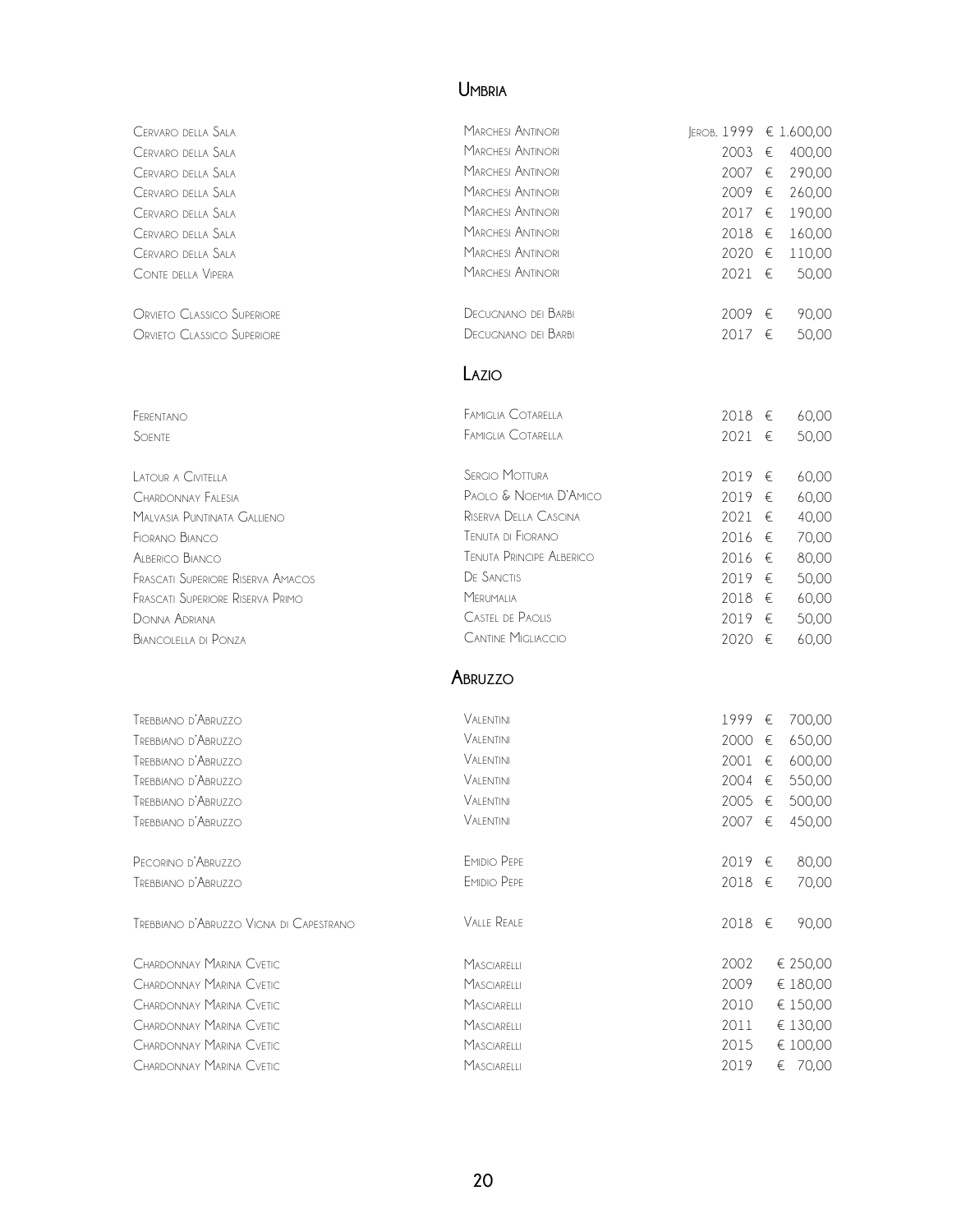#### **Campania**

| <b>FURORE</b><br>FIANO DI AVELLINO<br>FIANO DI AVELLINO<br>FIANO DI AVELLINO ALESSANDRA<br>FALANGHINA VIA DEL CAMPO<br><b>GRECO DI TUFO DEVON</b><br><b>GRECO DI TUFO GOLETO</b> | <b>MARISA CUOMO</b><br>COLLI DI LAPIO<br>GUIDO MARSELLA<br>DI MEO<br>QUINTODECIMO<br><b>ANTONIO CAGGIANO</b><br><b>TENUTE CAPALDO</b> | 2021<br>2020<br>2018<br>2012<br>2020<br>2021<br>2017 | € 50,00<br>50,00<br>€<br>€ 60,00<br>€ 80,00<br>70,00<br>€<br>45,00<br>€.<br>90,00<br>€ |
|----------------------------------------------------------------------------------------------------------------------------------------------------------------------------------|---------------------------------------------------------------------------------------------------------------------------------------|------------------------------------------------------|----------------------------------------------------------------------------------------|
|                                                                                                                                                                                  | PUGLIA                                                                                                                                |                                                      |                                                                                        |
| PIETRABIANCA                                                                                                                                                                     | TORMARESCA                                                                                                                            | 2019                                                 | € 50,00                                                                                |
|                                                                                                                                                                                  | <b>SICILIA</b>                                                                                                                        |                                                      |                                                                                        |
| <b>CHARDONNAY DIDACUS</b>                                                                                                                                                        | PLANETA                                                                                                                               | 2019                                                 | € 130,00                                                                               |
| ETNA BIANCO CONTRADA CAVALIERE                                                                                                                                                   | BENANTI                                                                                                                               | 2018                                                 | € 80,00                                                                                |
| ETNA BIANCO SUPERIORE PIETRAMARINA                                                                                                                                               | BENANTI                                                                                                                               | 2017                                                 | € 160,00                                                                               |
| ETNA BIANCO VIGNE NICHE CONTRADA MONTALTO                                                                                                                                        | TENUTA DELLE TERRE NERE                                                                                                               | 2020                                                 | € 90,00                                                                                |
| ETNA BIANCO A' PUDDARA                                                                                                                                                           | TENUTA DI FESSINA                                                                                                                     | 2019                                                 | € 70,00                                                                                |
| ETNA BIANCO NERINA                                                                                                                                                               | <b>GIROLAMO RUSSO</b>                                                                                                                 | 2020                                                 | 60,00                                                                                  |
| <b>ETNA BIANCO</b>                                                                                                                                                               | GRACI                                                                                                                                 | 2020                                                 | € 50,00                                                                                |
| ETNA BIANCO VIGNA DI MILO                                                                                                                                                        | I VIGNERI                                                                                                                             | 2019                                                 | € 110,00                                                                               |
| <b>VIGNA SANT'ANDREA</b>                                                                                                                                                         | PIETRADOLCE                                                                                                                           | 2016                                                 | € 280,00                                                                               |
| <b>IDDA BIANCO</b>                                                                                                                                                               | IDDA - GAJA-GRACI                                                                                                                     | 2020                                                 | € 70,00                                                                                |
| PASSOBIANCO                                                                                                                                                                      | FRANCHETTI                                                                                                                            | 2018                                                 | € 60,00                                                                                |
| <b>MARENEVE</b>                                                                                                                                                                  | <b>FEDERICO GRAZIANI</b>                                                                                                              | 2018                                                 | € 90,00                                                                                |
| <b>GRAPPOLI DEL GRILLO</b>                                                                                                                                                       | <b>DE BARTOLI</b>                                                                                                                     | 2020                                                 | € 60,00                                                                                |
| CATARRATTO                                                                                                                                                                       | <b>BARRACO</b>                                                                                                                        | 2020                                                 | 50,00<br>€                                                                             |
| CHARDONNAY VIGNA SAN FRANCESCO                                                                                                                                                   | TASCA D'ALMERITA                                                                                                                      | 2019                                                 | € 70,00                                                                                |
|                                                                                                                                                                                  | <b>SARDEGNA</b>                                                                                                                       |                                                      |                                                                                        |
| CAPICHERA                                                                                                                                                                        | CAPICHERA                                                                                                                             | 2020                                                 | € 70,00                                                                                |
| <b>VERDEMMIA TARDIVA</b>                                                                                                                                                         | CAPICHERA                                                                                                                             | 2019                                                 | € 110,00                                                                               |
| SANTIGAINI                                                                                                                                                                       | CAPICHERA                                                                                                                             | 2017                                                 | € 250,00                                                                               |

Vermentino Di Gallura Superiore Jankara 2020 € 60,00

Murales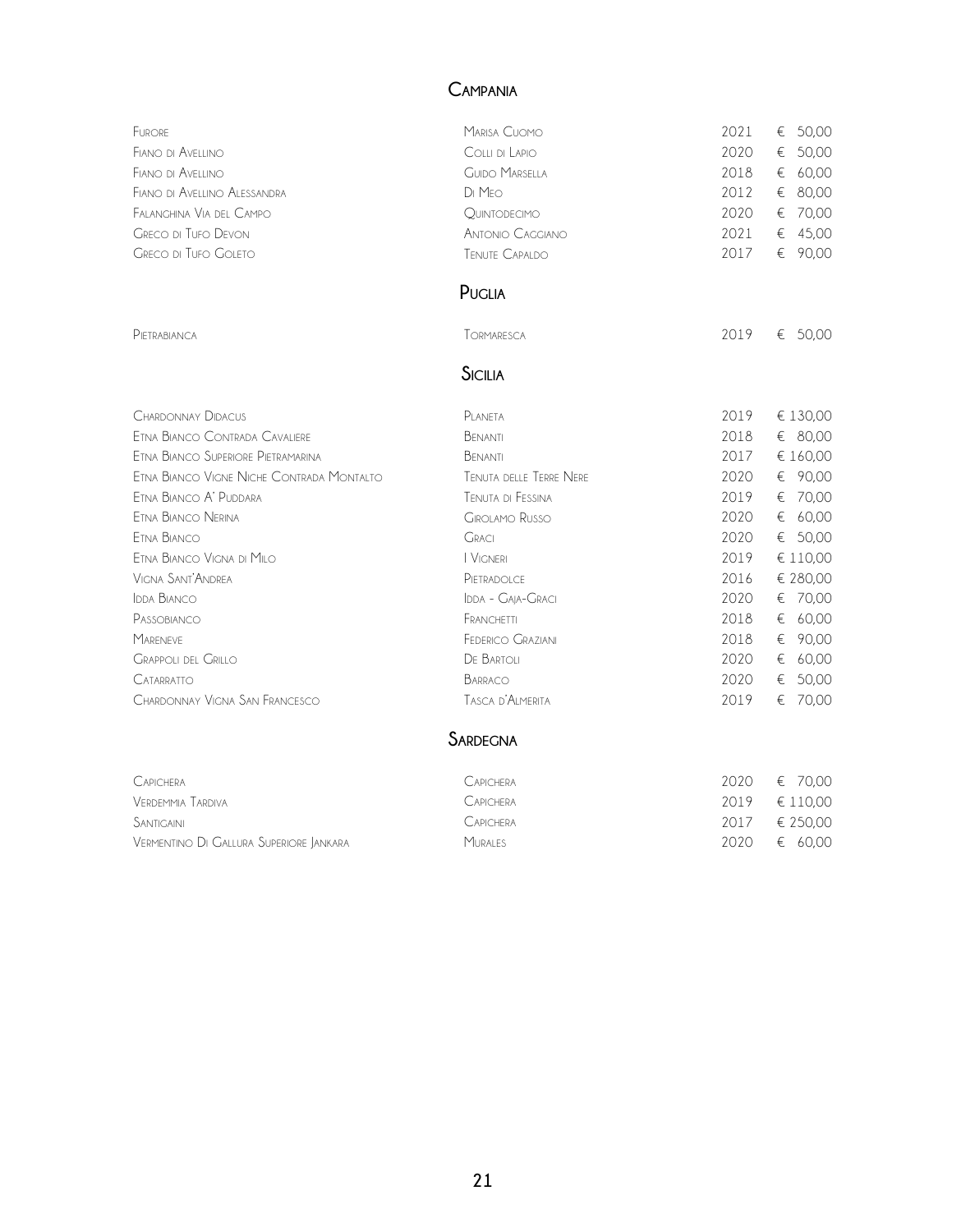## **Chablis**

| CHABLIS<br>CHABLIS VAU-LIGNEAU 1ER CRU                     | <b>DOMAINE PATTES LOUP</b><br>DOMAINE DE LA MOTTE  | 2018 ∈<br>2020 € | 110,00<br>90,00                |  |
|------------------------------------------------------------|----------------------------------------------------|------------------|--------------------------------|--|
|                                                            | CHABLIS - GRAND CRU                                |                  |                                |  |
| <b>CHABLIS LES CLOS</b>                                    | <b>ALBERT PIC</b>                                  | 2013 ∈           | 250,00                         |  |
| <b>CHABLIS LES CLOS</b>                                    | <b>ALBERT PIC</b>                                  | 2014             | 230,00<br>€                    |  |
| <b>CHABLIS LES CLOS</b>                                    | <b>ALBERT PIC</b>                                  | 2015 €           | 220,00                         |  |
| <b>CHABLIS LES CLOS</b>                                    | <b>ALBERT PIC</b>                                  | 2018 €           | 180,00                         |  |
|                                                            | <b>BOURGOGNE</b>                                   |                  |                                |  |
|                                                            | <b>BOURGOGNE BLANC - BEAUNE - NUITS-ST-GEORGES</b> |                  |                                |  |
| <b>BOURGOGNE BLANC</b>                                     | <b>COCHE-DURY</b>                                  | 2008 €           | 800,00                         |  |
| <b>BOURGOGNE BLANC</b>                                     | COCHE-DURY                                         | 2011 €           | 650,00                         |  |
|                                                            |                                                    |                  |                                |  |
| <b>BOURGOGNE BLANC</b><br><b>BOURGOGNE BLANC OLIGOCENE</b> | <b>DOMAINE LEFLAIVE</b><br><b>PATRICK AVILLIER</b> | 2015 €<br>2019   | 280,00<br>120,00<br>$\epsilon$ |  |
| BOURGOGNE BLANC CÔTE D'OR                                  | MIKULSKI                                           | 2020             | 110,00<br>$\epsilon$           |  |
|                                                            |                                                    |                  |                                |  |
| <b>BEAUNE CLOS DES MOUCHES</b>                             | JOSEPH DROUHIN                                     | $2017 \t∈$       | 350,00                         |  |
| NUITS-ST-GEORGES LES TERRES BLANCHES                       | LUCIEN LE MOINE                                    | 2016             | 320,00<br>€                    |  |
| NUITS-ST-GEORGES LES TERRES BLANCHES                       | <b>LUCIEN LE MOINE</b>                             | 2019 €           | 260,00                         |  |
| NUITS-ST-GEORGES LES BOUSSELOTS                            | DOMAINE CHEVILLON-CHEZEAUX                         | 2014 €           | 180,00                         |  |
| HAUTES-COTES DE BEAUNE                                     | <b>DOMAINE BOUTHENET</b>                           | 2015 €           | 80,00                          |  |
| MARSANNAY BLANC                                            | <b>BRUNO CLAIR</b>                                 | 2019 €           | 120,00                         |  |
|                                                            | <b>ALOXE - CORTON</b>                              |                  |                                |  |
| <b>CORTON-CHARLEMAGNE</b>                                  | FAIVELEY                                           | $2017 \t∈$       | 650,00                         |  |
| CORTON-CHARLEMAGNE                                         | LUCIEN LE MOINE                                    |                  | 2016 € 690,00                  |  |
| PERNAND VERGELESSES CLOS BERTHET MONOPOLE                  | DOMAINE DUBREUIL - FONTAINE                        | $2017 \t∈$       | 180,00                         |  |
|                                                            | <b>MEURSAULT</b>                                   |                  |                                |  |
| <b>MEURSAULT</b>                                           | COCHE-DURY                                         |                  | 2011 € 3.500,00                |  |
| MEURSAULT                                                  | COCHE-DURY                                         |                  | 2012 € 2.900,00                |  |
|                                                            |                                                    |                  |                                |  |
| MEURSAULT LES NARVAUX                                      | <b>DOMAINE VINCENT LATOUR</b>                      | 2019 €           | 140,00                         |  |
| MEURSAULT CLOS DU HAUT TESSON                              | <b>DOMAINE ROULOT</b>                              | 2015 €           | 800,00                         |  |
| <b>MEURSAULT TERRES BLANCHES</b>                           | RÉGNARD                                            | 2018 €           | 210,00                         |  |
| MEURSAULT MEIX CHAVAUX                                     | MIKULSKI                                           | 2020 €           | 250,00                         |  |
| MEURSAULT LES TILLETS                                      | DOMAINE PIERRE LABET                               | 2017 €           | 230,00                         |  |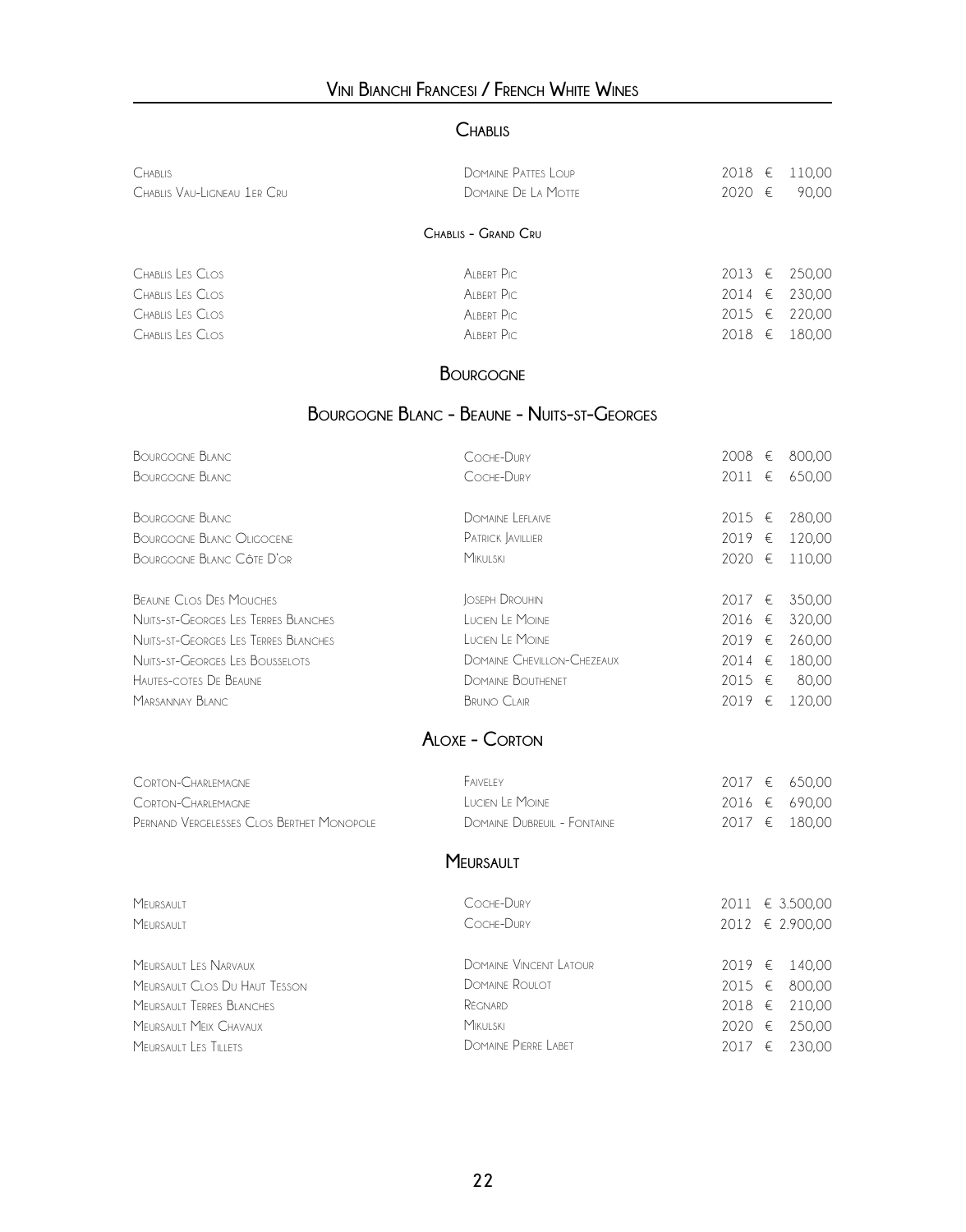#### **Meursault - 1er Cru**

| MEURSAULT GENEVRIÈRES                    | <b>LUCIEN LE MOINE</b>         | 2014 €<br>450,00        |
|------------------------------------------|--------------------------------|-------------------------|
| MEURSAULT GENEVRIÈRES                    | LUCIEN LE MOINE                | 2016<br>360,00<br>€     |
| MEURSAULT PORUSOT                        | LUCIEN LE MOINE                | 2019<br>350,00<br>€     |
| MEURSAULT LES GENEVRIÈRES                | <b>HENRI BOILLOT</b>           | 400,00<br>2016<br>€     |
| MEURSAULT LES CHARMES                    | <b>HENRI BOILLOT</b>           | 2016<br>330,00<br>€     |
| MEURSAULT BLAGNY                         | LEROY                          | € 2.600,00<br>2011      |
| MEURSAULT GOUTTE D'OR                    | DOMAINE DES COMTES LAFON       | $\in$<br>650,00<br>2015 |
|                                          |                                |                         |
|                                          | <b>SAINT-ROMAIN</b>            |                         |
| SAINT-ROMAIN                             | <b>ALAIN GRAS</b>              | 2020<br>€<br>110,00     |
|                                          | <b>PULIGNY-MONTRACHET</b>      |                         |
| <b>PULIGNY-MONTRACHET LES CHARMES</b>    | DOMAINE ALAIN CHAVY            | 2019 €<br>250,00        |
|                                          | PULIGNY-MONTRACHET - 1ER CRU   |                         |
| <b>PULIGNY-MONTRACHET LES FOLATIERES</b> | JOSEPH DROUHIN                 | 2017 €<br>350,00        |
| PULIGNY-MONTRACHET LA GARENNE            | <b>LUCIEN LE MOINE</b>         | 2016 €<br>380,00        |
| PULIGNY-MONTRACHET LES CHAMPS GAIN       | LUCIEN LE MOINE                | 400,00<br>2016 €        |
| PULIGNY-MONTRACHET LES CHAMPS GAIN       | LUCIEN LE MOINE                | 380,00<br>2017 €        |
| PULIGNY-MONTRACHET LES CHAMPS GAIN       | LUCIEN LE MOINE                | 2019 €<br>350,00        |
| PULIGNY-MONTRACHET CLOS DE LA MOUCHERE   | <b>HENRI BOILLOT</b>           | 2017 €<br>310,00        |
| PULIGNY-MONTRACHET LES COMBETTES         | <b>VINCENT GIRARDIN</b>        | 2016 €<br>320,00        |
|                                          | PULIGNY-MONTRACHET - GRAND CRU |                         |
| LE MONTRACHET                            | <b>VINCENT GIRARDIN</b>        | 2012 € 2.900,00         |
| LE MONTRACHET                            | <b>VINCENT GIRARDIN</b>        | 2017 € 2.200,00         |
| LE MONTRACHET                            | ETIENNE SAUZET                 | 2014 € 2.100,00         |
| LE MONTRACHET                            | <b>DOMAINE RAMONET</b>         | 2005 € 4.500,00         |
| LE MONTRACHET                            | DOMAINE RAMONET                | 2015 € 2.800,00         |
| LE MONTRACHET                            | DOMAINE DE LA ROMANÉE-CONTI    | 2018 €12.500,00         |
| LE MONTRACHET                            | DOMAINE DES COMTES LAFON       | 2013 € 2.300,00         |
| LE MONTRACHET                            | DOMAINE DES COMTES LAFON       | 2014 € 2.100,00         |
| LE MONTRACHET                            | <b>LUCIEN LE MOINE</b>         | 2015 € 1.900,00         |
| LE MONTRACHET MARQUIS DE LAGUICHE        | JOSEPH DROUHIN                 | 2011 € 3.800,00         |
| LE MONTRACHET MARQUIS DE LAGUICHE        | JOSEPH DROUHIN                 | 2015 € 3.200,00         |
| LE MONTRACHET MARQUIS DE LAGUICHE        | JOSEPH DROUHIN                 | 2017 € 2.800,00         |
| LE MONTRACHET MARQUIS DE LAGUICHE        | JOSEPH DROUHIN                 | 2019 € 2.400,00         |
| BÂTARD-MONTRACHET                        | <b>DOMAINE RAMONET</b>         | MAGNUM 2007 € 2.500,00  |
| BÂTARD-MONTRACHET                        | <b>DOMAINE RAMONET</b>         | 2012 € 1.500,00         |
| <b>BÂTARD-MONTRACHET</b>                 | <b>DOMAINE RAMONET</b>         | 2014 € 1.300,00         |
| BÂTARD-MONTRACHET                        | JOSEPH DROUHIN                 | 2003 € 1.500,00         |
| <b>BIENVENUE BÂTARD-MONTRACHET</b>       | REGNARD                        | 2011 € 1.800,00         |
| <b>BIENVENUE BÂTARD-MONTRACHET</b>       | <b>DOMAINE RAMONET</b>         | 2012 € 2.100,00         |
| CHEVALIER-MONTRACHET                     | <b>DOMAINE RAMONET</b>         | 2012 € 2.800,00         |
| CHEVALIER-MONTRACHET                     | RÉGNARD                        | 2003 € 1.500,00         |
| CHEVALIER-MONTRACHET                     | <b>HENRI BOILLOT</b>           | MAGNUM 2006 € 3.600,00  |
| CHEVALIER-MONTRACHET                     | LUCIEN LE MOINE                | 2016 € 2.000,00         |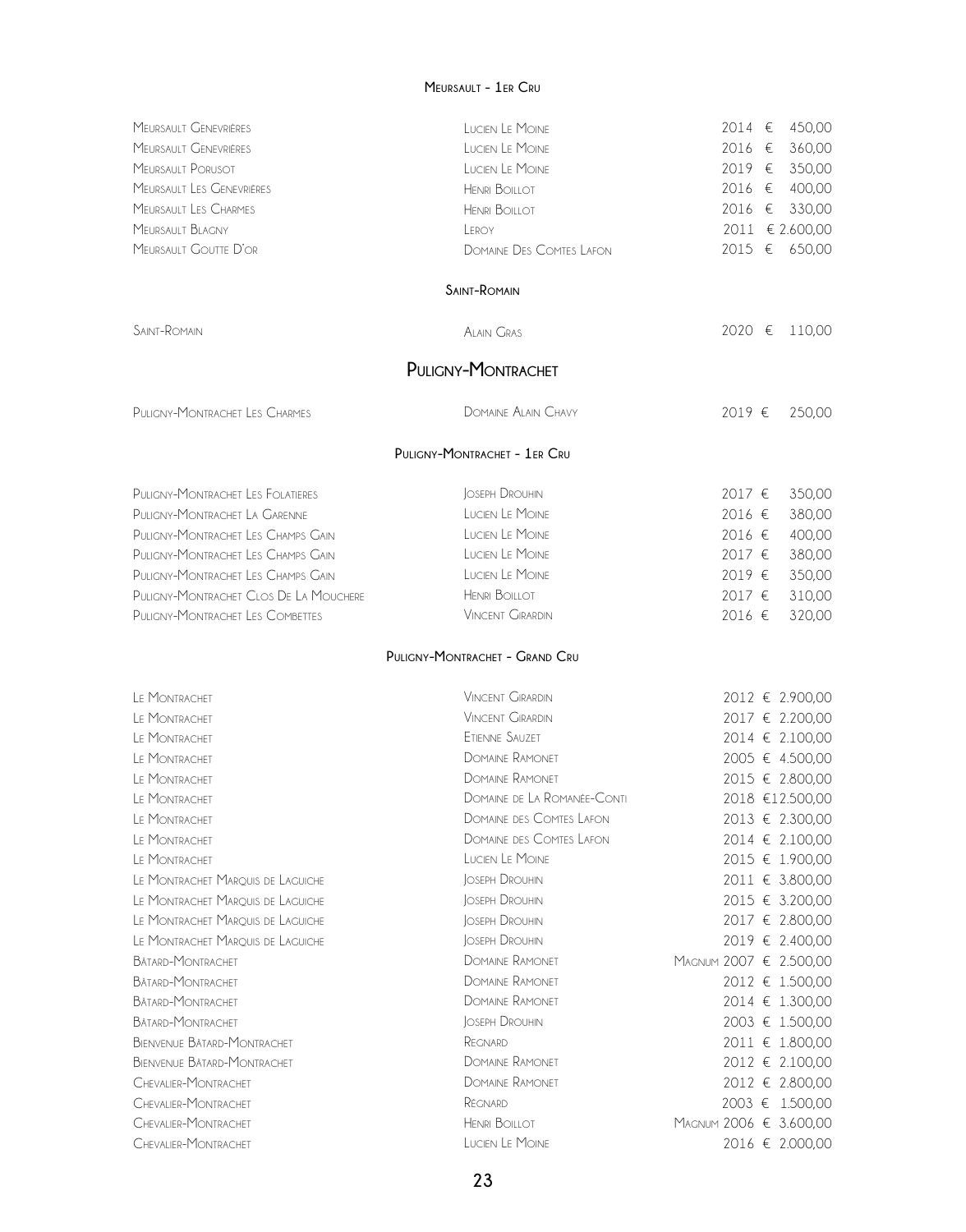# **Chassagne-Montrachet 1er Cru**

| CHASSAGNE-MONTRACHET MORGEOT MARQUIS DE LAGUICHE | <b>IOSEPH DROUHIN</b>            | 2014 €      |            | 550,00          |
|--------------------------------------------------|----------------------------------|-------------|------------|-----------------|
| CHASSAGNE-MONTRACHET MORGEOT MARQUIS DE LAGUICHE | JOSEPH DROUHIN                   | 2018 €      |            | 370,00          |
|                                                  |                                  |             |            |                 |
| CHASSAGNE-MONTRACHET MORGEOT                     | <b>VINCENT GIRARDIN</b>          | 2017 €      |            | 290,00          |
| <b>CHASSACNE-MONTRACHET MORGEOT</b>              | LEROY                            |             |            | 2013 € 1.400,00 |
| <b>CHASSAGNE-MONTRACHET MORGEOT</b>              | <b>DOMAINE RAMONET</b>           | 2005 €      |            | 550,00          |
| CHASSAGNE-MONTRACHET CLOS DU CAILLERET           | <b>DOMAINE RAMONET</b>           | 2015 €      |            | 450,00          |
| <b>CHASSAGNE-MONTRACHET LES CAILLERETES</b>      | <b>DOMAINE GUY AMIOT ET FILS</b> | 2018 €      |            | 280,00          |
| CHASSAGNE-MONTRACHET LA ROMANÉE                  | MOREY-COFFINET                   | 2020 €      |            | 300,00          |
|                                                  |                                  |             |            |                 |
|                                                  | <b>SAINT-AUBIN - SANTENAY</b>    |             |            |                 |
| SAINT-AUBIN SUR GAMAY - 1ER CRU                  | <b>MAISON DE MONTILLE</b>        | 2015        | $\epsilon$ | 100,00          |
| SANTENAY LES GRAVIERE - 1ER CRU                  | JEAN-MARC VINCENT                | 2017 €      |            | 120,00          |
|                                                  |                                  |             |            |                 |
|                                                  | CÔTE CHALONNÂISE                 |             |            |                 |
| BOUZERON                                         | <b>DOMAINE RAMONET</b>           | 2015 €      |            | 60,00           |
| MONTAGNY LES TRUFFIERES - 1ER CRU                | <b>DOMAINE BRUNO LORENZON</b>    | 2017 €      |            | 90,00           |
|                                                  |                                  |             |            |                 |
|                                                  | <b>MACONNAIS</b>                 |             |            |                 |
| POUILLY-FUISSÉ VERS CHÂNE                        | CHÂTEAU DE LAVERNETTE            | 2019 €      |            | 90,00           |
| POUILLY-FUISSÉ LE CLOS                           | CHÂTEAU FUISSÉ                   | 2016        | €          | 140,00          |
| POUILLY-FUISSÉ LE CLOS                           | CHÂTEAU FUISSÉ                   | 2017 €      |            | 120,00          |
| <b>VIRÉ CLESSÉ</b>                               | LES HÉRITIERS DU COMTE LAFON     | 2017 €      |            | 70,00           |
|                                                  |                                  |             |            |                 |
|                                                  | <b>JURA</b>                      |             |            |                 |
| SAVAGNIER                                        | <b>DOMAINE BERTHET-BONDET</b>    | 2020 €      |            | 70,00           |
|                                                  | Valle della Loira                |             |            |                 |
| SANCERRE CLIVÉE ROMBLE                           | <b>VIGNOBLE DAUNY</b>            | 2020 €      |            | 80,00           |
|                                                  |                                  |             |            |                 |
| <b>SANCERRE SAUVAGE</b>                          | PASCAL JOLIVET                   | 2015        | $\epsilon$ | 160,00          |
| <b>SANCERRE SAUVAGE</b>                          | PASCAL JOLIVET                   | 2019 €      |            | 120,00          |
| POULLY-FUMÉ BARON DE L                           | <b>BARON DE LADOUCETTE</b>       | 2018 €      |            | 160,00          |
| POUILLY-FUMÉ BARON DE L                          | <b>BARON DE LADOUCETTE</b>       | MAGNUM 2018 | €.         | 350,00          |
| POUILLY-FUMÉ                                     | <b>BARON DE LADOUCETTE</b>       | 2019 €      |            | 70,00           |
| POUILLY-FUMÉ CLOS DES CHAUDOUX                   | DOMAINE SERGE DAGUENEAU & FILLES | 2018 €      |            | 90,00           |
| <b>ANJOU BLANC EFFUSION</b>                      | BAUDOUIN                         | 2019 €      |            | 80,00           |
| CHENIN BLANC RÉSERVE PRIVÉE VIGNE BLANCHE        | <b>MARC BREDIF</b>               | 2015 €      |            | 70,00           |
| MUSCADET SÈVRE & MAINE LA GRANGE                 | PIERRE LUNEAU-PAPIN              | 2015 €      |            | 50,00           |
|                                                  |                                  |             |            |                 |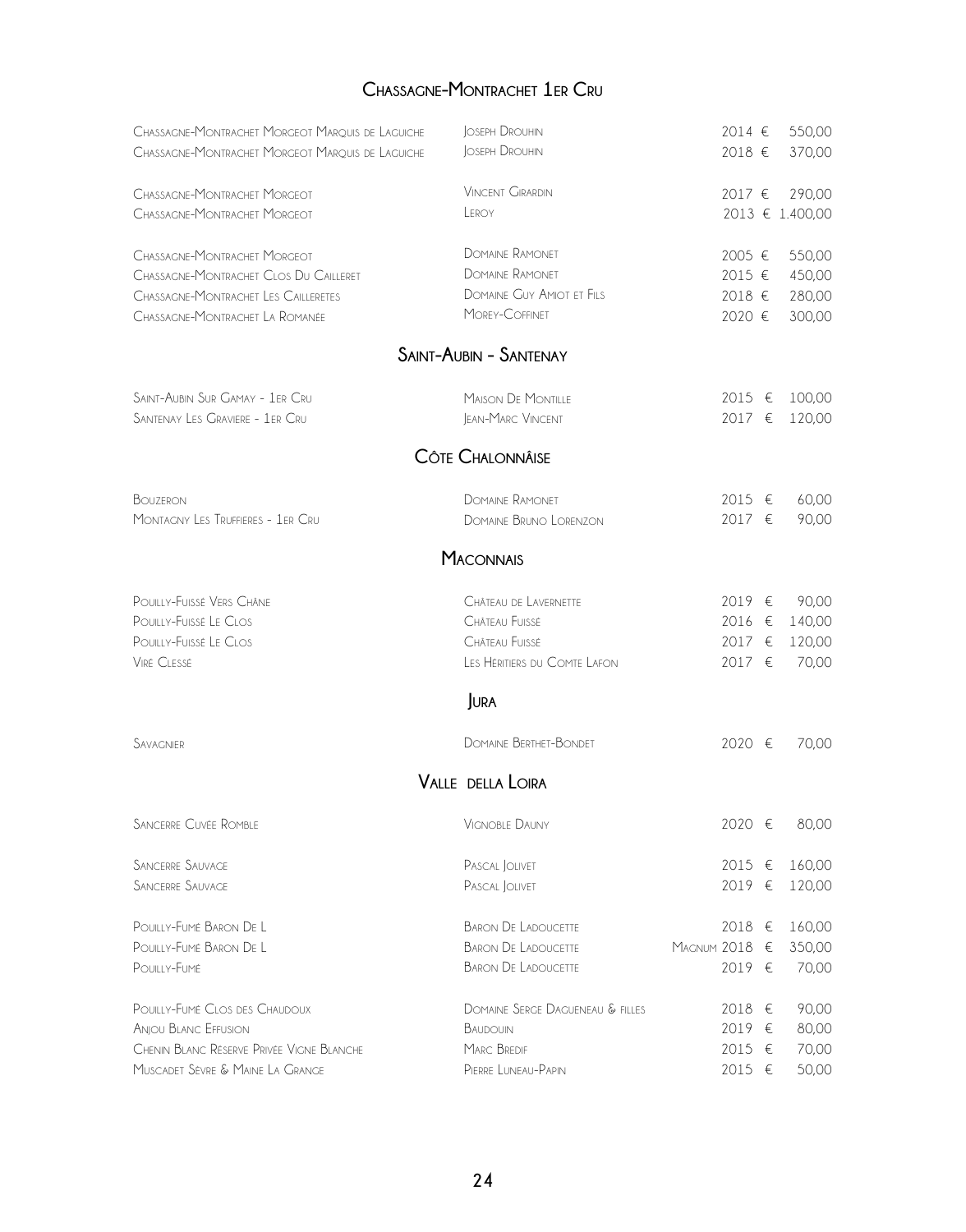## **Valle Del Rodano**

| CONDRIEU CÔTE BELLAY                | Martin Clerc          | $2017 \t∈ 70.00$ |
|-------------------------------------|-----------------------|------------------|
| CONDRIEU LA DORIANE                 | E. GUIGAL             | 2019 € 320,00    |
| L'ERMITE ERMITAGE                   | M. Chapouter          | 2015 € 1.400,00  |
| Châteauneuf-du-pape Reserve         | Château Rayas         | 2006 € 2.300,00  |
| Château De Fonsalette Blanc Reserve | Château De Fonsalette | 2008 € 400.00    |
|                                     |                       |                  |

#### **Bordeaux**

| Y - Youem            | Château d'Youem |  | 2015 € 520,00 |
|----------------------|-----------------|--|---------------|
| Vin Blanc, De Palmer | Châteall Palmer |  | 2015 € 300,00 |
| Vin Blanc, De Palmer | Châtfau Palmer  |  | 2016 € 280,00 |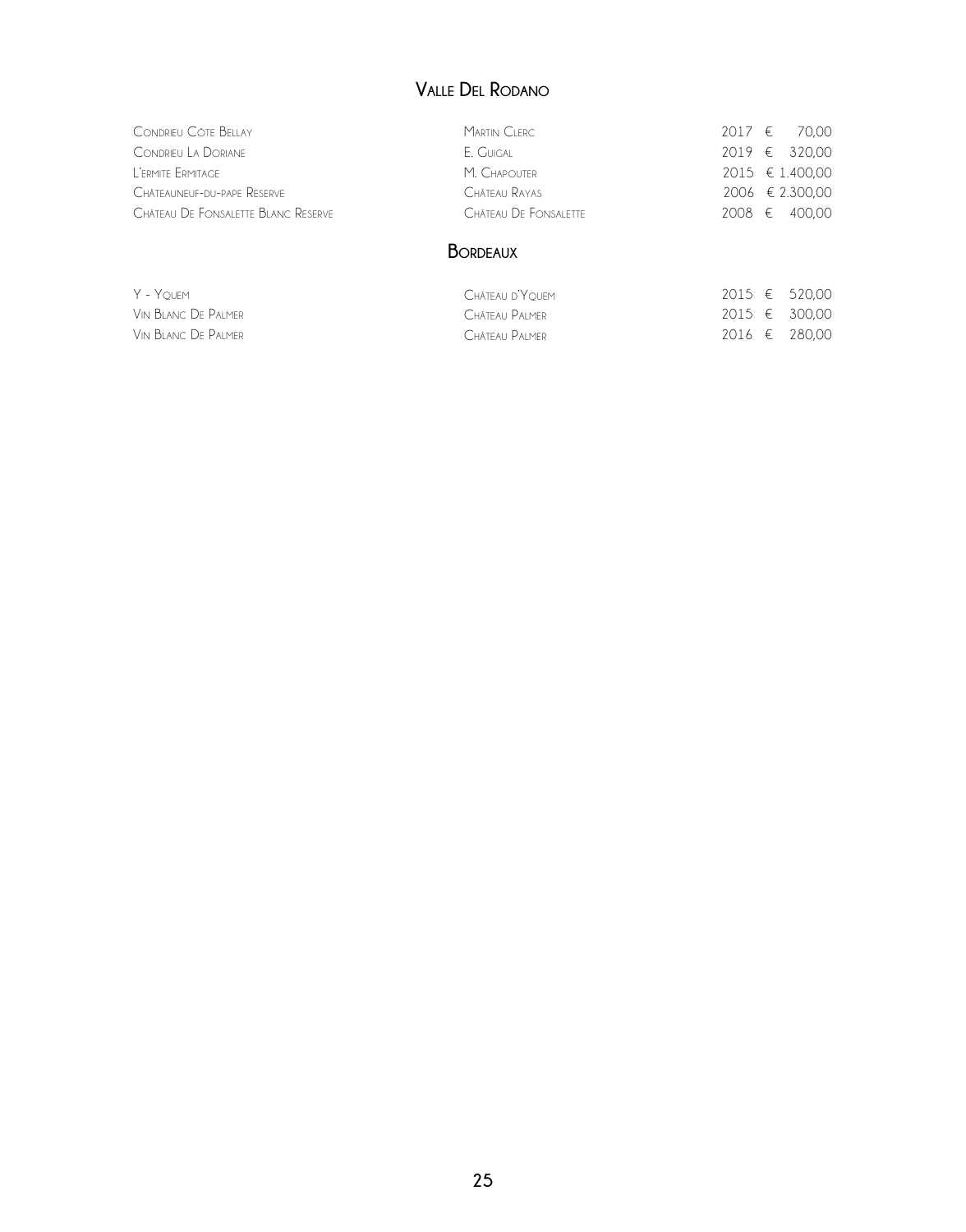# **Vini Bianchi Dal Mondo / International White Wines**

| LA COMTESSE DE PAZO BARRANTES - ALBARIÑO<br>CIENFUEGOS - ALBARIÑO<br><b>BARCO DEL CORNETA - VERDEJO</b> | MARQUES DE MURRIETA<br>CÉSAR MUÑOZ<br><b>BARCO DEL CORNETA</b> | 2015<br>2018<br>2018 | € 110,00<br>€ 80,00<br>€ $60,00$ |
|---------------------------------------------------------------------------------------------------------|----------------------------------------------------------------|----------------------|----------------------------------|
|                                                                                                         | <b>AUSTRIA</b>                                                 |                      |                                  |
| GRÜNER VELTLINER HORIZONT                                                                               | <b>HERBERT ZILLINGER</b>                                       | 2020                 | € 70,00                          |
|                                                                                                         | <b>SLOVENIA</b>                                                |                      |                                  |
| <b>JAMA</b>                                                                                             | ZANUT                                                          | 2012                 | € 90,00                          |
|                                                                                                         | <b>SRAELE</b>                                                  |                      |                                  |
| CHARDONNAY GOLAN HEIGHTS ODEM                                                                           | YARDEN                                                         | 2019                 | € 60,00                          |
|                                                                                                         | LIBANO                                                         |                      |                                  |
| <b>IXSIR GRANDE RÉSERVE</b>                                                                             | <b>XSIR</b>                                                    | 2015                 | € 75,00                          |
|                                                                                                         | <b>U<sub>SA</sub></b>                                          |                      |                                  |
| CHARDONNAY MONTE BELLO<br><b>SAUVIGNON JOSEPH PHELPS</b>                                                | RIDGE VINEYARD<br>JOSEPH PHELPS                                | 2013<br>2016         | € 550,00<br>€ 500,00             |
|                                                                                                         | ARGENTINA                                                      |                      |                                  |
| OSADO MALBEC WHITE                                                                                      | <b>BODEGA SALENTEIN</b>                                        | 2019                 | € 50,00                          |
|                                                                                                         | <b>SUD AFRICA</b>                                              |                      |                                  |
| PINOTAGE BLANC                                                                                          | AALDERING                                                      | 2017                 | € $60,00$                        |
|                                                                                                         | <b>NUOVA ZELANDA</b>                                           |                      |                                  |
| LITTLE BEAUTY BLACK EDITION                                                                             | <b>VINULTRA</b>                                                | 2016                 | € 100,00                         |

# **Spagna**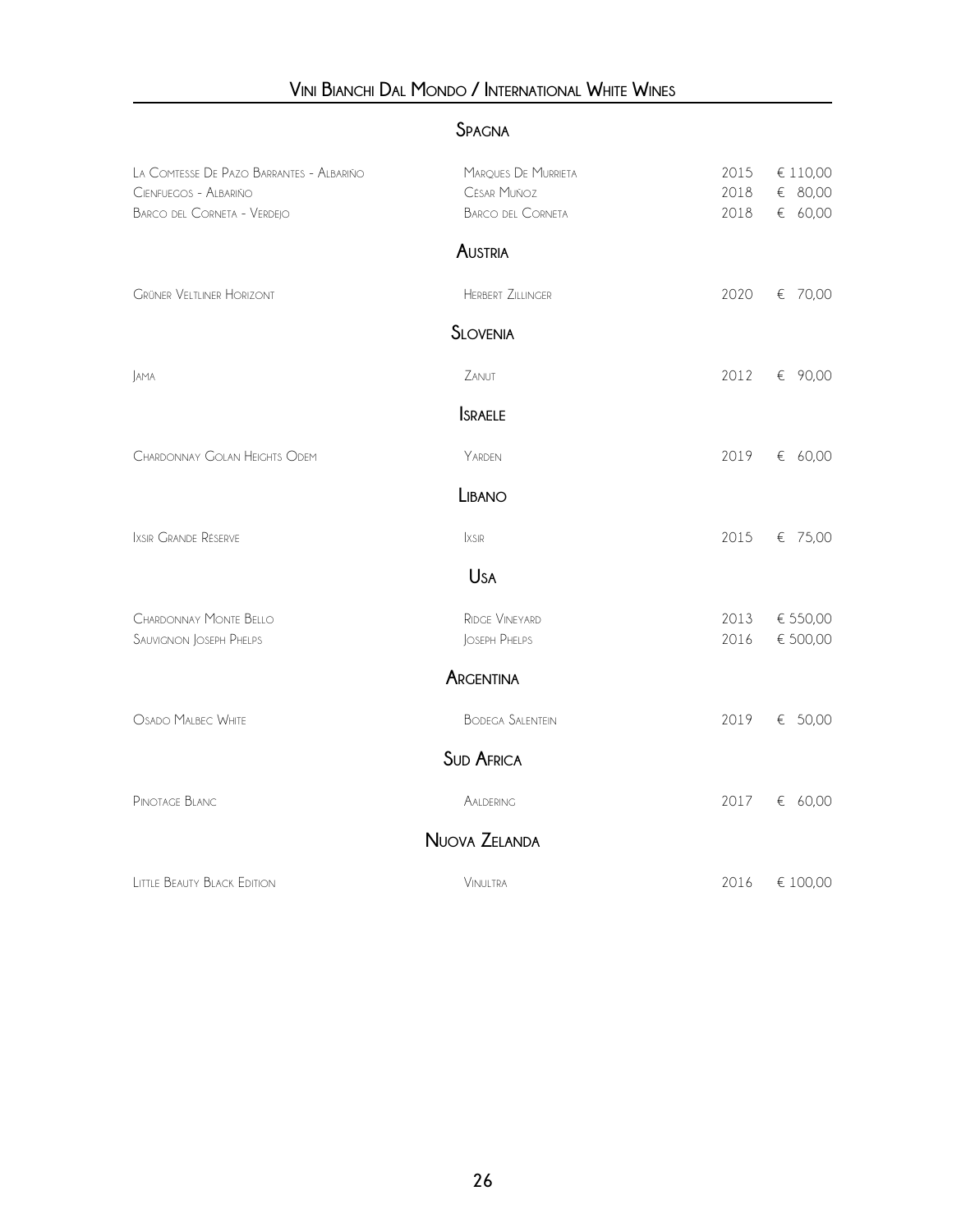## **Riesling**

## **Germania**

| Urziger Würzgarten Reserve Alte Reben Trocken - Mosel. | Dr. Loosen                 | 2011 | € 320,00   |
|--------------------------------------------------------|----------------------------|------|------------|
| Ürziger Würzgarten Reserve Alte Reben Trocken - Mosel  | Dr. Loosen                 | 2012 | € 300,00   |
| Ürziger Würzgarten Reserve Alte Reben Trocken - Mosel  | Dr. Loosen                 | 2013 | € 260,00   |
| <b>BERNKASTELER BADSTUBE SPATLESE - MOSEL</b>          | JOH JOS PRÜM               | 2018 | € 100,00   |
| ERDENER TREPPCHEN KABINETT - MOSEL                     | <b>MARKUS MOLITOR</b>      | 2018 | € 45,00    |
| BRAUNEBERG JUFFER SONNENUHR TROKEN G.G. - MOSEL        | <b>FRITZ HAAG</b>          | 2017 | € 85,00    |
| SCHARZHOFBERGER AUSLESE - MOSEL (SAAR)                 | <b>EGON MÜLLER</b>         | 2006 | € 950,00   |
| SCHARZHOFBERGER AUSLESE - MOSEL (SAAR)                 | <b>EGON MÜLLER</b>         | 2010 | € 900,00   |
| SCHARZHOFBERGER SPATLESE - MOSEL (SAAR)                | <b>EGON MÜLLER</b>         | 2018 | € 450,00   |
| ABTSBERG VDP - MOSEL (RUWER)                           | <b>VON SCHUBERT</b>        | 2016 | € 90,00    |
| LORENZHÖFER ALTE REBEN TROCKEN - MOSEL (RUWER)         | KARLSMÜHLE                 | 2016 | € 60,00    |
| <b>GEHEIMRAT J SPATLESE TROCKEN - RHEINGAU</b>         | WEGELER                    | 2015 | € 60,00    |
| HATTENHEIM NUSSBRUNNEN R - RHEINGAU                    | SCHLOSS-SCHÖNBORN          | 2017 | € 65,00    |
| DEIDESHEIMER LANGENMORGEN G.G. - PFALZ                 | <b>VON WINNING</b>         | 2014 | 90,00<br>€ |
| NORHEIMER KRISCHHECK SPATLESE - NAHE                   | <b>DÖNNHOFF</b>            | 2016 | 80,00<br>€ |
|                                                        | AUSTRIA                    |      |            |
| FEDERSPIEL STEINTERRASSEN TROCKEN                      | FRANZ HIRTZBERGER          | 2016 | 60,00<br>€ |
|                                                        | FRANCIA                    |      |            |
| RIESLING GRAND CRU MUENCHBERG                          | <b>LÉON FALLER</b>         | 2018 | €<br>60,00 |
|                                                        | <b>TALIA</b>               |      |            |
| <b>RIESLING</b>                                        | MONSUPELLO                 | 2020 | 45,00<br>€ |
| <b>RIESLING FALKENSTEIN</b>                            | <b>WEINGUT FALKENSTEIN</b> | 2019 | 60,00<br>€ |
| RIESLING PRAEPOSITUS                                   | ABBAZIA DI NOVACELLA       | 2020 | 50,00<br>€ |
| RIESLING HÉRZU                                         | <b>ETTORE GERMANO</b>      | 2020 | 60,00<br>€ |
| RIESLING ERUZIONE 1614                                 | PLANETA                    | 2019 | €<br>70,00 |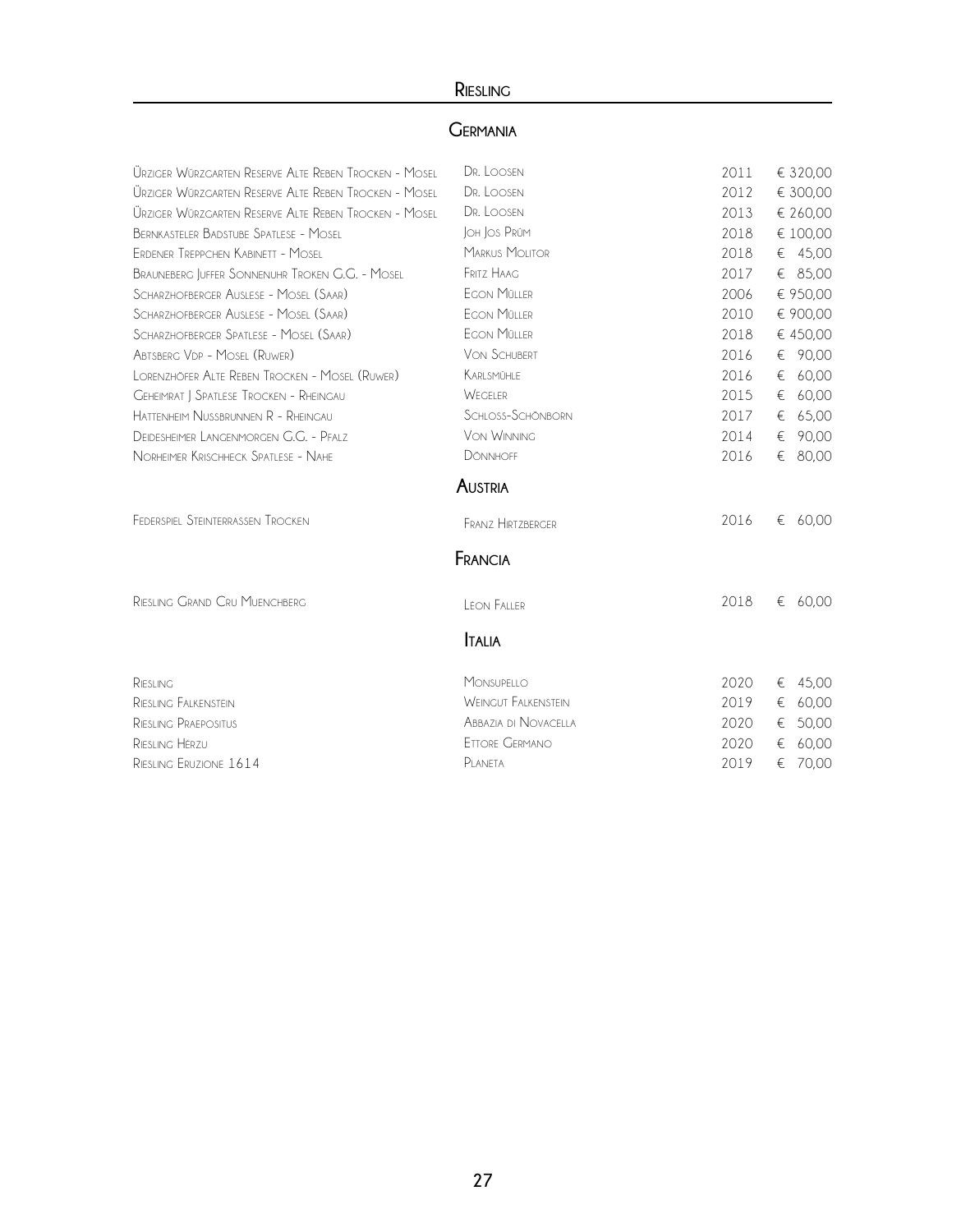# **Vini Rosati / Rosé Wines**

#### **Austria**

| SPRING BREAK ROSÉ                                                                             | <b>HERBERT ZILLINGER</b>                                                                                                          | 2018                                         | €<br>50,00                                                                  |
|-----------------------------------------------------------------------------------------------|-----------------------------------------------------------------------------------------------------------------------------------|----------------------------------------------|-----------------------------------------------------------------------------|
|                                                                                               | FRANCIA                                                                                                                           |                                              |                                                                             |
| ROSÉ CŒUR DE GRAIN<br>WHISPERING ANGEL<br>Rosé<br>RUMOR ROSÉ                                  | <b>DOMAINES OTT BANDOL</b><br>CAVES D'ESCLANS<br>CHÂTFAU MIRAVAL<br>RUMOR                                                         | 2020<br>2020<br>2020<br>2021                 | €<br>80,00<br>60,00<br>€<br>€ 55,00<br>90,00<br>€                           |
|                                                                                               | <b>TALIA</b>                                                                                                                      |                                              |                                                                             |
| A<br>LAGREIN ROSÉ<br>ETNA ROSATO<br>CERASUOLO D'ABRUZZO<br>AUREA GRAN ROSÉ<br>NEBBIOLO ROSATO | <b>FATTORIA ALDOBRANDESCA</b><br>CANTINA TERLANO<br>COTTANERA<br><b>VALENTINI</b><br>MARCHESL DE' ERESCOBALDL<br>NERVI - CONTERNO | 2021<br>2020<br>2020<br>2020<br>2017<br>2021 | 80,00<br>€<br>40,00<br>€<br>50,00<br>€<br>€ 130,00<br>€ 70,00<br>60,00<br>€ |
| Sorè                                                                                          | FAMIGLIA COTARELLA                                                                                                                | 2021                                         | € 40,00                                                                     |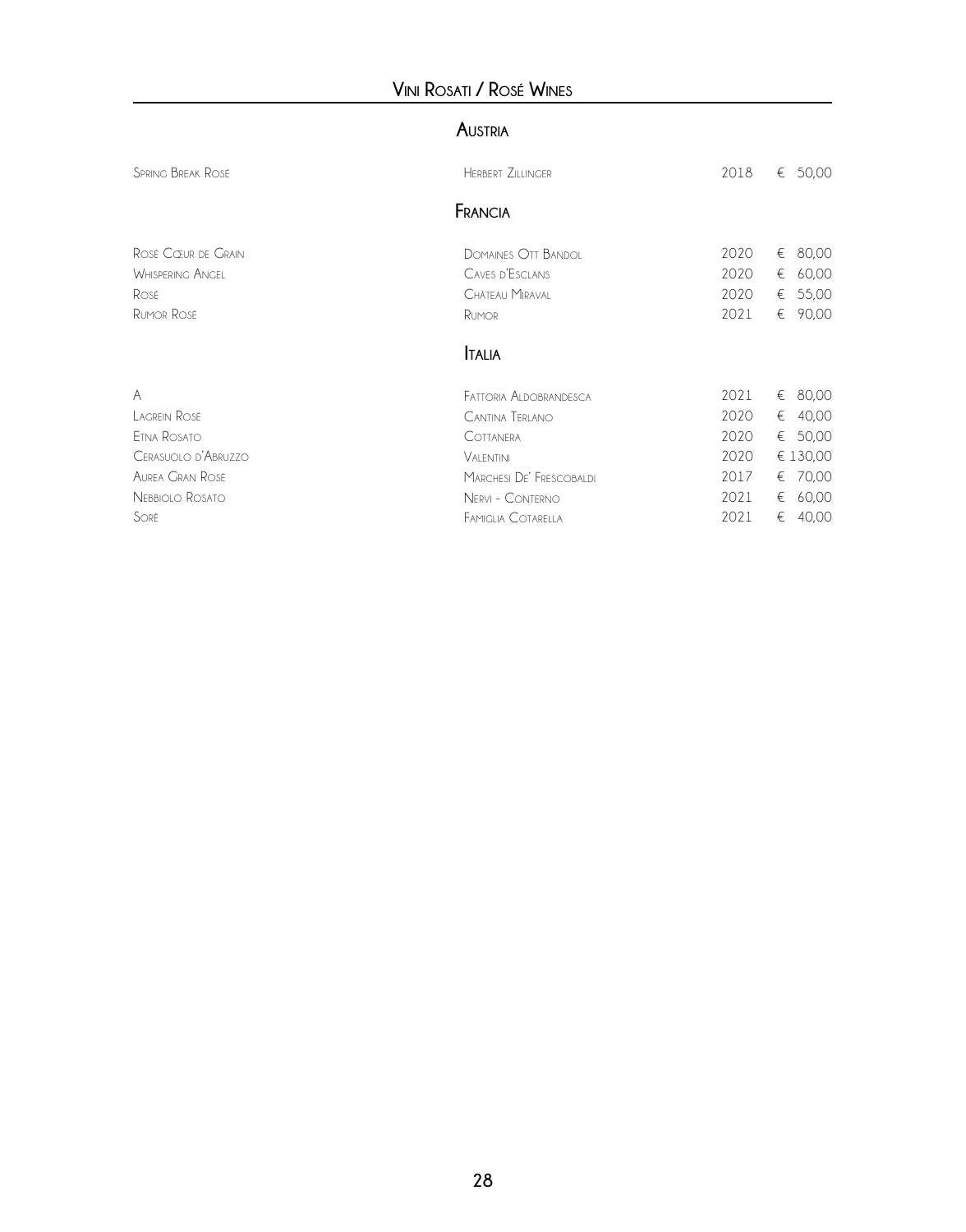#### **Piemonte**

## **Piemonte - Barolo - La Morra**

| <b>BAROLO BRUNATE</b>                        | ROBERTO VOERZIO         | MAGNUM 1993 € 1.800,00 |            |            |
|----------------------------------------------|-------------------------|------------------------|------------|------------|
| <b>BAROLO BRUNATE</b>                        | ROBERTO VOERZIO         | MAGNUM 1995            |            | € 1.300,00 |
| <b>BAROLO BRUNATE</b>                        | ROBERTO VOERZIO         | 2006                   | €          | 680,00     |
| <b>BAROLO BRUNATE</b>                        | ROBERTO VOERZIO         | 2007                   | €          | 630,00     |
| <b>BAROLO BRUNATE</b>                        | ROBERTO VOERZIO         | 2008                   | €          | 600,00     |
| <b>BAROLO BRUNATE</b>                        | ROBERTO VOERZIO         | 2011                   | €          | 560,00     |
| <b>BAROLO BRUNATE</b>                        | ROBERTO VOERZIO         | 2012                   | €          | 530,00     |
| <b>BAROLO BRUNATE</b>                        | ROBERTO VOERZIO         | 2013                   | $\epsilon$ | 500,00     |
| <b>BAROLO BRUNATE</b>                        | VIETTI                  | 2007 €                 |            | 360,00     |
| <b>BAROLO BRUNATE</b>                        | VIETTI                  | 2008                   | €          | 330,00     |
| <b>BAROLO BRUNATE</b>                        | <b>GIUSEPPE RINALDI</b> | 2011                   | €          | 600,00     |
| <b>BAROLO BRUNATE-LE COSTE</b>               | <b>GIUSEPPE RINALDI</b> | 2007                   | $\epsilon$ | 500,00     |
| <b>BAROLO BRUNATE-LE COSTE</b>               | <b>GIUSEPPE RINALDI</b> | 2008                   | €          | 480,00     |
| <b>BAROLO BRUNATE-LE COSTE</b>               | <b>GIUSEPPE RINALDI</b> | 2011 €                 |            | 420,00     |
| <b>BAROLO CEREQUIO</b>                       | ROBERTO VOERZIO         | 1994                   | €          | 800,00     |
| <b>BAROLO CEREQUIO</b>                       | ROBERTO VOERZIO         | 2006                   | €          | 650,00     |
| <b>BAROLO CEREQUIO</b>                       | ROBERTO VOERZIO         | 2008                   | $\epsilon$ | 550,00     |
| <b>BAROLO CEREQUIO</b>                       | ROBERTO VOERZIO         | 2012 €                 |            | 480,00     |
| <b>BAROLO CEREQUIO</b>                       | MICHELE CHIARLO         | 2013                   | $\epsilon$ | 180,00     |
| <b>BAROLO DAGROMIS</b>                       | GAJA                    | 2015 €                 |            | 100,00     |
| <b>BAROLO LA SERRA</b>                       | ROBERTO VOERZIO         | 1990                   |            | € 1.300,00 |
| <b>BAROLO LA SERRA</b>                       | ROBERTO VOERZIO         | 2004                   | €          | 880,00     |
| <b>BAROLO LA SERRA</b>                       | ROBERTO VOERZIO         | 2007                   | €          | 750,00     |
| <b>BAROLO LA SERRA</b>                       | ROBERTO VOERZIO         | 2008                   | €          | 650,00     |
| <b>BAROLO LA SERRA</b>                       | ROBERTO VOERZIO         | 2011                   | €          | 550,00     |
| <b>BAROLO LA SERRA</b>                       | ROBERTO VOERZIO         | 2013                   | €          | 450,00     |
| <b>BAROLO ROCCHE DELL'ANNUNZIATA</b>         | ROBERTO VOERZIO         | 2006                   | €          | 690,00     |
| <b>BAROLO ROCCHE DELL'ANNUNZIATA</b>         | ROBERTO VOERZIO         | 2007                   | €          | 650,00     |
| <b>BAROLO ROCCHE DELL'ANNUNZIATA</b>         | ROBERTO VOERZIO         | 2010                   | $\epsilon$ | 500,00     |
| <b>BAROLO ROCCHE DELL'ANNUNZIATA</b>         | ROBERTO VOERZIO         | 2011 €                 |            | 450,00     |
| <b>BAROLO ROCCHE DELL'ANNUNZIATA</b>         | ROBERTO VOERZIO         | 2012 €                 |            | 420,00     |
| BAROLO ROCCHE DELL'ANNUNZIATA RISERVA        | PAOLO SCAVINO           | 2004 €                 |            | 490,00     |
| <b>BAROLO ROCCHE DELL'ANNUNZIATA RISERVA</b> | PAOLO SCAVINO           | 2007 €                 |            | 450,00     |
| <b>BAROLO ROCCHE DELL'ANNUNZIATA RISERVA</b> | PAOLO SCAVINO           | 2010                   | $\epsilon$ | 420,00     |
| <b>BAROLO ROCCHE DELL'ANNUNZIATA RISERVA</b> | PAOLO SCAVINO           | 2011 €                 |            | 350,00     |
| <b>BAROLO ARBORINA</b>                       | ELIO ALTARE             | 2015 €                 |            | 200,00     |
| Barolo                                       | ELIO ALTARE             | 2017 €                 |            | 110,00     |
| <b>BAROLO DEL COMUNE DI LA MORRA</b>         | ROBERTO VOERZIO         | 2017 €                 |            | 250,00     |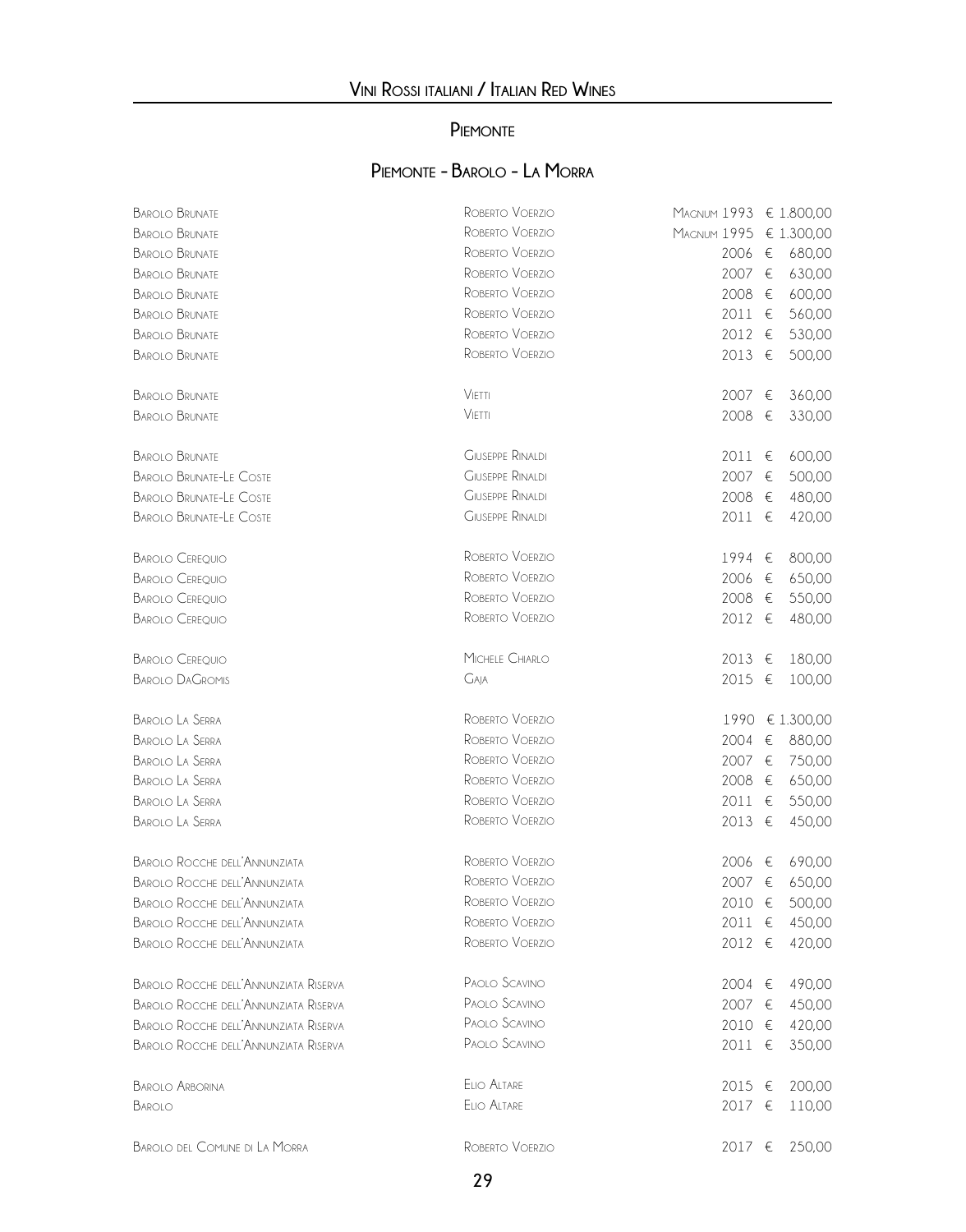## **Piemonte - Barolo - Barolo**

| <b>BAROLO CANNUBI BOSCHIS</b>                    | SANDRONE                         | MAGNUM 1996 € 1.300,00 |                      |
|--------------------------------------------------|----------------------------------|------------------------|----------------------|
| <b>BAROLO CANNUBI BOSCHIS</b>                    | SANDRONE                         | MAGNUM 1998 € 1.000,00 |                      |
| <b>BAROLO CANNUBI BOSCHIS</b>                    | SANDRONE                         | MAGNUM 2001            | €<br>950,00          |
| <b>BAROLO CANNUBI BOSCHIS</b>                    | SANDRONE                         | JEROB. 2004            | € 2.800,00           |
| <b>BAROLO CANNUBI BOSCHIS</b>                    | SANDRONE                         | 2005                   | 500,00<br>€          |
| <b>BAROLO CANNUBI BOSCHIS</b>                    | SANDRONE                         | 2006                   | 490,00<br>€          |
| <b>BAROLO CANNUBI BOSCHIS SIBI ET PAUCIS</b>     | SANDRONE                         | 2008                   | 470,00<br>$\epsilon$ |
| <b>BAROLO CANNUBI BOSCHIS</b>                    | SANDRONE                         | 2011 €                 | 310,00               |
| <b>BAROLO CANNUBI BOSCHIS</b>                    | SANDRONE                         | 2012                   | 290,00<br>€          |
| <b>BAROLO ALESTE</b>                             | SANDRONE                         | 2013                   | 270,00<br>€          |
| BAROLO ALESTE                                    | SANDRONE                         | 2014                   | 250,00<br>€          |
| <b>BAROLO ALESTE</b>                             | SANDRONE                         | 2016                   | 230,00<br>€          |
| <b>BAROLO CANNUBI</b>                            | MICHELE CHIARLO                  | 2013 €                 | 160,00               |
| <b>BAROLO CANNUBI</b>                            | DAMILANO                         | 2013                   | 160,00<br>€          |
| <b>BAROLO CANNUBI</b>                            | E. PIRA & FIGLI - CHIARA BOSCHIS | 2014 €                 | 120,00               |
| <b>BAROLO LE VIGNE SIBI ET PAUCIS</b>            | SANDRONE                         | 2007                   | 360,00<br>€          |
| <b>BAROLO LE VIGNE</b>                           | SANDRONE                         | 2007                   | 300,00<br>€          |
| <b>BAROLO LE VIGNE SIBI ET PAUCIS</b>            | SANDRONE                         | 2008                   | 340,00<br>€          |
| <b>BAROLO LE VIGNE</b>                           | SANDRONE                         | 2010                   | 280,00<br>€          |
| <b>BAROLO LE VIGNE</b>                           | SANDRONE                         | 2016                   | 210,00<br>€          |
| <b>BAROLO SARMASSA</b>                           | ROBERTO VOERZIO                  | MAGNUM 2009 € 1.100,00 |                      |
| <b>BAROLO SARMASSA</b>                           | ROBERTO VOERZIO                  | MAGNUM 2012 $\epsilon$ | 900,00               |
| <b>BAROLO VECCHIE VITI DEI CAPALOT E BRUNATE</b> | ROBERTO VOERZIO                  | MAGNUM 1995 € 1.500,00 |                      |
| <b>BAROLO - ARTIST LABEL</b>                     | <b>BARTOLO MASCARELLO</b>        | MAGNUM 1998 € 3.800,00 |                      |
| <b>BAROLO</b>                                    | <b>BARTOLO MASCARELLO</b>        | MAGNUM 2004 € 2.600,00 |                      |
| <b>BAROLO</b>                                    | <b>BARTOLO MASCARELLO</b>        | MAGNUM 2005 € 2.500,00 |                      |
| <b>BAROLO</b>                                    | <b>BARTOLO MASCARELLO</b>        | 2005                   | € 1.200,00           |
| BAROLO                                           | <b>BARTOLO MASCARELLO</b>        |                        | 2006 € 1.000,00      |
| <b>BAROLO - ARTIST LABEL</b>                     | <b>BARTOLO MASCARELLO</b>        | MAGNUM 2009 € 1.800,00 |                      |
| <b>BAROLO - ARTIST LABEL</b>                     | <b>BARTOLO MASCARELLO</b>        | MAGNUM 2011 € 1.600,00 |                      |
| <b>BAROLO - ARTIST LABEL</b>                     | <b>BARTOLO MASCARELLO</b>        | MAGNUM 2012 € 1.500,00 |                      |
| BAROLO                                           | <b>BARTOLO MASCARELLO</b>        | 2013 €                 | 700,00               |
| <b>BAROLO BRICCO DELLE VIOLE</b>                 | G.D. VAJRA                       | 2015 €                 | 140,00               |

# **Piemonte - Barolo - Castiglione Falletto**

| <b>BAROLO MONPRIVATO</b>                 | MASCARELLO GIUSEPPE E FIGLIO | 2004 €                 | 650,00          |
|------------------------------------------|------------------------------|------------------------|-----------------|
| <b>BAROLO MONPRIVATO</b>                 | MASCARELLO GIUSEPPE E FIGLIO | 2005 €                 | 610,00          |
| BAROLO MONPRIVATO                        | MASCARELLO GIUSEPPE E FIGLIO | 2006 €                 | 560,00          |
| <b>BAROLO MONPRIVATO</b>                 | MASCARELLO GIUSEPPE E FIGLIO |                        | 2010 € 510,00   |
| <b>BAROLO MONPRIVATO</b>                 | MASCARELLO GIUSEPPE E FIGLIO | JEROB. 2010 € 2.800,00 |                 |
| <b>BAROLO MONPRIVATO</b>                 | MASCARELLO GIUSEPPE E FIGLIO | 2011 €                 | 480,00          |
| BAROLO MONPRIVATO                        | MASCARELLO GIUSEPPE E FIGLIO | 2012 €                 | 450,00          |
| <b>BAROLO MONPRIVATO</b>                 | MASCARELLO GIUSEPPE E FIGLIO | 2013 €                 | 420,00          |
| BAROLO MONPRIVATO RISERVA CÀ D' MORISSIO | MASCARELLO GIUSEPPE E FIGLIO |                        | 2008 € 1.300,00 |

**30**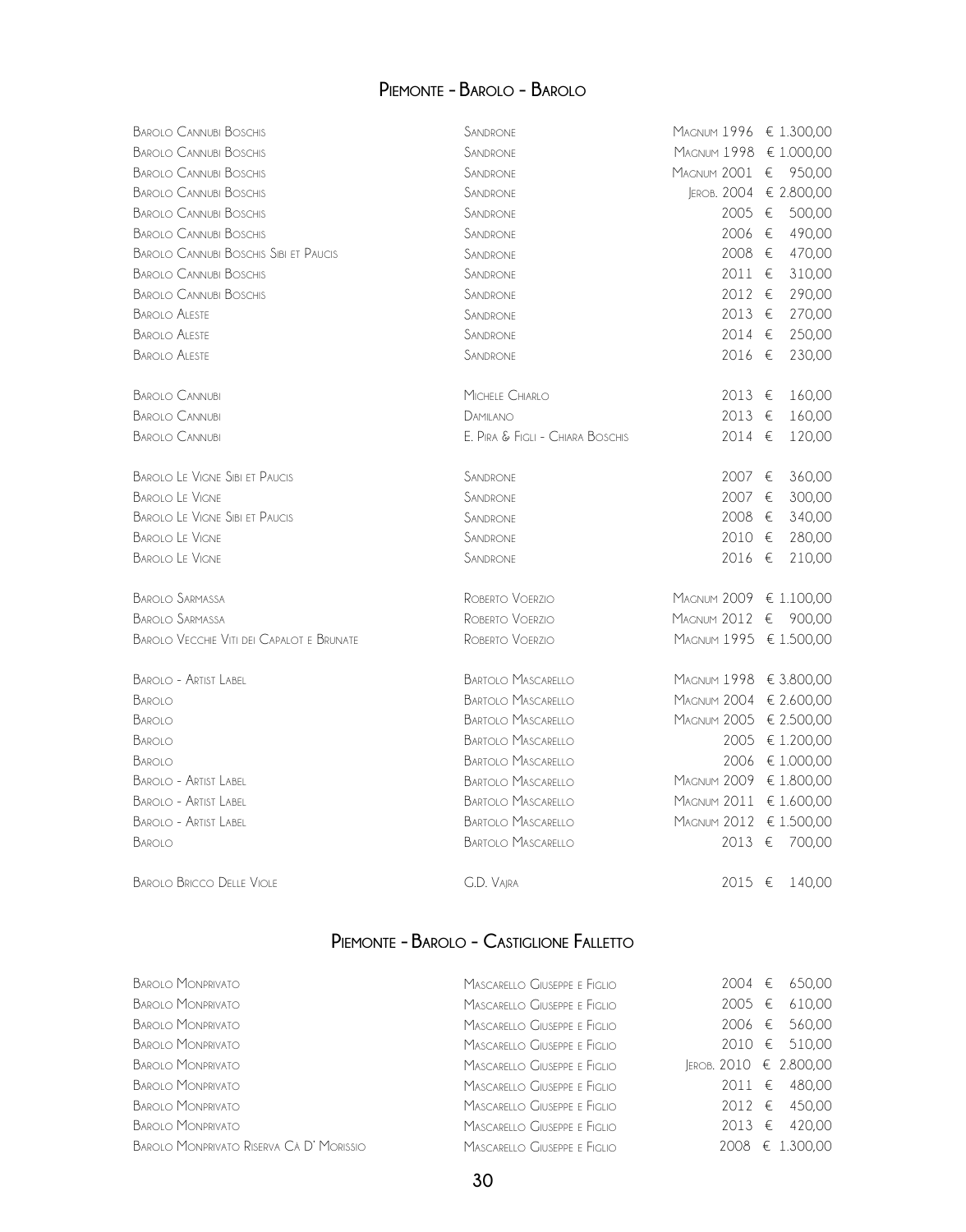# **Piemonte - Barolo - Castiglione Falletto**

| BAROLO ROCCHE                                                  | VIFTTI                 | 2007                   | $\epsilon$ | 520,00 |
|----------------------------------------------------------------|------------------------|------------------------|------------|--------|
| BAROLO ROCCHE                                                  | VIFTTI                 | 2008 €                 |            | 470,00 |
| BAROLO ROCCHE DI CASTIGLIONE                                   | <b>VIFTTI</b>          | 2013                   | $\epsilon$ | 390,00 |
| BAROLO ROCCHE DI CASTIGLIONE                                   | <b>VIFTTI</b>          | 2014                   | $\epsilon$ | 350,00 |
| BAROLO ROCCHE DI CASTIGLIONE                                   | <b>VIFTTI</b>          | 2016 €                 |            | 330.00 |
| <b>BAROLO FALLETTO VIGNA LE ROCCHE RISERVA ETICHETTA ROSSA</b> | <b>BRUNO GIACOSA</b>   | 2012 €                 |            | 600.00 |
| Barolo Falletto Etichetta Bianca                               | <b>BRUNO GIACOSA</b>   | MAGNUM 2012 € 1.100,00 |            |        |
| BAROLO FALLETTO ETICHETTA BIANCA                               | BRUNO GIACOSA          | $2014 \t∈$             |            | 490,00 |
| <b>BAROLO BRICCO BOSCHIS VIGNA S. GIUSEPPE RISERVA</b>         | CAVALLOTTO             | 2015 €                 |            | 230.00 |
| BAROLO BRIC DEL FIASC                                          | PAOLO SCAVINO          | 2014                   | €          | 150,00 |
| BAROLO ENRICO VI                                               | CORDERO DI MONTEZEMOLO | $2015 \in$             |            | 90.00  |
| BAROLO VILLERO                                                 | GIACOMO FENOCCHIO      | 2017                   | €          | 100.00 |

# **Piemonte - Barolo - Monforte D'Alba**

| <b>BAROLO PERCRISTINA</b>                        | <b>DOMENICO CLERICO</b> | 1996        | €          | 720,00     |
|--------------------------------------------------|-------------------------|-------------|------------|------------|
| <b>BAROLO PERCRISTINA</b>                        | <b>DOMENICO CLERICO</b> | 1998        | $\in$      | 650,00     |
| <b>BAROLO PERCRISTINA</b>                        | <b>DOMENICO CLERICO</b> | 2000        | $\in$      | 630,00     |
| <b>BAROLO PERCRISTINA</b>                        | <b>DOMENICO CLERICO</b> | 2001        | $\in$      | 580,00     |
| <b>BAROLO PERCRISTINA</b>                        | <b>DOMENICO CLERICO</b> | 2006        | €          | 460,00     |
| <b>BAROLO CIABOT MENTIN</b>                      | <b>DOMENICO CLERICO</b> | 1997        | €          | 700,00     |
| <b>BAROLO CIABOT MENTIN</b>                      | <b>DOMENICO CLERICO</b> | 1998        | €          | 650,00     |
| <b>BAROLO CIABOT MENTIN</b>                      | <b>DOMENICO CLERICO</b> | MACNUM 1998 |            | € 1.400,00 |
| <b>BAROLO CIABOT MENTIN</b>                      | <b>DOMENICO CLERICO</b> | 1999        | €          | 600,00     |
| <b>BAROLO CIABOT MENTIN</b>                      | <b>DOMENICO CLERICO</b> | 2001        | €          | 550,00     |
| <b>BAROLO CIABOT MENTIN</b>                      | DOMENICO CLERICO        | 2004        | €          | 500,00     |
| <b>BAROLO CIABOT MENTIN</b>                      | <b>DOMENICO CLERICO</b> | 2005        | $\epsilon$ | 470,00     |
| <b>BAROLO CIABOT MENTIN</b>                      | <b>DOMENICO CLERICO</b> | 2009 €      |            | 410,00     |
| <b>BAROLO CIABOT MENTIN</b>                      | <b>DOMENICO CLERICO</b> | 2012 €      |            | 390,00     |
| BAROLO VIGNA MADONNA ASSUNTA LA VILLA            | ROCCHE DEI MANZONI      | 2004 €      |            | 280,00     |
| <b>BAROLO</b>                                    | ROCCHE DEI MANZONI      | 2014        | $\epsilon$ | 90,00      |
| BAROLO PERNO - VIGNA CAPPELLA DI SANTO STEFANO   | ROCCHE DEI MANZONI      | 2011 €      |            | 160,00     |
| <b>BAROLO PIANPOLVERE SOPRANO BUSSIA RISERVA</b> | PIANPOLVERE SOPRANO     | 2009        | €          | 260,00     |
| <b>BAROLO BUSSIA VIGNA MONDOCA RISERVA</b>       | <b>ODDERO</b>           | 2013 €      |            | 150,00     |
| <b>BAROLO RAVERA</b>                             | VIETTI                  | 2013 €      |            | 350,00     |
| <b>BAROLO RAVERA</b>                             | VIETTI                  | 2014        | $\epsilon$ | 330,00     |
| <b>BAROLO RAVERA</b>                             | VIETTI                  | 2016        | €          | 310,00     |
| <b>BAROLO RAVERA DI MONFORTE</b>                 | ROCCA GIOVANNI          | $2014 \t∈$  |            | 110,00     |
| <b>BAROLO GRAN BUSSIA RISERVA</b>                | <b>ALDO CONTERNO</b>    | 1995 €      |            | 700,00     |
| <b>BAROLO SORÌ GINESTRA</b>                      | CONTERNO FANTINO        | 1998        | $\in$      | 600,00     |
| <b>BAROLO SORI GINESTRA</b>                      | CONTERNO FANTINO        | 2004        | €          | 300,00     |
| <b>BAROLO GAVARINI CHINIERA</b>                  | <b>ELIO GRASSO</b>      | 2017 €      |            | 270,00     |
| <b>BAROLO GINESTRA CASA MATÉ</b>                 | <b>ELIO GRASSO</b>      | MAGNUM 2017 | €          | 560,00     |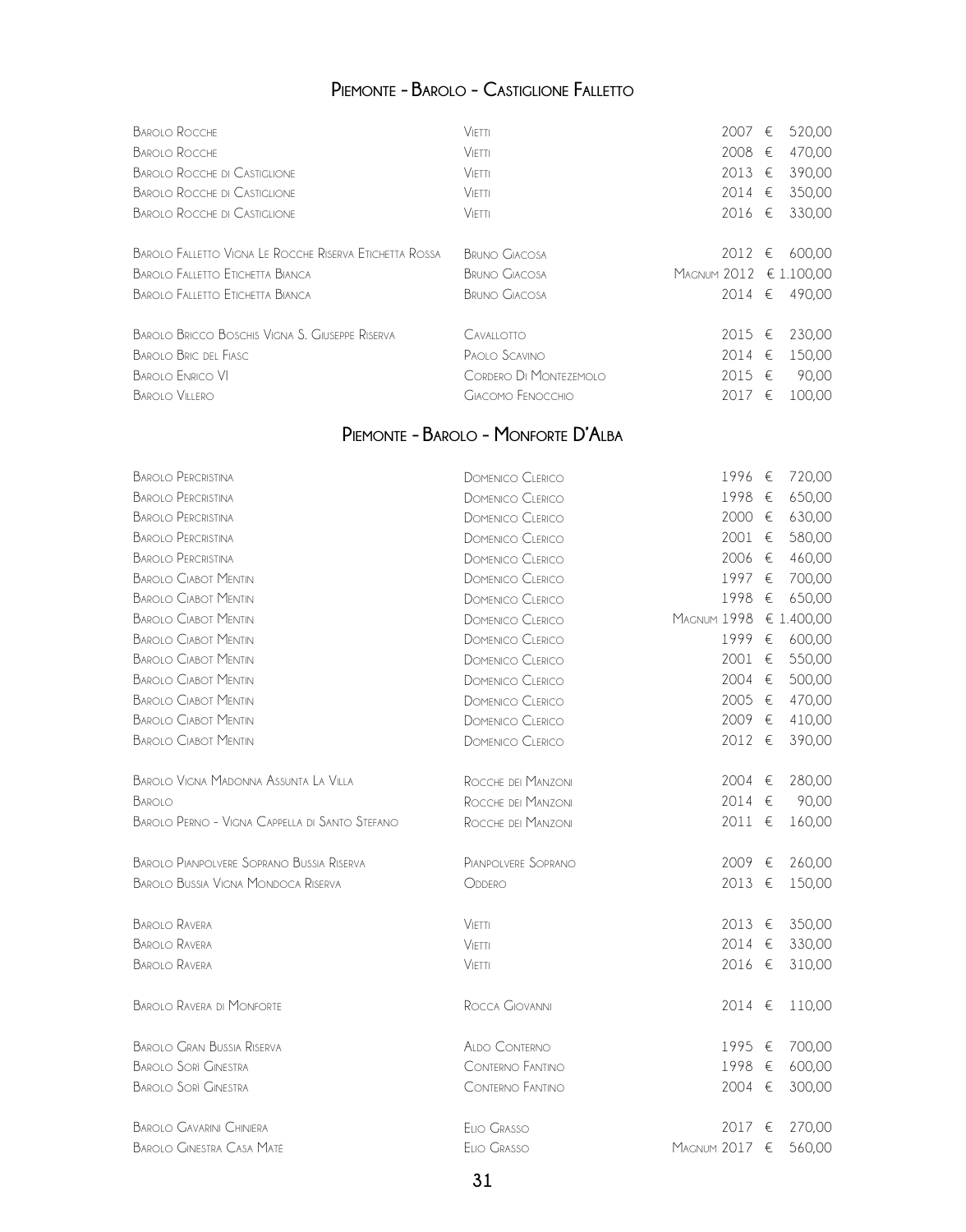# **Piemonte - Barolo - Monforte D'Alba**

| <b>BAROLO MONFORTINO</b>        | <b>GIACOMO CONTERNO</b>               |                        | 1987 € 5.500,00 |
|---------------------------------|---------------------------------------|------------------------|-----------------|
| <b>BAROLO MONFORTINO</b>        | <b>GIACOMO CONTERNO</b>               | 1993                   | € 4.000,00      |
| <b>BAROLO MONFORTINO</b>        | <b>GIACOMO CONTERNO</b>               | 1995                   | € 3.700,00      |
| <b>BAROLO MONFORTINO</b>        | <b>GIACOMO CONTERNO</b>               | 1996                   | € 3.300,00      |
| <b>BAROLO MONFORTINO</b>        | <b>GIACOMO CONTERNO</b>               | 1997                   | € 3.100,00      |
| <b>BAROLO MONFORTINO</b>        | <b>GIACOMO CONTERNO</b>               | MAGNUM 1998 € 6.500,00 |                 |
| <b>BAROLO MONFORTINO</b>        | <b>GIACOMO CONTERNO</b>               | 1999                   | € 3.000,00      |
| <b>BAROLO MONFORTINO</b>        | <b>GIACOMO CONTERNO</b>               | MAGNUM 1999            | € 6.000,00      |
| <b>BAROLO MONFORTINO</b>        | <b>GIACOMO CONTERNO</b>               |                        | 2000 € 2.900,00 |
| <b>BAROLO MONFORTINO</b>        | <b>GIACOMO CONTERNO</b>               | MAGNUM 2001 € 5.500,00 |                 |
| <b>BAROLO MONFORTINO</b>        | <b>GIACOMO CONTERNO</b>               |                        | 2002 € 2.600,00 |
| <b>BAROLO MONFORTINO</b>        | <b>GIACOMO CONTERNO</b>               | MAGNUM 2002 € 5.400,00 |                 |
| <b>BAROLO MONFORTINO</b>        | <b>GIACOMO CONTERNO</b>               | 2004                   | € 2.500,00      |
| <b>BAROLO MONFORTINO</b>        | <b>GIACOMO CONTERNO</b>               |                        | 2005 € 2.300,00 |
| <b>BAROLO MONFORTINO</b>        | <b>GIACOMO CONTERNO</b>               | MAGNUM 2005 € 4.700,00 |                 |
| <b>BAROLO MONFORTINO</b>        | <b>GIACOMO CONTERNO</b>               | 2006                   | € 2.100,00      |
| <b>BAROLO MONFORTINO</b>        | <b>GIACOMO CONTERNO</b>               | MAGNUM 2006            | € 4.400,00      |
| <b>BAROLO MONFORTINO</b>        | <b>GIACOMO CONTERNO</b>               | MAGNUM 2008            | € 4.000,00      |
| <b>BAROLO MONFORTINO</b>        | <b>GIACOMO CONTERNO</b>               |                        | 2008 € 1.900,00 |
| <b>BAROLO MONFORTINO</b>        | <b>GIACOMO CONTERNO</b>               |                        | 2013 € 1.500,00 |
| <b>BAROLO MONFORTINO</b>        | <b>GIACOMO CONTERNO</b>               | MAGNUM 2013 € 2.800,00 |                 |
| <b>BAROLO MONFORTINO</b>        | <b>GIACOMO CONTERNO</b>               |                        | 2015 € 1.300,00 |
|                                 | PIEMONTE – BAROLO – SERRALUNGA D'ALBA |                        |                 |
| BAROLO LAZZARITO RISERVA        | ETTORE GERMANO                        | 2011                   | 200,00<br>€     |
| <b>BAROLO LAZZARITO RISERVA</b> | <b>ETTORE GERMANO</b>                 | 2012                   | 180,00<br>$\in$ |

| BAROLO LAZZARITO RISERVA                       | ETTORE GERMANO          | 2015<br>$\in$      | 150.00 |
|------------------------------------------------|-------------------------|--------------------|--------|
|                                                |                         |                    |        |
| BAROLO LAZZARITO                               | <b>VIFTTI</b>           | 2006 €             | 440,00 |
| BAROLO LAZZARITO                               | <b>VIFTTI</b>           | 2008 €             | 400,00 |
| BAROLO LAZZARITO                               | <b>VIETTI</b>           | $2013 \in$         | 370,00 |
| BAROLO LAZZARITO                               | <b>VIFTTI</b>           | 2014<br>$\epsilon$ | 350,00 |
| BAROLO LAZZARITO                               | <b>VIFTTI</b>           | 2016 €             | 330,00 |
|                                                |                         |                    |        |
| BAROLO ARIONE                                  | GIACOMO CONTERNO        | 2015 €             | 400,00 |
| BAROLO FRANCIA                                 | <b>GIACOMO CONTERNO</b> | $2017 \t∈$         | 420,00 |
| BAROLO ESSENZE DEL COMUNE DI SERRALUNGA D'ALBA | VITE COITE              | 2013<br>$\epsilon$ | 140,00 |
| Barolo Vigna Rionda Riserva                    | Massolino               | 1996<br>€          | 360,00 |
| BAROLO VIGNA RIONDA RISERVA                    | ODDERO                  | 2011<br>€          | 300,00 |
| <b>BAROLO CERRETTA VIGNA BRICCO RISERVA</b>    | ELIO ALTARE             | 2013<br>$\epsilon$ | 230,00 |
| BAROLO BAUDANA                                 | ANGFLO NEGRO & FIGLI    | 2016<br>$\epsilon$ | 100,00 |
|                                                |                         |                    |        |

#### **Piemonte - Barbaresco**

| BARBARESCO RABAJÀ RISERVA       | <b>BRUNO ROCCA</b> |  | 2013 € 200,00 |
|---------------------------------|--------------------|--|---------------|
| BARBARESCO RABAJÀ               | <b>BRUNO ROCCA</b> |  | 2015 € 150,00 |
| BARBARESCO RABAIÀ               | Bruno Rocca        |  | 2016 € 130.00 |
| <b>BARBARESCO CURRÀ RISERVA</b> | <b>BRUNO ROCCA</b> |  | 2012 € 280.00 |
| <b>BARBARESCO CURRÀ</b>         | <b>BRUNO ROCCA</b> |  | 2015 € 160,00 |
| <b>BARBARESCO CURRÀ</b>         | <b>BRUNO ROCCA</b> |  | 2016 € 140,00 |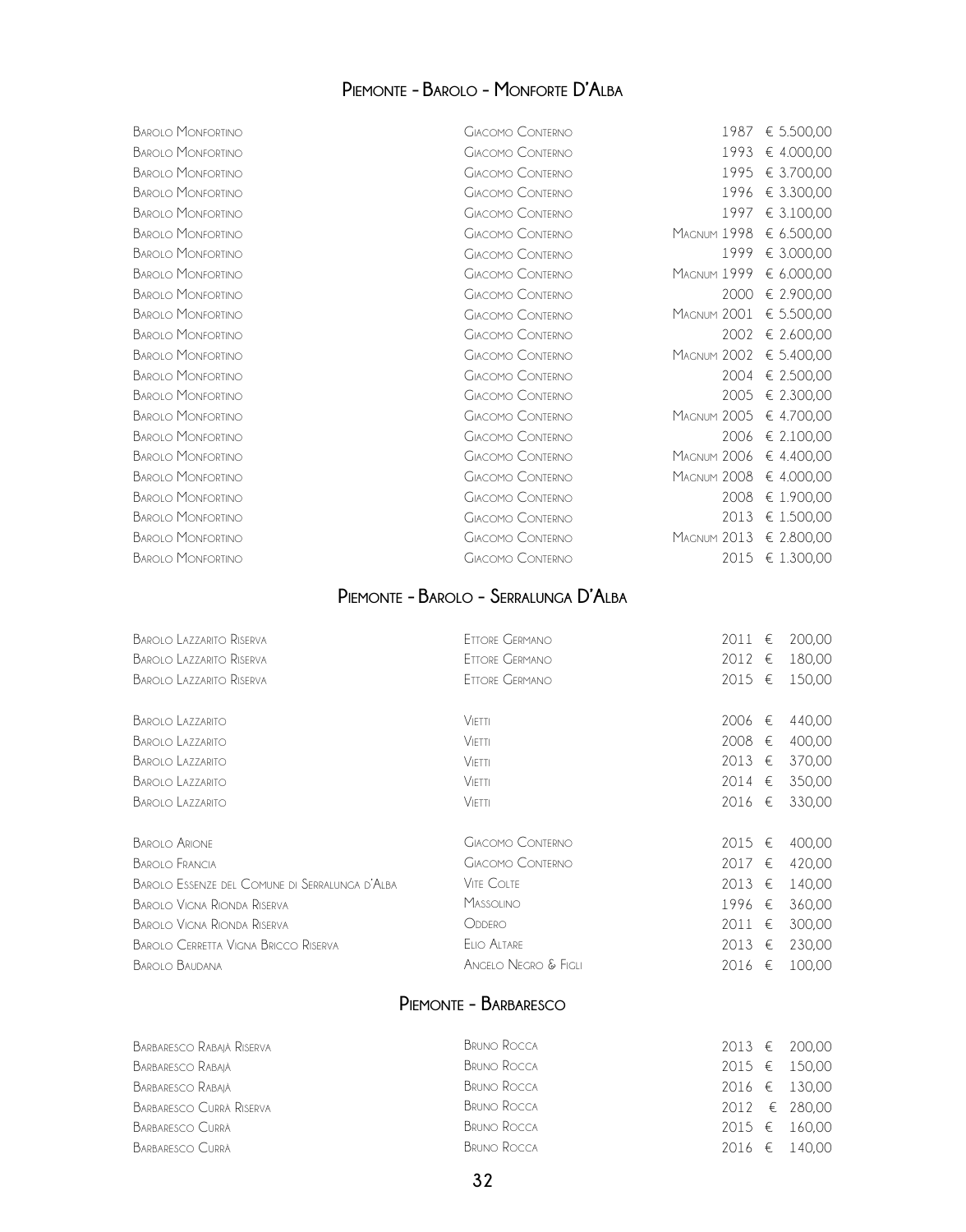#### **Piemonte - Barbaresco**

| BARBARESCO                                           | CAJA                   | 1983        | € 1.900,00          |
|------------------------------------------------------|------------------------|-------------|---------------------|
| BARBARESCO                                           | CAJA                   | 1985        | € 1.600,00          |
| <b>BARBARESCO</b>                                    | CAJA                   | 1989        | € 1.300,00          |
| <b>BARBARESCO</b>                                    | CAJA                   | 1990        | € 1.200,00          |
| <b>BARBARESCO</b>                                    | GAJA                   | MACNUM 1998 | € 1.600,00          |
| <b>BARBARESCO</b>                                    | CAJA                   | 1998        | €<br>790,00         |
| <b>BARBARESCO</b>                                    | CAJA                   | 1999        | 700,00<br>€         |
| BARBARESCO                                           | CAJA                   | 2000        | 650,00<br>€         |
| <b>BARBARESCO</b>                                    | CAJA                   | MAGNUM 2000 | € 1.400,00          |
| <b>BARBARESCO</b>                                    | CAJA                   | 2001        | €<br>620,00         |
| <b>BARBARESCO</b>                                    | CAJA                   | 2003        | 590,00<br>€         |
| <b>BARBARESCO</b>                                    | CAJA                   | 2004        | 560,00<br>€         |
| <b>BARBARESCO</b>                                    | CAJA                   | 2007        | 480,00<br>€         |
| BARBARESCO                                           | CAJA                   | MAGNUM 2007 | € 1.100,00          |
| <b>BARBARESCO</b>                                    | CAJA                   | 2008        | $\in$<br>460,00     |
| <b>BARBARESCO</b>                                    | CAJA                   | MAGNUM 2008 | € 1.000,00          |
| BARBARESCO                                           | CAJA                   | 2009        | 450,00<br>€         |
| <b>BARBARESCO</b>                                    | CAJA                   | 2010        | 430,00<br>€         |
| <b>BARBARESCO</b>                                    | GAJA                   | 2011        | 410,00<br>€         |
| BARBARESCO                                           | CAJA                   | 2012        | 400,00<br>€         |
| <b>BARBARESCO</b>                                    | CAJA                   | 2013        | 380,00<br>€         |
| <b>BARBARESCO</b>                                    | CAJA                   | 2014        | 370,00<br>€         |
| BARBARESCO                                           | CAJA                   | MACNUM 2014 | 650,00<br>€         |
| <b>BARBARESCO</b>                                    | CAJA                   | 2016        | 350,00<br>€         |
| <b>BARBARESCO</b>                                    | CAJA                   | MAGNUM 2016 | 750,00<br>€         |
| BARBARESCO                                           | CAJA                   | 2018        | 320,00<br>€         |
| <b>BARBARESCO ASILI RISERVA ETICHETTA ROSSA</b>      | <b>BRUNO GIACOSA</b>   | 2011        | 550,00<br>€         |
| <b>BARBARESCO ASILI ETICHETTA BIANCA</b>             | <b>BRUNO GIACOSA</b>   | 2015        | 480,00<br>€         |
| <b>BARBARESCO ASILI ETICHETTA BIANCA</b>             | <b>BRUNO GIACOSA</b>   | MAGNUM 2015 | € 1.000,00          |
| <b>BARBARESCO PAIÉ</b>                               | ROAGNA                 | 2016        | 450,00<br>€         |
| BARBARESCO VALEIRANO                                 | <b>ADA NADA</b>        | 2017 €      | 80,00               |
| <b>BARBARESCO BASARIN</b>                            | ANGELO NEGRO & FIGLI   | 2015 €      | 90,00               |
|                                                      |                        |             |                     |
|                                                      | PIEMONTE - ALBA - ASTI |             |                     |
| Barbera d'Alba Vigna Francia                         | GIACOMO CONTERNO       | 2019 €      | 90,00               |
| BARBERA D'ALBA IL CERRETO                            | ROBERTO VOERZIO        | 2019        | €<br>60,00          |
| BARBERA D'ALBA RISERVA VIGNETO POZZO DELL'ANNUNZIATA | ROBERTO VOERZIO        | MAGNUM 2001 | € 1.300,00          |
| BARBERA D'ALBA RISERVA VIGNETO POZZO DELL'ANNUNZIATA | ROBERTO VOERZIO        | MAGNUM 2005 | 900,00<br>€         |
| BARBERA D'ALBA RISERVA VIGNETO POZZO DELL'ANNUNZIATA | ROBERTO VOERZIO        | MAGNUM 2007 | 780,00<br>€         |
| BARBERA D'ALBA RISERVA VIGNETO POZZO DELL'ANNUNZIATA | ROBERTO VOERZIO        | MAGNUM 2012 | 620,00<br>€.        |
| BARBERA D'ASTI BRICCO DELL'UCCELLONE                 | <b>BRAIDA</b>          | 2016        | 90,00<br>$\epsilon$ |
| BARBERA D'ASTI POMOROSSO                             | COPPO                  | 2016        | 100,00<br>€         |
| <b>BARBERA D'ASTI POMOROSSO</b>                      | Coppo                  | 2018        | 90,00<br>$\epsilon$ |
| BARBERA D'ASTI RISERVA DELLA FAMIGLIA                | COPPO                  | 2009        | 210,00<br>€         |

Roberto Voerzio

 $2020 \text{ } \in \text{ } 50,00$ 

**33**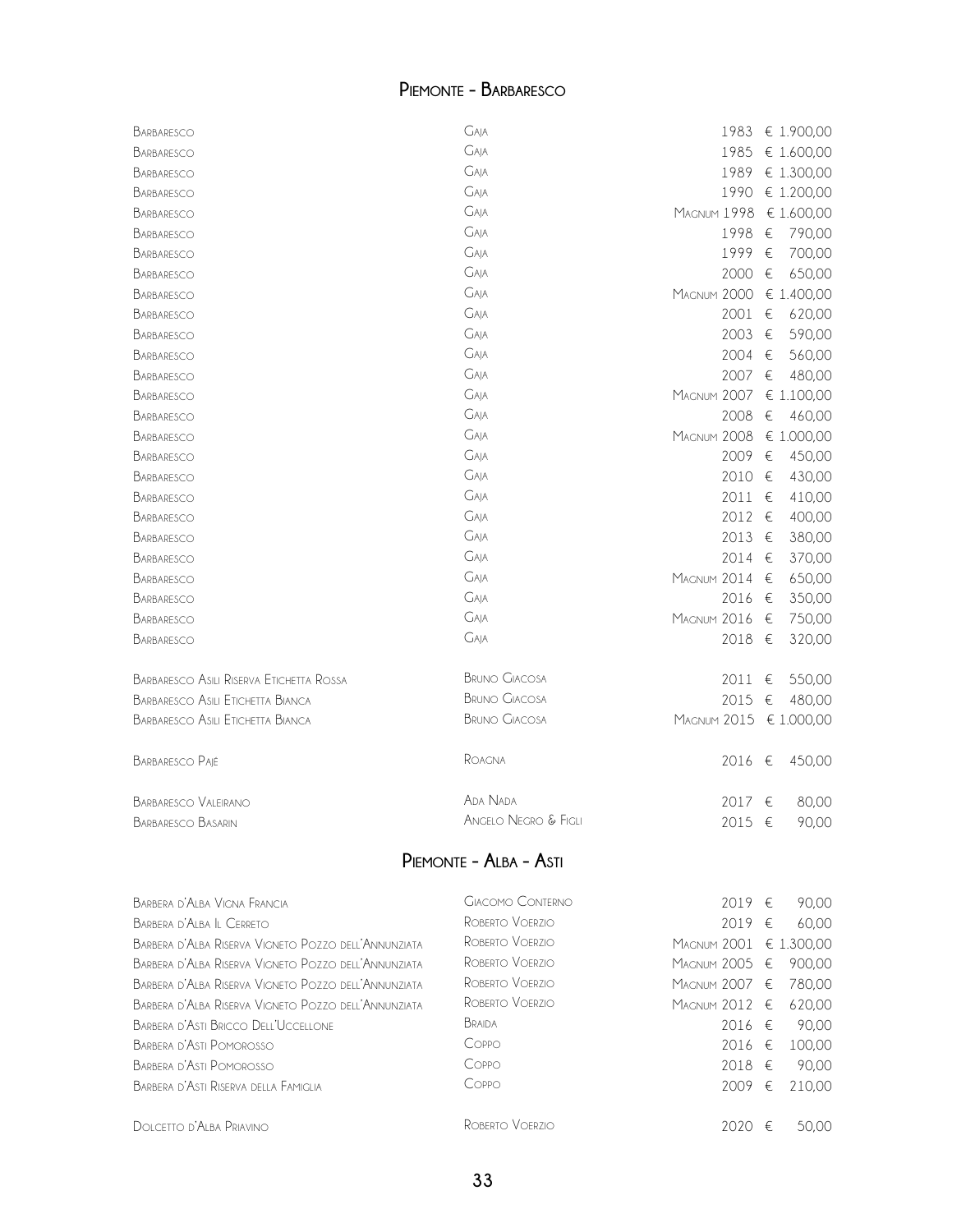## **Piemonte - Langhe**

| CONTEISA                 | CAJA | 2001 | €     | 770,00     |
|--------------------------|------|------|-------|------------|
| CONTEISA                 | CAJA | 2003 | €     | 730,00     |
| CONTEISA                 | CAJA | 2004 | €     | 700,00     |
| CONTEISA                 | CAJA | 2005 | €     | 680,00     |
| CONTEISA                 | CAJA | 2007 | €     | 640,00     |
| CONTEISA                 | Caja | 2008 | €     | 600,00     |
| CONTEISA                 | CAJA | 2009 | €     | 570,00     |
| CONTEISA                 | CAJA | 2011 | €     | 490,00     |
| CONTEISA - BAROLO        | Caja | 2013 | €     | 460,00     |
| CONTEISA - BAROLO        | CAJA | 2014 | €     | 430,00     |
| CONTEISA - BAROLO        | CAJA | 2015 | €     | 410,00     |
|                          |      |      |       |            |
| <b>COSTA RUSSI</b>       | Gaja | 1990 |       | € 1.300,00 |
| <b>COSTA RUSSI</b>       | CAJA | 1997 |       | € 1.100,00 |
| <b>COSTA RUSSI</b>       | Caja | 2001 |       | € 1.000,00 |
| <b>COSTA RUSSI</b>       | CAJA | 2004 | $\in$ | 900,00     |
| <b>COSTA RUSSI</b>       | CAJA | 2007 | €     | 820,00     |
| <b>COSTA RUSSI</b>       | Caja | 2008 | €     | 780,00     |
| <b>COSTA RUSSI</b>       | CAJA | 2011 | €     | 720,00     |
| COSTA RUSSI - BARBARESCO | CAJA | 2013 | €     | 700,00     |
| COSTA RUSSI - BARBARESCO | Caja | 2014 | €     | 680,00     |
| COSTA RUSSI - BARBARESCO | CAJA | 2015 | €     | 660,00     |
| COSTA RUSSI - BARBARESCO | CAJA | 2016 | €     | 620,00     |
|                          |      |      |       |            |
| DARMAGI                  | Gaja | 1984 | €     | 900,00     |
| DARMAGI                  | CAJA | 1987 | €     | 750,00     |
| DARMAGI                  | Caja | 1990 | €     | 680,00     |
| DARMAGI                  | CAJA | 1996 | €     | 630,00     |
|                          | CAJA | 1997 | €     | 600,00     |
| DARMAGI                  | Caja |      | €     |            |
| DARMAGI                  | CAJA | 1999 |       | 550,00     |
| DARMAGI                  |      | 2001 | €     | 500,00     |
| DARMAGI                  | CAJA | 2007 | €     | 480,00     |
| DARMAGI                  | CAJA | 2008 | €     | 460,00     |
| DARMAGI                  | GAJA | 2009 | €     | 430,00     |
| DARMAGI                  | CAJA | 2011 | €     | 360,00     |
| DARMAGI                  | CAJA | 2012 | €     | 320,00     |
| DARMAGI                  | CAJA | 2013 | €     | 300,00     |
|                          |      |      |       |            |
| SPERSS                   | Caja | 1990 | €     | 850,00     |
| SPERSS                   | CAJA | 1993 | €     | 780,00     |
| SPERSS                   | CAJA | 1995 | €     | 750,00     |
| SPERSS                   | CAJA | 1996 | €     | 700,00     |
| SPERSS                   | CAJA | 1999 | €     | 680,00     |
| SPERSS                   | CAJA | 2001 | €     | 650,00     |
| SPERSS                   | CAJA | 2008 | €     | 550,00     |
| SPERSS                   | CAJA | 2009 | €     | 520,00     |
| SPERSS                   | CAJA | 2011 | €     | 450,00     |
| SPERSS - BAROLO          | CAJA | 2013 | €     | 430,00     |
| SPERSS - BAROLO          | CAJA | 2014 | €     | 400,00     |
| SPERSS - BAROLO          | Caja | 2015 | €     | 380,00     |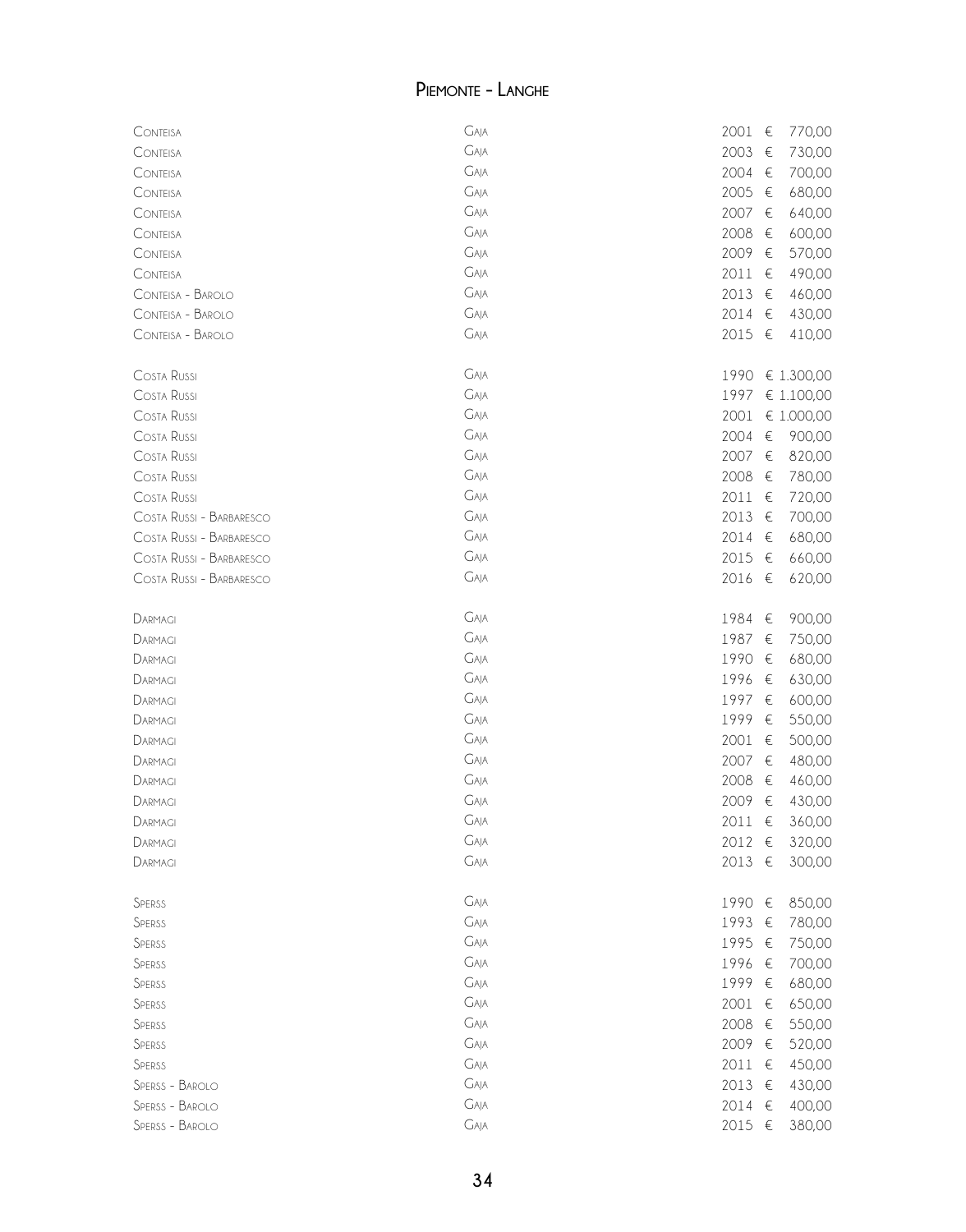## **Piemonte - Langhe**

| SORI SAN LORENZO                                  | CAJA                                   | 2001           |            | € 1.100,00      |
|---------------------------------------------------|----------------------------------------|----------------|------------|-----------------|
| Sori San Lorenzo                                  | CAJA                                   | 2007           | $\in$      | 900,00          |
| Sori SAN LORENZO                                  | CAJA                                   | 2008           | €          | 840,00          |
| Sori San Lorenzo                                  | CAJA                                   | 2009           | €          | 790,00          |
| Sori San Lorenzo                                  | CAJA                                   | 2011           | €          | 750,00          |
| SORI SAN LORENZO - BARBARESCO                     | CAJA                                   | 2013           | €          | 720,00          |
|                                                   |                                        | 2014           | €          |                 |
| Sori San Lorenzo - Barbaresco                     | CAJA                                   |                |            | 700,00          |
| SORI SAN LORENZO - BARBARESCO                     | CAJA                                   | 2015           | €          | 680,00          |
| SORI SAN LORENZO - BARBARESCO                     | Gaja                                   | 2016           | €          | 640,00          |
| SORI TILDIN                                       | GAJA                                   | 1986           |            | € 2.100,00      |
| SORI TILDIN                                       | CAJA                                   | 2004           | €          | 970,00          |
| SORI TILDIN                                       | CAJA                                   | 2005           | €          | 950,00          |
| SORI TILDIN                                       | CAJA                                   | 2007           | €          | 930,00          |
| <b>SORI TILDIN</b>                                | CAJA                                   | 2008           | €          | 890,00          |
| <b>SORI TILDIN</b>                                | CAJA                                   | 2009           | €          | 860,00          |
| <b>SORI TILDIN</b>                                | CAJA                                   | 2011           | €          | 800,00          |
| SORI TILDIN - BARBARESCO                          | CAJA                                   | 2013           | €          | 780,00          |
| SORI TILDIN - BARBARESCO                          | CAJA                                   | JEROB. 2013    |            | € 3.800,00      |
| SORI TILDIN - BARBARESCO                          | CAJA                                   | 2014           | €          | 730,00          |
| SORI TILDIN - BARBARESCO                          | CAJA                                   | 2015           | €          | 700,00          |
| SORI TILDIN - BARBARESCO                          | Gaja                                   | 2016           | €          | 650,00          |
|                                                   |                                        |                |            |                 |
| <b>SITO MORESCO</b>                               | <b>GAIA</b>                            | 2018           | €          | 70,00           |
| LANGHE NEBBIOLO DISANFRANCESCO                    | ROBERTO VOERZIO                        | 2017           | €          | 70,00           |
| LANGHE NEBBIOLO DISANFRANCESCO                    | ROBERTO VOERZIO                        | 2019           | €          | 60,00           |
| LANGHE NEBBIOLO                                   | PRINCIPIANO                            | 2020           | €          | 50,00           |
| NEBBIOLO D'ALBA GIACULIN                          | ROCCA GIOVANNI                         | 2019           | €          | 50,00           |
| LANGHE NEBBIOLO                                   | CAVALLOTTO                             | 2018           | €          | 60,00           |
|                                                   | PIEMONTE - ROERO / GATTINARA / LESSONA |                |            |                 |
|                                                   |                                        |                |            |                 |
| ROERO RISERVA SUDISFÀ                             | ANGELO NEGRO & FIGLI                   | 2016           | $\epsilon$ | 70,00           |
| <b>GATTINARA VIGNA MOLSINO</b>                    | <b>NERVI - CONTERNO</b>                | 2014           | €          | 140,00          |
| <b>GATTINARA TRE VIGNE</b>                        | TRAVAGLINI                             | 2012           | €          | 70,00           |
| LESSONA                                           | PROPRIETÀ SPERINO                      | 2013 €         |            | 120,00          |
|                                                   | <b>VALLE D'AOSTA</b>                   |                |            |                 |
| PINOT NERO SEMEL PATER                            | <b>MAISON ANSELMET</b>                 | 2019 €         |            | 90,00           |
|                                                   | LOMBARDIA                              |                |            |                 |
| CARMENERO                                         | CA' DEL BOSCO                          | 2013 €         |            | 90,00           |
| MAURIZIO ZANELLA                                  | CA' DEL BOSCO                          | 2017 €         |            | 120,00          |
| PINERO                                            | CA' DEL BOSCO                          | 2013           | €          | 110,00          |
| CORTE DEL LUPO                                    | CA' DEL BOSCO                          | 2016           | €          | 80,00           |
| IL MERLOT                                         | CA' DEL BOSCO                          | 2009 €         |            | 130,00          |
| <b>SFURSAT 5 STELLE</b>                           |                                        | 2013           | €          | 120,00          |
| VALTELLINA SUPERIORE SASSELLA RISERVA ROCCE ROSSE | NINO NEGRI                             |                |            |                 |
| CIPPERIMERLOT                                     | AR.PE.PE.                              | 2013<br>2007 € | €          | 100,00<br>60,00 |
|                                                   | MONSUPELLO                             |                |            |                 |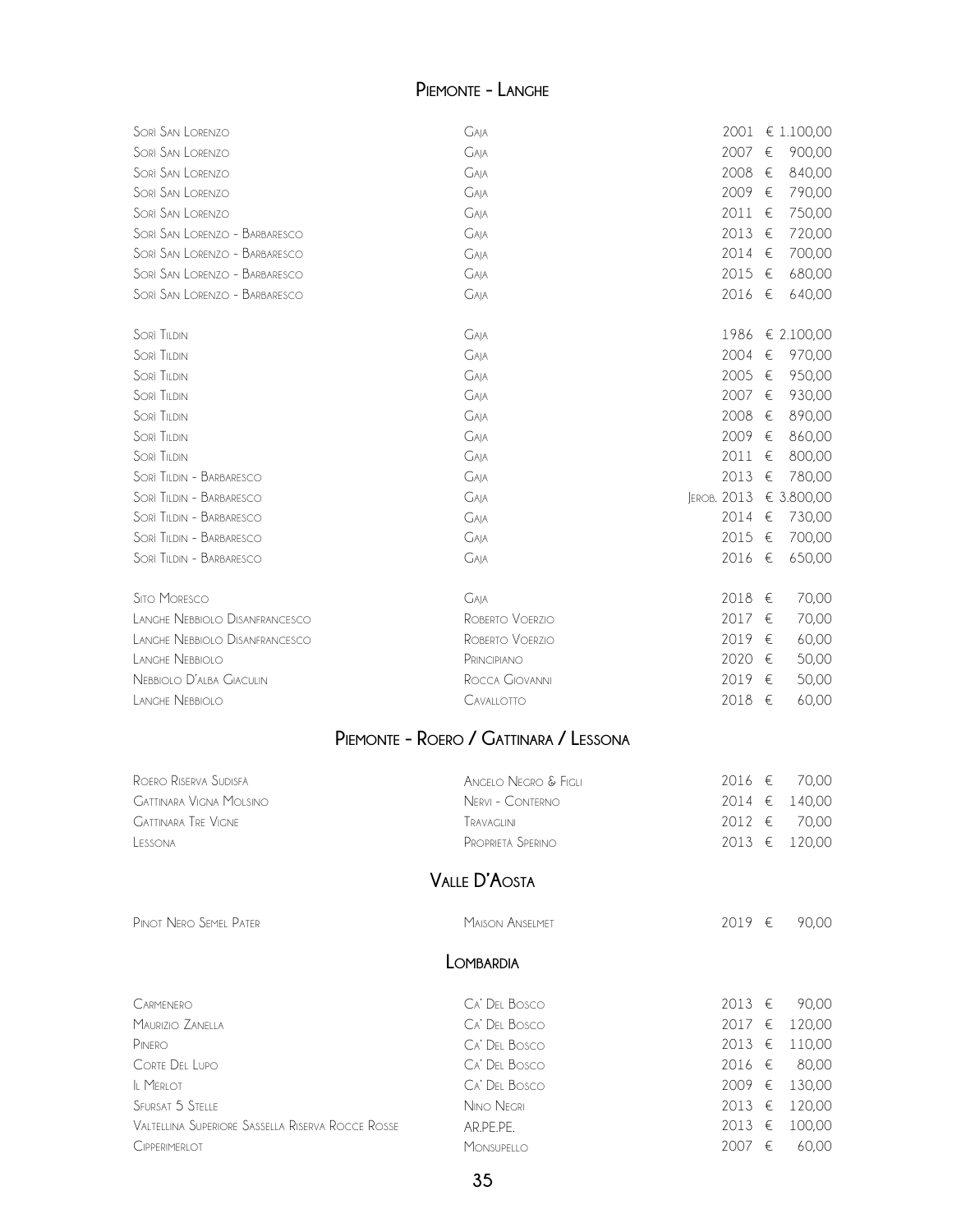# **Trentino - Alto Adige**

| SAN LEONARDO                             | TENUTA SAN LEONARDO        | 1994        | € 500,00   |
|------------------------------------------|----------------------------|-------------|------------|
| SAN LEONARDO                             | TENUTA SAN LEONARDO        | 1996        | € 450,00   |
| SAN LEONARDO                             | TENUTA SAN LEONARDO        | 1997        | € 420,00   |
| SAN LEONARDO                             | TENUTA SAN LEONARDO        | 1999        | € 400,00   |
| SAN LEONARDO                             | TENUTA SAN LEONARDO        | 2000        | € 380,00   |
| SAN LEONARDO                             | TENUTA SAN LEONARDO        | 2001        | € 350,00   |
| SAN LEONARDO                             | TENUTA SAN LEONARDO        | 2003        | € 380,00   |
| SAN LEONARDO                             | TENUTA SAN LEONARDO        | 2004        | € 270,00   |
| SAN LEONARDO                             | TENUTA SAN LEONARDO        | 2005        | € 260,00   |
| SAN LEONARDO                             | TENUTA SAN LEONARDO        | 2006        | € 250,00   |
| SAN LEONARDO                             | TENUTA SAN LEONARDO        | 2007        | € 230,00   |
| SAN LEONARDO                             | TENUTA SAN LEONARDO        | 2008        | € 220,00   |
| SAN LEONARDO                             | TENUTA SAN LEONARDO        | MACNUM 2008 | € 500,00   |
| SAN LEONARDO                             | TENUTA SAN LEONARDO        | 2010        | € 200,00   |
| SAN LEONARDO                             | TENUTA SAN LEONARDO        | MAGNUM 2010 | € 450,00   |
| SAN LEONARDO                             | TENUTA SAN LEONARDO        | 2011        | € 190,00   |
| SAN LEONARDO                             | <b>TENUTA SAN LEONARDO</b> | MACNUM 2011 | € 400,00   |
| SAN LEONARDO                             | TENUTA SAN LEONARDO        | 2013        | € 170,00   |
| <b>SAN LEONARDO</b>                      | TENUTA SAN LEONARDO        | 2015        | € 150,00   |
| SAN LEONARDO                             | TENUTA SAN LEONARDO        | 2016        | € 130,00   |
| <b>VILLA GRESTI</b>                      | TENUTA SAN LEONARDO        | 2014        | € $60,00$  |
| CARMENERE                                | TENUTA SAN LEONARDO        | 2015        | € 120,00   |
|                                          |                            |             |            |
| <b>GRANATO TEROLDEGO</b>                 | ELISABETTA FORADORI        | 2019        | 90,00<br>€ |
| <b>BLAUBURGUNDER MAZZON</b>              | <b>GOTTARDI</b>            | 2017        | 70,00<br>€ |
| LAFÓA CABERNET SAUVIGNON                 | COLTERENZIO                | 2015        | € 100,00   |
| LAFÓA CABERNET SAUVIGNON                 | COLTERENZIO                | 2016        | 90,00<br>€ |
| <b>BARTHENAU VIGNA S.URBANO</b>          | <b>HOFSTÄTTER</b>          | 2016        | € 130,00   |
| LUDWIG BARTH VON BARTHENAU VIGNA ROCCOLO | <b>HOFSTÄTTER</b>          | 2013        | € 350,00   |
| LUDWIG BARTH VON BARTHENAU VIGNA ROCCOLO | HOFSTÄTTER                 | 2014        | € 330,00   |
| PORPHYR LAGREIN RISERVA                  | CANTINA TERLANO            | 2016        | € 90,00    |
| LAGREIN LINDENBURG                       | ALOIS LAGEDER              | 2017        | € 60,00    |
| <b>MCM MERLOT</b>                        | ALOIS LAGEDER              | 2004        | € 120,00   |
| <b>MCM MERLOT</b>                        | ALOIS LAGEDER              | 2013        | € 80,00    |
| PINOT NERO KRAFUSS                       | ALOIS LAGEDER              | 2018        | € 75,00    |
| RÖMIGBERG                                | ALOIS LAGEDER              | 2019        | € 40,00    |
| PINOT NERO SCHWEIZER                     | FRANZ HAAS                 | 2018        | € 80,00    |
| PINOT NERO PONKLER                       | FRANZ HAAS                 | 2016        | € 150,00   |
| PINOT NERO RISERVA THE WINE COLLECTION   | ST. MICHAEL EPPAN          | 2015        | € 200,00   |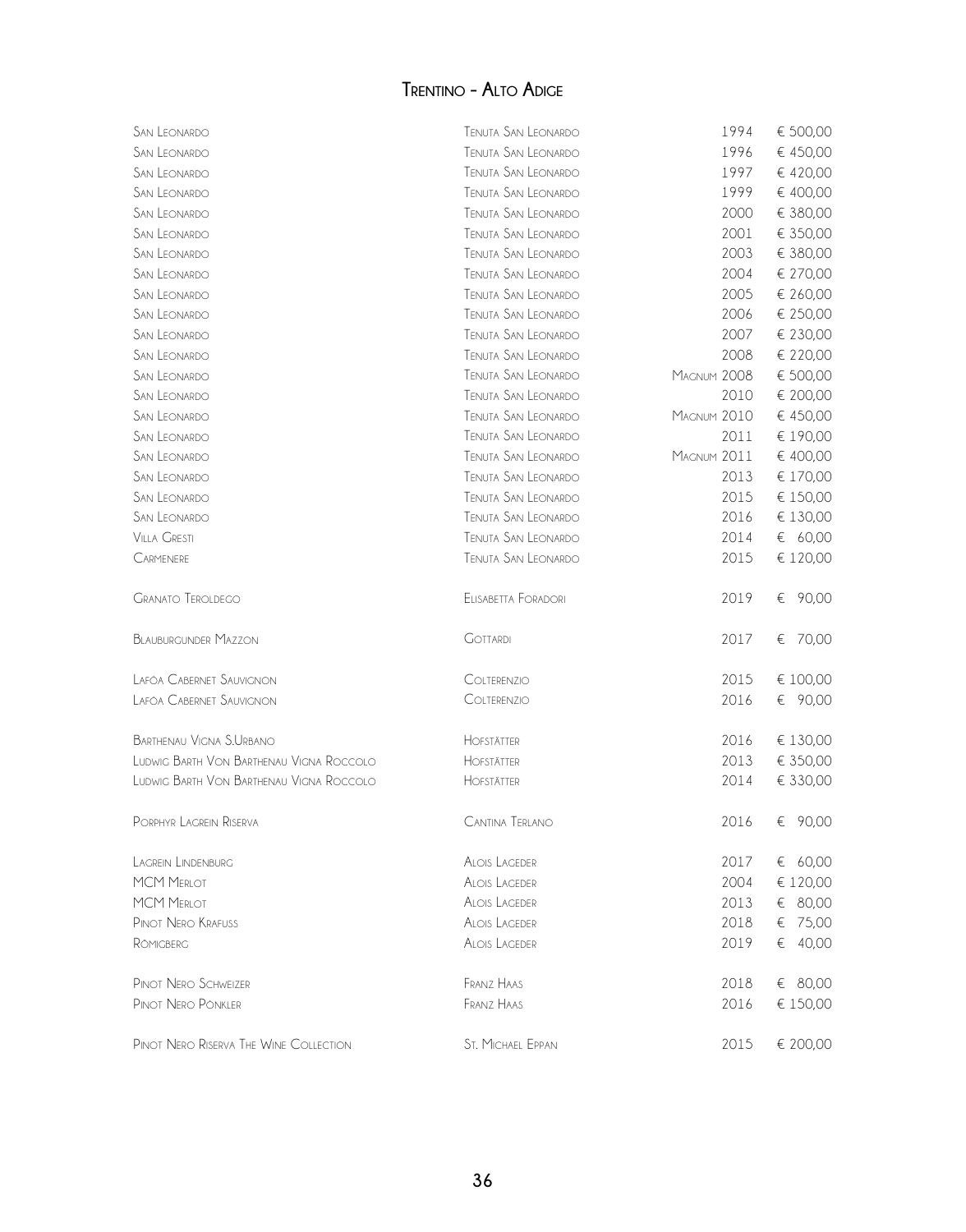## **Friuli Venezia Giulia**

| MIANI CALVARI                 | <b>ENZO PONTONI</b>   | 1995        | € 1.300,00  |
|-------------------------------|-----------------------|-------------|-------------|
| MIANI CALVARI                 | <b>ENZO PONTONI</b>   | 1996        | € 1.200,00  |
| MIANI CALVARI                 | <b>ENZO PONTONI</b>   | 1997        | € 1.100,00  |
| MIANI CALVARI                 | <b>ENZO PONTONI</b>   | 1998        | € 1.000,00  |
| MIANI CALVARI                 | <b>ENZO PONTONI</b>   | 2001        | €<br>950,00 |
| MIANI CALVARI                 | <b>ENZO PONTONI</b>   | 2002        | 850,00<br>€ |
| MIANI CALVARI                 | <b>ENZO PONTONI</b>   | 2003        | 750,00<br>€ |
| MIANI CALVARI                 | <b>ENZO PONTONI</b>   | MAGNUM 2003 | € 1.600,00  |
| MIANI CALVARI                 | <b>ENZO PONTONI</b>   | 2004        | €<br>650,00 |
| MIANI CALVARI                 | <b>ENZO PONTONI</b>   | 2006        | 600,00<br>€ |
| MIANI CALVARI                 | <b>ENZO PONTONI</b>   | MAGNUM 2006 | € 1.350,00  |
|                               |                       |             |             |
| MIANI MERLOT                  | <b>ENZO PONTONI</b>   | 1994        | € 1.000,00  |
| MIANI MERLOT                  | <b>ENZO PONTONI</b>   | 1997        | €<br>900,00 |
| MIANI MERLOT                  | <b>ENZO PONTONI</b>   | 1998        | €<br>800,00 |
| MIANI MERLOT                  | <b>ENZO PONTONI</b>   | 1999        | 700,00<br>€ |
| MIANI MERLOT                  | <b>ENZO PONTONI</b>   | 2000        | 650,00<br>€ |
| MIANI MERLOT                  | <b>ENZO PONTONI</b>   | 2001        | 600,00<br>€ |
| MIANI MERLOT                  | <b>ENZO PONTONI</b>   | 2002        | 550,00<br>€ |
| MIANI MERLOT                  | <b>ENZO PONTONI</b>   | 2004        | €<br>450,00 |
| MIANI FILIP                   | <b>ENZO PONTONI</b>   | 2009        | 550,00<br>€ |
| MIANI FILIP                   | <b>ENZO PONTONI</b>   | MAGNUM 2009 | € 1.300,00  |
| MIANI FILIP                   | <b>ENZO PONTONI</b>   | 2012        | €<br>420,00 |
| MIANI FILIP                   | <b>ENZO PONTONI</b>   | 2013        | €<br>350,00 |
|                               |                       |             |             |
| MIANI BURI                    | <b>ENZO PONTONI</b>   | MAGNUM 2006 | € 1.300,00  |
| MIANI BURI                    | <b>ENZO PONTONI</b>   | 2009        | €<br>400,00 |
| MIANI BURI                    | <b>ENZO PONTONI</b>   | MAGNUM 2009 | 950,00<br>€ |
| MIANI BURI                    | <b>ENZO PONTONI</b>   | 2012        | 330,00<br>€ |
| MIANI BURI                    | <b>ENZO PONTONI</b>   | 2013        | 270,00<br>€ |
| MIANI Rosso                   | <b>ENZO PONTONI</b>   | 2010 €      | 300,00      |
| MIANI ROSSO                   | <b>ENZO PONTONI</b>   | MAGNUM 2010 | 750,00<br>€ |
| REFOSCO DAL PEDUNCOLO ROSSO   | RONCHI DI CIALLA      | 2011 €      | 70,00       |
| SCHIOPPETTINO                 | RONCHI DI CIALLA      | 2011        | 110,00<br>€ |
| SCHIOPPETTINO                 | RONCHI DI CIALLA      | 2012 €      | 100,00      |
| SCHIOPPETTINO                 | RONCHI DI CIALLA      | 2015 €      | 80,00       |
| PINOT NERO                    | BRESSAN               | 2015 €      | 75,00       |
| <b>GRAF DE LA TOUR</b>        | <b>VILLA RUSSIZ</b>   | 2009 €      | 90,00       |
| ROSSO GRAVNER                 | JOSKO GRAVNER         | 2010 €      | 210,00      |
|                               |                       |             |             |
|                               | <b>EMILIA ROMAGNA</b> |             |             |
| LAMBRUSCO DI SORBARA LECLISSE | PALTRINIERI           | 2020 €      | 40,00       |
| NABUCCO                       | MONTE DELLE VIGNE     | 2011 €      | 50,00       |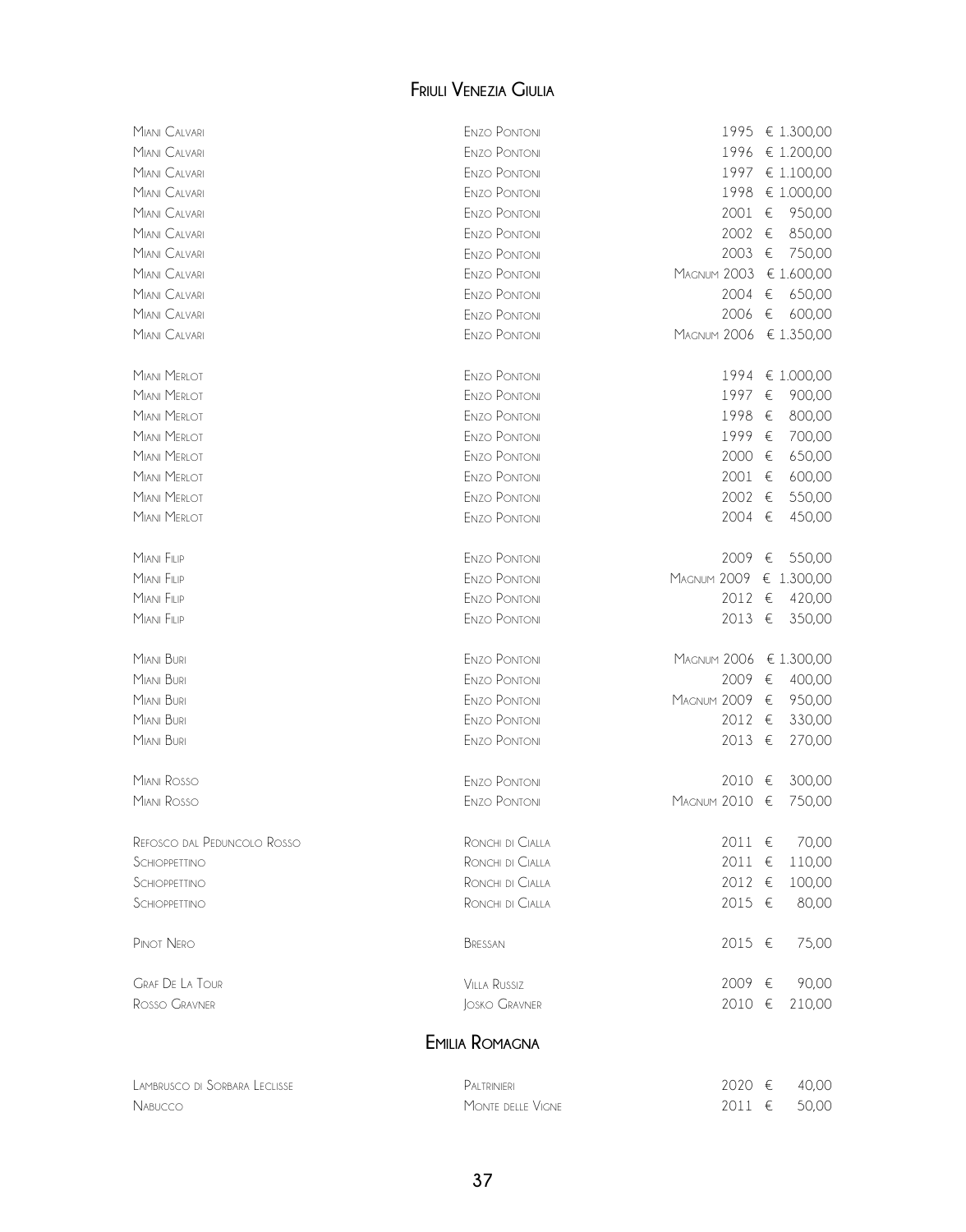# **Veneto**

| SELEZIONE GIUSEPPE QUINTARELLI             | GIUSEPPE QUINTARELLI        | 2000        | €          | 780,00          |
|--------------------------------------------|-----------------------------|-------------|------------|-----------------|
| ALZERO                                     | GIUSEPPE QUINTARELLI        | 1994        | €          | 850,00          |
| ALZERO                                     | GIUSEPPE QUINTARELLI        | 1995        | €          | 800,00          |
| ALZERO                                     | GIUSEPPE QUINTARELLI        | 1998        | €          | 750,00          |
| ALZERO                                     | GIUSEPPE QUINTARELLI        | 2000        | €          | 700,00          |
| ALZERO                                     | GIUSEPPE QUINTARELLI        | 2005        | €          | 600,00          |
| ALZERO                                     | GIUSEPPE QUINTARELLI        | 2006        | €          | 550,00          |
| ALZERO                                     | GIUSEPPE QUINTARELLI        | 2007        | €          | 500,00          |
| ALZERO                                     | GIUSEPPE QUINTARELLI        | 2008        | €          | 450,00          |
| AMARONE DELLA VALPOLICELLA                 | GIUSEPPE QUINTARELLI        | 1993        |            | € 1.000,00      |
| AMARONE DELLA VALPOLICELLA                 | GIUSEPPE QUINTARELLI        | 1995        | €          | 900,00          |
| AMARONE DELLA VALPOLICELLA                 | GIUSEPPE QUINTARELLI        | 1997        | $\epsilon$ | 800,00          |
| AMARONE DELLA VALPOLICELLA                 | GIUSEPPE QUINTARELLI        | 1998        | €          | 750,00          |
| AMARONE DELLA VALPOLICELLA                 | GIUSEPPE QUINTARELLI        | 2000        | €          | 700,00          |
| AMARONE DELLA VALPOLICELLA                 | GIUSEPPE QUINTARELLI        | 2003        | €          | 600,00          |
| AMARONE DELLA VALPOLICELLA                 | GIUSEPPE QUINTARELLI        | MAGNUM 2003 |            | € 1.200,00      |
| AMARONE DELLA VALPOLICELLA RISERVA         | <b>GIUSEPPE QUINTARELLI</b> | 2003        |            | € 1.000,00      |
| AMARONE DELLA VALPOLICELLA                 | GIUSEPPE QUINTARELLI        | 2004        | $\in$      | 550,00          |
| AMARONE DELLA VALPOLICELLA                 | GIUSEPPE QUINTARELLI        | MAGNUM 2004 |            | € 1.100,00      |
| AMARONE DELLA VALPOLICELLA                 | GIUSEPPE QUINTARELLI        | 2006        | €          | 530,00          |
| AMARONE DELLA VALPOLICELLA                 | GIUSEPPE QUINTARELLI        | 2007        | €          | 490,00          |
| AMARONE DELLA VALPOLICELLA                 | GIUSEPPE QUINTARELLI        | MAGNUM 2007 | €          | 980,00          |
| AMARONE DELLA VALPOLICELLA RISERVA         | GIUSEPPE QUINTARELLI        | 2007 €      |            | 700,00          |
| AMARONE DELLA VALPOLICELLA                 | GIUSEPPE QUINTARELLI        | 2009        | €          | 470,00          |
| AMARONE DELLA VALPOLICELLA                 | GIUSEPPE QUINTARELLI        | 2011 €      |            | 450,00          |
| AMARONE DELLA VALPOLICELLA                 | GIUSEPPE QUINTARELLI        | 2013        | €          | 420,00          |
| AMARONE DELLA VALPOLICELLA                 | ROMANO DAL FORNO            | 1990        |            | € 1.700,00      |
| AMARONE DELLA VALPOLICELLA                 | ROMANO DAL FORNO            | 1993        |            | € 1.600,00      |
| AMARONE DELLA VALPOLICELLA                 | ROMANO DAL FORNO            |             |            | 1994 € 1.500,00 |
| AMARONE DELLA VALPOLICELLA                 | ROMANO DAL FORNO            | 1995        |            | € 1.400,00      |
| AMARONE DELLA VALPOLICELLA                 | ROMANO DAL FORNO            | 1996        |            | € 1.300,00      |
| AMARONE DELLA VALPOLICELLA                 | ROMANO DAL FORNO            |             |            | 1997 € 1.200,00 |
| AMARONE DELLA VALPOLICELLA                 | ROMANO DAL FORNO            | 1998        |            | € 1.100,00      |
| AMARONE DELLA VALPOLICELLA                 | ROMANO DAL FORNO            | 1999        |            | € 1.000,00      |
| AMARONE DELLA VALPOLICELLA                 | ROMANO DAL FORNO            | 2000        | €          | 950,00          |
| AMARONE DELLA VALPOLICELLA                 | ROMANO DAI FORNO            | 2001 €      |            | 900,00          |
| AMARONE DELLA VALPOLICELLA                 | ROMANO DAL FORNO            | 2002 €      |            | 850,00          |
| AMARONE DELLA VALPOLICELLA                 | ROMANO DAL FORNO            | 2003        | €          | 800,00          |
| AMARONE DELLA VALPOLICELLA                 | ROMANO DAL FORNO            | 2004 €      |            | 750,00          |
| AMARONE DELLA VALPOLICELLA                 | ROMANO DAL FORNO            | 2005 €      |            | 700,00          |
| AMARONE DELLA VALPOLICELLA                 | ROMANO DAL FORNO            | 2006        | €          | 650,00          |
| AMARONE DELLA VALPOLICELLA                 | ROMANO DAL FORNO            | 2008 €      |            | 600,00          |
| AMARONE DELLA VALPOLICELLA                 | ROMANO DAL FORNO            | 2010 €      |            | 550,00          |
| AMARONE DELLA VALPOLICELLA                 | ROMANO DAL FORNO            | 2011 €      |            | 500,00          |
| AMARONE DELLA VALPOLICELLA                 | TOMMASO BUSSOLA             | 2016 €      |            | 100,00          |
| AMARONE DELLA VALPOLICELLA VIGNETO ALTO TB | <b>TOMMASO BUSSOLA</b>      | 2003 €      |            | 410,00          |
| AMARONE DELLA VALPOLICELLA VIGNETO ALTO TB | TOMMASO BUSSOLA             | 2007 €      |            | 280,00          |
|                                            |                             |             |            |                 |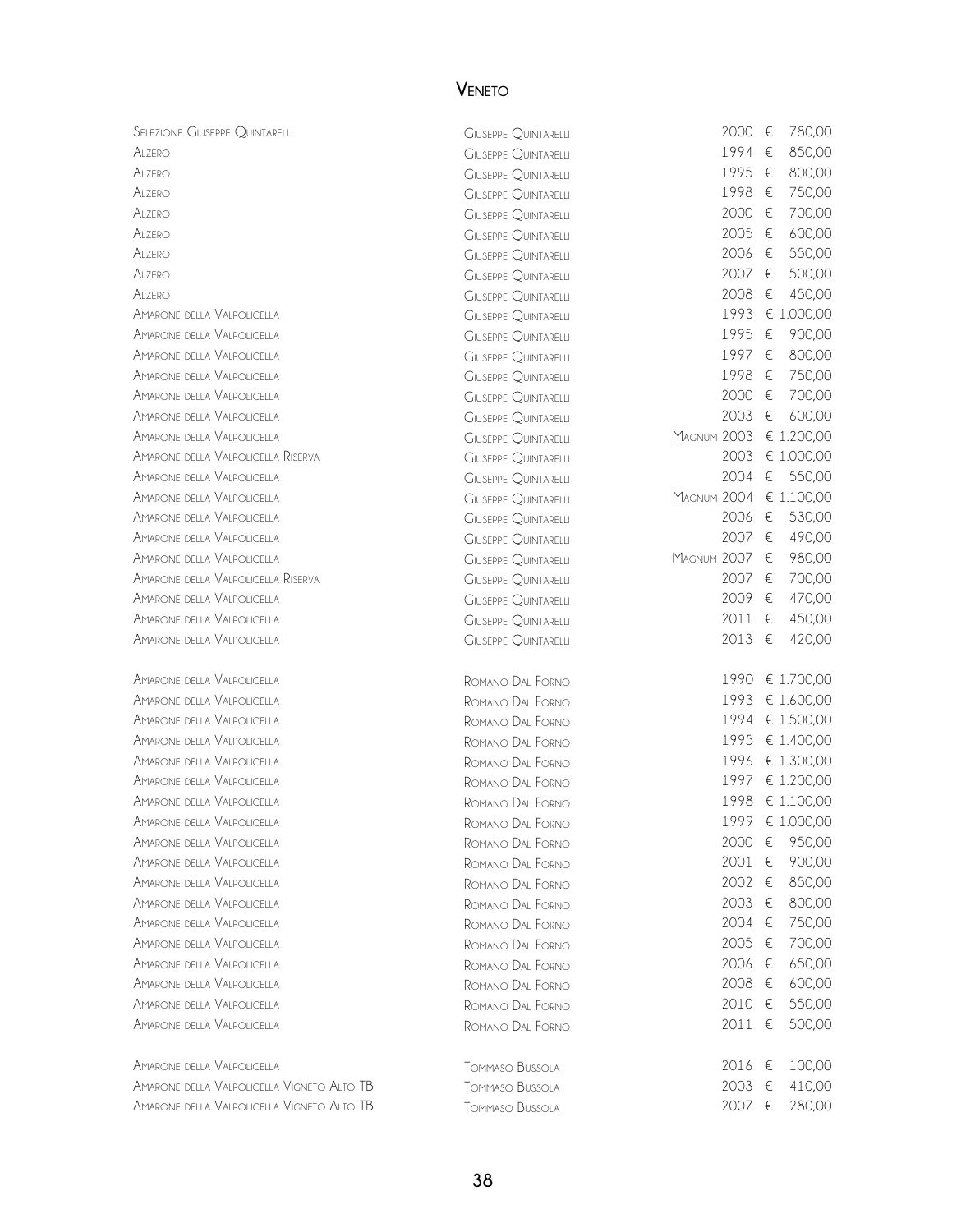# **Veneto**

| AMARONE DELLA VALPOLICELLA RISERVA          | SERGIO ZENATO               | 2015        | € 150,00 |
|---------------------------------------------|-----------------------------|-------------|----------|
| AMARONE DELLA VALPOLICELLA RISERVA DE BURIS | TOMMASI                     | 2008        | € 600,00 |
| CARMENERE RISERVA ORATORIO SAN LORENZO      | <b>INAMA</b>                | 2016        | € 90,00  |
| FRATTA                                      | MACULAN                     | 2015        | € 100,00 |
|                                             |                             |             |          |
| HURLO                                       | GARBOLE                     | 2008        | € 500,00 |
| HURLO                                       | GARBOLE                     | 2009        | € 460,00 |
| HATTESO AMARONE DELLA VALPOLICELLA RISERVA  | GARBOLE                     | 2008        | € 250,00 |
| HELETTO                                     | GARBOLE                     | 2009        | € 180,00 |
| LA POJA                                     | ALLEGRINI                   | 2000        | € 650,00 |
| LA POJA                                     | ALLEGRINI                   | 2004        | € 500,00 |
| LA POJA                                     | ALLEGRINI                   | 2011        | € 200,00 |
| LA POJA                                     | ALLEGRINI                   | 2013        | € 130,00 |
| VALPOLICELLA                                | GIUSEPPE QUINTARELLI        | 1999        | € 400,00 |
| VALPOLICELLA                                | GIUSEPPE QUINTARELLI        | MACNUM 2005 | € 500,00 |
| VALPOLICELLA                                | <b>GIUSEPPE QUINTARELLI</b> | MAGNUM 2006 | € 460,00 |
| VALPOLICELLA                                | GIUSEPPE QUINTARELLI        | 2007        | € 220,00 |
| VALPOLICELLA                                | GIUSEPPE QUINTARELLI        | 2008        | € 200,00 |
| VALPOLICELLA                                | GIUSEPPE QUINTARELLI        | MAGNUM 2008 | € 420,00 |
| VALPOLICELLA                                | GIUSEPPE QUINTARELLI        | 2009        | € 180,00 |
| VALPOLICELLA                                | GIUSEPPE QUINTARELLI        | 2010        | € 170,00 |
| VALPOLICELLA                                | GIUSEPPE QUINTARELLI        | 2011        | € 160,00 |
| VALPOLICELLA                                | GIUSEPPE QUINTARELLI        | 2012        | € 150,00 |
| VALPOLICELLA                                | GIUSEPPE QUINTARELLI        | 2014        | € 130,00 |
| VALPOLICELLA                                | ROMANO DAL FORNO            | 1995        | € 400,00 |
| VALPOLICELLA                                | ROMANO DAL FORNO            | 1997        | € 380,00 |
| VALPOLICELLA                                | ROMANO DAL FORNO            | 1999        | € 350,00 |
| VALPOLICELLA                                | ROMANO DAL FORNO            | 2003        | € 300,00 |
| VALPOLICELLA                                | ROMANO DAL FORNO            | 2004        | € 260,00 |
| VALPOLICELLA                                | ROMANO DAL FORNO            | 2005        | € 220,00 |
| VALPOLICELLA                                | ROMANO DAL FORNO            | 2006        | € 200,00 |
| VALPOLICELLA                                | ROMANO DAL FORNO            | 2008        | € 180,00 |
| VALPOLICELLA                                | ROMANO DAL FORNO            | 2010        | € 160,00 |
| VALPOLICELLA                                | ROMANO DAL FORNO            | 2011        | € 140,00 |
| <b>VALPOLICELLA SUPERIORE TB</b>            | TOMMASO BUSSOLA             | 2014        | € 55,00  |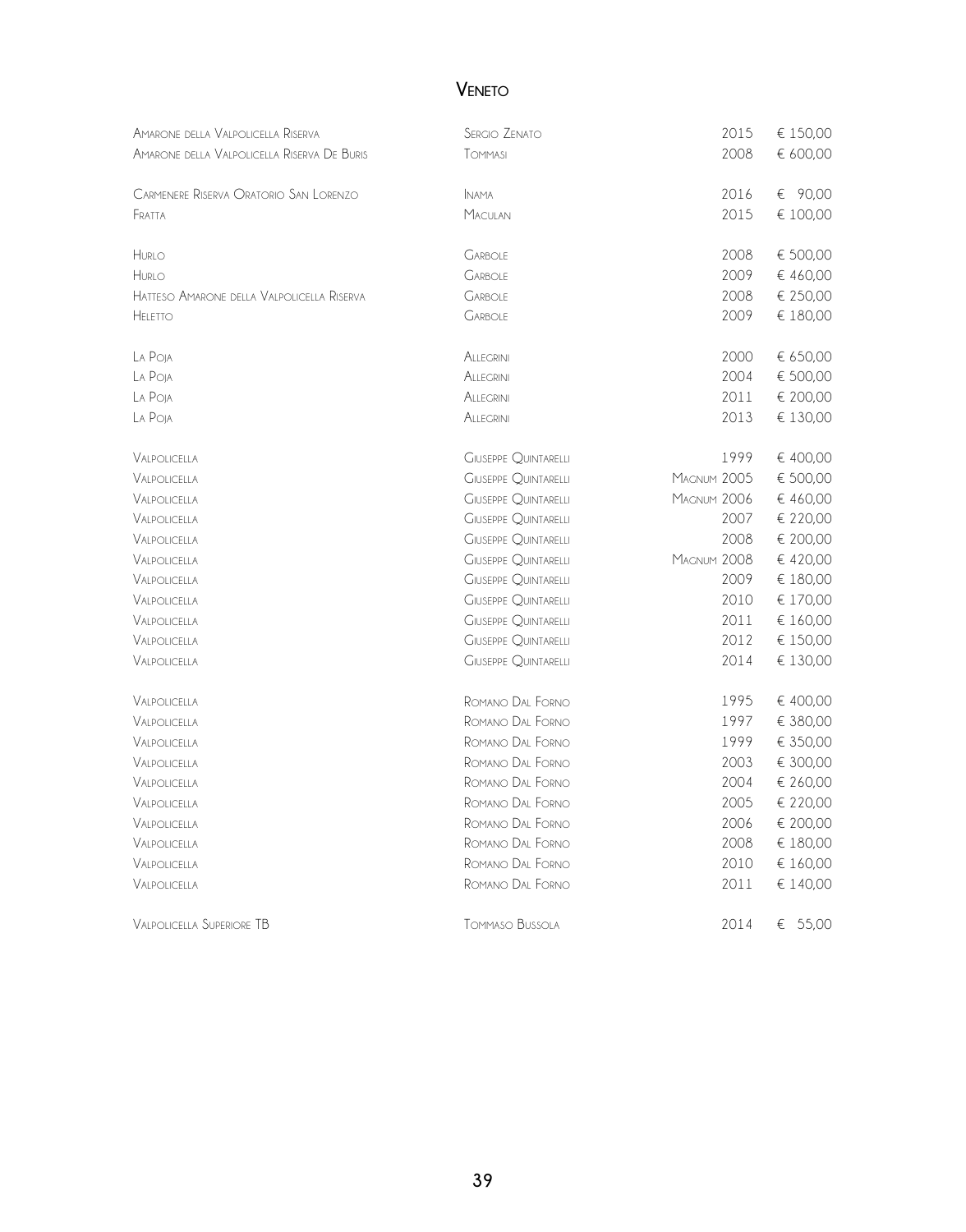| BRUNELLO DI MONTALCINO TENUTA GREPPO RISERVA        | <b>BIONDI SANTI</b> | 1961 € 7.500,00              |
|-----------------------------------------------------|---------------------|------------------------------|
| <b>BRUNELLO DI MONTALCINO TENUTA GREPPO RISERVA</b> | <b>BIONDI SANTI</b> | 1968 € 7.300,00              |
| <b>BRUNELLO DI MONTALCINO TENUTA GREPPO RISERVA</b> | <b>BIONDI SANTI</b> | 1969 € 7.200,00              |
| <b>BRUNELLO DI MONTALCINO TENUTA GREPPO RISERVA</b> | <b>BIONDI SANTI</b> | 1970<br>€ 7.000,00           |
| <b>BRUNELLO DI MONTALCINO TENUTA GREPPO RISERVA</b> | <b>BIONDI SANTI</b> | € 6.900,00<br>1971           |
| <b>BRUNELLO DI MONTALCINO TENUTA GREPPO RISERVA</b> | <b>BIONDI SANTI</b> | € 6.600,00<br>1975           |
| <b>BRUNELLO DI MONTALCINO TENUTA GREPPO RISERVA</b> | <b>BIONDI SANTI</b> | 1981 € 6.300,00              |
| <b>BRUNELLO DI MONTALCINO TENUTA GREPPO RISERVA</b> | <b>BIONDI SANTI</b> | 1982 € 6.200,00              |
| <b>BRUNELLO DI MONTALCINO TENUTA GREPPO RISERVA</b> | <b>BIONDI SANTI</b> | 1983<br>€ 6.100,00           |
| <b>BRUNELLO DI MONTALCINO TENUTA GREPPO</b>         | <b>BIONDI SANTI</b> | € 2.000,00<br>1985           |
| <b>BRUNELLO DI MONTALCINO TENUTA GREPPO RISERVA</b> | <b>BIONDI SANTI</b> | € 5.900,00<br>1985           |
| <b>BRUNELLO DI MONTALCINO TENUTA GREPPO</b>         | <b>BIONDI SANTI</b> | 1986<br>€ 1.900,00           |
| <b>BRUNELLO DI MONTALCINO TENUTA GREPPO</b>         | <b>BIONDI SANTI</b> | € 1.800,00<br>1987           |
| <b>BRUNELLO DI MONTALCINO TENUTA GREPPO RISERVA</b> | <b>BIONDI SANTI</b> | 1987 € 5.500,00              |
| <b>BRUNELLO DI MONTALCINO TENUTA GREPPO</b>         | <b>BIONDI SANTI</b> | 1988<br>€ 1.700,00           |
| <b>BRUNELLO DI MONTALCINO TENUTA GREPPO RISERVA</b> | <b>BIONDI SANTI</b> | € 5.300,00<br>1988           |
| <b>BRUNELLO DI MONTALCINO TENUTA GREPPO</b>         | <b>BIONDI SANTI</b> | € 1.600,00<br>1990           |
| BRUNELLO DI MONTALCINO TENUTA GREPPO RISERVA        | <b>BIONDI SANTI</b> | 1990<br>€ 4.800,00           |
| <b>BRUNELLO DI MONTALCINO TENUTA GREPPO</b>         | <b>BIONDI SANTI</b> | 1993<br>€ 1.400,00           |
| <b>BRUNELLO DI MONTALCINO TENUTA GREPPO RISERVA</b> | <b>BIONDI SANTI</b> | € 3.500,00<br>1993           |
| <b>BRUNELLO DI MONTALCINO TENUTA GREPPO</b>         | <b>BIONDI SANTI</b> | 1994<br>€ 1.300,00           |
| <b>BRUNELLO DI MONTALCINO TENUTA GREPPO</b>         | <b>BIONDI SANTI</b> | 1995<br>€ 1.200,00           |
| <b>BRUNELLO DI MONTALCINO TENUTA GREPPO RISERVA</b> | <b>BIONDI SANTI</b> | € 3.400,00<br>1995           |
| <b>BRUNELLO DI MONTALCINO TENUTA GREPPO</b>         | <b>BIONDI SANTI</b> | 1996<br>€ 1.100,00           |
| <b>BRUNELLO DI MONTALCINO TENUTA GREPPO</b>         | <b>BIONDI SANTI</b> | 1997<br>€ 1.000,00           |
| <b>BRUNELLO DI MONTALCINO TENUTA GREPPO RISERVA</b> | <b>BIONDI SANTI</b> | € 3.300,00<br>1997           |
| <b>BRUNELLO DI MONTALCINO TENUTA GREPPO</b>         | <b>BIONDI SANTI</b> | 1998<br>€<br>850,00          |
| <b>BRUNELLO DI MONTALCINO TENUTA GREPPO</b>         | <b>BIONDI SANTI</b> | 1999<br>€<br>800,00          |
|                                                     |                     |                              |
| <b>BRUNELLO DI MONTALCINO TENUTA GREPPO RISERVA</b> | <b>BIONDI SANTI</b> | 1999<br>€ 2.400,00           |
| <b>BRUNELLO DI MONTALCINO TENUTA GREPPO</b>         | <b>BIONDI SANTI</b> | 2000<br>750,00<br>€          |
| <b>BRUNELLO DI MONTALCINO TENUTA GREPPO RISERVA</b> | <b>BIONDI SANTI</b> | € 2.200,00<br>2001           |
| <b>BRUNELLO DI MONTALCINO TENUTA GREPPO</b>         | <b>BIONDI SANTI</b> | €<br>650,00<br>2003          |
| <b>BRUNELLO DI MONTALCINO TENUTA GREPPO</b>         | <b>BIONDI SANTI</b> | 600,00<br>2004<br>€          |
| BRUNELLO DI MONTALCINO TENUTA GREPPO RISERVA        | <b>BIONDI SANTI</b> | € 1.900,00<br>2004           |
| <b>BRUNELLO DI MONTALCINO TENUTA GREPPO</b>         | <b>BIONDI SANTI</b> | €<br>550,00<br>2005          |
| <b>BRUNELLO DI MONTALCINO TENUTA GREPPO</b>         | <b>BIONDI SANTI</b> | 2006<br>500,00<br>€          |
| <b>BRUNELLO DI MONTALCINO TENUTA GREPPO RISERVA</b> | <b>BIONDI SANTI</b> | 2006<br>€ 1.500,00           |
| <b>BRUNELLO DI MONTALCINO TENUTA GREPPO</b>         | <b>BIONDI SANTI</b> | 430,00<br>2008<br>€          |
| <b>BRUNELLO DI MONTALCINO TENUTA GREPPO RISERVA</b> | <b>BIONDI SANTI</b> | € 1.200,00<br>2010           |
| <b>BRUNELLO DI MONTALCINO TENUTA GREPPO</b>         | <b>BIONDI SANTI</b> | 2011<br>€<br>350,00          |
| <b>BRUNELLO DI MONTALCINO TENUTA GREPPO RISERVA</b> | <b>BIONDI SANTI</b> | 950,00<br>2011<br>$\epsilon$ |
| <b>BRUNELLO DI MONTALCINO TENUTA GREPPO</b>         | <b>BIONDI SANTI</b> | 2012 €<br>330,00             |
| <b>BRUNELLO DI MONTALCINO TENUTA GREPPO</b>         | <b>BIONDI SANTI</b> | 2013<br>320,00<br>€          |
| <b>BRUNELLO DI MONTALCINO TENUTA GREPPO RISERVA</b> | <b>BIONDI SANTI</b> | 900,00<br>2013<br>€          |
| <b>BRUNELLO DI MONTALCINO TENUTA GREPPO</b>         | <b>BIONDI SANTI</b> | 300,00<br>2015 €             |
| <b>BRUNELLO DI MONTALCINO</b>                       | <b>CERBAIONA</b>    | 420,00<br>2011 ∈             |
| <b>BRUNELLO DI MONTALCINO</b>                       | CERBAIONA           | 2013 €<br>350,00             |
|                                                     |                     |                              |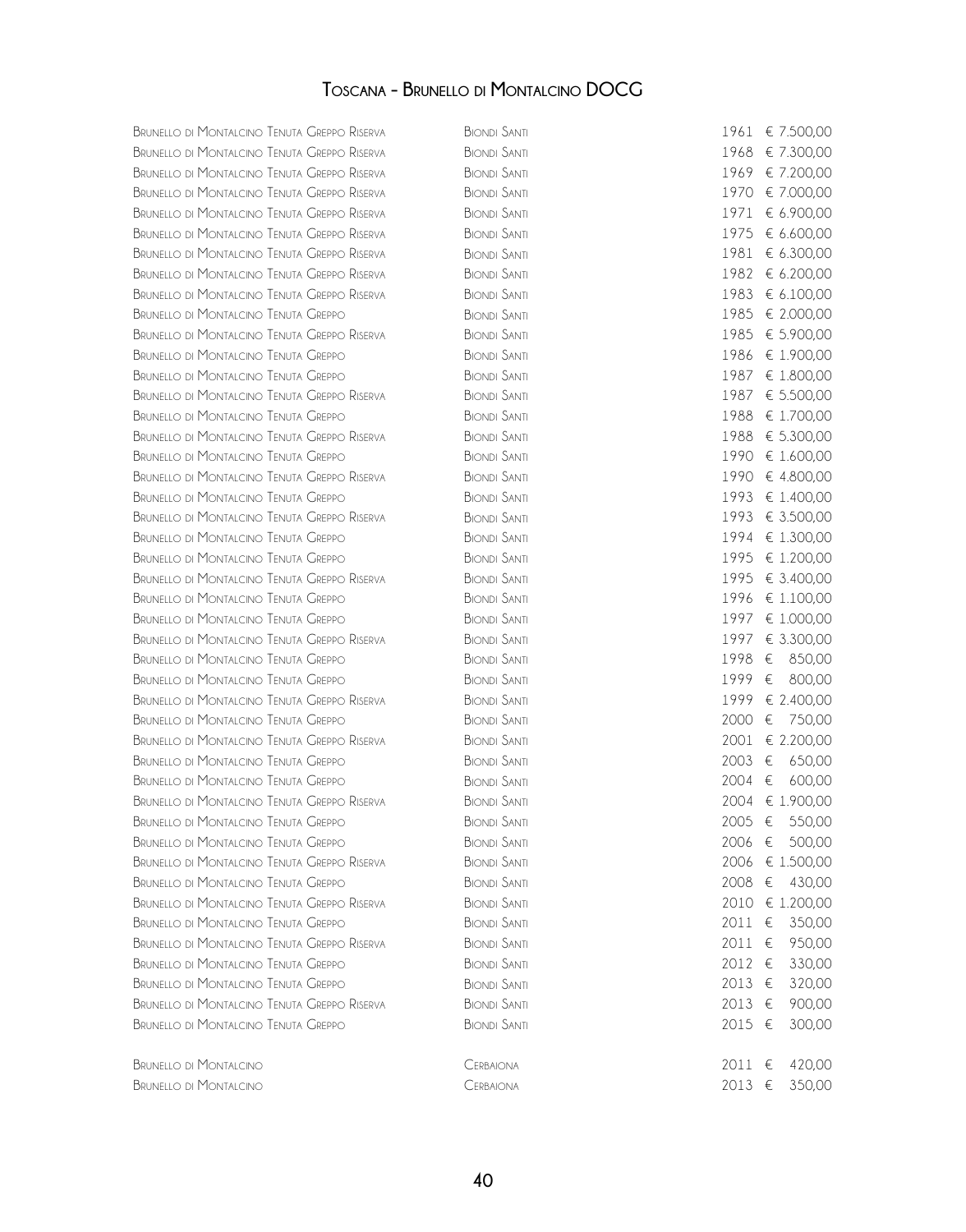| <b>BRUNELLO DI MONTALCINO</b>                          | <b>IL MARRONETO</b>       | 2009          | 260,00<br>€            |
|--------------------------------------------------------|---------------------------|---------------|------------------------|
| <b>BRUNELLO DI MONTALCINO</b>                          | <b>IL MARRONETO</b>       | 2010          | 250,00<br>€            |
| <b>BRUNELLO DI MONTALCINO</b>                          | IL MARRONETO              | 2012          | 200,00<br>€            |
| <b>BRUNELLO DI MONTALCINO</b>                          | IL MARRONETO              | 2013          | 190,00<br>€            |
| <b>BRUNELLO DI MONTALCINO</b>                          | IL MARRONETO              | 2014          | 180,00<br>€.           |
| <b>BRUNELLO DI MONTALCINO</b>                          | IL MARRONETO              | 2015          | 170,00<br>€            |
| <b>BRUNELLO DI MONTALCINO</b>                          | <b>IL MARRONETO</b>       | 2016          | 150,00<br>€            |
| <b>BRUNELLO DI MONTALCINO MADONNA DELLE GRAZIE</b>     | <b>II MARRONETO</b>       | 2003          | 630,00<br>€            |
| <b>BRUNELLO DI MONTALCINO MADONNA DELLE GRAZIE</b>     | IL MARRONETO              | 2007          | 590,00<br>€            |
| <b>BRUNELLO DI MONTALCINO MADONNA DELLE GRAZIE</b>     | IL MARRONETO              | 2009          | €<br>570,00            |
| BRUNELLO DI MONTALCINO MADONNA DELLE GRAZIE            | IL MARRONETO              | 2010          | 550,00<br>€            |
| <b>BRUNELLO DI MONTALCINO MADONNA DELLE GRAZIE</b>     | IL MARRONETO              | 2011 €        | 520,00                 |
| <b>BRUNELLO DI MONTALCINO MADONNA DELLE GRAZIE</b>     | IL MARRONETO              | 2012 €        | 500,00                 |
| <b>BRUNELLO DI MONTALCINO MADONNA DELLE GRAZIE</b>     | <b>IL MARRONETO</b>       | 2015          | 480,00<br>-€.          |
| <b>BRUNELLO DI MONTALCINO MADONNA DELLE GRAZIE</b>     | IL MARRONETO              | 2016 €        | 450,00                 |
| BRUNELLO DI MONTALCINO POGGIO AL VENTO RISERVA         | COL D'ORCIA               | MAGNUM 1997   | 700,00<br>-€.          |
| BRUNELLO DI MONTALCINO POGGIO AL VENTO RISERVA         | COL D'ORCIA               | MACNUM 2001   | 600,00<br>€            |
| <b>BRUNELLO DI MONTALCINO POGGIO AL VENTO RISERVA</b>  | COL D'ORCIA               | MAGNUM 2006   | 500,00<br>€            |
| <b>BRUNELLO DI MONTALCINO POGGIO AL VENTO RISERVA</b>  | COL D'ORCIA               | MAGNUM 2008   | 470,00<br>$\epsilon$   |
| <b>BRUNELLO DI MONTALCINO POGGIO AL VENTO RISERVA</b>  | COL D'ORCIA               | MAGNUM 2010 € | 430,00                 |
| BRUNELLO DI MONTALCINO POGGIO AL VENTO RISERVA         | COL D'ORCIA               | MAGNUM 2012 € | 380,00                 |
| <b>BRUNELLO DI MONTALCINO CASE BASSE</b>               | <b>GIANFRANCO SOLDERA</b> | 1998          | € 2.000,00             |
| <b>BRUNELLO DI MONTALCINO CASE BASSE</b>               | <b>GIANFRANCO SOLDERA</b> | 1999          | € 1.900,00             |
| <b>BRUNELLO DI MONTALCINO CASE BASSE</b>               | <b>GIANFRANCO SOLDERA</b> | 2001          | € 1.800,00             |
| <b>BRUNELLO DI MONTALCINO CASE BASSE</b>               | <b>GIANFRANCO SOLDERA</b> |               | 2003 € 1.500,00        |
| <b>BRUNELLO DI MONTALCINO CASE BASSE</b>               | <b>GIANFRANCO SOLDERA</b> |               | 2004 € 1.300,00        |
| <b>BRUNELLO DI MONTALCINO CASE BASSE</b>               | <b>GIANFRANCO SOLDERA</b> | 2005          | € 1.100,00             |
| <b>BRUNELLO DI MONTALCINO CASE BASSE</b>               | <b>GIANFRANCO SOLDERA</b> | 2006 €        | 900,00                 |
| <b>BRUNELLO DI MONTALCINO LUCE</b>                     | MARCHESI DE' FRESCOBALDI  | 2010          | 280,00<br>€            |
| <b>BRUNELLO DI MONTALCINO LUCE</b>                     | MARCHESI DE' FRESCOBALDI  | 2013          | 230,00<br>€            |
| <b>BRUNELLO DI MONTALCINO LUCE</b>                     | MARCHESI DE' FRESCOBALDI  | 2014 €        | 210,00                 |
| <b>BRUNELLO DI MONTALCINO LUCE</b>                     | MARCHESI DE' FRESCOBALDI  | 2016 €        | 190,00                 |
| BRUNELLO DI MONTALCINO RIPE AL CONVENTO RISERVA        | MARCHESI DE' FRESCOBALDI  | 2010 €        | 270,00                 |
| <b>BRUNELLO DI MONTALCINO RIPE AL CONVENTO RISERVA</b> | MARCHESI DE' FRESCOBALDI  | MACNUM 2010 € | 600,00                 |
| BRUNELLO DI MONTALCINO RIPE AL CONVENTO RISERVA        | MARCHESI DE' FRESCOBALDI  | 2012 €        | 220,00                 |
| BRUNELLO DI MONTALCINO RIPE AL CONVENTO RISERVA        | MARCHESI DE' FRESCOBALDI  | MAGNUM 2012 € | 450,00                 |
| <b>BRUNELLO DI MONTALCINO RIPE AL CONVENTO RISERVA</b> | MARCHESI DE' FRESCOBALDI  |               | JEROB. 2012 € 1.100,00 |
| <b>BRUNELLO DI MONTALCINO RIPE AL CONVENTO RISERVA</b> | MARCHESI DE' FRESCOBALDI  | 2013          | 200,00<br>€            |
| BRUNELLO DI MONTALCINO RIPE AL CONVENTO RISERVA        | MARCHESI DE' FRESCOBALDI  | 2014 €        | 190,00                 |
| <b>BRUNELLO DI MONTALCINO RIPE AL CONVENTO RISERVA</b> | MARCHESI DE' FRESCOBALDI  | 2015 €        | 180,00                 |
| <b>BRUNELLO DI MONTALCINO</b>                          | Poccio di Sotto           | 2013          | € 380,00               |
| <b>BRUNELLO DI MONTALCINO</b>                          | Poccio di Sotto           | 2015          | € 350,00               |
| <b>BRUNELLO DI MONTALCINO RISERVA</b>                  | Poccio di Sotto           | 2015          | € 650,00               |
| <b>BRUNELLO DI MONTALCINO</b>                          | Poccio di Sotto           | 2016          | € 300,00               |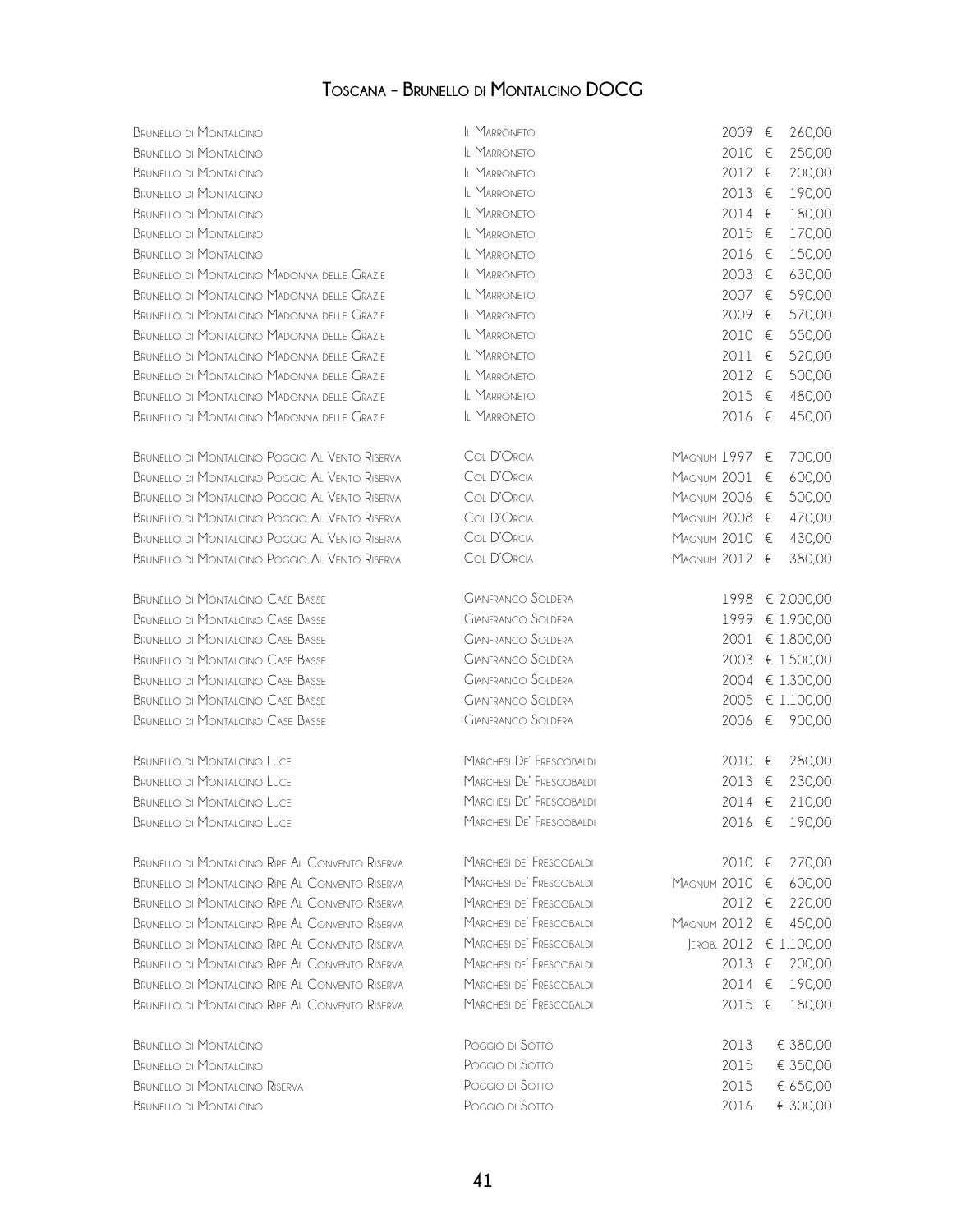BRUNELLO DI MONTALCINO BRUNELLO DI MONTALCINO BRUNELLO DI MONTALCINO BRUNELLO DI MONTALCINO BRUNELLO DI MONTALCINO BRUNELLO DI MONTALCINO BRUNELLO DI MONTALCINO BRUNELLO DI MONTALCINO

BRUNELLO DI MONTALCINO RENNINA BRUNELLO DI MONTALCINO RENNINA BRUNELLO DI MONTALCINO RENNINA BRUNELLO DI MONTALCINO RENNINA BRUNELLO DI MONTALCINO RENNINA BRUNELLO DI MONTALCINO RENNINA BRUNELLO DI MONTALCINO RENNINA BRUNELLO DI MONTALCINO RENNINA BRUNELLO DI MONTALCINO RENNINA BRUNELLO DI MONTALCINO RENNINA

BRUNELLO DI MONTALCINO SUGARILLE BRUNELLO DI MONTALCINO SUGARILLE BRUNELLO DI MONTALCINO SUGARILLE BRUNELLO DI MONTALCINO SUGARILLE BRUNELLO DI MONTALCINO SUGARILLE BRUNELLO DI MONTALCINO SUGARILLE BRUNELLO DI MONTALCINO SUGARILLE BRUNELLO DI MONTALCINO SUGARILLE BRUNELLO DI MONTALCINO SUGARILLE

BRUNELLO DI MONTALCINO BRUNELLO DI MONTALCINO BRUNELLO DI MONTALCINO BRUNELLO DI MONTALCINO BRUNELLO DI MONTALCINO BRUNELLO DI MONTALCINO TENUTA NUOVA BRUNELLO DI MONTALCINO TENUTA NUOVA BRUNELLO DI MONTALCINO TENUTA NUOVA BRUNELLO DI MONTALCINO TENUTA NUOVA BRUNELLO DI MONTALCINO CERRETALTO BRUNELLO DI MONTALCINO CERRETALTO BRUNELLO DI MONTALCINO CERRETALTO BRUNELLO DI MONTALCINO CERRETALTO BRUNELLO DI MONTALCINO CERRETALTO

BRUNELLO DI MONTALCINO RISERVA BRUNELLO DI MONTALCINO

BRUNELLO DI MONTALCINO BRUNELLO DI MONTALCINO

| Salvioni                     | 2005        | € 550,00    |
|------------------------------|-------------|-------------|
| SALVIONI                     | 2006        | € 520,00    |
| SALVIONI                     | 2007        | € 490,00    |
| Salvioni                     | 2009        | € 470,00    |
| SALVIONI                     | 2010        | € 450,00    |
| SALVIONI                     | 2011        | € 420,00    |
| SALVIONI                     | 2012        | € 400,00    |
| SALVIONI                     | 2016        | € 360,00    |
| PIEVE SANTA RESTITUTA - GAJA | 2001        | 430,00<br>€ |
| PIEVE SANTA RESTITUTA - GAJA | 2004        | €<br>390,00 |
| PIEVE SANTA RESTITUTA - GAJA | 2006        | €<br>370,00 |
| PIEVE SANTA RESTITUTA - GAJA | 2007        | 350,00<br>€ |
| PIEVE SANTA RESTITUTA - GAJA | 2008        | €<br>320,00 |
| PIEVE SANTA RESTITUTA - GAJA | 2010        | €<br>300,00 |
| PIEVE SANTA RESTITUTA - GAJA | 2011        | 270,00<br>€ |
| PIEVE SANTA RESTITUTA - GAIA | 2013        | €<br>250,00 |
| PIEVE SANTA RESTITUTA - GAJA | MAGNUM 2013 | €<br>580,00 |
| PIEVE SANTA RESTITUTA - GAJA | 2015        | €<br>230,00 |
| PIEVE SANTA RESTITUTA - GAJA | 1997        | € 550,00    |
| PIEVE SANTA RESTITUTA - GAJA | 1999        | € 500,00    |
| PIEVE SANTA RESTITUTA - GAJA | 2000        | € 470,00    |
| PIEVE SANTA RESTITUTA - GAJA | 2004        | € 410,00    |
| PIEVE SANTA RESTITUTA - GAJA | 2006        | € 380,00    |
| PIEVE SANTA RESTITUTA - GAJA | 2007        | € 360,00    |
| PIEVE SANTA RESTITUTA - GAJA | MAGNUM 2011 | € 700,00    |
| PIEVE SANTA RESTITUTA - GAJA | 2013        | € 280,00    |
| PIEVE SANTA RESTITUTA - GAJA | MACNUM 2013 | € 620,00    |
| Casanova di Neri             | 2010        | € 200,00    |
| Casanova di Neri             | 2011        | € 180,00    |
| CASANOVA DI NERI             | 2014        | € 150,00    |
| CASANOVA DI NERI             | 2015        | € 130,00    |
| CASANOVA DI NERI             | 2016        | € 100,00    |
| CASANOVA DI NERI             | 2012        | € 280,00    |
| CASANOVA DI NERI             | 2013        | € 250,00    |
| Casanova di Neri             | 2015        | € 230,00    |
| CASANOVA DI NERI             | 2016        | € 190,00    |
| CASANOVA DI NERI             | 2008        | € 750,00    |
| CASANOVA DI NERI             | 2010        | € 900,00    |
| CASANOVA DI NERI             | 2012        | € 700,00    |
| CASANOVA DI NERI             | 2013        | € 650,00    |
| Casanova di Neri             | 2015        | € 600,00    |
| CASTELLO ROMITORIO           | 2007        | € 180,00    |
| CASTELLO ROMITORIO           | 2013        | €<br>90,00  |
| <b>EREDI FULICNI</b>         | 2015        | € 150,00    |
| EREDI FULICNI                | MAGNUM 2015 | € 340,00    |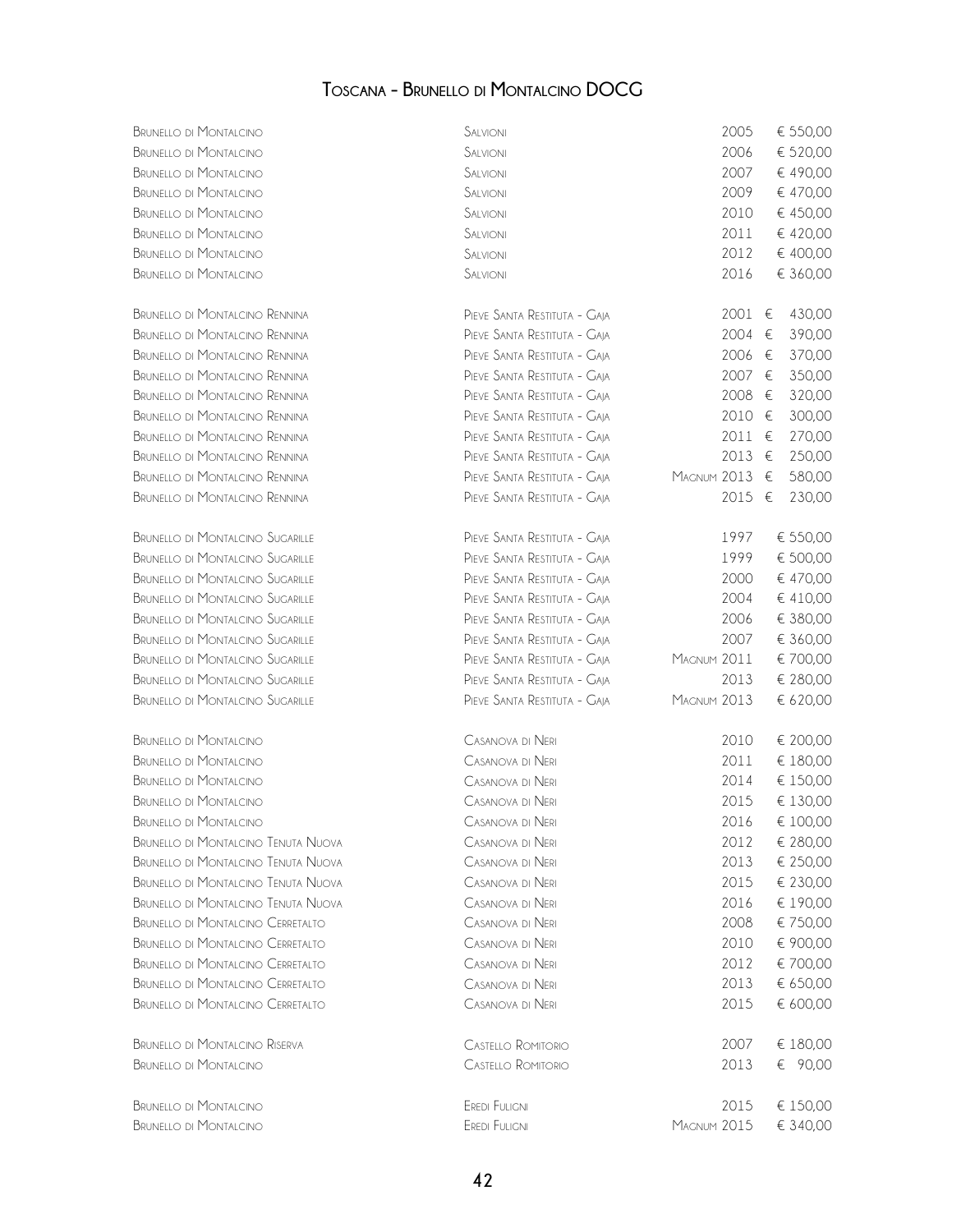| Brunfllo di Montalcino i             | Pian Delle Querci | 2014 | $\epsilon$ 110.00     |
|--------------------------------------|-------------------|------|-----------------------|
| Brunfito di Montalcino Giodo -       | Carl o Ferrini    | 2013 | $\epsilon$ 120.00     |
| Brunello di Montalcino Riserva       | Cupano            |      | $2008 \t\t\in 250.00$ |
| BRUNFLLO DI MONTALCINO VECCHIE VIGNE | Siro Pacenti      |      | $2014 \t\t\in 170.00$ |

## **Toscana - Montalcino <sup>e</sup> Montepulciano**

| LUCE                                        | MARCHESI DE' FRESCOBALDI  | MAGNUM 1999        | € 700,00   |
|---------------------------------------------|---------------------------|--------------------|------------|
| LUCE                                        | MARCHESI DE' FRESCOBALDI  | MACNUM 2000        | € 600,00   |
| Luce                                        | MARCHESI DE' FRESCOBALDI  | MACNUM 2003        | € 500,00   |
| LUCE                                        | MARCHESI DE' FRESCOBALDI  | 2008               | € 220,00   |
| LUCE                                        | MARCHESI DE' FRESCOBALDI  | <b>JEROB. 2008</b> | € 700,00   |
| LUCE                                        | MARCHESI DE' FRESCOBALDI  | 2013               | € 160,00   |
| LUCE                                        | MARCHESI DE' FRESCOBALDI  | MAGNUM 2013        | € 340,00   |
| LUCE                                        | MARCHESI DE' FRESCOBALDI  | 2014               | € 150,00   |
| LUCE                                        | MARCHESI DE' FRESCOBALDI  | 2015               | € 140,00   |
| LUCE                                        | MARCHESI DE' FRESCOBALDI  | 2016               | € 120,00   |
| LUX VITIS LUCE                              | MARCHESI DE' FRESCOBALDI  | 2015               | € 270,00   |
| LUX VITIS LUCE                              | MARCHESI DE' FRESCOBALDI  | 2016               | € 250,00   |
| LAMAIONE                                    | MARCHESI DE' FRESCOBALDI  | 2012               | € 120,00   |
| ROSSO DI MONTALCINO                         | Poccio di Sotto           | 2016               | € 110,00   |
| ROSSO DI MONTALCINO                         | SALVIONI                  | 2018               | € 120,00   |
| ROSSO DI MONTALCINO GIOVANNI NERI           | CASANOVA DI NERI          | 2019               | € 100,00   |
| VINO NOBILE DI MONTEPULCIANO RISERVA        | <b>BOSCARELLI</b>         | MACNUM 2013        | € 150,00   |
| <b>VINO NOBILE DI MONTEPULCIANO RISERVA</b> | <b>BOSCARELLI</b>         | 2016               | € 75,00    |
| PRUGNOLO ROSSO DI MONTEPULCIANO             | <b>BOSCARELLI</b>         | 2020               | €<br>40,00 |
| GIODO                                       | <b>CARLO FERRINI</b>      | 2016               | € $65,00$  |
| SOTIRIO                                     | PODERNUOVO A PALAZZONE    | 2009               | € 100,00   |
| SOTIRIO                                     | PODERNUOVO A PALAZZONE    | 2010               | € 90,00    |
| CASE BASSE                                  | <b>GIANFRANCO SOLDERA</b> | 2010               | € 800,00   |
|                                             |                           |                    |            |

## **Toscana - Chianti Classico DOCG**

| Castello di Ama         | € 550,00                                                                    |
|-------------------------|-----------------------------------------------------------------------------|
| Castello di Ama         | € 450,00                                                                    |
| 2011<br>Castello di Ama | € 350,00                                                                    |
| Castello di Ama         | € 320,00                                                                    |
| Castello di Ama         | € 290,00                                                                    |
| Castello di Ama         | € 100,00                                                                    |
| Castello di Ama         | € 90.00                                                                     |
|                         | € 60.00                                                                     |
| CASTELLO DEI RAMPOLLA   | € 45,00                                                                     |
|                         | € 60.00                                                                     |
| 2017                    | € 90.00                                                                     |
|                         | MAGNUM 2015<br>1997<br>2013<br>2015<br>2016<br>2017<br>2017<br>2016<br>2016 |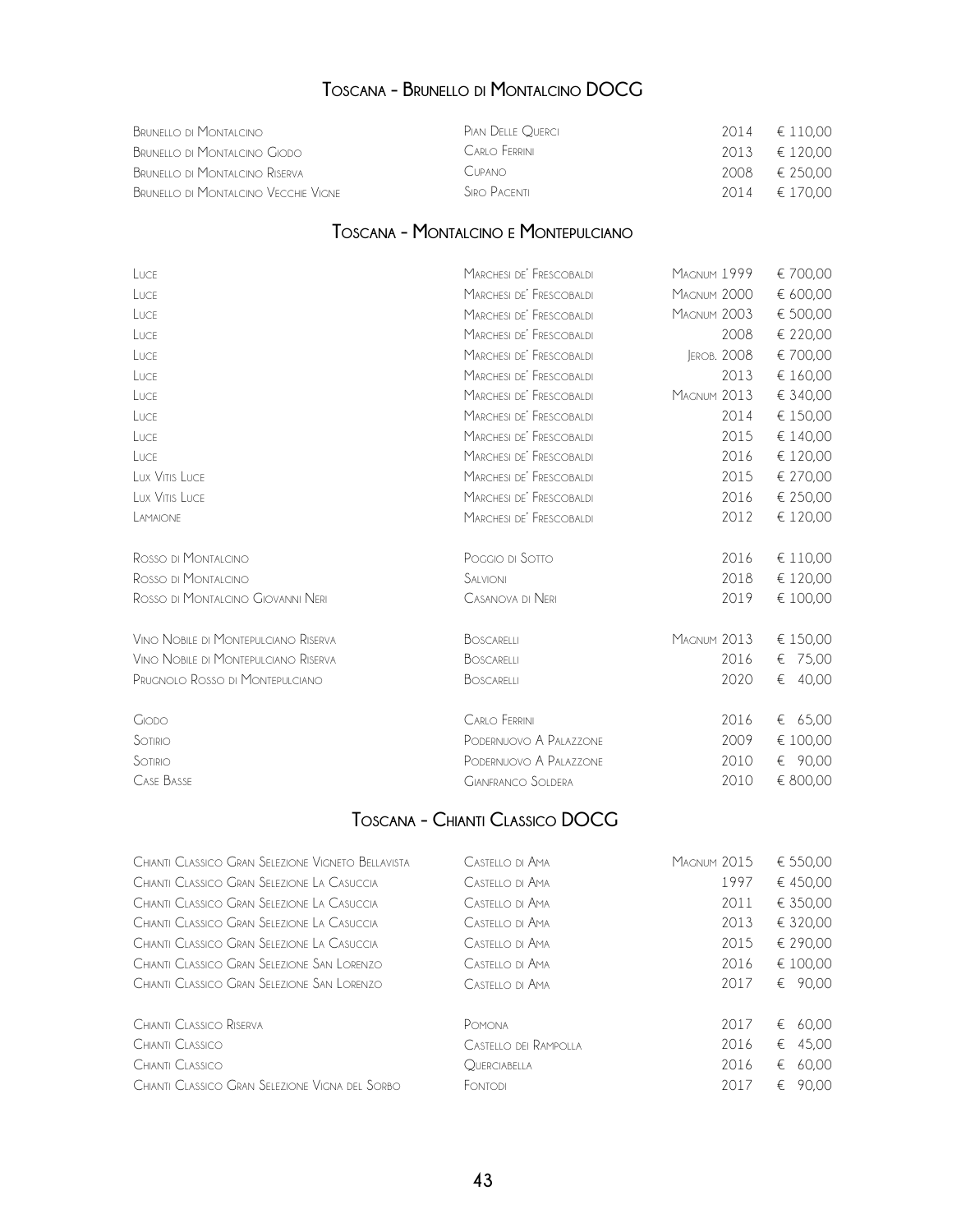| 50 & 50<br>AVIGNONESI E CAPANNELLE<br>2013<br>€ 210,00<br>AVIGNONESI E CAPANNELLE<br>50 & 50<br>2015<br>€ 190,00<br>CAPANNELLE<br>€ 250,00<br>1999<br>SOLARE<br>CAPANNELLE<br>2000<br>€ 220,00<br>SOLARE<br>CAPANNELLE<br>2005<br>€ 180,00<br>SOLARE<br>CAPANNELLE<br>2009<br>€ 140,00<br>SOLARE<br>CAPANNELLE<br>2010<br>€ 120,00<br>SOLARE<br>CAPANNELLE<br>2011<br>€ 100,00<br>SOLARE<br>CAPANNELLE<br>2012<br>€ 90,00<br>SOLARE<br>CAPANNELLE<br>2013<br>€ 80,00<br>SOLARE<br><b>ISOLE E OLENA</b><br>1996<br>€ 370,00<br>CEPPARELLO<br><b>ISOLE E OLENA</b><br>1997<br>€ 350,00<br>CEPPARELLO<br><b>ISOLE E OLENA</b><br>1998<br>€ 290,00<br>CEPPARELLO<br><b>ISOLE E OLENA</b><br>2015<br>€ 160,00<br>CEPPARELLO<br><b>ISOLE E OLENA</b><br>2016<br>€ 150,00<br>CEPPARELLO<br><b>ISOLE E OLENA</b><br>MAGNUM 2016<br>€ 320,00<br>CEPPARELLO<br><b>ISOLE E OLENA</b><br>2017<br>€ 140,00<br>CEPPARELLO<br>1996<br>€ 730,00<br>L'APPARITA<br>CASTELLO DI AMA<br>1999<br>€ 650,00<br>L'APPARITA<br>CASTELLO DI AMA<br>2000<br>€ 600,00<br>L'APPARITA<br>CASTELLO DI AMA<br>€ 450,00<br>2010<br>L'APPARITA<br>CASTELLO DI AMA<br>2011<br>€ 430,00<br>L'APPARITA<br>CASTELLO DI AMA<br>2013<br>L'APPARITA<br>€ 420,00<br>CASTELLO DI AMA<br>2014<br>€ 400,00<br>L'APPARITA<br>CASTELLO DI AMA<br>2015<br>€ 390,00<br>L'APPARITA<br>CASTELLO DI AMA<br>2016<br>€ 370,00<br>L'APPARITA<br>CASTELLO DI AMA<br>€ 350,00<br>2018<br>L'APPARITA<br>CASTELLO DI AMA<br>2017 €<br>90,00<br>HAIKU<br>CASTELLO DI AMA<br>1998<br>€ 400,00<br><b>FLACCIANELLO DELLA PIEVE</b><br>FONTODI<br><b>FLACCIANELLO DELLA PIEVE</b><br>2001<br>€ 350,00<br>FONTODI<br><b>FLACCIANELLO DELLA PIEVE</b><br>2003<br>€ 320,00<br>FONTODI<br>€ 300,00<br><b>FLACCIANELLO DELLA PIEVE</b><br>2004<br>FONTODI<br>2006<br>€ 280,00<br><b>FLACCIANELLO DELLA PIEVE</b><br>FONTODI<br>2009<br>€ 250,00<br><b>FLACCIANELLO DELLA PIEVE</b><br>FONTODI<br>€ 230,00<br><b>FLACCIANELLO DELLA PIEVE</b><br>2010<br>FONTODI<br>2011<br>€ 210,00<br>FLACCIANELLO DELLA PIEVE<br>FONTODI<br>2012<br>€ 200,00<br><b>FLACCIANELLO DELLA PIEVE</b><br>FONTODI<br>€ 190,00<br>2013<br><b>FLACCIANELLO DELLA PIEVE</b><br>FONTODI<br>2014<br>€ 180,00<br><b>FLACCIANELLO DELLA PIEVE</b><br>FONTODI<br>2015<br>€ 170,00<br><b>FLACCIANELLO DELLA PIEVE</b><br>FONTODI<br>€ 160,00<br><b>FLACCIANELLO DELLA PIEVE</b><br>2016<br>FONTODI<br><b>FLACCIANELLO DELLA PIEVE</b><br>2017<br>€ 150,00<br>FONTODI<br>MAZZEI - CASTELLO DI FONTERUTOLI<br>2015<br>350,00<br>SIEPI<br>€<br>MAZZEI - CASTELLO DI FONTERUTOLI<br>2017<br>330,00<br>€<br>SIEPI | 50 & 50 | AVIGNONESI E CAPANNELLE | 2003 | € 290,00 |
|-----------------------------------------------------------------------------------------------------------------------------------------------------------------------------------------------------------------------------------------------------------------------------------------------------------------------------------------------------------------------------------------------------------------------------------------------------------------------------------------------------------------------------------------------------------------------------------------------------------------------------------------------------------------------------------------------------------------------------------------------------------------------------------------------------------------------------------------------------------------------------------------------------------------------------------------------------------------------------------------------------------------------------------------------------------------------------------------------------------------------------------------------------------------------------------------------------------------------------------------------------------------------------------------------------------------------------------------------------------------------------------------------------------------------------------------------------------------------------------------------------------------------------------------------------------------------------------------------------------------------------------------------------------------------------------------------------------------------------------------------------------------------------------------------------------------------------------------------------------------------------------------------------------------------------------------------------------------------------------------------------------------------------------------------------------------------------------------------------------------------------------------------------------------------------------------------------------------------------------------------------------------------------------------------------------------------------------------------------------------------------------------------------------------------------------------------------------------------------------------------------------------------------------------------------------------------------------------------------------|---------|-------------------------|------|----------|
|                                                                                                                                                                                                                                                                                                                                                                                                                                                                                                                                                                                                                                                                                                                                                                                                                                                                                                                                                                                                                                                                                                                                                                                                                                                                                                                                                                                                                                                                                                                                                                                                                                                                                                                                                                                                                                                                                                                                                                                                                                                                                                                                                                                                                                                                                                                                                                                                                                                                                                                                                                                                           |         |                         |      |          |
|                                                                                                                                                                                                                                                                                                                                                                                                                                                                                                                                                                                                                                                                                                                                                                                                                                                                                                                                                                                                                                                                                                                                                                                                                                                                                                                                                                                                                                                                                                                                                                                                                                                                                                                                                                                                                                                                                                                                                                                                                                                                                                                                                                                                                                                                                                                                                                                                                                                                                                                                                                                                           |         |                         |      |          |
|                                                                                                                                                                                                                                                                                                                                                                                                                                                                                                                                                                                                                                                                                                                                                                                                                                                                                                                                                                                                                                                                                                                                                                                                                                                                                                                                                                                                                                                                                                                                                                                                                                                                                                                                                                                                                                                                                                                                                                                                                                                                                                                                                                                                                                                                                                                                                                                                                                                                                                                                                                                                           |         |                         |      |          |
|                                                                                                                                                                                                                                                                                                                                                                                                                                                                                                                                                                                                                                                                                                                                                                                                                                                                                                                                                                                                                                                                                                                                                                                                                                                                                                                                                                                                                                                                                                                                                                                                                                                                                                                                                                                                                                                                                                                                                                                                                                                                                                                                                                                                                                                                                                                                                                                                                                                                                                                                                                                                           |         |                         |      |          |
|                                                                                                                                                                                                                                                                                                                                                                                                                                                                                                                                                                                                                                                                                                                                                                                                                                                                                                                                                                                                                                                                                                                                                                                                                                                                                                                                                                                                                                                                                                                                                                                                                                                                                                                                                                                                                                                                                                                                                                                                                                                                                                                                                                                                                                                                                                                                                                                                                                                                                                                                                                                                           |         |                         |      |          |
|                                                                                                                                                                                                                                                                                                                                                                                                                                                                                                                                                                                                                                                                                                                                                                                                                                                                                                                                                                                                                                                                                                                                                                                                                                                                                                                                                                                                                                                                                                                                                                                                                                                                                                                                                                                                                                                                                                                                                                                                                                                                                                                                                                                                                                                                                                                                                                                                                                                                                                                                                                                                           |         |                         |      |          |
|                                                                                                                                                                                                                                                                                                                                                                                                                                                                                                                                                                                                                                                                                                                                                                                                                                                                                                                                                                                                                                                                                                                                                                                                                                                                                                                                                                                                                                                                                                                                                                                                                                                                                                                                                                                                                                                                                                                                                                                                                                                                                                                                                                                                                                                                                                                                                                                                                                                                                                                                                                                                           |         |                         |      |          |
|                                                                                                                                                                                                                                                                                                                                                                                                                                                                                                                                                                                                                                                                                                                                                                                                                                                                                                                                                                                                                                                                                                                                                                                                                                                                                                                                                                                                                                                                                                                                                                                                                                                                                                                                                                                                                                                                                                                                                                                                                                                                                                                                                                                                                                                                                                                                                                                                                                                                                                                                                                                                           |         |                         |      |          |
|                                                                                                                                                                                                                                                                                                                                                                                                                                                                                                                                                                                                                                                                                                                                                                                                                                                                                                                                                                                                                                                                                                                                                                                                                                                                                                                                                                                                                                                                                                                                                                                                                                                                                                                                                                                                                                                                                                                                                                                                                                                                                                                                                                                                                                                                                                                                                                                                                                                                                                                                                                                                           |         |                         |      |          |
|                                                                                                                                                                                                                                                                                                                                                                                                                                                                                                                                                                                                                                                                                                                                                                                                                                                                                                                                                                                                                                                                                                                                                                                                                                                                                                                                                                                                                                                                                                                                                                                                                                                                                                                                                                                                                                                                                                                                                                                                                                                                                                                                                                                                                                                                                                                                                                                                                                                                                                                                                                                                           |         |                         |      |          |
|                                                                                                                                                                                                                                                                                                                                                                                                                                                                                                                                                                                                                                                                                                                                                                                                                                                                                                                                                                                                                                                                                                                                                                                                                                                                                                                                                                                                                                                                                                                                                                                                                                                                                                                                                                                                                                                                                                                                                                                                                                                                                                                                                                                                                                                                                                                                                                                                                                                                                                                                                                                                           |         |                         |      |          |
|                                                                                                                                                                                                                                                                                                                                                                                                                                                                                                                                                                                                                                                                                                                                                                                                                                                                                                                                                                                                                                                                                                                                                                                                                                                                                                                                                                                                                                                                                                                                                                                                                                                                                                                                                                                                                                                                                                                                                                                                                                                                                                                                                                                                                                                                                                                                                                                                                                                                                                                                                                                                           |         |                         |      |          |
|                                                                                                                                                                                                                                                                                                                                                                                                                                                                                                                                                                                                                                                                                                                                                                                                                                                                                                                                                                                                                                                                                                                                                                                                                                                                                                                                                                                                                                                                                                                                                                                                                                                                                                                                                                                                                                                                                                                                                                                                                                                                                                                                                                                                                                                                                                                                                                                                                                                                                                                                                                                                           |         |                         |      |          |
|                                                                                                                                                                                                                                                                                                                                                                                                                                                                                                                                                                                                                                                                                                                                                                                                                                                                                                                                                                                                                                                                                                                                                                                                                                                                                                                                                                                                                                                                                                                                                                                                                                                                                                                                                                                                                                                                                                                                                                                                                                                                                                                                                                                                                                                                                                                                                                                                                                                                                                                                                                                                           |         |                         |      |          |
|                                                                                                                                                                                                                                                                                                                                                                                                                                                                                                                                                                                                                                                                                                                                                                                                                                                                                                                                                                                                                                                                                                                                                                                                                                                                                                                                                                                                                                                                                                                                                                                                                                                                                                                                                                                                                                                                                                                                                                                                                                                                                                                                                                                                                                                                                                                                                                                                                                                                                                                                                                                                           |         |                         |      |          |
|                                                                                                                                                                                                                                                                                                                                                                                                                                                                                                                                                                                                                                                                                                                                                                                                                                                                                                                                                                                                                                                                                                                                                                                                                                                                                                                                                                                                                                                                                                                                                                                                                                                                                                                                                                                                                                                                                                                                                                                                                                                                                                                                                                                                                                                                                                                                                                                                                                                                                                                                                                                                           |         |                         |      |          |
|                                                                                                                                                                                                                                                                                                                                                                                                                                                                                                                                                                                                                                                                                                                                                                                                                                                                                                                                                                                                                                                                                                                                                                                                                                                                                                                                                                                                                                                                                                                                                                                                                                                                                                                                                                                                                                                                                                                                                                                                                                                                                                                                                                                                                                                                                                                                                                                                                                                                                                                                                                                                           |         |                         |      |          |
|                                                                                                                                                                                                                                                                                                                                                                                                                                                                                                                                                                                                                                                                                                                                                                                                                                                                                                                                                                                                                                                                                                                                                                                                                                                                                                                                                                                                                                                                                                                                                                                                                                                                                                                                                                                                                                                                                                                                                                                                                                                                                                                                                                                                                                                                                                                                                                                                                                                                                                                                                                                                           |         |                         |      |          |
|                                                                                                                                                                                                                                                                                                                                                                                                                                                                                                                                                                                                                                                                                                                                                                                                                                                                                                                                                                                                                                                                                                                                                                                                                                                                                                                                                                                                                                                                                                                                                                                                                                                                                                                                                                                                                                                                                                                                                                                                                                                                                                                                                                                                                                                                                                                                                                                                                                                                                                                                                                                                           |         |                         |      |          |
|                                                                                                                                                                                                                                                                                                                                                                                                                                                                                                                                                                                                                                                                                                                                                                                                                                                                                                                                                                                                                                                                                                                                                                                                                                                                                                                                                                                                                                                                                                                                                                                                                                                                                                                                                                                                                                                                                                                                                                                                                                                                                                                                                                                                                                                                                                                                                                                                                                                                                                                                                                                                           |         |                         |      |          |
|                                                                                                                                                                                                                                                                                                                                                                                                                                                                                                                                                                                                                                                                                                                                                                                                                                                                                                                                                                                                                                                                                                                                                                                                                                                                                                                                                                                                                                                                                                                                                                                                                                                                                                                                                                                                                                                                                                                                                                                                                                                                                                                                                                                                                                                                                                                                                                                                                                                                                                                                                                                                           |         |                         |      |          |
|                                                                                                                                                                                                                                                                                                                                                                                                                                                                                                                                                                                                                                                                                                                                                                                                                                                                                                                                                                                                                                                                                                                                                                                                                                                                                                                                                                                                                                                                                                                                                                                                                                                                                                                                                                                                                                                                                                                                                                                                                                                                                                                                                                                                                                                                                                                                                                                                                                                                                                                                                                                                           |         |                         |      |          |
|                                                                                                                                                                                                                                                                                                                                                                                                                                                                                                                                                                                                                                                                                                                                                                                                                                                                                                                                                                                                                                                                                                                                                                                                                                                                                                                                                                                                                                                                                                                                                                                                                                                                                                                                                                                                                                                                                                                                                                                                                                                                                                                                                                                                                                                                                                                                                                                                                                                                                                                                                                                                           |         |                         |      |          |
|                                                                                                                                                                                                                                                                                                                                                                                                                                                                                                                                                                                                                                                                                                                                                                                                                                                                                                                                                                                                                                                                                                                                                                                                                                                                                                                                                                                                                                                                                                                                                                                                                                                                                                                                                                                                                                                                                                                                                                                                                                                                                                                                                                                                                                                                                                                                                                                                                                                                                                                                                                                                           |         |                         |      |          |
|                                                                                                                                                                                                                                                                                                                                                                                                                                                                                                                                                                                                                                                                                                                                                                                                                                                                                                                                                                                                                                                                                                                                                                                                                                                                                                                                                                                                                                                                                                                                                                                                                                                                                                                                                                                                                                                                                                                                                                                                                                                                                                                                                                                                                                                                                                                                                                                                                                                                                                                                                                                                           |         |                         |      |          |
|                                                                                                                                                                                                                                                                                                                                                                                                                                                                                                                                                                                                                                                                                                                                                                                                                                                                                                                                                                                                                                                                                                                                                                                                                                                                                                                                                                                                                                                                                                                                                                                                                                                                                                                                                                                                                                                                                                                                                                                                                                                                                                                                                                                                                                                                                                                                                                                                                                                                                                                                                                                                           |         |                         |      |          |
|                                                                                                                                                                                                                                                                                                                                                                                                                                                                                                                                                                                                                                                                                                                                                                                                                                                                                                                                                                                                                                                                                                                                                                                                                                                                                                                                                                                                                                                                                                                                                                                                                                                                                                                                                                                                                                                                                                                                                                                                                                                                                                                                                                                                                                                                                                                                                                                                                                                                                                                                                                                                           |         |                         |      |          |
|                                                                                                                                                                                                                                                                                                                                                                                                                                                                                                                                                                                                                                                                                                                                                                                                                                                                                                                                                                                                                                                                                                                                                                                                                                                                                                                                                                                                                                                                                                                                                                                                                                                                                                                                                                                                                                                                                                                                                                                                                                                                                                                                                                                                                                                                                                                                                                                                                                                                                                                                                                                                           |         |                         |      |          |
|                                                                                                                                                                                                                                                                                                                                                                                                                                                                                                                                                                                                                                                                                                                                                                                                                                                                                                                                                                                                                                                                                                                                                                                                                                                                                                                                                                                                                                                                                                                                                                                                                                                                                                                                                                                                                                                                                                                                                                                                                                                                                                                                                                                                                                                                                                                                                                                                                                                                                                                                                                                                           |         |                         |      |          |
|                                                                                                                                                                                                                                                                                                                                                                                                                                                                                                                                                                                                                                                                                                                                                                                                                                                                                                                                                                                                                                                                                                                                                                                                                                                                                                                                                                                                                                                                                                                                                                                                                                                                                                                                                                                                                                                                                                                                                                                                                                                                                                                                                                                                                                                                                                                                                                                                                                                                                                                                                                                                           |         |                         |      |          |
|                                                                                                                                                                                                                                                                                                                                                                                                                                                                                                                                                                                                                                                                                                                                                                                                                                                                                                                                                                                                                                                                                                                                                                                                                                                                                                                                                                                                                                                                                                                                                                                                                                                                                                                                                                                                                                                                                                                                                                                                                                                                                                                                                                                                                                                                                                                                                                                                                                                                                                                                                                                                           |         |                         |      |          |
|                                                                                                                                                                                                                                                                                                                                                                                                                                                                                                                                                                                                                                                                                                                                                                                                                                                                                                                                                                                                                                                                                                                                                                                                                                                                                                                                                                                                                                                                                                                                                                                                                                                                                                                                                                                                                                                                                                                                                                                                                                                                                                                                                                                                                                                                                                                                                                                                                                                                                                                                                                                                           |         |                         |      |          |
|                                                                                                                                                                                                                                                                                                                                                                                                                                                                                                                                                                                                                                                                                                                                                                                                                                                                                                                                                                                                                                                                                                                                                                                                                                                                                                                                                                                                                                                                                                                                                                                                                                                                                                                                                                                                                                                                                                                                                                                                                                                                                                                                                                                                                                                                                                                                                                                                                                                                                                                                                                                                           |         |                         |      |          |
|                                                                                                                                                                                                                                                                                                                                                                                                                                                                                                                                                                                                                                                                                                                                                                                                                                                                                                                                                                                                                                                                                                                                                                                                                                                                                                                                                                                                                                                                                                                                                                                                                                                                                                                                                                                                                                                                                                                                                                                                                                                                                                                                                                                                                                                                                                                                                                                                                                                                                                                                                                                                           |         |                         |      |          |
|                                                                                                                                                                                                                                                                                                                                                                                                                                                                                                                                                                                                                                                                                                                                                                                                                                                                                                                                                                                                                                                                                                                                                                                                                                                                                                                                                                                                                                                                                                                                                                                                                                                                                                                                                                                                                                                                                                                                                                                                                                                                                                                                                                                                                                                                                                                                                                                                                                                                                                                                                                                                           |         |                         |      |          |
|                                                                                                                                                                                                                                                                                                                                                                                                                                                                                                                                                                                                                                                                                                                                                                                                                                                                                                                                                                                                                                                                                                                                                                                                                                                                                                                                                                                                                                                                                                                                                                                                                                                                                                                                                                                                                                                                                                                                                                                                                                                                                                                                                                                                                                                                                                                                                                                                                                                                                                                                                                                                           |         |                         |      |          |
|                                                                                                                                                                                                                                                                                                                                                                                                                                                                                                                                                                                                                                                                                                                                                                                                                                                                                                                                                                                                                                                                                                                                                                                                                                                                                                                                                                                                                                                                                                                                                                                                                                                                                                                                                                                                                                                                                                                                                                                                                                                                                                                                                                                                                                                                                                                                                                                                                                                                                                                                                                                                           |         |                         |      |          |
|                                                                                                                                                                                                                                                                                                                                                                                                                                                                                                                                                                                                                                                                                                                                                                                                                                                                                                                                                                                                                                                                                                                                                                                                                                                                                                                                                                                                                                                                                                                                                                                                                                                                                                                                                                                                                                                                                                                                                                                                                                                                                                                                                                                                                                                                                                                                                                                                                                                                                                                                                                                                           |         |                         |      |          |
|                                                                                                                                                                                                                                                                                                                                                                                                                                                                                                                                                                                                                                                                                                                                                                                                                                                                                                                                                                                                                                                                                                                                                                                                                                                                                                                                                                                                                                                                                                                                                                                                                                                                                                                                                                                                                                                                                                                                                                                                                                                                                                                                                                                                                                                                                                                                                                                                                                                                                                                                                                                                           |         |                         |      |          |
|                                                                                                                                                                                                                                                                                                                                                                                                                                                                                                                                                                                                                                                                                                                                                                                                                                                                                                                                                                                                                                                                                                                                                                                                                                                                                                                                                                                                                                                                                                                                                                                                                                                                                                                                                                                                                                                                                                                                                                                                                                                                                                                                                                                                                                                                                                                                                                                                                                                                                                                                                                                                           |         |                         |      |          |
|                                                                                                                                                                                                                                                                                                                                                                                                                                                                                                                                                                                                                                                                                                                                                                                                                                                                                                                                                                                                                                                                                                                                                                                                                                                                                                                                                                                                                                                                                                                                                                                                                                                                                                                                                                                                                                                                                                                                                                                                                                                                                                                                                                                                                                                                                                                                                                                                                                                                                                                                                                                                           |         |                         |      |          |
|                                                                                                                                                                                                                                                                                                                                                                                                                                                                                                                                                                                                                                                                                                                                                                                                                                                                                                                                                                                                                                                                                                                                                                                                                                                                                                                                                                                                                                                                                                                                                                                                                                                                                                                                                                                                                                                                                                                                                                                                                                                                                                                                                                                                                                                                                                                                                                                                                                                                                                                                                                                                           |         |                         |      |          |
|                                                                                                                                                                                                                                                                                                                                                                                                                                                                                                                                                                                                                                                                                                                                                                                                                                                                                                                                                                                                                                                                                                                                                                                                                                                                                                                                                                                                                                                                                                                                                                                                                                                                                                                                                                                                                                                                                                                                                                                                                                                                                                                                                                                                                                                                                                                                                                                                                                                                                                                                                                                                           |         |                         |      |          |
|                                                                                                                                                                                                                                                                                                                                                                                                                                                                                                                                                                                                                                                                                                                                                                                                                                                                                                                                                                                                                                                                                                                                                                                                                                                                                                                                                                                                                                                                                                                                                                                                                                                                                                                                                                                                                                                                                                                                                                                                                                                                                                                                                                                                                                                                                                                                                                                                                                                                                                                                                                                                           |         |                         |      |          |
|                                                                                                                                                                                                                                                                                                                                                                                                                                                                                                                                                                                                                                                                                                                                                                                                                                                                                                                                                                                                                                                                                                                                                                                                                                                                                                                                                                                                                                                                                                                                                                                                                                                                                                                                                                                                                                                                                                                                                                                                                                                                                                                                                                                                                                                                                                                                                                                                                                                                                                                                                                                                           |         |                         |      |          |
|                                                                                                                                                                                                                                                                                                                                                                                                                                                                                                                                                                                                                                                                                                                                                                                                                                                                                                                                                                                                                                                                                                                                                                                                                                                                                                                                                                                                                                                                                                                                                                                                                                                                                                                                                                                                                                                                                                                                                                                                                                                                                                                                                                                                                                                                                                                                                                                                                                                                                                                                                                                                           |         |                         |      |          |
|                                                                                                                                                                                                                                                                                                                                                                                                                                                                                                                                                                                                                                                                                                                                                                                                                                                                                                                                                                                                                                                                                                                                                                                                                                                                                                                                                                                                                                                                                                                                                                                                                                                                                                                                                                                                                                                                                                                                                                                                                                                                                                                                                                                                                                                                                                                                                                                                                                                                                                                                                                                                           |         |                         |      |          |
|                                                                                                                                                                                                                                                                                                                                                                                                                                                                                                                                                                                                                                                                                                                                                                                                                                                                                                                                                                                                                                                                                                                                                                                                                                                                                                                                                                                                                                                                                                                                                                                                                                                                                                                                                                                                                                                                                                                                                                                                                                                                                                                                                                                                                                                                                                                                                                                                                                                                                                                                                                                                           |         |                         |      |          |
|                                                                                                                                                                                                                                                                                                                                                                                                                                                                                                                                                                                                                                                                                                                                                                                                                                                                                                                                                                                                                                                                                                                                                                                                                                                                                                                                                                                                                                                                                                                                                                                                                                                                                                                                                                                                                                                                                                                                                                                                                                                                                                                                                                                                                                                                                                                                                                                                                                                                                                                                                                                                           |         |                         |      |          |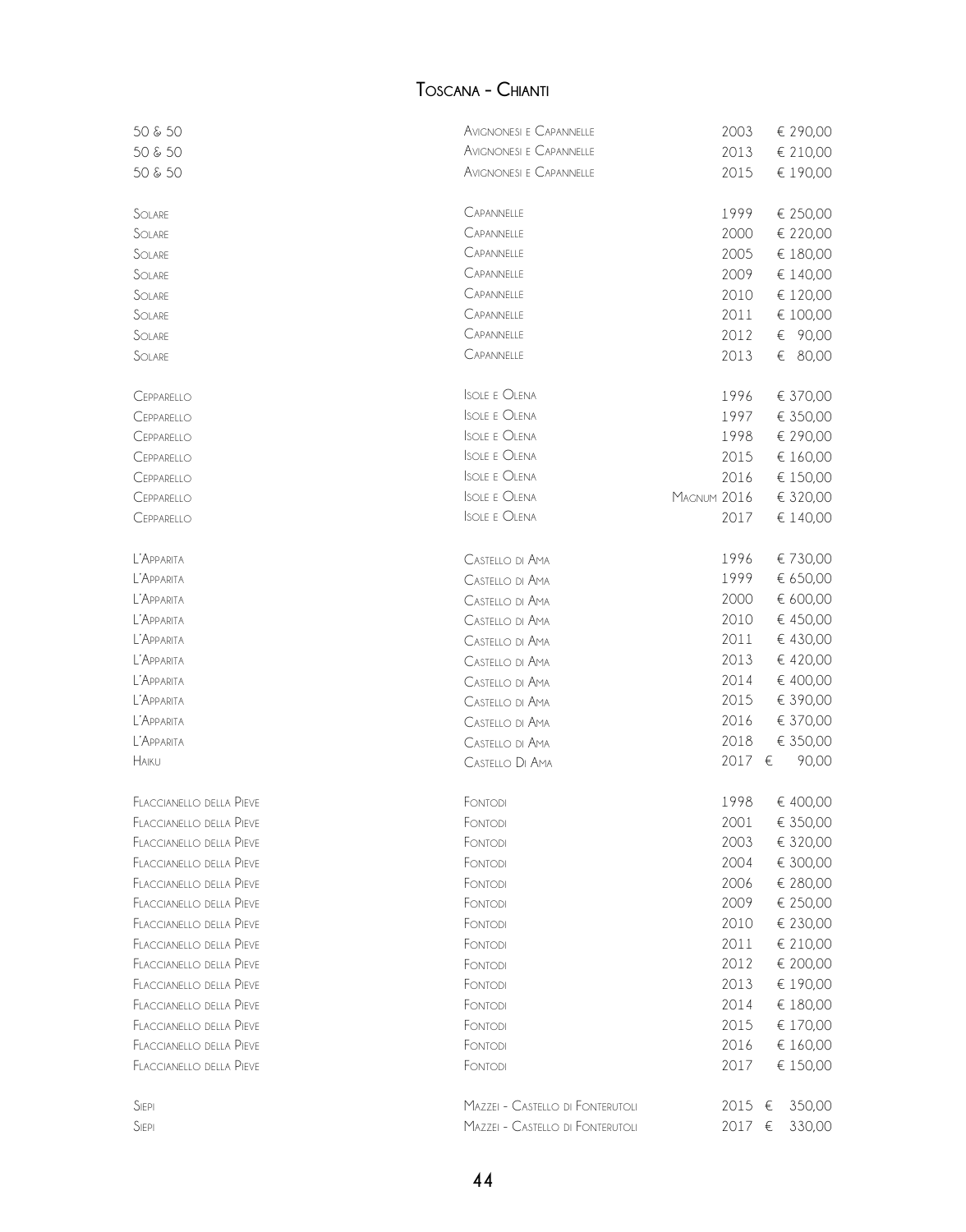| COLORE                   | TESTAMATTA            | 2006                   | € 1.400,00           |
|--------------------------|-----------------------|------------------------|----------------------|
| COLORE                   | TESTAMATTA            | 2008                   | € 1.300,00           |
| COLORE                   | Testamatta            | 2015                   | € 1.100,00           |
| COLORE                   | TESTAMATTA            | 2018                   | €<br>900,00          |
| TESTAMATTA               | TESTAMATTA            | 2000                   | 700,00<br>€          |
| <b>TESTAMATTA</b>        | <b>TESTAMATTA</b>     | 2001                   | 600,00<br>€          |
| Testamatta               | TESTAMATTA            | MACNUM 2006            | 950,00<br>€          |
| TESTAMATTA               | TESTAMATTA            | 2007                   | 400,00<br>$\epsilon$ |
| TESTAMATTA               | <b>TESTAMATTA</b>     | 2009                   | 320,00<br>€          |
| TESTAMATTA               | TESTAMATTA            | 2010                   | 300,00<br>€          |
| TESTAMATTA               | Testamatta            | 2011                   | 280,00<br>€          |
| TESTAMATTA               | TESTAMATTA            | <b>MATH 2011</b>       | € 2.000,00           |
| Testamatta               | TESTAMATTA            | 2012                   | 260,00<br>€          |
| TESTAMATTA               | TESTAMATTA            | MAGNUM 2012            | 550,00<br>$\in$      |
| TESTAMATTA               | TESTAMATTA            | 2013                   | 220,00<br>€          |
| TESTAMATTA               | TESTAMATTA            | JEROB. 2013            | 800,00<br>€          |
| TESTAMATTA               | Testamatta            | 2014                   | 180,00<br>€          |
| <b>TESTAMATTA</b>        | <b>TESTAMATTA</b>     | MAGNUM 2014            | 400,00<br>€          |
| Testamatta               | TESTAMATTA            | 2015                   | 170,00<br>€          |
| TESTAMATTA               | TESTAMATTA            | MACNUM 2015            | 360,00<br>€          |
| TESTAMATTA               | TESTAMATTA            | 2016                   | 160,00<br>€          |
| TESTAMATTA               | TESTAMATTA            | 2018                   | 150,00<br>€          |
| SOFFOCONE DI VINCIGLIATA | Testamatta            | 2018 €                 | 60,00                |
|                          |                       |                        |                      |
| LE PERGOLE TORTE         | MONTEVERTINE          | MAGNUM 1996 € 1.800,00 |                      |
| LE PERGOLE TORTE         | MONTEVERTINE          | 2000                   | 760,00<br>€          |
| LE PERGOLE TORTE         | MONTEVERTINE          | MAGNUM 2001            | € 1.700,00           |
| LE PERGOLE TORTE         | MONTEVERTINE          | 2003                   | €<br>710,00          |
| LE PERGOLE TORTE         | MONTEVERTINE          | MAGNUM 2003            | € 1.600,00           |
| LE PERGOLE TORTE         | MONTEVERTINE          | 2004                   | 690,00<br>€          |
| LE PERGOLE TORTE         | MONTEVERTINE          | MAGNUM 2004 € 1.500,00 |                      |
| LE PERGOLE TORTE         | MONTEVERTINE          | MAGNUM 2006 € 1.400,00 |                      |
| LE PERGOLE TORTE         | MONTEVERTINE          | MAGNUM 2007 € 1.300,00 |                      |
| LE PERGOLE TORTE         | MONTEVERTINE          | 2008                   | 610,00<br>€          |
| LE PERGOLE TORTE         | MONTEVERTINE          | MAGNUM 2011            | 950,00<br>€          |
| LE PERGOLE TORTE         | MONTEVERTINE          | MACNUM 2013            | 850,00<br>€          |
| LE PERGOLE TORTE         | MONTEVERTINE          | 2014                   | 300,00<br>€          |
| LE PERGOLE TORTE         | MONTEVERTINE          | MAGNUM 2014            | 750,00<br>€          |
| LE PERGOLE TORTE         | MONTEVERTINE          | MAGNUM 2015            | 650,00<br>€          |
| LE PERGOLE TORTE         | MONTEVERTINE          | 2016 €                 | 250,00               |
|                          |                       |                        |                      |
| D'ALCEO                  | CASTELLO DEI RAMPOLLA | 2008                   | € 340,00             |
| D'ALCEO                  | CASTELLO DEI RAMPOLLA | 2010                   | € 320,00             |
| D'ALCEO                  | CASTELLO DEI RAMPOLLA | 2011                   | € 300,00             |
| <b>D'ALCEO</b>           | CASTELLO DEI RAMPOLLA | 2012                   | € 270,00             |
| D'ALCEO                  |                       |                        |                      |
|                          | CASTELLO DEI RAMPOLLA | 2013                   |                      |
| <b>D'ALCEO</b>           | CASTELLO DEI RAMPOLLA | 2014                   | € 240,00<br>€ 220,00 |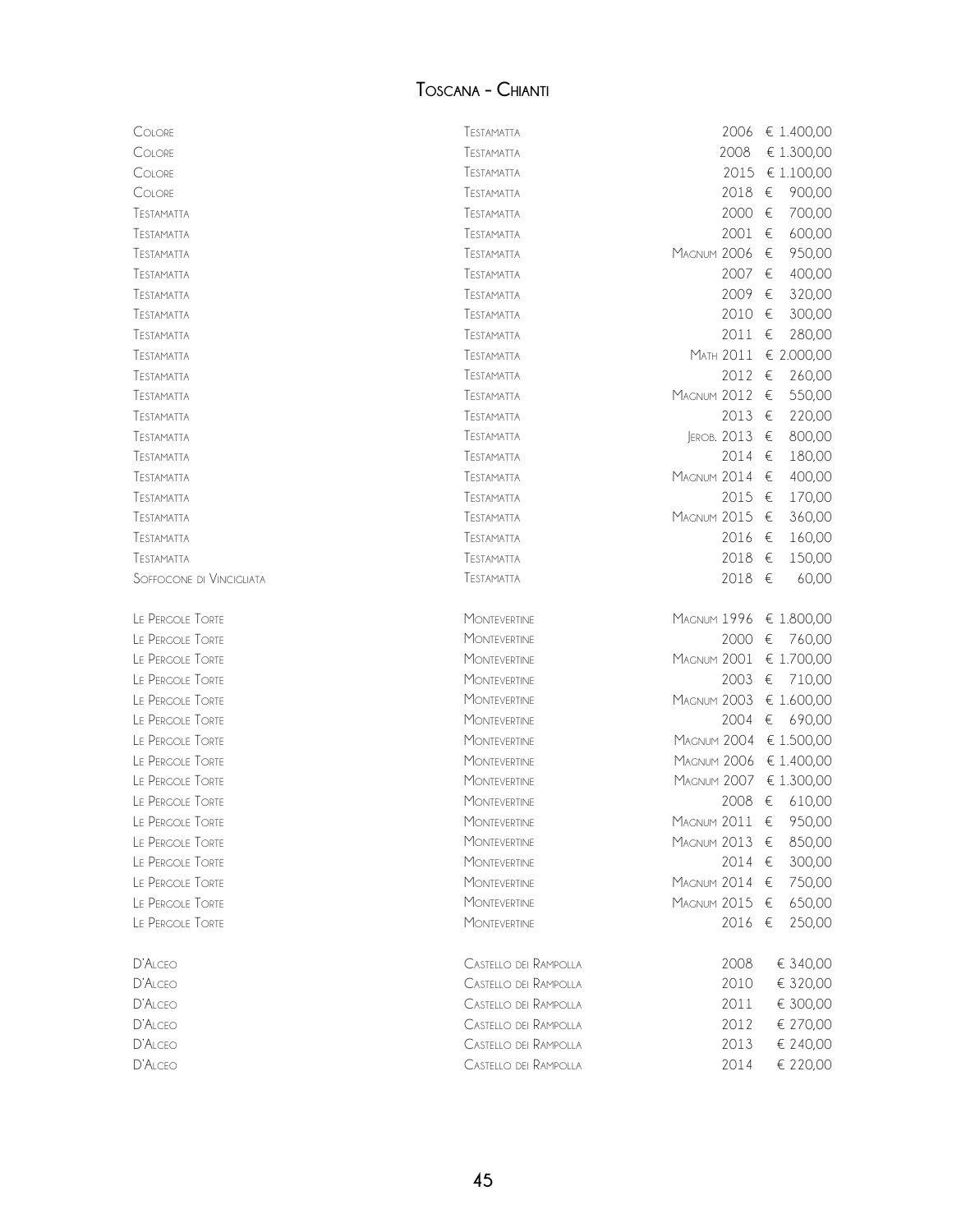| SAMMARCO   | CASTELLO DEI RAMPOLLA    | 2000                  | € 250,00        |
|------------|--------------------------|-----------------------|-----------------|
| SAMMARCO   | CASTELLO DEI RAMPOLLA    | 2004                  | € 230,00        |
| SAMMARCO   | CASTELLO DEI RAMPOLLA    | 2010                  | € 200,00        |
| SAMMARCO   | CASTELLO DEI RAMPOLLA    | 2011                  | € 180,00        |
| SAMMARCO   | CASTELLO DEI RAMPOLLA    | 2012                  | € 150,00        |
| SAMMARCO   | CASTELLO DEI RAMPOLLA    | 2013                  | € 130,00        |
| SAMMARCO   | CASTELLO DEI RAMPOLLA    | 2014                  | € 110,00        |
|            |                          |                       |                 |
| FONTALLORO | FELSINA                  | 2015                  | € 150,00        |
| FONTALLORO | FELSINA                  | 2016                  | € 130,00        |
|            |                          |                       |                 |
| CAMARTINA  | QUERCIABELLA             | 2013                  | 200,00<br>€     |
|            |                          |                       |                 |
| SOLAIA     | MARCHESI ANTINORI        | 1985                  | € 2.200,00      |
| SOLAIA     | MARCHESI ANTINORI        | 1987                  | € 2.000,00      |
| SOLAIA     | <b>MARCHESI ANTINORI</b> | 1989                  | € 1.900,00      |
| SOLAIA     | <b>MARCHESI ANTINORI</b> | 1990                  | € 1.800,00      |
| SOLAIA     | <b>MARCHESI ANTINORI</b> | MAGNUM 1990 €4.000,00 |                 |
| SOLAIA     | <b>MARCHESI ANTINORI</b> | 1991                  | € 1.700,00      |
| SOLAIA     | <b>MARCHESI ANTINORI</b> | 1993                  | € 1.500,00      |
| SOLAIA     | <b>MARCHESI ANTINORI</b> | 1994                  | € 1.400,00      |
| SOLAIA     | <b>MARCHESI ANTINORI</b> | 1995                  | € 1.300,00      |
| SOLAIA     | <b>MARCHESI ANTINORI</b> | 1996                  | € 1.200,00      |
| SOLAIA     | <b>MARCHESI ANTINORI</b> | 1997                  | € 1.100,00      |
| SOLAIA     | <b>MARCHESI ANTINORI</b> | JEROB. 1997           | € 5.500,00      |
| SOLAIA     | <b>MARCHESI ANTINORI</b> | 1998                  | € 1.000,00      |
| SOLAIA     | <b>MARCHESI ANTINORI</b> | 1999                  | $\in$<br>970,00 |
| SOLAIA     | <b>MARCHESI ANTINORI</b> | 2000                  | 950,00<br>€     |
| SOLAIA     | <b>MARCHESI ANTINORI</b> | 2001                  | 880,00<br>$\in$ |
| SOLAIA     | <b>MARCHESI ANTINORI</b> | MAGNUM 2001           | € 1.900,00      |
| SOLAIA     | <b>MARCHESI ANTINORI</b> | 2002                  | 850,00<br>€     |
| SOLAIA     | <b>MARCHESI ANTINORI</b> | 2003                  | €<br>800,00     |
| SOLAIA     | <b>MARCHESI ANTINORI</b> | 2004                  | 780,00<br>€     |
| SOLAIA     | <b>MARCHESI ANTINORI</b> | JEROB. 2004           | € 3.500,00      |
| SOLAIA     | <b>MARCHESI ANTINORI</b> | 2005                  | 750,00<br>€     |
| SOLAIA     | <b>MARCHESI ANTINORI</b> | 2006                  | 700,00<br>€     |
| SOLAIA     | <b>MARCHESI ANTINORI</b> | MAGNUM 2006           | € 1.600,00      |
| SOLAIA     | <b>MARCHESI ANTINORI</b> | 2007                  | 680,00<br>€     |
| SOLAIA     | <b>MARCHESI ANTINORI</b> | MAGNUM 2007           | € 1.400,00      |
| SOLAIA     | <b>MARCHESI ANTINORI</b> | 2008                  | $\in$<br>630,00 |
| SOLAIA     | MARCHESI ANTINORI        | MAGNUM 2008           | € 1.300,00      |
| SOLAIA     | <b>MARCHESI ANTINORI</b> | 2009                  | €<br>600,00     |
| SOLAIA     | <b>MARCHESI ANTINORI</b> | 2010                  | 580,00<br>€     |
| SOLAIA     | <b>MARCHESI ANTINORI</b> | 2011                  | 530,00<br>€     |
| SOLAIA     | <b>MARCHESI ANTINORI</b> | 2012                  | 480,00<br>€     |
| SOLAIA     | <b>MARCHESI ANTINORI</b> | JEROB. 2012           | € 2.500,00      |
| SOLAIA     | <b>MARCHESI ANTINORI</b> | 2013                  | 450,00<br>€     |
| SOLAIA     | <b>MARCHESI ANTINORI</b> | MAGNUM 2013           | 950,00<br>€     |
| SOLAIA     | MARCHESI ANTINORI        | MAGNUM 2014           | 900,00<br>€     |
|            |                          |                       |                 |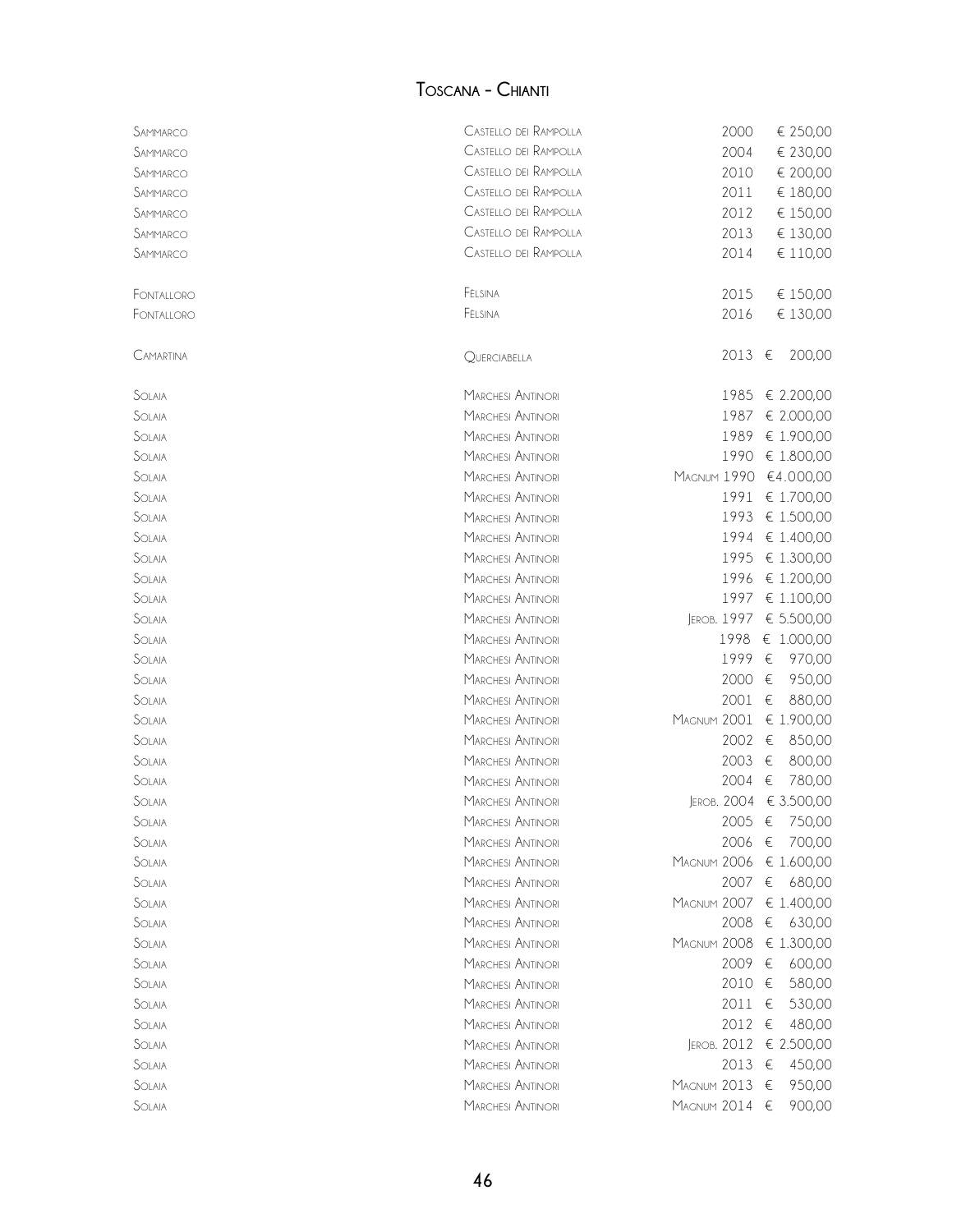| i ignanello        |
|--------------------|
| <b>I</b> IGNANELLO |
| Tignanello         |
| Tignanello         |
| Tignanello         |
| <b>I</b> IGNANELLO |
| <b>I</b> IGNANELLO |
| Tignanello         |
| Tignanello         |
| <b>I</b> IGNANELLO |
| <b>I</b> IGNANELLO |
| <b>I</b> IGNANELLO |
| Tignanello         |
| Tignanello         |
| TIGNANELLO         |
| Tignanello         |
| Tignanello         |
| <b>I</b> IGNANELLO |
| <b>I</b> IGNANELLO |
| Tignanello         |
| <b>I</b> IGNANELLO |
| <b>I</b> IGNANELLO |
| Tignanello         |
| <b>I</b> IGNANELLO |
| TIGNANELLO         |
| <b>I</b> IGNANELLO |
| <b>I</b> IGNANELLO |
| <b>I</b> IGNANELLO |
| I ignanello        |
| I ignanello        |
| <b>I</b> IGNANELLO |
| Tignanello<br>ነ    |
| <b>I</b> IGNANELLO |
| <b>I</b> IGNANELLO |
| Tignanfli o        |

| TIGNANELLO | <b>MARCHESI ANTINORI</b> | MAGNUM 1985 € 2.500,00 |                 |
|------------|--------------------------|------------------------|-----------------|
| TIGNANELLO | <b>MARCHESI ANTINORI</b> | 1988                   | € 1.200,00      |
| Tignanello | MARCHESI ANTINORI        | MACNUM 1988            | € 2.200,00      |
| TIGNANELLO | <b>MARCHESI ANTINORI</b> | MAGNUM 1990            | € 1.900,00      |
| TIGNANELLO | MARCHESI ANTINORI        | 1991                   | €<br>900,00     |
| TIGNANELLO | <b>MARCHESI ANTINORI</b> | 1995                   | €<br>850,00     |
| TIGNANELLO | <b>MARCHESI ANTINORI</b> | 1996                   | €<br>800,00     |
| TIGNANELLO | MARCHESI ANTINORI        | 1997                   | $\in$<br>750,00 |
| TIGNANELLO | <b>MARCHESI ANTINORI</b> | 1999                   | 700,00<br>€     |
| Tignanello | MARCHESI ANTINORI        | 2000                   | 650,00<br>€     |
| TIGNANELLO | <b>MARCHESI ANTINORI</b> | 2001                   | 600,00<br>€     |
| TIGNANELLO | MARCHESI ANTINORI        | 2003<br>Magnum         | €<br>950,00     |
| TIGNANELLO | MARCHESI ANTINORI        | 2004                   | 500,00<br>€     |
| Tignanello | MARCHESI ANTINORI        | 2006                   | 400,00<br>€     |
| TIGNANELLO | <b>MARCHESI ANTINORI</b> | MAGNUM 2006            | $\in$<br>900,00 |
| TIGNANELLO | <b>MARCHESI ANTINORI</b> | <b>JEROB. 2006</b>     | € 1.900,00      |
| TIGNANELLO | <b>MARCHESI ANTINORI</b> | 2007                   | 350,00<br>€     |
| TIGNANELLO | <b>MARCHESI ANTINORI</b> | MAGNUM 2007            | 850,00<br>€     |
| Tignanello | MARCHESI ANTINORI        | MAGNUM 2008            | €<br>800,00     |
| TIGNANELLO | MARCHESI ANTINORI        | <b>JEROB. 2008</b>     | € 1.700,00      |
| TIGNANELLO | MARCHESI ANTINORI        | 2009                   | $\in$<br>320,00 |
| TIGNANELLO | <b>MARCHESI ANTINORI</b> | MAGNUM 2009            | 750,00<br>€     |
| TIGNANELLO | <b>MARCHESI ANTINORI</b> | 2010                   | 300,00<br>€     |
| TIGNANELLO | <b>MARCHESI ANTINORI</b> | MAGNUM 2010            | 700,00<br>€     |
| TIGNANELLO | <b>MARCHESI ANTINORI</b> | 2011                   | €<br>270,00     |
| TIGNANELLO | <b>MARCHESI ANTINORI</b> | MAGNUM 2011            | 600,00<br>€     |
| TIGNANELLO | <b>MARCHESI ANTINORI</b> | 2012                   | 250,00<br>€     |
| Tignanello | MARCHESI ANTINORI        | MACNUM 2012            | 550,00<br>€     |
| TIGNANELLO | <b>MARCHESI ANTINORI</b> | 2013                   | 240,00<br>€     |
| Tignanello | MARCHESI ANTINORI        | MAGNUM 2013            | 500,00<br>€     |
| TIGNANELLO | MARCHESI ANTINORI        | 2014                   | 220,00<br>€     |
| TIGNANELLO | MARCHESI ANTINORI        | 2015                   | 210,00<br>€     |
| TIGNANELLO | <b>MARCHESI ANTINORI</b> | JEROB. 2015            | 980,00<br>€     |
| TIGNANELLO | <b>MARCHESI ANTINORI</b> | 2017                   | 180,00<br>€     |
| Tignanello | <b>MARCHESI ANTINORI</b> | 2018                   | 170,00<br>€     |
|            |                          |                        |                 |

# **Toscana - Val D'Orcia**

| Palazzi  | Tenuta di Trinoro | MAGNUM 1997 € 1.600.00 |               |
|----------|-------------------|------------------------|---------------|
| Palazzi  | TENUTA DI TRINORO |                        | 2013 € 550.00 |
| Palazzi  | TENUTA DI TRINORO |                        | 2014 € 520.00 |
| Palazzi  | Tenuta di Trinoro |                        | 2015 € 500.00 |
| PAI A77I | TENUTA DI TRINORO |                        | 2016 € 450,00 |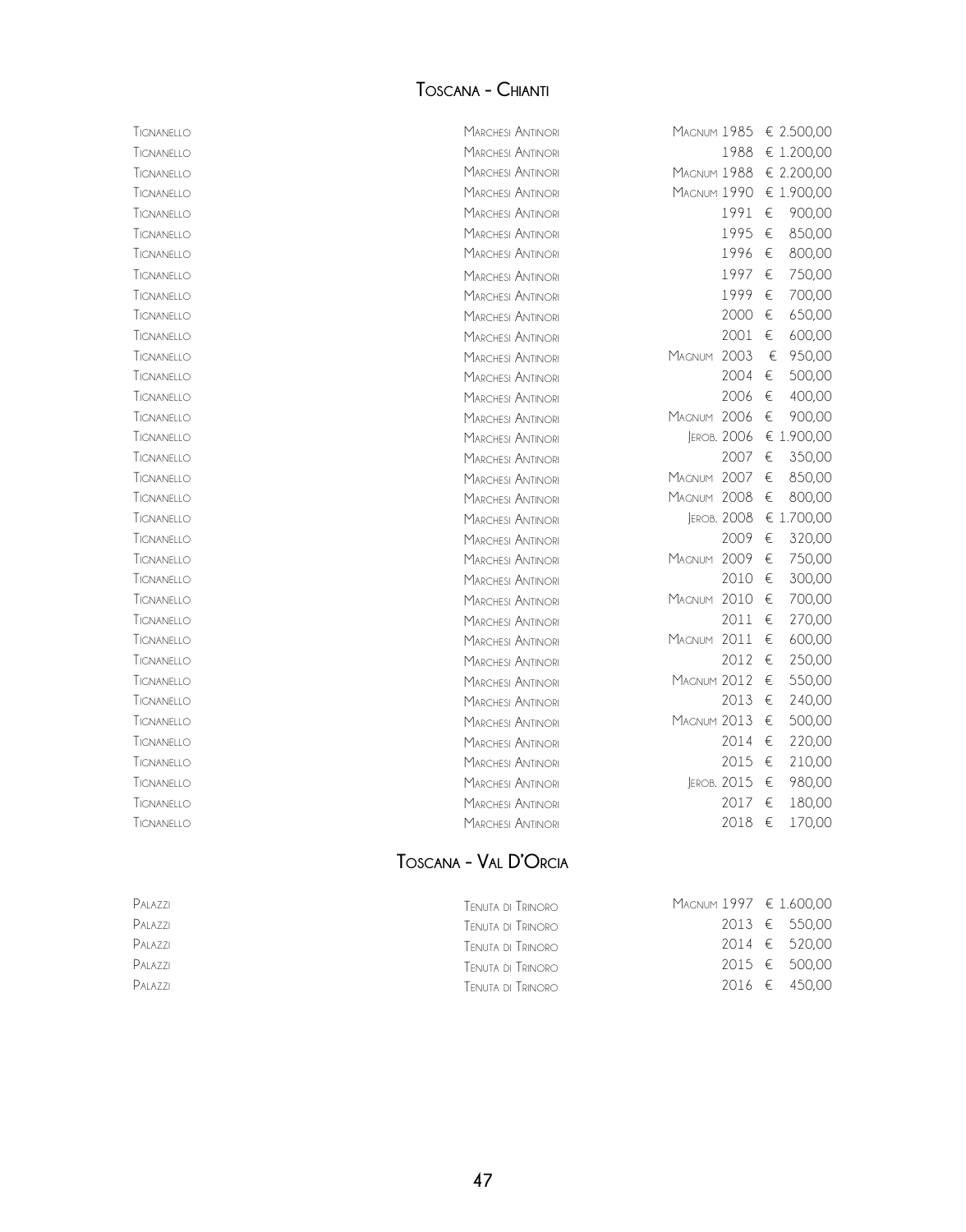#### **Toscana - Val D'Orcia**

| TENUTA DI TRINORO | TENUTA DI TRINORO        | 1997        | 900,00<br>€     |
|-------------------|--------------------------|-------------|-----------------|
| TENUTA DI TRINORO | TENUTA DI TRINORO        | 1998        | 850,00<br>$\in$ |
| TENUTA DI TRINORO | TENUTA DI TRINORO        | 1999        | 800,00<br>$\in$ |
| TENUTA DI TRINORO | <b>TENUTA DI TRINORO</b> | 2000        | 750,00<br>€     |
| TENUTA DI TRINORO | TENUTA DI TRINORO        | MAGNUM 2000 | € 1.800,00      |
| TENUTA DI TRINORO | TENUTA DI TRINORO        | 2001        | 690,00<br>€     |
| TENUTA DI TRINORO | TENUTA DI TRINORO        | 2003        | €<br>670,00     |
| TENUTA DI TRINORO | TENUTA DI TRINORO        | MAGNUM 2003 | € 1.700,00      |
| TENUTA DI TRINORO | TENUTA DI TRINORO        | 2004        | 650,00<br>€     |
| TENUTA DI TRINORO | TENUTA DI TRINORO        | MAGNUM 2004 | € 1.600,00      |
| TENUTA DI TRINORO | TENUTA DI TRINORO        | 2005        | €<br>630,00     |
| TENUTA DI TRINORO | TENUTA DI TRINORO        | MAGNUM 2005 | € 1.500,00      |
| TENUTA DI TRINORO | TENUTA DI TRINORO        | 2006        | 620,00<br>€     |
| TENUTA DI TRINORO | TENUTA DI TRINORO        | MAGNUM 2006 | € 1.300,00      |
| TENUTA DI TRINORO | TENUTA DI TRINORO        | 2007        | 590,00<br>€     |
| Tenuta di Trinoro | TENUTA DI TRINORO        | 2009        | 550,00<br>€     |
| TENUTA DI TRINORO | <b>TENUTA DI TRINORO</b> | 2011        | 530,00<br>€     |
| TENUTA DI TRINORO | TENUTA DI TRINORO        | 2012        | 510,00<br>$\in$ |
| TENUTA DI TRINORO | TENUTA DI TRINORO        | 2013        | 490,00<br>€     |
| TENUTA DI TRINORO | TENUTA DI TRINORO        | 2014        | 470,00<br>$\in$ |
| TENUTA DI TRINORO | TENUTA DI TRINORO        | 2015        | 450,00<br>€     |
| Tenuta di Trinoro | TENUTA DI TRINORO        | 2016        | 620,00<br>€     |
| TENUTA DI TRINORO | TENUTA DI TRINORO        | 2017        | €<br>430,00     |
|                   | Toscana - Maremma        |             |                 |

#### Tassinaia 1999 € 150,00 Castello del Terriccio Tassinaia 2014 € 80,00 Castello del Terriccio Tassinaia 2015 € 70,00 Castello del Terriccio Castello del Terriccio 2007 € 250,00 Castello del Terriccio Castello del Terriccio 2008 € 230,00 Castello del Terriccio Castello del Terriccio 2010 € 210,00 Castello del Terriccio Castello del Terriccio 2012 € 180,00 Castello del Terriccio Castello del Terriccio 2016 € 150,00 Castello del Terriccio Lupicaia 1993 € 590,00 Castello del Terriccio Lupicaia 1996 € 570,00 Castello del Terriccio Lupicaia 1999 € 550,00 Castello del Terriccio Lupicaia 2000 € 530,00 Castello del Terriccio Lupicaia 2001 € 510,00 Castello del Terriccio Lupicaia 2004 € 480,00 Castello del Terriccio Lupicaia 2006 € 450,00 Castello del Terriccio Lupicaia 2007 € 420,00 Lupicaia 2008 € 400,00 Lupicaia 2010 € 370,00 Castello del Terriccio Lupicaia 2011 € 350,00 Lupicaia 2012 € 320,00 Castello del Terriccio Lupicaia 2013 € 300,00 Lupicaia 2014 € 280,00 Castello del Terriccio Lupicaia 2016 € 260,00 Castello del TerriccioCastello del Terriccio Castello del Terriccio Castello del Terriccio Castello del Terriccio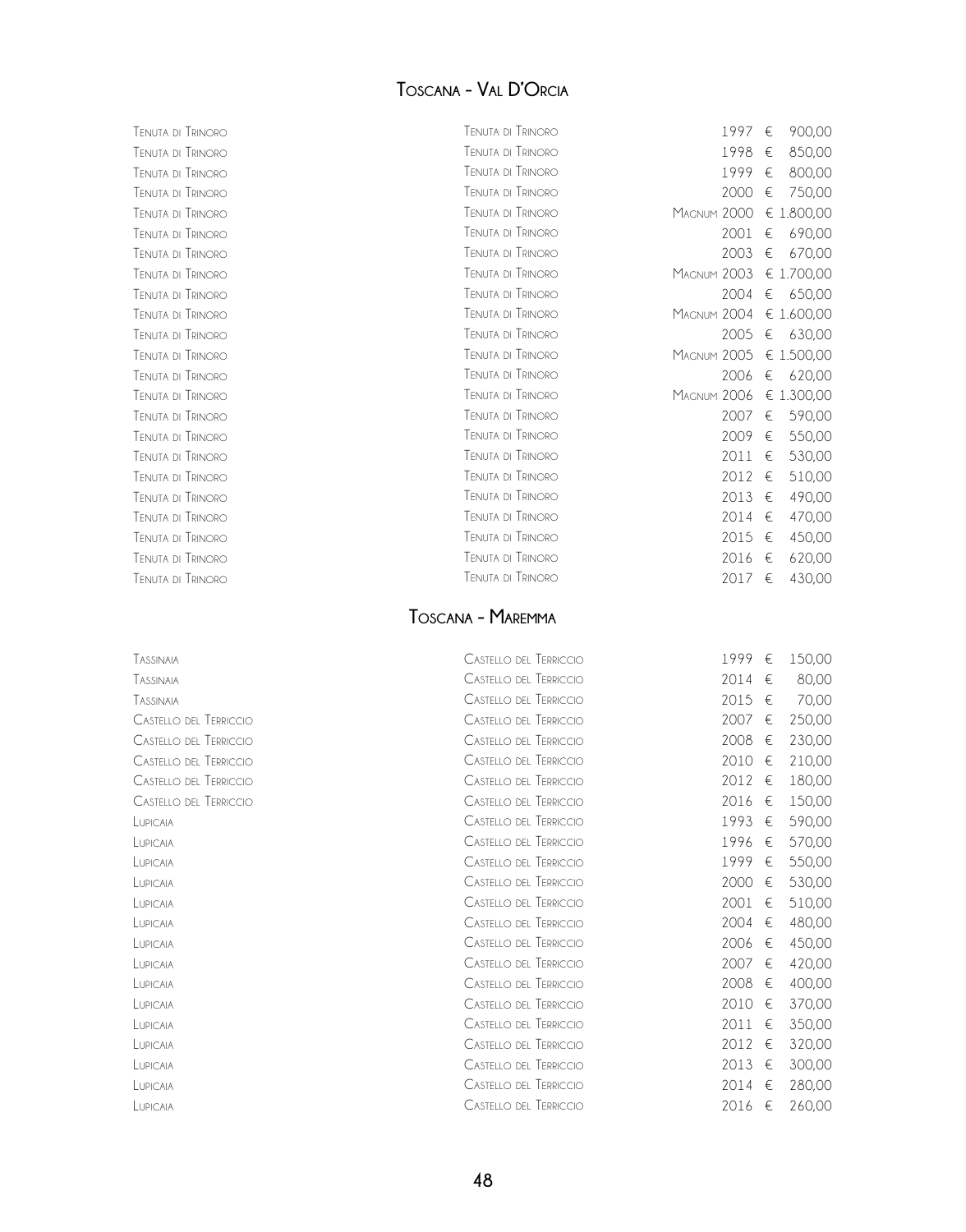## **Toscana - Maremma**

| <b>GIUSTO DI NOTRI</b>                    | <b>TUA RITA</b>          | 2015               | €     | 120,00     |
|-------------------------------------------|--------------------------|--------------------|-------|------------|
| <b>GIUSTO DI NOTRI</b>                    | TUA RITA                 | MAGNUM 2015        | €     | 250,00     |
| REDIGAFFI MERLOT                          | TUA RITA                 | 1997               |       | € 1.600,00 |
| <b>REDIGAFFI MERLOT</b>                   | TUA RITA                 | 1998               |       | € 1.500,00 |
| <b>REDIGAFFI MERLOT</b>                   | TUA RITA                 | 1999               |       | € 1.450,00 |
| <b>REDIGAFFI MERLOT</b>                   | TUA RITA                 | 2000               |       | € 1.400,00 |
| <b>REDIGAFFI MERLOT</b>                   | <b>TUA RITA</b>          | 2001               |       | € 1.350,00 |
| <b>REDIGAFFI MERLOT</b>                   | TUA RITA                 | 2002               |       | € 1.300,00 |
| <b>REDIGAFFI MERLOT</b>                   | TUA RITA                 | 2003               |       | € 1.250,00 |
| <b>REDIGAFFI MERLOT</b>                   | TUA RITA                 | 2004               |       | € 1.200,00 |
| <b>REDIGAFFI MERLOT</b>                   | TUA RITA                 | 2005               |       | € 1.100,00 |
| <b>REDIGAFFI MERLOT</b>                   | TUA RITA                 | MAGNUM 2006        |       | € 2.200,00 |
| <b>REDIGAFFI MERLOT</b>                   | TUA RITA                 | <b>JEROB. 2007</b> |       | € 3.500,00 |
| <b>REDIGAFFI MERLOT</b>                   | TUA RITA                 | 2008               | $\in$ | 950,00     |
| <b>REDIGAFFI MERLOT</b>                   | TUA RITA                 | MAGNUM 2010        |       | € 1.800,00 |
| <b>REDIGAFFI MERLOT</b>                   | TUA RITA                 | 2011               | $\in$ | 850,00     |
| REDIGAFFI MERLOT                          | TUA RITA                 | MAGNUM 2011        |       | € 1.800,00 |
| REDIGAFFI MERLOT                          | TUA RITA                 | 2012               | €     | 800,00     |
| REDIGAFFI MERLOT                          | TUA RITA                 | MAGNUM 2012        |       | € 1.700,00 |
| REDIGAFFI MERLOT                          | TUA RITA                 | MAGNUM 2014        |       | € 1.600,00 |
| <b>REDIGAFFI MERLOT</b>                   | TUA RITA                 | 2015               | €     | 750,00     |
| <b>REDIGAFFI MERLOT</b>                   | TUA RITA                 | 2016               | €     | 700,00     |
| SUISASSI                                  | <b>DUEMANI</b>           | 2016               | €     | 350,00     |
| PINO DI BISERNO                           | TENUTA DI BISERNO        | 2017               | €     | 90,00      |
| BISERNO                                   | <b>TENUTA DI BISERNO</b> | 2010               | €     | 350,00     |
| <b>BISERNO</b>                            | <b>TENUTA DI BISERNO</b> | 2016               | €     | 260,00     |
| <b>GORGONA ROSSO</b>                      | MARCHESI DE FRESCOBALDI  | 2019               | €     | 360,00     |
| I CAPRAI                                  | CAPALBIO FATTORIA        | 2012               | €     | 40,00      |
| <b>AMPIO DELLE MORTELLE</b>               | LE MORTELLE              | 2015               | €     | 250,00     |
| MORELLINO DI SCANSANO RISERVA MADRECHIESA | TERENZI                  | 2016               | €     | 60,00      |
|                                           | Toscana - Bolgheri       |                    |       |            |
| CAVALIERE                                 | MICHELE SATTA            | 2003 €             |       | 150,00     |
| CAVALIERE                                 | MICHELE SATTA            | 2005               | €     | 120,00     |
| CAVALIERE                                 | MICHELE SATTA            | 2006               | €     | 100,00     |
| CAVALIERE                                 | MICHELE SATTA            | 2008               | €     | 90,00      |
| I CASTAGNI                                | MICHELE SATTA            | 2013               | €     | 160,00     |
| I CASTAGNI                                | MICHELE SATTA            | 2015               | €     | 140,00     |
| MARIANOVA                                 | MICHELE SATTA            | 2016               | €     | 290,00     |
| PIASTRAIA                                 | MICHELE SATTA            | 2019 €             |       | 80,00      |
| <b>BOLGHERI SUPERIORE GRATTAMACCO</b>     | GRATTAMACCO              | 2016 €             |       | 180,00     |
| <b>BOLGHERI SUPERIORE GRATTAMACCO</b>     | GRATTAMACCO              | 2017 €             |       | 160,00     |
| <b>BOLGHERI SUPERIORE GRATTAMACCO</b>     | GRATTAMACCO              | 2018 €             |       | 150,00     |
| Argentiera                                | TENUTA ARGENTIERA        | 2018 €             |       | 140,00     |
| LE GONNARE                                | <b>FABIO MOTTA</b>       | 2018 €             |       | 70,00      |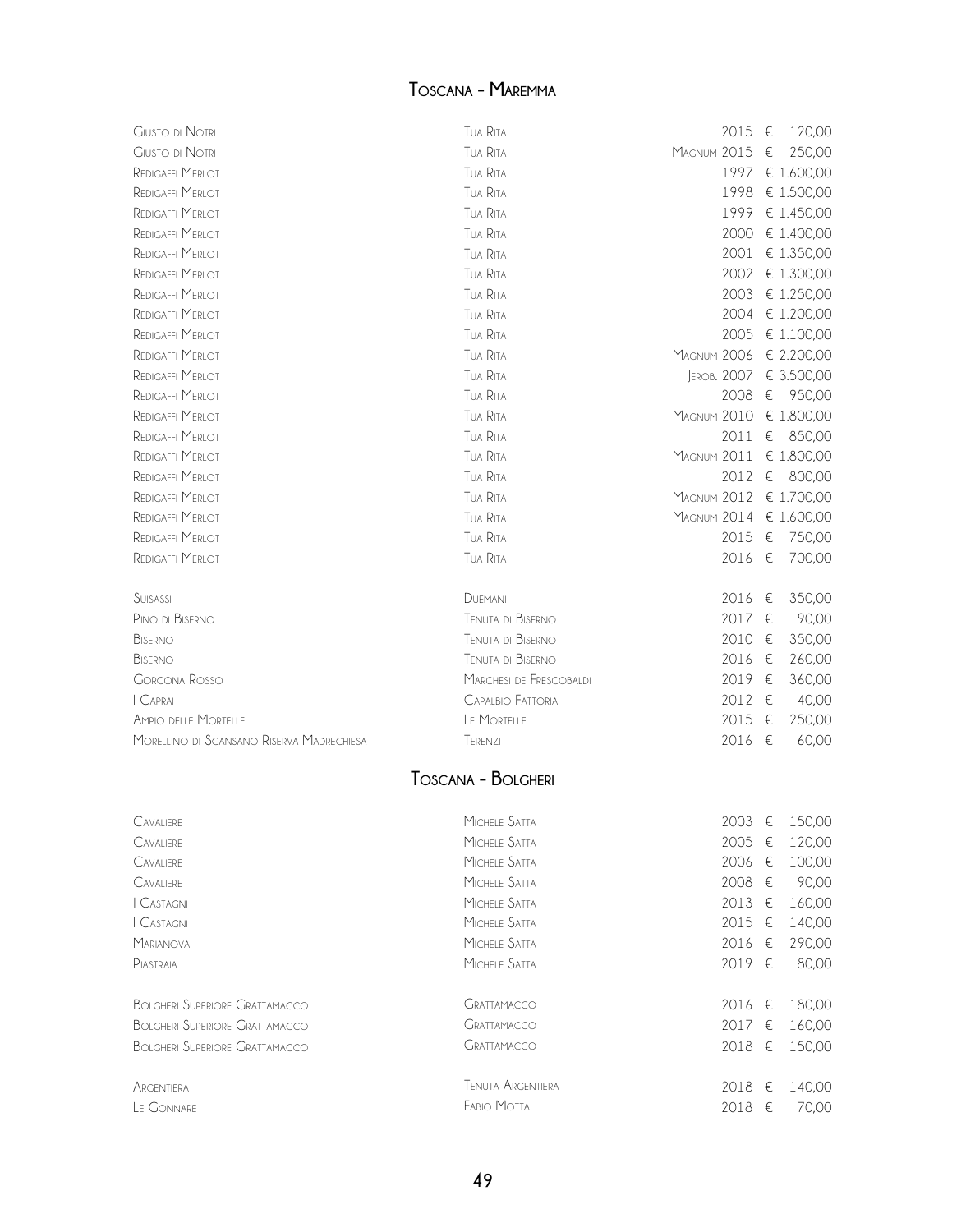# **Toscana - Bolgheri**

| MESSORIO                         | LE MACCHIOLE             | 1999        | €     | 750,00     |
|----------------------------------|--------------------------|-------------|-------|------------|
| MESSORIO                         | LE MACCHIOLE             | 2001        | €     | 650,00     |
| MESSORIO                         | LE MACCHIOLE             | 2003        | €     | 550,00     |
| MESSORIO                         | LE MACCHIOLE             | 2004        | €     | 500,00     |
| MESSORIO                         | LE MACCHIOLE             | 2010        | €     | 420,00     |
| MESSORIO                         | LE MACCHIOLE             | 2012        | €     | 400,00     |
| MESSORIO                         | LE MACCHIOLE             | 2015        | €     | 380,00     |
| MESSORIO                         | LE MACCHIOLE             | 2016        | €     | 360,00     |
| MESSORIO                         | LE MACCHIOLE             | 2017        | €     | 340,00     |
| PALEO ROSSO                      | LE MACCHIOLE             | 2011        | €     | 210,00     |
| PALEO ROSSO                      | LE MACCHIOLE             | 2016        | €     | 170,00     |
| PALEO ROSSO                      | LE MACCHIOLE             | 2017        | €     | 150,00     |
| SCRIO                            | LE MACCHIOLE             | 2008        | €     | 380,00     |
| SCRIO                            | LE MACCHIOLE             | 2010        | €     | 350,00     |
| SCRIO                            | LE MACCHIOLE             | 2012 €      |       | 330,00     |
|                                  |                          |             |       |            |
| PROMIS                           | CAJA                     | 2019        | €     | 60,00      |
| CA' MARCANDA                     | GAJA                     | 2000        | €     | 350,00     |
| CA' MARCANDA                     | CAJA                     | 2003        | €     | 300,00     |
| CA' MARCANDA                     | CAJA                     | 2004        | €     | 270,00     |
| CA' MARCANDA                     | CAJA                     | 2007        | €     | 250,00     |
| CA' MARCANDA                     | CAJA                     | 2008        | €     | 230,00     |
| CA' MARCANDA                     | CAJA                     | JEROB. 2010 |       | € 1.000,00 |
| CA' MARCANDA                     | GAJA                     | 2012        | €     | 210,00     |
| CA' MARCANDA                     | CAJA                     | 2013        | €     | 190,00     |
| CA' MARCANDA                     | CAJA                     | 2015        | $\in$ | 180,00     |
| CA' MARCANDA                     | GAJA                     | MAGNUM 2015 | €     | 400,00     |
| CA' MARCANDA                     | Caja                     | 2018        | €     | 160,00     |
| MAGARI                           | CAJA                     | 2019 €      |       | 90,00      |
|                                  |                          |             |       |            |
| Guado al Tasso                   | MARCHESI ANTINORI        | 1994        | €     | 650,00     |
| <b>GUADO AL TASSO</b>            | <b>MARCHESI ANTINORI</b> | 1995        | €     | 600,00     |
| <b>GUADO AL TASSO</b>            | MARCHESI ANTINORI        | 1996        | €     | 580,00     |
| <b>GUADO AL TASSO</b>            | <b>MARCHESI ANTINORI</b> | 1997        | €     | 550,00     |
| <b>GUADO AL TASSO</b>            | <b>MARCHESI ANTINORI</b> | 1999        | €     | 500,00     |
| <b>GUADO AL TASSO</b>            | <b>MARCHESI ANTINORI</b> | 2000        | €     | 480,00     |
| GUADO AL TASSO                   | <b>MARCHESI ANTINORI</b> | MAGNUM 2000 |       | € 1.300,00 |
| <b>GUADO AL TASSO</b>            | <b>MARCHESI ANTINORI</b> | 2001        | €     | 450,00     |
| GUADO AL TASSO                   | <b>MARCHESI ANTINORI</b> | MAGNUM 2001 |       | € 1.200,00 |
| <b>GUADO AL TASSO</b>            | <b>MARCHESI ANTINORI</b> | 2005        | €     | 410,00     |
| <b>GUADO AL TASSO</b>            | <b>MARCHESI ANTINORI</b> | 2006        | €     | 390,00     |
| GUADO AL TASSO                   | <b>MARCHESI ANTINORI</b> | 2007        | €     | 380,00     |
| GUADO AL TASSO                   | <b>MARCHESI ANTINORI</b> | 2008        | €     | 370,00     |
| <b>GUADO AL TASSO</b>            | <b>MARCHESI ANTINORI</b> | 2009        | €     | 350,00     |
| GUADO AL TASSO                   | <b>MARCHESI ANTINORI</b> | 2011        | €     | 330,00     |
| GUADO AL TASSO                   | <b>MARCHESI ANTINORI</b> | 2013        | €     | 300,00     |
| GUADO AL TASSO                   | <b>MARCHESI ANTINORI</b> | 2016        | €     | 260,00     |
| GUADO AL TASSO                   | MARCHESI ANTINORI        | 2019        | €     | 220,00     |
|                                  |                          |             |       |            |
| Cont'Ugo - Tenuta Guado al Tasso | <b>MARCHESI ANTINORI</b> | 2012        | €     | 120,00     |
| CONT'UGO - TENUTA GUADO AL TASSO | <b>MARCHESI ANTINORI</b> | 2019 €      |       | 80,00      |
|                                  |                          |             |       |            |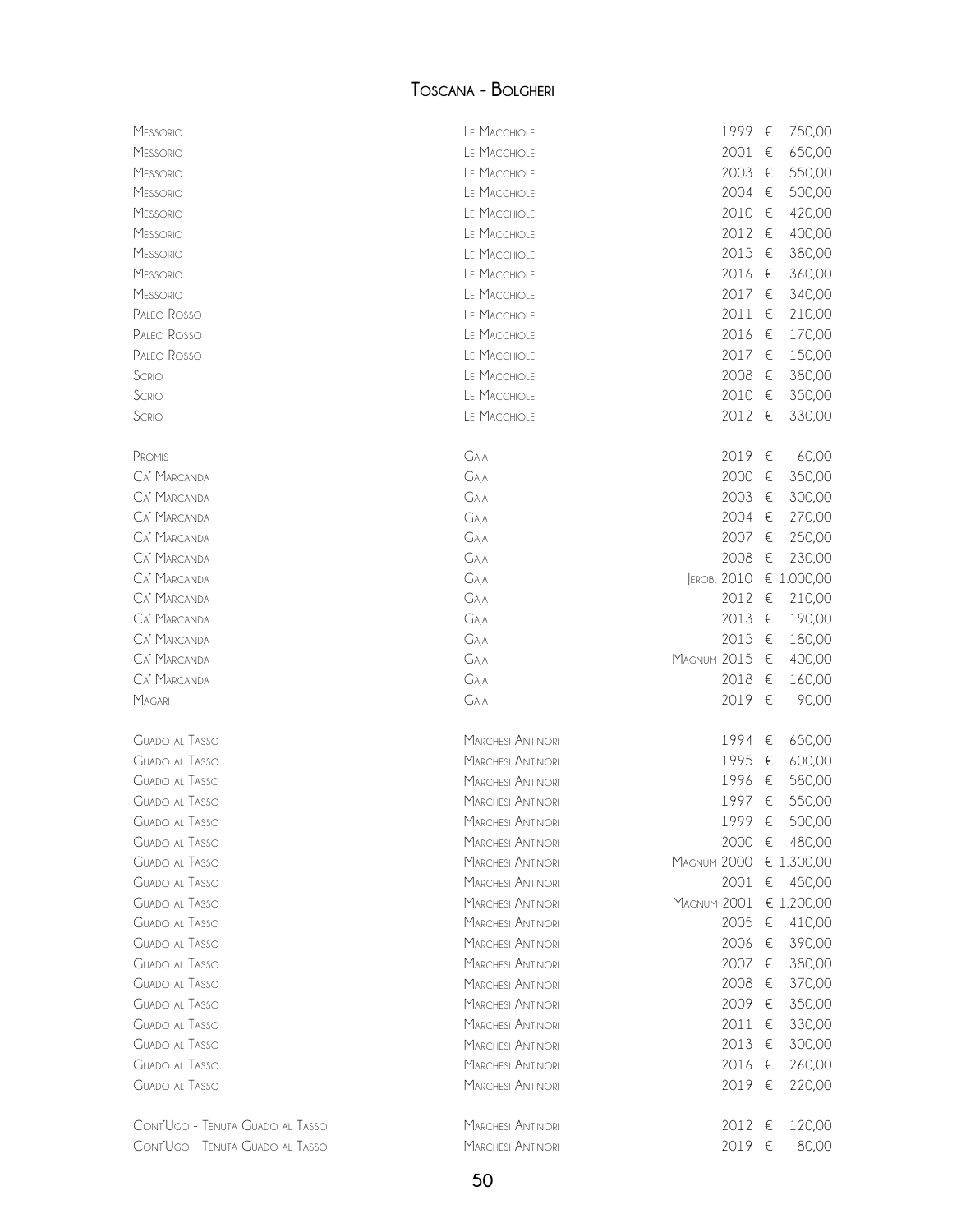## **Toscana - Bolgheri**

| <b>GUIDALBERTO</b> | <b>TENUTA SAN GUIDO</b> | 2009                   | 150,00<br>€         |
|--------------------|-------------------------|------------------------|---------------------|
| <b>GUIDALBERTO</b> | <b>TENUTA SAN GUIDO</b> | 2014                   | 130,00<br>€         |
| <b>GUIDALBERTO</b> | <b>TENUTA SAN GUIDO</b> | 2015                   | 120,00<br>€         |
| <b>GUIDALBERTO</b> | <b>TENUTA SAN GUIDO</b> | 2017                   | 100,00<br>€         |
| <b>GUIDALBERTO</b> | <b>TENUTA SAN GUIDO</b> | 2018                   | 90,00<br>$\in$      |
| LE DIFESE          | <b>TENUTA SAN GUIDO</b> | 2020                   | 60,00<br>$\epsilon$ |
| MASSETO            | TENUTA DELL'ORNELLAIA   | 1997                   | € 4.300,00          |
| MASSETO            | TENUTA DELL'ORNELLAIA   | 1998                   | € 4.100,00          |
| MASSETO            | TENUTA DELL'ORNELLAIA   | 1999                   | € 3.900,00          |
| MASSETO            | TENUTA DELL'ORNELLAIA   | 2000                   | € 3.700,00          |
| MASSETO            | TENUTA DELL'ORNELLAIA   | 2001                   | € 3.500,00          |
| MASSETO            | TENUTA DELL'ORNELLAIA   |                        | 2002 € 3.300,00     |
| MASSETO            | TENUTA DELL'ORNELLAIA   | 2003                   | € 3.100,00          |
| MASSETO            | TENUTA DELL'ORNELLAIA   | 2004                   | € 2.900,00          |
| MASSETO            | TENUTA DELL'ORNELLAIA   | 2005                   | € 2.700,00          |
| MASSETO            | TENUTA DELL'ORNELLAIA   | 2006                   | € 2.500,00          |
| MASSETO            | TENUTA DELL'ORNELLAIA   | 2008                   | € 2.200,00          |
| MASSETO            | TENUTA DELL'ORNELLAIA   | MAGNUM 2008            | € 6.000,00          |
| MASSETO            | TENUTA DELL'ORNELLAIA   | MAGNUM 2009            | € 5.500,00          |
| MASSETO            | TENUTA DELL'ORNELLAIA   | MAGNUM 2010            | € 5.000,00          |
| MASSETO            | TENUTA DELL'ORNELLAIA   | 2011                   | € 1.900,00          |
| MASSETO            | TENUTA DELL'ORNELLAIA   | MAGNUM 2011            | € 4.600,00          |
| MASSETO            | TENUTA DELL'ORNELLAIA   |                        | 2012 € 1.800,00     |
| MASSETO            | MASSETO                 | 2013                   | € 1.700,00          |
| MASSETO            | MASSETO                 | 2014                   | € 1.600,00          |
| MASSETO            | MASSETO                 | MAGNUM 2015            | € 4.000,00          |
| MASSETO            | MASSETO                 |                        | 2017 € 1.400,00     |
| MASSETO            | MASSETO                 | 2018                   | € 1.300,00          |
| MASSETO            | MASSETO                 | MAGNUM 2018 € 3.000,00 |                     |
| Massetino          | MASSETO                 | 2017                   | 800,00<br>€         |
| MASSETINO          | MASSETO                 | 2018                   | €<br>750,00         |
| MASSETINO          | MASSETO                 | 2019                   | €<br>700,00         |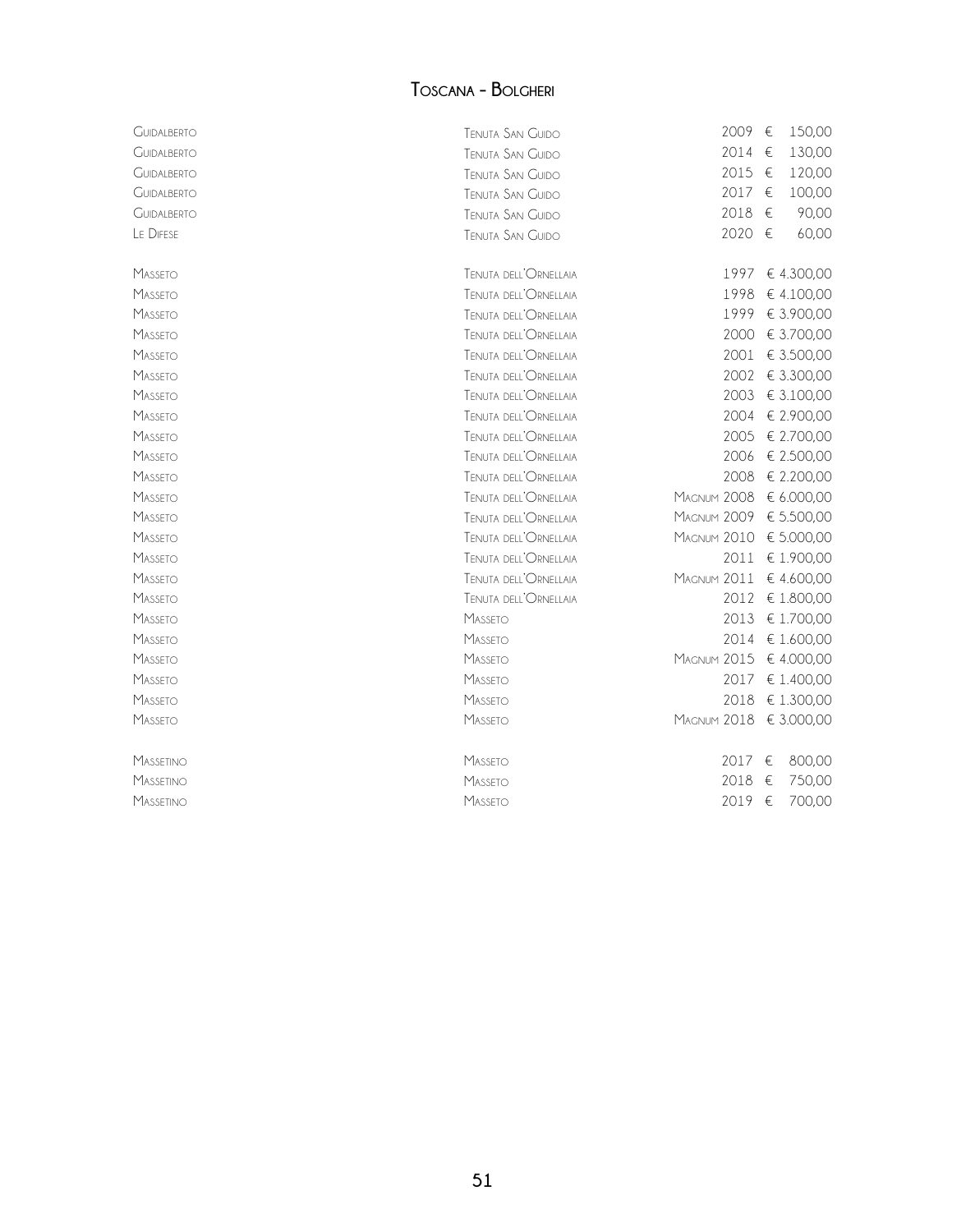#### $T$ <sub>OSCANA</sub> - **B**<sub>OLGHERI</sub> **l**

| ORNELLAIA      | TENUTA DELL'ORNELLAIA |                        | 1986 € 1.800,00        |
|----------------|-----------------------|------------------------|------------------------|
| ORNELLAIA      | TENUTA DELL'ORNELLAIA | MAGNUM 1986            | € 3.700,00             |
| ORNELLAIA      | TENUTA DELL'ORNELLAIA | 1987                   | € 1.700,00             |
| ORNELLAIA      | TENUTA DELL'ORNELLAIA | 1988                   | € 1.500,00             |
| ORNELLAIA      | TENUTA DELL'ORNELLAIA | 1989                   | € 1.300,00             |
| ORNELLAIA      | TENUTA DELL'ORNELLAIA | 1990                   | € 1.200,00             |
| ORNELLAIA      | TENUTA DELL'ORNELLAIA | 1991                   | € 1.100,00             |
| ORNELLAIA      | TENUTA DELL'ORNELLAIA | 1992                   | € 1.000,00             |
| ORNELLAIA      | TENUTA DELL'ORNELLAIA | MAGNUM 1993            | € 2.400,00             |
| ORNELLAIA      | TENUTA DELL'ORNELLAIA | 1994                   | $\in$<br>980,00        |
| ORNELLAIA      | TENUTA DELL'ORNELLAIA | 1995                   | 950,00<br>€            |
| ORNELLAIA      | TENUTA DELL'ORNELLAIA | MAGNUM 1995            | € 2.300,00             |
| ORNELLAIA      | TENUTA DELL'ORNELLAIA | 1996                   | 930,00<br>€            |
| ORNELLAIA      | TENUTA DELL'ORNELLAIA | MAGNUM 1996            | € 2.200,00             |
| ORNELLAIA      | TENUTA DELL'ORNELLAIA | 1997                   | €<br>900,00            |
| ORNELLAIA      | TENUTA DELL'ORNELLAIA | MATH 1997              | € 5.800,00             |
| ORNELLAIA      | TENUTA DELL'ORNELLAIA | 1998                   | $\in$<br>880,00        |
| ORNELLAIA      | TENUTA DELL'ORNELLAIA | MAGNUM 1998            | € 2.000,00             |
| ORNELLAIA      | TENUTA DELL'ORNELLAIA | MAGNUM 1999            | € 1.900,00             |
| ORNELLAIA      | TENUTA DELL'ORNELLAIA | 2000                   | 850,00<br>$\in$        |
| ORNELLAIA      | TENUTA DELL'ORNELLAIA | MAGNUM 2000            | € 1.800,00             |
| ORNELLAIA      | TENUTA DELL'ORNELLAIA | 2001                   | $\in$<br>800,00        |
| ORNELLAIA      | TENUTA DELL'ORNELLAIA | MAGNUM 2001            | € 1.700,00             |
| ORNELLAIA      | TENUTA DELL'ORNELLAIA | 2002                   | $\in$<br>780,00        |
| ORNELLAIA      | TENUTA DELL'ORNELLAIA | MAGNUM 2002            | € 1.600,00             |
| ORNELLAIA      | TENUTA DELL'ORNELLAIA | 2003                   | 750,00<br>€            |
| ORNELLAIA      | TENUTA DELL'ORNELLAIA | 2004                   | 700,00<br>€            |
| Ornellaia      | TENUTA DELL'ORNELLAIA | MAGNUM 2004            | € 1.500,00             |
| ORNELLAIA      | TENUTA DELL'ORNELLAIA | MAGNUM 2006            | € 1.400,00             |
| ORNELLAIA      | TENUTA DELL'ORNELLAIA | MAGNUM 2009 € 1.300,00 |                        |
| ORNELLAIA      | TENUTA DELL'ORNELLAIA | 2010                   | €<br>550,00            |
| ORNELLAIA      | TENUTA DELL'ORNELLAIA | MAGNUM 2010 € 1.200,00 |                        |
| ORNELLAIA      | TENUTA DELL'ORNELLAIA |                        | JEROB. 2010 € 2.500,00 |
| ORNELLAIA      | TENUTA DELL'ORNELLAIA | 2011 €                 | 530,00                 |
| ORNELLAIA      | TENUTA DELL'ORNELLAIA | 2012                   | 510,00<br>€            |
| ORNELLAIA      | TENUTA DELL'ORNELLAIA | MAGNUM 2012 € 1.100,00 |                        |
| ORNELLAIA      | TENUTA DELL'ORNELLAIA |                        | JEROB. 2012 € 2.100,00 |
| Ornellaia      | TENUTA DELL'ORNELLAIA | 2013                   | €<br>490,00            |
| ORNELLAIA      | TENUTA DELL'ORNELLAIA | MAGNUM 2013            | $\epsilon$ 1.000,00    |
| ORNELLAIA      | TENUTA DELL'ORNELLAIA | <b>JEROB. 2013</b>     | € 2.000,00             |
| Ornellaia      | TENUTA DELL'ORNELLAIA | 2014                   | €<br>470,00            |
| ORNELLAIA      | TENUTA DELL'ORNELLAIA | MAGNUM 2014            | 980,00<br>€            |
| ORNELLAIA      | TENUTA DELL'ORNELLAIA | JEROB. 2014            | € 1.900,00             |
| Ornellaia      | TENUTA DELL'ORNELLAIA | MAGNUM 2015            | 950,00<br>€            |
| ORNELLAIA      | TENUTA DELL'ORNELLAIA | 2015 €                 | 450,00                 |
| ORNELLAIA      | TENUTA DELL'ORNELLAIA | 2016 €                 | 400,00                 |
| ORNELLAIA      | TENUTA DELL'ORNELLAIA | MAGNUM 2016 €          | 850,00                 |
| ORNELLAIA      | TENUTA DELL'ORNELLAIA | 2018 €                 | 360,00                 |
| LE SERRE NUOVE | TENUTA DELL'ORNELLAIA | 2019 €                 | 90,00                  |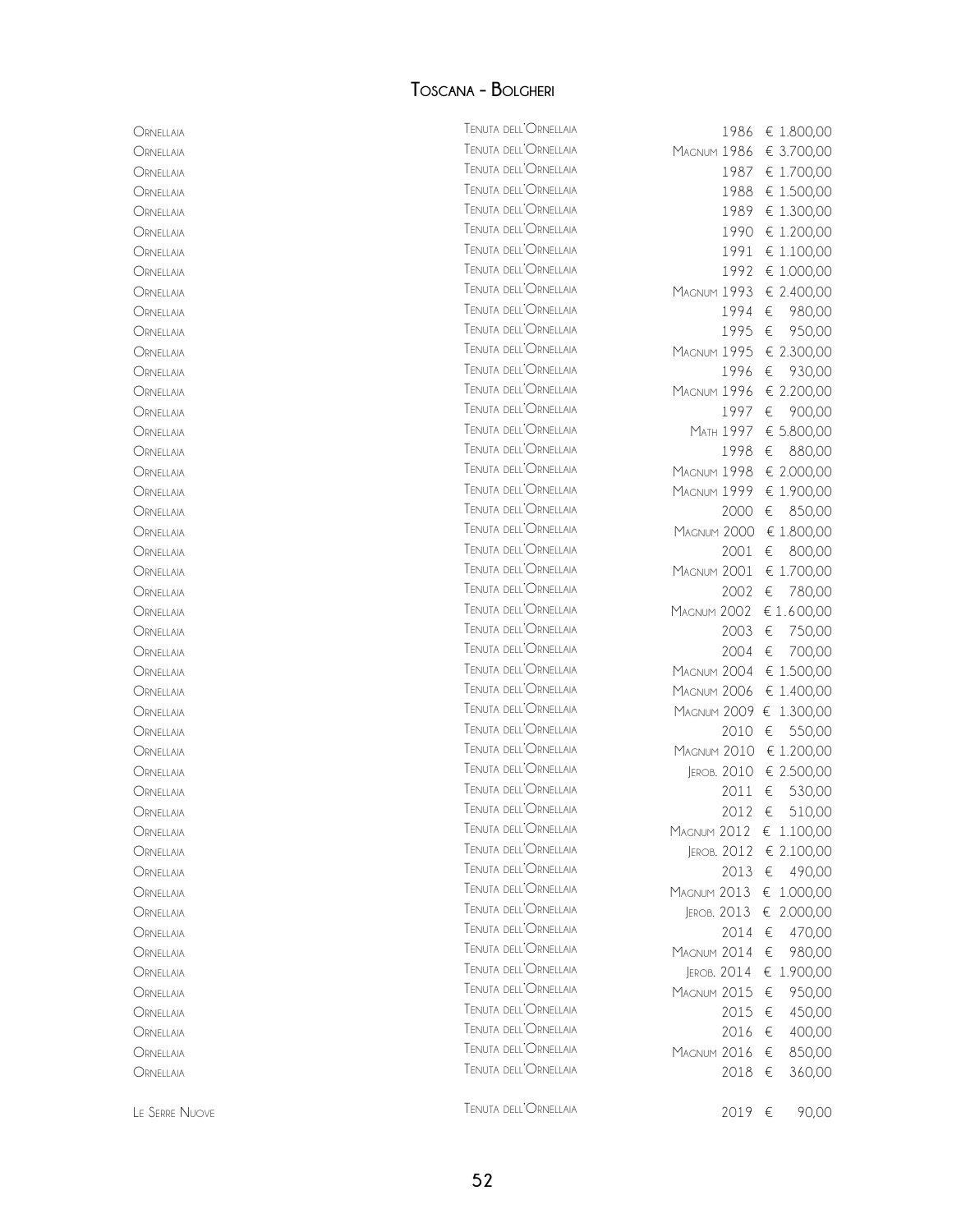# **Toscana - Bolgheri Sassicaia DOC**

| SASSICAIA          | <b>TENUTA SAN GUIDO</b>           | 1988                   | € 1.450,00      |
|--------------------|-----------------------------------|------------------------|-----------------|
| <b>SASSICAIA</b>   | <b>TENUTA SAN GUIDO</b>           | 1989                   | € 1.350,00      |
| <b>SASSICAIA</b>   | <b>TENUTA SAN GUIDO</b>           | 1990                   | € 1.300,00      |
| SASSICAIA          | <b>TENUTA SAN GUIDO</b>           | MAGNUM 1990            | € 3.000,00      |
| SASSICAIA          | <b>TENUTA SAN GUIDO</b>           | 1992                   | € 1.200,00      |
| <b>SASSICAIA</b>   | <b>TENUTA SAN GUIDO</b>           | 1993                   | € 1.100,00      |
| SASSICAIA          | <b>TENUTA SAN GUIDO</b>           | 1994                   | € 1.000,00      |
| SASSICAIA          | <b>TENUTA SAN GUIDO</b>           | MAGNUM 1994            | € 2.100,00      |
| SASSICAIA          | <b>TENUTA SAN GUIDO</b>           | 1995                   | $\in$<br>980,00 |
| SASSICAIA          | <b>TENUTA SAN GUIDO</b>           | 1996                   | 950,00<br>€     |
| SASSICAIA          | <b>TENUTA SAN GUIDO</b>           | 1997                   | 930,00<br>€     |
| SASSICAIA          | <b>TENUTA SAN GUIDO</b>           | 1998                   | 900,00<br>€     |
| SASSICAIA          | <b>TENUTA SAN GUIDO</b>           | 1999                   | 880,00<br>€     |
| SASSICAIA          | <b>TENUTA SAN GUIDO</b>           | 2000                   | 850,00<br>€     |
| SASSICAIA          | <b>TENUTA SAN GUIDO</b>           | 2001                   | €<br>820,00     |
| SASSICAIA          | <b>TENUTA SAN GUIDO</b>           | 2002                   | 800,00<br>€     |
| <b>SASSICAIA</b>   | <b>TENUTA SAN GUIDO</b>           | 2003                   | 780,00<br>€     |
| SASSICAIA          | <b>TENUTA SAN GUIDO</b>           | 2004                   | 750,00<br>€     |
| SASSICAIA          | <b>TENUTA SAN GUIDO</b>           | 2005                   | 720,00<br>€     |
| SASSICAIA          | <b>TENUTA SAN GUIDO</b>           | 2006                   | 700,00<br>€     |
| SASSICAIA          | <b>TENUTA SAN GUIDO</b>           | 2007                   | €<br>680,00     |
| <b>SASSICAIA</b>   | <b>TENUTA SAN GUIDO</b>           | 2008                   | 650,00<br>€     |
| <b>SASSICAIA</b>   | <b>TENUTA SAN GUIDO</b>           | 2009                   | 600,00<br>€     |
| <b>SASSICAIA</b>   | <b>TENUTA SAN GUIDO</b>           | 2010                   | 580,00<br>€     |
| SASSICAIA          | <b>TENUTA SAN GUIDO</b>           | 2011                   | 550,00<br>€     |
| SASSICAIA          | <b>TENUTA SAN GUIDO</b>           | 2012                   | 530,00<br>€     |
| SASSICAIA          | <b>TENUTA SAN GUIDO</b>           | 2013                   | 500,00<br>€     |
| <b>SASSICAIA</b>   | <b>TENUTA SAN GUIDO</b>           | 2014                   | 450,00<br>€     |
| <b>SASSICAIA</b>   | <b>TENUTA SAN GUIDO</b>           | MAGNUM 2014            | 900,00<br>€     |
| SASSICAIA          | <b>TENUTA SAN GUIDO</b>           | 2015                   | 800,00<br>€     |
| <b>SASSICAIA</b>   | <b>TENUTA SAN GUIDO</b>           | 2015<br>Magnum         | € 1.700,00      |
| <b>SASSICAIA</b>   | TENUTA SAN GUIDO                  | 2016                   | 600,00<br>€     |
| SASSICAIA          | <b>TENUTA SAN GUIDO</b>           | MAGNUM 2016 € 1.300,00 |                 |
| Sassicaia          | <b>TENUTA SAN GUIDO</b>           | 2018 €                 | 380,00          |
|                    | TOSCANA - CARMIGNANO              |                        |                 |
| CARMIGNANO         | COLLINE SAN BIAGIO                | 2008 €                 | 70,00           |
| CARMIGNANO         | COLLINE SAN BIAGIO                | MAGNUM 2008 €          | 150,00          |
|                    | <b>TOSCANA - COLLINE LUCCHESI</b> |                        |                 |
| TENUTA DI VALGIANO | TENUTA DI VALGIANO                | 2010                   | 160,00<br>€     |
| TENUTA DI VALGIANO | TENUTA DI VALGIANO                | 2011                   | 140,00<br>€     |
| TENUTA DI VALGIANO | TENUTA DI VALGIANO                | 2012 €                 | 120,00          |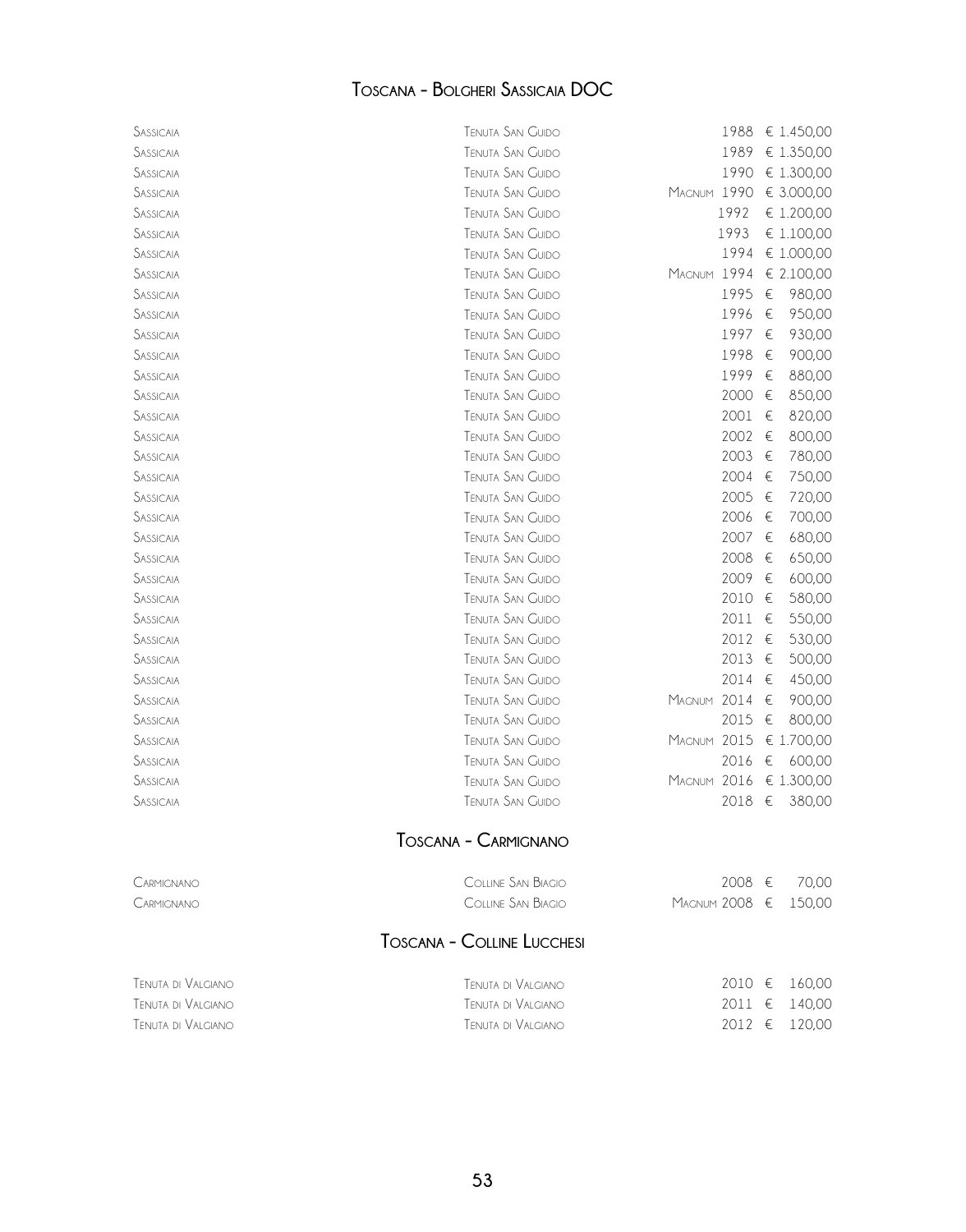## **Toscana - Valdarno**

| PETROLO                   | 1995        | € 690,00     |
|---------------------------|-------------|--------------|
| PETROLO                   | 1997        | € 650,00     |
| PETROLO                   | 1999        | € 610,00     |
| PETROLO                   | 2000        | € 590,00     |
| PETROLO                   | 2001        | € 550,00     |
| PETROLO                   | 2002        | € 520,00     |
| PETROLO                   | 2003        | € 480,00     |
| PETROLO                   | 2004        | € 450,00     |
| PETROLO                   | 2005        | € 410,00     |
| PETROLO                   | MACNUM 2008 | € 800,00     |
| PETROLO                   | 2009        | € 370.00     |
| PETROLO                   | 2010        | € 320,00     |
| PETROLO                   | 2011        | € 270,00     |
| PETROLO                   | 2012        | € 250,00     |
| PETROLO                   | MACNUM 2012 | € 600,00     |
| PETROLO                   | MAGNUM 2014 | € 550,00     |
| PETROLO                   | MACNUM 2015 | € 650,00     |
| PETROLO                   | 2015        | € 120,00     |
| PETROLO                   | 2016        | $\in$ 100,00 |
| <b>TENUTA SETTE PONTI</b> | 2001        | € 350,00     |
| <b>TENUTA SETTE PONTI</b> | 2003        | € 330,00     |
| <b>TENUTA SETTE PONTI</b> | 2004        | € 320,00     |
| <b>TENUTA SETTE PONTI</b> | 2005        | € 300,00     |
| <b>TENUTA SETTE PONTI</b> | 2006        | € 290,00     |
| <b>TENUTA SETTE PONTI</b> | 2007        | € 270,00     |
| <b>TENUTA SETTE PONTI</b> | 2009        | € 250,00     |
| <b>TENUTA SETTE PONTI</b> | 2010        | € 230,00     |
| <b>TENUTA SETTE PONTI</b> | 2011        | € 200,00     |
| <b>TENUTA SETTE PONTI</b> | 2012        | € 250,00     |
| <b>TENUTA SETTE PONTI</b> | 2013        | € 220,00     |
| <b>TENUTA SETTE PONTI</b> | 2015        | € 200,00     |
| <b>TENUTA SETTE PONTI</b> | 2019        | € 150,00     |
| <b>TENUTA SETTE PONTI</b> |             | € 150,00     |
|                           |             | 2016         |

## **Toscana - Cortona**

| Migliara Syrah | Tenimenti D'Alessandro | 2006 | € 220.00 |
|----------------|------------------------|------|----------|
| Migliara Syrah | Tenimenti D'Alessandro | 2008 | € 190.00 |
| Mighara Syrah  | Tenimenti D'Alessandro | 2009 | € 170.00 |
| Mighara Syrah  | Tenimenti D'Alessandro | 2010 | € 160,00 |
| Mighara Syrah  | Tenimenti D'Alessandro | 2013 | € 130.00 |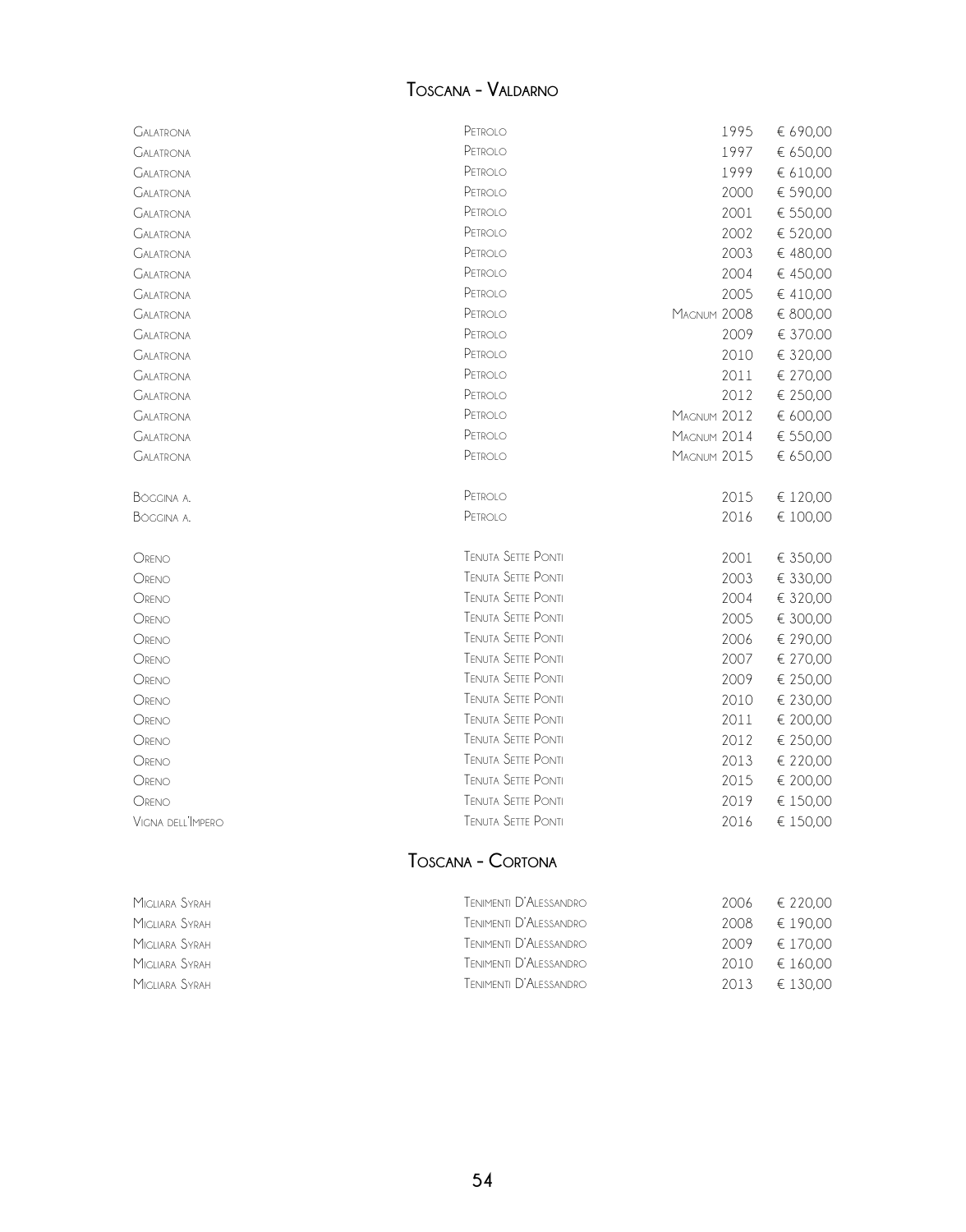#### **Umbria**

| SAGRANTINO DI MONTEFALCO 25 ANNI         | ARNALDO CAPRAI             | 2011 | € 180,00   |
|------------------------------------------|----------------------------|------|------------|
| SAGRANTINO DI MONTEFALCO 25 ANNI         | <b>ARNALDO CAPRAI</b>      | 2013 | € 150,00   |
| SPINNING BEAUTY SAGRANTINO DI MONTEFALCO | ARNALDO CAPRAI             | 2006 | € 300,00   |
| SPINNING BEAUTY SAGRANTINO DI MONTEFALCO | <b>ARNALDO CAPRAI</b>      | 2007 | € 260,00   |
| ROSSO DI MONTEFALCO                      | <b>ARNALDO CAPRAI</b>      | 2015 | € 45,00    |
| SAGRANTINO DI MONTEFALCO                 | ANTONELLI                  | 1996 | € 250,00   |
| SAGRANTINO DI MONTEFALCO                 | ANTONELLI                  | 1997 | € 220,00   |
| SAGRANTINO DI MONTEFALCO                 | ANTONELLI                  | 1999 | € 170,00   |
| SAGRANTINO DI MONTEFALCO                 | ANTONELLI                  | 2000 | € 160,00   |
| SAGRANTINO DI MONTEFALCO                 | ANTONELLI                  | 2004 | € 140,00   |
| SAGRANTINO DI MONTEFALCO                 | ANTONELLI                  | 2005 | € 130,00   |
| SAGRANTINO DI MONTEFALCO                 | ANTONELLI                  | 2006 | € 120,00   |
| SAGRANTINO DI MONTEFALCO                 | ANTONELLI                  | 2007 | € 110,00   |
| SAGRANTINO DI MONTEFALCO                 | ANTONELLI                  | 2008 | € 100,00   |
| SAGRANTINO DI MONTEFALCO                 | ANTONELLI                  | 2016 | € $60,00$  |
| SAGRANTINO DI MONTEFALCO                 | LA VENERANDA               | 2013 | € 100,00   |
| MONTIGNANELLO LSO12                      | LEONUCCI                   | 2012 | € 50,00    |
| NOTTURNO DEI CALANCHI                    | PAOLO & NOEMIA D'AMICO     | 2015 | 45,00<br>€ |
| PINOT NERO DELLA SALA                    | <b>MARCHESI ANTINORI</b>   | 2015 | 80,00<br>€ |
|                                          | LAZIO                      |      |            |
| ARS MAGNA CABERNET FRANC                 | Ômina Romana               | 2013 | € 180,00   |
| FIORANO ROSSO                            | <b>FATTORIA DI FIORANO</b> | 2015 | € 90,00    |
| FIORANO ROSSO                            | <b>TENUTA DI FIORANO</b>   | 1988 | € 260,00   |
| FIORANO ROSSO                            | TENUTA DI FIORANO          | 1993 | € 210,00   |
| <b>FIORANO ROSSO</b>                     | <b>TENUTA DI FIORANO</b>   | 1997 | € 180,00   |
| <b>FIORANO ROSSO</b>                     | <b>TENUTA DI FIORANO</b>   | 2013 | € 85,00    |
| HABEMUS ETICHETTA BIANCA                 | <b>SAN GIOVENALE</b>       | 2018 | € 100,00   |
| <b>HABEMUS ETICHETTA ROSSA</b>           | <b>SAN GIOVENALE</b>       | 2017 | € 180,00   |
| MONTIANO                                 | FAMIGLIA COTARELLA         | 2014 | € 80,00    |
| MONTIANO                                 | <b>FAMIGLIA COTARELLA</b>  | 2016 | € 90,00    |
| OGRÀ                                     | <b>FAMIGLIA COTARELLA</b>  | 2013 | € 140,00   |
| OGRÀ                                     | <b>FAMIGLIA COTARELLA</b>  | 2015 | € 120,00   |
| I QUATTRO MORI                           | CASTEL DE PAOLIS           | 2014 | € 50,00    |
| <b>MATER MATUTA</b>                      | CASALE DEL GIGLIO          | 2015 | 60,00<br>€ |
| <b>CESANESE CIRSIUM RISERVA</b>          | <b>DAMIANO CIOLLI</b>      | 2017 | 60,00<br>€ |
| CESANESE DEL PIGLIO VIGNALI PRIORE       | La Visciola                | 2018 | 50,00<br>€ |
|                                          | <b>MARCHE</b>              |      |            |
| KUPRA                                    | OASI DEGLI ANGELI          | 2013 | € 520,00   |

Kurni 2017  $\epsilon$  160,00

Oasi Degli Angeli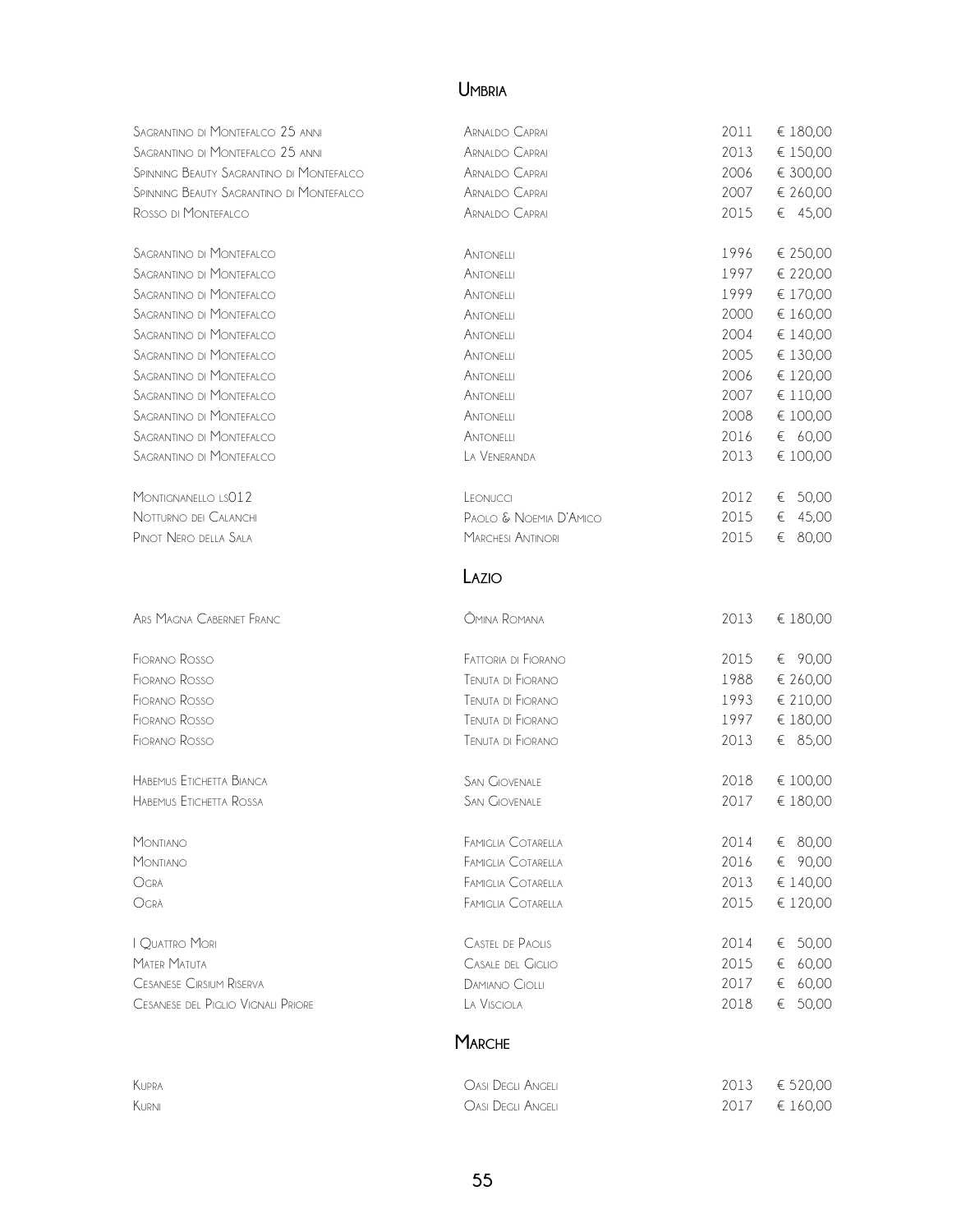#### **Abruzzo**

| MONTEPULCIANO D'ABRUZZO                    | <b>EMIDIO PEPE</b> | 2003        | € 230,00   |
|--------------------------------------------|--------------------|-------------|------------|
| MONTEPULCIANO D'ABRUZZO                    | <b>EMIDIO PEPE</b> | 2007        | € 190,00   |
| MONTEPULCIANO D'ABRUZZO                    | <b>EMIDIO PEPE</b> | 2011        | € 130,00   |
| MONTEPULCIANO D'ABRUZZO                    | <b>EMIDIO PEPE</b> | 2015        | € 110,00   |
| MONTEPULCIANO D'ABRUZZO                    | <b>EMIDIO PEPE</b> | 2017        | € 90,00    |
| MONTEPULCIANO D'ABRUZZO VILLA GEMMA        | MASCIARELLI        | 1992        | € 500,00   |
| MONTEPULCIANO D'ABRUZZO VILLA GEMMA        | MASCIARELLI        | 1994        | € 440,00   |
| MONTEPULCIANO D'ABRUZZO VILLA GEMMA        | MASCIARELLI        | 1995        | € 390,00   |
| MONTEPULCIANO D'ABRUZZO VILLA GEMMA        | MASCIARELLI        | 1998        | € 350,00   |
| MONTEPULCIANO D'ABRUZZO VILLA GEMMA        | MASCIARELLI        | 1999        | € 320,00   |
| MONTEPULCIANO D'ABRUZZO VILLA GEMMA        | MASCIARELLI        | 2000        | € 300,00   |
| MONTEPULCIANO D'ABRUZZO VILLA GEMMA        | MASCIARELLI        | 2003        | € 270,00   |
| MONTEPULCIANO D'ABRUZZO VILLA GEMMA        | MASCIARELLI        | 2004        | € 250,00   |
| MONTEPULCIANO D'ABRUZZO VILLA GEMMA        | MASCIARELLI        | 2005        | € 220,00   |
| MONTEPULCIANO D'ABRUZZO VILLA GEMMA        | MASCIARELLI        | 2006        | € 180,00   |
| MONTEPULCIANO D'ABRUZZO VILLA GEMMA        | MASCIARELLI        | 2007        | € 140,00   |
| MONTEPULCIANO D'ABRUZZO VILLA GEMMA        | MASCIARELLI        | 2014        | € 120,00   |
| MONTEPULCIANO D'ABRUZZO LA BOTTE DI GIANNI | MASCIARELLI        | 2013        | € 130,00   |
| MONTEPULCIANO D'ABRUZZO                    | VALENTINI          | 1993        | € 900,00   |
| MONTEPULCIANO D'ABRUZZO                    | VALENTINI          | 1994        | € 800,00   |
| MONTEPULCIANO D'ABRUZZO                    | <b>VALENTINI</b>   | 1995        | € 700,00   |
| MONTEPULCIANO D'ABRUZZO                    | <b>VALENTINI</b>   | 1997        | € 600,00   |
| MONTEPULCIANO D'ABRUZZO                    | VALENTINI          | 2000        | € 500,00   |
| MONTEPULCIANO D'ABRUZZO                    | VALENTINI          | 2001        | € 460,00   |
| MONTEPULCIANO D'ABRUZZO                    | VALENTINI          | 2002        | € 430,00   |
| MONTEPULCIANO D'ABRUZZO                    | VALENTINI          | 2006        | € 380,00   |
| MONTEPULCIANO D'ABRUZZO                    | VALENTINI          | 2012        | € 320,00   |
| MONTEPULCIANO D'ABRUZZO FOSSO CANCELLI     | CIAVOLICH          | 2015        | € 100,00   |
|                                            | <b>MOLISE</b>      |             |            |
| Ramitello                                  | DI MAJO NORANTE    | 2016        | 40,00<br>€ |
| <b>DON LUIGI RISERVA</b>                   | DI MAJO NORANTE    | 2016        | €<br>60,00 |
|                                            | <b>BASILICATA</b>  |             |            |
| <b>AGLIANICO DEL VULTURE</b>               | <b>BASILISCO</b>   | 2009        | € 55,00    |
| AGUANICO DEL VULTURE LA FIRMA              | CANTINE DEI NOTAIO | MAGNUM 2008 | € 160,00   |
| AGLIANICO DEL VULTURE LA FIRMA             | CANTINE DEL NOTAIO | 2011        | € 80,00    |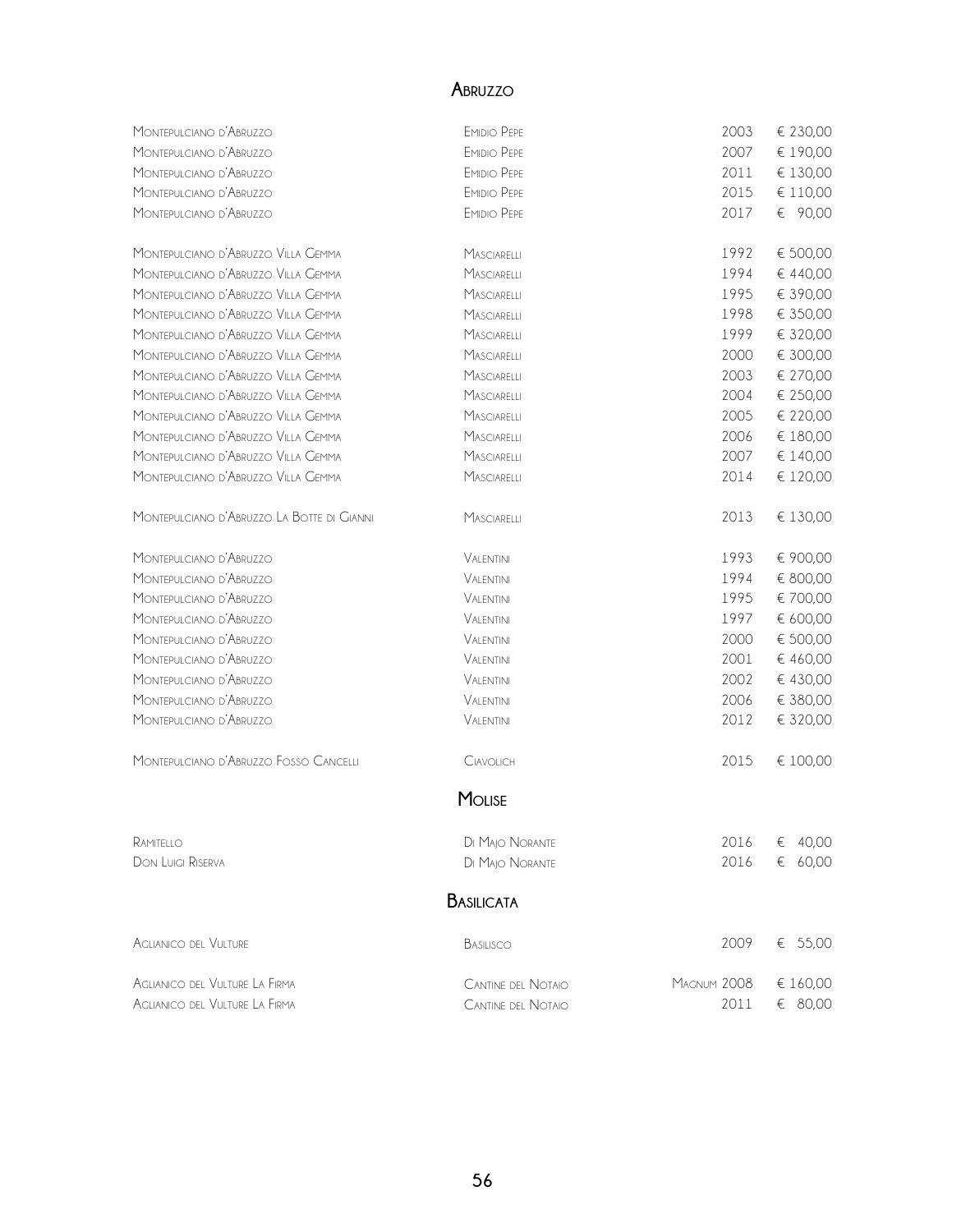## **Campania**

| MONTEVETRANO                       | <b>SILVIA IMPARATO</b>        | 1995        | € | 460,00     |
|------------------------------------|-------------------------------|-------------|---|------------|
| MONTEVETRANO                       | SILVIA IMPARATO               | 1996        | € | 440,00     |
| MONTEVETRANO                       | SILVIA IMPARATO               | 1997        | € | 410,00     |
| MONTEVETRANO                       | <b>SILVIA IMPARATO</b>        | 1998        | € | 380,00     |
| MONTEVETRANO                       | <b>SILVIA IMPARATO</b>        | 1999        | € | 360,00     |
| MONTEVETRANO                       | <b>SILVIA IMPARATO</b>        | 2000        | € | 350,00     |
| MONTEVETRANO                       | <b>SILVIA IMPARATO</b>        | 2001        | € | 330,00     |
| MONTEVETRANO                       | <b>SILVIA IMPARATO</b>        | 2002        | € | 300,00     |
| MONTEVETRANO                       | <b>SILVIA IMPARATO</b>        | 2003        | € | 280,00     |
| MONTEVETRANO                       | <b>SILVIA IMPARATO</b>        | 2004        | € | 240,00     |
| MONTEVETRANO                       | <b>SILVIA IMPARATO</b>        | 2005        | € | 210,00     |
| MONTEVETRANO                       | SILVIA IMPARATO               | 2006        | € | 200,00     |
| MONTEVETRANO                       | <b>SILVIA IMPARATO</b>        | 2007        | € | 180,00     |
| MONTEVETRANO                       | <b>SILVIA IMPARATO</b>        | 2008        | € | 150,00     |
| MONTEVETRANO                       | <b>SILVIA IMPARATO</b>        | 2010        | € | 120,00     |
| MONTEVETRANO                       | <b>SILVIA IMPARATO</b>        | 2011        | € | 110,00     |
| MONTEVETRANO                       | <b><i>SILVIA IMPARATO</i></b> | 2012        | € | 100,00     |
| MONTEVETRANO                       | <b><i>SILVIA IMPARATO</i></b> | 2014        | € | 90,00      |
| MONTEVETRANO                       | <b>SILVIA IMPARATO</b>        | 2016        | € | 80,00      |
|                                    |                               |             |   |            |
| PATRIMO                            | FEUDI DI SAN GREGORIO         | 2014        | € | 180,00     |
| PATRIMO                            | FEUDI DI SAN GREGORIO         | 2015        | € | 150,00     |
| SERPICO                            | FEUDI DI SAN GREGORIO         | 2012 €      |   | 70,00      |
|                                    |                               |             |   |            |
| TERRA DI LAVORO                    | <b>GALARDI</b>                | 1998        | € | 350,00     |
| <b>TERRA DI LAVORO</b>             | <b>GALARDI</b>                | 1999        | € | 330,00     |
| <b>TERRA DI LAVORO</b>             | GALARDI                       | 2000        | € | 310,00     |
| <b>TERRA DI LAVORO</b>             | GALARDI                       | 2001        | € | 300,00     |
| <b>TERRA DI LAVORO</b>             | <b>GALARDI</b>                | 2002        | € | 290,00     |
| TERRA DI LAVORO                    | <b>GALARDI</b>                | 2003        | € | 270,00     |
| <b>TERRA DI LAVORO</b>             | <b>GALARDI</b>                | 2004        | € | 250,00     |
| <b>TERRA DI LAVORO</b>             | GALARDI                       | 2005        | € | 240,00     |
| <b>TERRA DI LAVORO</b>             | <b>GALARDI</b>                | JEROB. 2005 |   | € 1.000,00 |
| <b>TERRA DI LAVORO</b>             | <b>GALARDI</b>                | 2006        | € | 220,00     |
| TERRA DI LAVORO                    | GALARDI                       | 2007        | € | 200,00     |
| <b>TERRA DI LAVORO</b>             | GALARDI                       | 2008        | € | 190,00     |
| <b>TERRA DI LAVORO</b>             | <b>GALARDI</b>                | 2009        | € | 180,00     |
| <b>TERRA DI LAVORO</b>             | <b>GALARDI</b>                | 2011        | € | 170,00     |
| <b>TERRA DI LAVORO</b>             | <b>GALARDI</b>                | 2013        | € | 160,00     |
| <b>TERRA DI LAVORO</b>             | <b>GALARDI</b>                | 2014        | € | 150,00     |
| <b>TERRA DI LAVORO</b>             | <b>GALARDI</b>                | 2015        | € | 140,00     |
| <b>TERRA DI LAVORO</b>             | <b>GALARDI</b>                | 2016        | € | 120,00     |
| <b>TERRA DI LAVORO</b>             | <b>GALARDI</b>                | 2017        | € | 100,00     |
| <b>TERRA DI LAVORO</b>             | <b>GALARDI</b>                | 2018 €      |   | 90,00      |
|                                    |                               |             |   |            |
| Taurasi Vigna Macchia dei Goti     | ANTONIO CAGGIANO              | 2015        | € | 80,00      |
| TAURASI RISERVA VIGNA QUINTODECIMO | QUINTODECIMO                  | 2012        | € | 210,00     |
| TAURASI RISERVA VIGNA QUINTODECIMO | QUINTODECIMO                  | 2014 €      |   | 190,00     |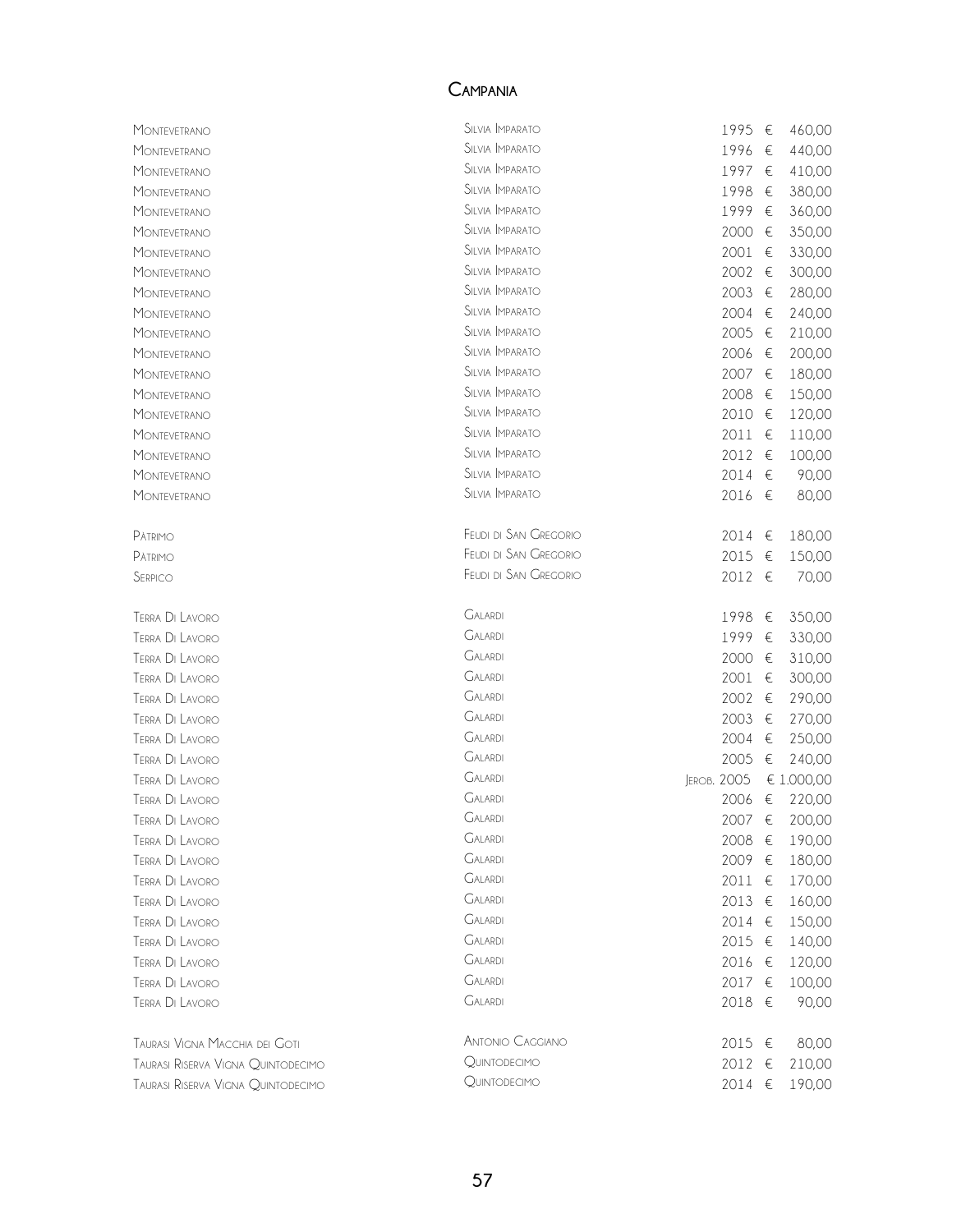## **Puglia**

| BOCCA DI LUPO                                      | TORMARESCA                     | 2006        | € 130,00   |
|----------------------------------------------------|--------------------------------|-------------|------------|
| BOCCA DI LUPO                                      | TORMARESCA                     | 2011        | 95,00<br>€ |
| BOCCA DI LUPO                                      | TORMARESCA                     | 2014        | 70,00<br>€ |
| <b>MASSERIA MAIME</b>                              | TORMARESCA                     | 2018        | 50,00<br>€ |
| PRIMITIVO ES                                       | <b>GIANFRANCO FINO</b>         | 2019        | € 90,00    |
| PRIMITIVO IPNOTICO                                 | TERRE DEI VAAZ                 | 2017        | € 150,00   |
| NEGRAMARO NEVAIA                                   | PETRA NEVARA                   | 2016        | € 70,00    |
| PINOT NERO                                         | RIVALE                         | 2016        | € 60,00    |
|                                                    | <b>SICILIA</b>                 |             |            |
| ETNA ROSSO FEUDO DI MEZZO                          | Graci                          | 2015        | € 70,00    |
| ETNA ROSSO ARCURIA - SOPRA IL POZZO                | GRACI                          | 2015        | € 250,00   |
| QUOTA 1000 CONTRADA BARBABECCHI                    | GRACI                          | 2015        | € 200,00   |
| QUOTA 1000 CONTRADA BARBABECCHI                    | Graci                          | 2016        | € 180,00   |
| ETNA ROSSO IDDA                                    | IDDA - GAJA-GRACI              | 2017        | € 60,00    |
| ETNA ROSSO CALDERARA SOTTANA                       | <b>TENUTA DELLE TERRE NERE</b> | 2015        | € 150,00   |
| ETNA ROSSO CALDERARA SOTTANA                       | TENUTA DELLE TERRE NERE        | 2016        | € 130,00   |
| ETNA ROSSO CALDERARA SOTTANA                       | TENUTA DELLE TERRE NERE        | 2017        | € 120,00   |
| ETNA ROSSO PREPHYLLOXERA LA VIGNA DI DON PEPPINO   | TENUTA DELLE TERRE NERE        | 2017        | € 170,00   |
| ETNA ROSSO RISERVA ZOTTORINOTO                     | COTTANERA                      | 2014        | € 120,00   |
| ETNA ROSSO DICIASSETTESALME                        | COTTANERA                      | 2018        | € 50,00    |
| ETNA ROSSO VIGNA BARBAGALLI                        | PIETRADOLCE                    | 2014        | € 170,00   |
| ETNA ROSSO VIGNA BARBAGALLI                        | PIETRADOLCE                    | 2015        | € 150,00   |
| ETNA ROSSO VINUPETRA                               | I VIGNERI                      | 2014        | € 85,00    |
| ETNA ROSSO MUSMECI RISERVA                         | TENUTA DI FESSINA              | 2012        | € 80,00    |
| <b>ETNA ROSSO CIRNECO</b>                          | TERRAZZE DELL'ETNA             | 2014        | € 70,00    |
| ETNA ROSSO RESECA                                  | Gul Fl                         | 2014        | € 75,00    |
| ETNA ROSSO SAN LORENZO                             | <b>GIROLAMO RUSSO</b>          | 2017        | € 100,00   |
| ETNA ROSSO PASSOROSSO                              | FRANCHETTI                     | 2017        | € 60,00    |
| ETNA ROSSO PROFUMO DI VULCANO                      | FEDERICO GRAZIANI              | 2015        | € 120,00   |
| MAGMA                                              | <b>FRANK CORNELISSEN</b>       | 2014        | € 450,00   |
| MAGMA                                              | FRANK CORNELISSEN              | 2015        | € 420,00   |
| <b>FARO PALARI</b>                                 | <b>FARO PALARI</b>             | MAGNUM 2007 | € 290,00   |
| <b>FARO PALARI</b>                                 | <b>FARO PALARI</b>             | MAGNUM 2009 | € 240,00   |
| <b>FARO PALARI</b>                                 | <b>FARO PALARI</b>             | 2013        | € 90,00    |
| Faro Oblì                                          | ENZA LA FAUCI                  | 2014        | € 80,00    |
| Rosso DEL CONTE                                    | TASCA D'ALMERITA               | 2014        | € 100,00   |
| CABERNET SAUVIGNON VIGNA SAN FRANCESCO             | TASCA D'ALMERITA               | 2017        | € 80,00    |
|                                                    | <b>SARDEGNA</b>                |             |            |
| CARIGNANO DEL SULCIS SUPERIORE TERRE BRUNE RISERVA | SANTADI                        | 2016        | € 90,00    |
| TURRIGA                                            | ARGIOLAS                       | 2014        | € 110,00   |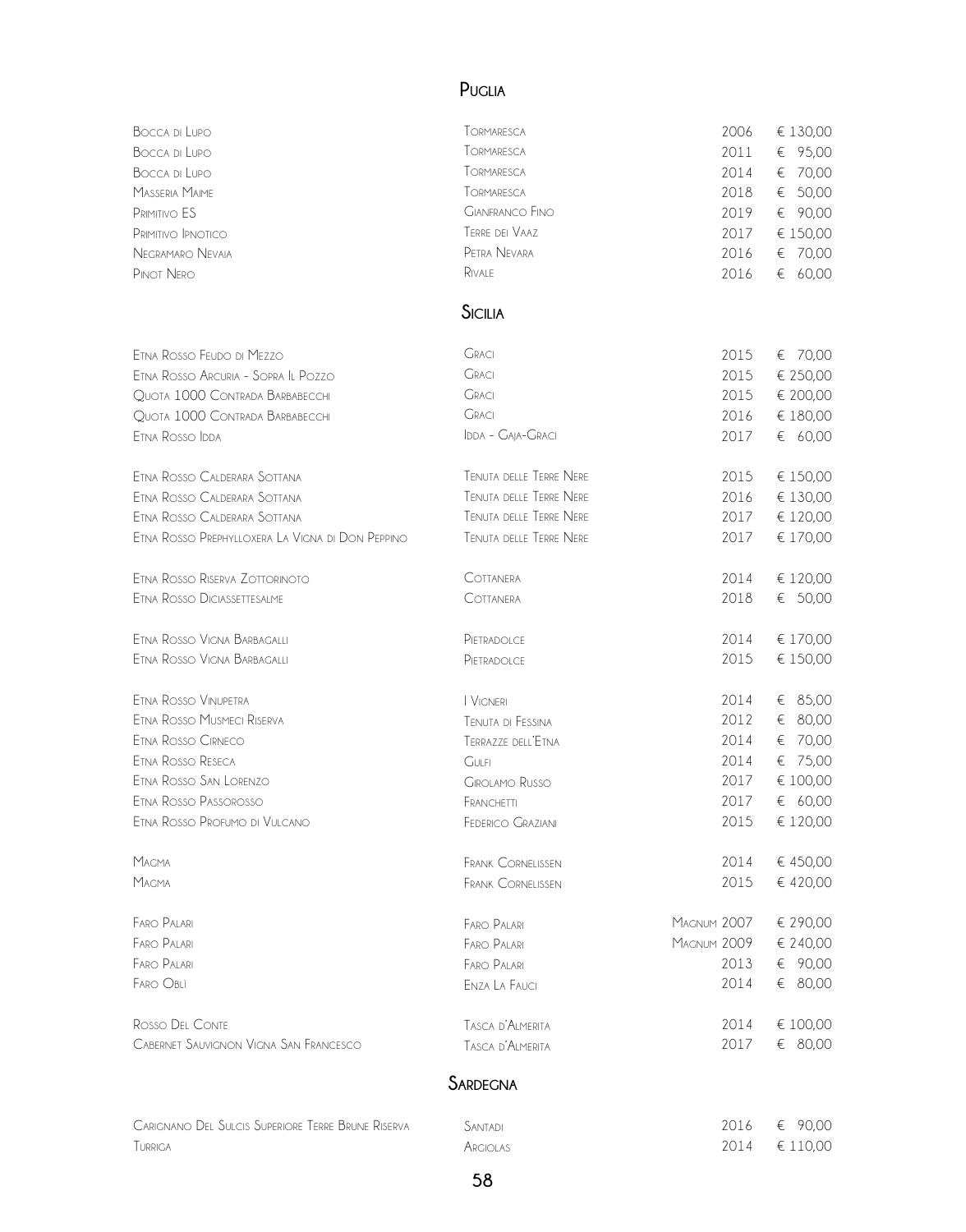#### **Bourgogne**

## **Bourgogne Rouge**

| <b>BOURGOGNE ROUGE</b>                            | <b>DOMAINE RAMONET</b>               | 2015       | 160,00<br>€  |  |  |
|---------------------------------------------------|--------------------------------------|------------|--------------|--|--|
| <b>BOURGOGNE ROUGE</b>                            | <b>DOMAINE LEROY</b>                 | 2003       | 360,00<br>€  |  |  |
| <b>BOURGOGNE ROUGE</b>                            | <b>DOMAINE LEROY</b>                 | 2014       | 260,00<br>€  |  |  |
| <b>BOURGOGNE ROUGE RONCEVIE</b>                   | <b>DOMAINE ARLAUD</b>                | 2019 €     | 80,00        |  |  |
|                                                   |                                      |            |              |  |  |
|                                                   | <b>GEVREY-CHAMBERTIN</b>             |            |              |  |  |
| <b>GEVREY-CHAMBERTIN</b>                          | <b>CLAUDE DUGAT</b>                  | 2014       | 260,00<br>€  |  |  |
| <b>GEVREY-CHAMBERTIN</b>                          | <b>DOMAINE LEROY</b>                 | 2011       | € 1.300,00   |  |  |
| <b>GEVREY-CHAMBERTIN</b>                          | <b>DOMAINE LEROY</b>                 | 2015       | 900,00<br>€  |  |  |
| <b>GEVREY-CHAMBERTIN VIEILLES VIGNE</b>           | <b>DOMAINE FOURRIER</b>              | 2016       | 480,00<br>€  |  |  |
| GEVREY-CHAMBERTIN MES CINQ TERROIRS               | <b>DOMAINE DENIS MORTET</b>          | 2016 €     | 230,00       |  |  |
|                                                   | <b>GEVREY-CHAMBERTIN - 1ER CRU</b>   |            |              |  |  |
| GEVREY-CHAMBERTIN CLOS SAINT ACQUES               | LOUIS JADOT                          | 2015       | 280,00<br>€  |  |  |
| GEVREY-CHAMBERTIN CLOS SAINT ACQUES               | DOMAINE ARMAND ROUSSEAU              | 2006       | € 1.500,00   |  |  |
| GEVREY-CHAMBERTIN CLOS SAINT JACQUES              | DOMAINE ARMAND ROUSSEAU              | 2010       | € 1.300,00   |  |  |
| <b>GEVREY-CHAMBERTIN CLOS SAINT ACQUES</b>        | <b>DOMAINE ARMAND ROUSSEAU</b>       | 2011       | € 1.200,00   |  |  |
| <b>GEVREY-CHAMBERTIN CLOS SAINT JACQUES</b>       | <b>DOMAINE ARMAND ROUSSEAU</b>       | 2014       | €<br>900,00  |  |  |
| GEVREY-CHAMBERTIN CLOS SAINT JACQUESVIEILLE VIGNE | <b>DOMAINE FOURRIER</b>              | 2016       | 800,00<br>€  |  |  |
| GEVREY-CHAMBERTIN COMBE AUX MOINES                | <b>DOMAINE FOURRIER</b>              | 2017       | 500,00<br>€  |  |  |
| GEVREY-CHAMBERTIN LAVAUX-ST-JACQUES               | <b>DOMAINE DENIS MORTET</b>          | 2015       | 450,00<br>€. |  |  |
| GEVREY-CHAMBERTIN LAVAUX-ST-JACQUES               | MAUME BY DOMAINE TAWSE               | 2015       | 520,00<br>€  |  |  |
| <b>GEVREY-CHAMBERTIN CHAMPEAUX</b>                | MAUME BY DOMAINE TAWSE               | 2015       | 490,00<br>€. |  |  |
| <b>GEVREY-CHAMBERTIN LES CHAMPEAUX</b>            | <b>BENJAMIN LEROUX</b>               | 2015 €     | 390,00       |  |  |
|                                                   | <b>GEVREY-CHAMBERTIN - GRAND CRU</b> |            |              |  |  |
| CHAMBERTIN                                        | DOMAINE TORTOCHOT                    | 2015       | 520,00<br>€  |  |  |
| CHARMES-CHAMBERTIN                                | <b>DOMAINE TORTOCHOT</b>             | 2000       | 390,00<br>€  |  |  |
| CHARMES-CHAMBERTIN                                | <b>DOMAINE HUBERT LIGNIER</b>        | 2014       | 620,00<br>€  |  |  |
| <b>CHAMBERTIN-CLOS DE BEZE</b>                    | FAIVELEY                             | 2010 €     | 850,00       |  |  |
| <b>CHAMBERTIN-CLOS DE BEZE</b>                    | FAIVELEY                             | 2012       | 800,00<br>€  |  |  |
| CHAMBERTIN-CLOS DE BEZE                           | FAIVELEY                             | 2013 €     | 720,00       |  |  |
| <b>CHAMBERTIN-CLOS DE BEZE</b>                    | FAIVELEY                             | 2014 €     | 680,00       |  |  |
| <b>CHAMBERTIN-CLOS DE BEZE</b>                    | FAIVELEY                             | 2017 €     | 650,00       |  |  |
| <b>MOREY-SAINT-DENIS</b>                          |                                      |            |              |  |  |
| MOREY-SAINT-DENIS CLOS SOLON VIEILLE VIGNE        | <b>DOMAINE FOURRIER</b>              | $2016 \t∈$ | 290,00       |  |  |
|                                                   | <b>MOREY-SAINT-DENIS - 1ER CRU</b>   |            |              |  |  |
| MOREY-SAINT-DENIS VIEILLE VIGNE                   | <b>DOMAINE HUBERT LIGNIER</b>        | 2012 €     | 460,00       |  |  |
| MOREY-SAINT-DENIS CLOS DE LA BUSSIÉRE             | DOMAINE G. ROUMIER                   | 2014       | 450,00<br>€  |  |  |
| MOREY-SAINT-DENIS MILLANDES                       | DOMAINE ARLAUD                       | 2019 €     | 210,00       |  |  |
|                                                   |                                      |            |              |  |  |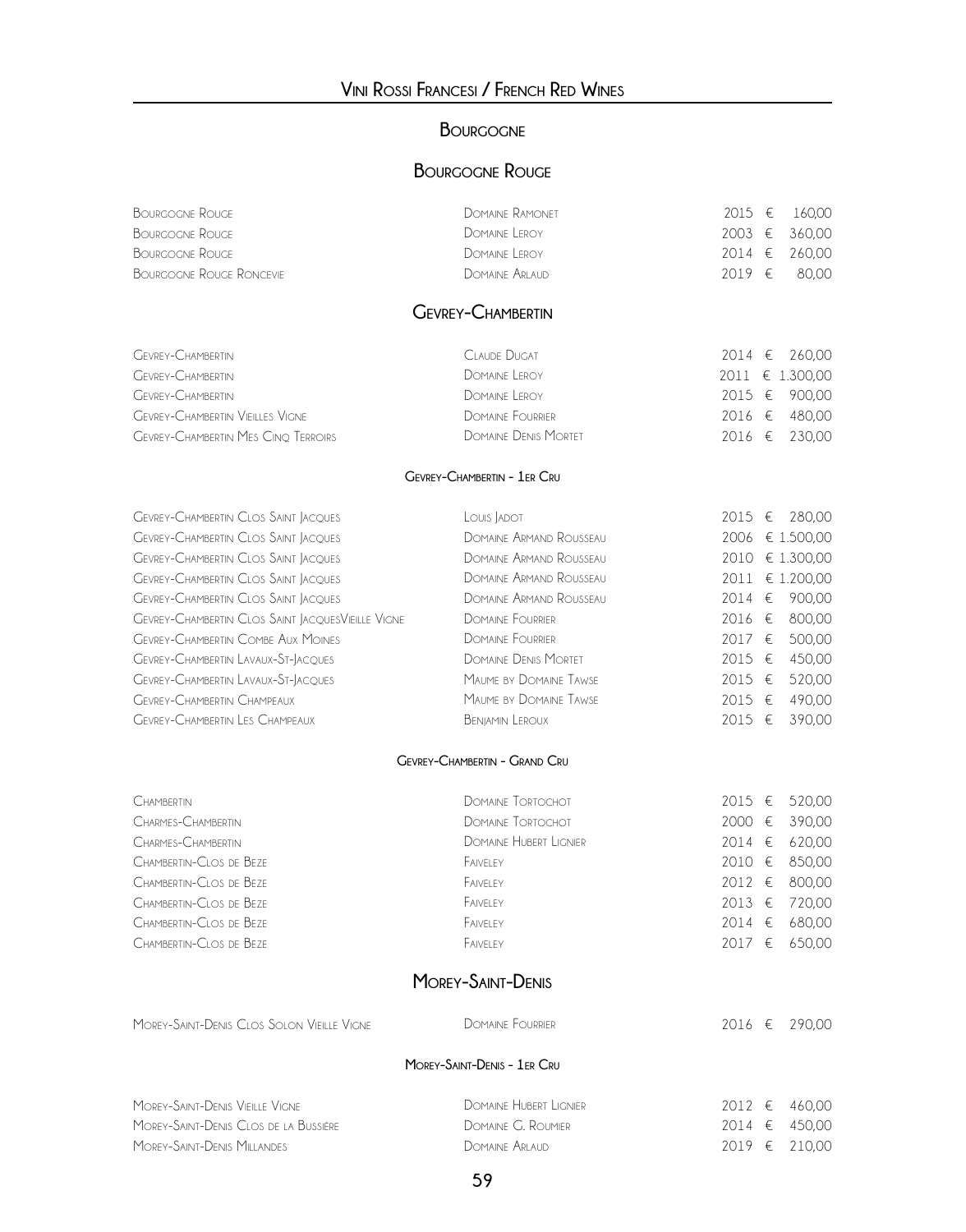#### **Morey-Saint-Denis - Grand Cru**

| Clos de la Roche                        | DOMAINE LEROY                                | 1996 € 8.000,00              |
|-----------------------------------------|----------------------------------------------|------------------------------|
| CLOS DE LA ROCHE                        | DOMAINE LEROY                                | € 7.000,00<br>2009           |
| CLOS DE LA ROCHE                        | DOMAINE ARMAND ROUSSEAU                      | € 1.500,00<br>2007           |
| CLOS DE LA ROCHE                        | <b>DOMAINE ARMAND ROUSSEAU</b>               | € 1.200,00<br>2008           |
| CLOS DE LA ROCHE                        | <b>JOSEPH DROUHIN</b>                        | 700,00<br>2016<br>$\in$      |
| CLOS DE LA ROCHE                        | JOSEPH DROUHIN                               | 650,00<br>2017 €             |
| CLOS DES LAMBRAYS                       | <b>DOMAINE DES LAMBRAYS</b>                  | 2001 €<br>900,00             |
| CLOS DES LAMBRAYS                       | <b>DOMAINE DES LAMBRAYS</b>                  | 850,00<br>2002<br>€.         |
| CLOS DES LAMBRAYS                       | <b>DOMAINE DES LAMBRAYS</b>                  | 800,00<br>2003<br>€          |
| CLOS DES LAMBRAYS                       | <b>DOMAINE DES LAMBRAYS</b>                  | 700,00<br>2005<br>$\epsilon$ |
| CLOS DES LAMBRAYS                       | DOMAINE DES LAMBRAYS                         | 2006 €<br>650,00             |
|                                         |                                              |                              |
|                                         | <b>CHAMBOLLE-MUSICNY</b>                     |                              |
| CHAMBOLLE-MUSIGNY                       | <b>HERVÉ ROUMIER</b>                         | 2015<br>400,00<br>€          |
|                                         | CHAMBOLLE-MUSIGNY - 1ER CRU                  |                              |
| <b>CHAMBOLLE-MUSICNY LES AMOURFUSES</b> | LUCIEN LE MOINE                              | € 1.700,00<br>2013           |
| <b>CHAMBOLLE-MUSIGNY LES AMOUREUSES</b> | <b>LUCIEN LE MOINE</b>                       | € 1.500,00<br>2015           |
| <b>CHAMBOLLE-MUSIGNY LES AMOUREUSES</b> | <b>LUCIEN LE MOINE</b>                       | € 1.300,00<br>2016           |
| <b>CHAMBOLLE-MUSIGNY LES AMOUREUSES</b> | <b>LUCIEN LE MOINE</b>                       | 2017 € 1.200,00              |
| <b>CHAMBOLLE-MUSICNY LES AMOUREUSES</b> | <b>LUCIEN LE MOINE</b>                       | € 1.100,00<br>2018           |
| <b>CHAMBOLLE-MUSIGNY AMOUREUSES</b>     | <b>JOSEPH DROUHIN</b>                        | 2017 € 1.200,00              |
| CHAMBOLLE-MUSIGNY                       | <b>DOMAINE LECHENEAUT</b>                    | 300,00<br>2015<br>€          |
| CHAMBOLLE-MUSIGNY LES HAUTS-DOIX        | ROBERT GROFFIER PÉRE & FILS                  | 700,00<br>2016<br>€          |
| <b>CHAMBOLLE-MUSICNY LES SENTIERS</b>   | ROBERT GROFFIER PÉRE & FILS                  | 800,00<br>2016<br>€          |
| <b>CHAMBOLLE-MUSIGNY LES CHARMES</b>    | FAIVELEY                                     | 2014 €<br>400,00             |
|                                         |                                              |                              |
|                                         | <b>CHAMBOLLE-MUSIGNY - GRAND CRU</b>         |                              |
| Bonnes-Mares                            | ROBERT GROFFIER PÉRE & FILS                  | 2016 € 1.100,00              |
| <b>BONNES-MARES</b>                     | <b>HERVÉ ROUMIER</b>                         | 2014<br>€<br>950,00          |
| BONNES-MARES                            | <b>HERVÉ ROUMIER</b>                         | 780,00<br>2018<br>€          |
| MUSIGNY                                 | JOSEPH DROUHIN                               | 2017 € 1.600,00              |
|                                         | <b>VOUGEOT</b>                               |                              |
| CLOS DE VOUGEOT                         | LUCIEN LE MOINE                              | 2010 € 1.300,00              |
| CLOS DE VOUGEOT                         | LUCIEN LE MOINE                              | 2012 € 1.100,00              |
| CLOS DE VOUGEOT                         | <b>LUCIEN LE MOINE</b>                       | 900,00<br>2017 €             |
| CLOS DE VOUGEOT                         |                                              | 550,00<br>2014 €             |
| CLOS DE VOUGEOT                         | JEAN JACQUES CONFURON<br><b>DAVID DUBAND</b> | 2015<br>620,00<br>$\epsilon$ |
| CLOS DE VOUGEOT VIEILLE VIGNE           |                                              | 2016 €<br>720,00             |
|                                         | CHÂTEAU DE LA TOUR                           |                              |
|                                         | FLAGEY-ECHÉZEAUX - GRAND CRU                 |                              |
| <b>GRANDS ÉCHÉZEAUX</b>                 | DOMAINE DE LA ROMANÉE-CONTI                  | 2014 € 5.000,00              |
| <b>GRANDS ÉCHÉZEAUX</b>                 | DOMAINE DE LA ROMANÉE-CONTI                  | 2015 € 4.500,00              |
| <b>GRANDS ÉCHÉZEAUX</b>                 | DOMAINE DE LA ROMANÉE-CONTI                  | 2017 € 3.400,00              |
| <b>GRANDS ÉCHÉZEAUX</b>                 | <b>LUCIEN LE MOINE</b>                       | 2019 € 1.900,00              |
| ÉCHÉZEAUX                               | DOMAINE DE LA ROMANÉE-CONTI                  | 2013 € 4.100,00              |

Échézeaux 2013 € 900,00 Domaine Mugneret-Gibourg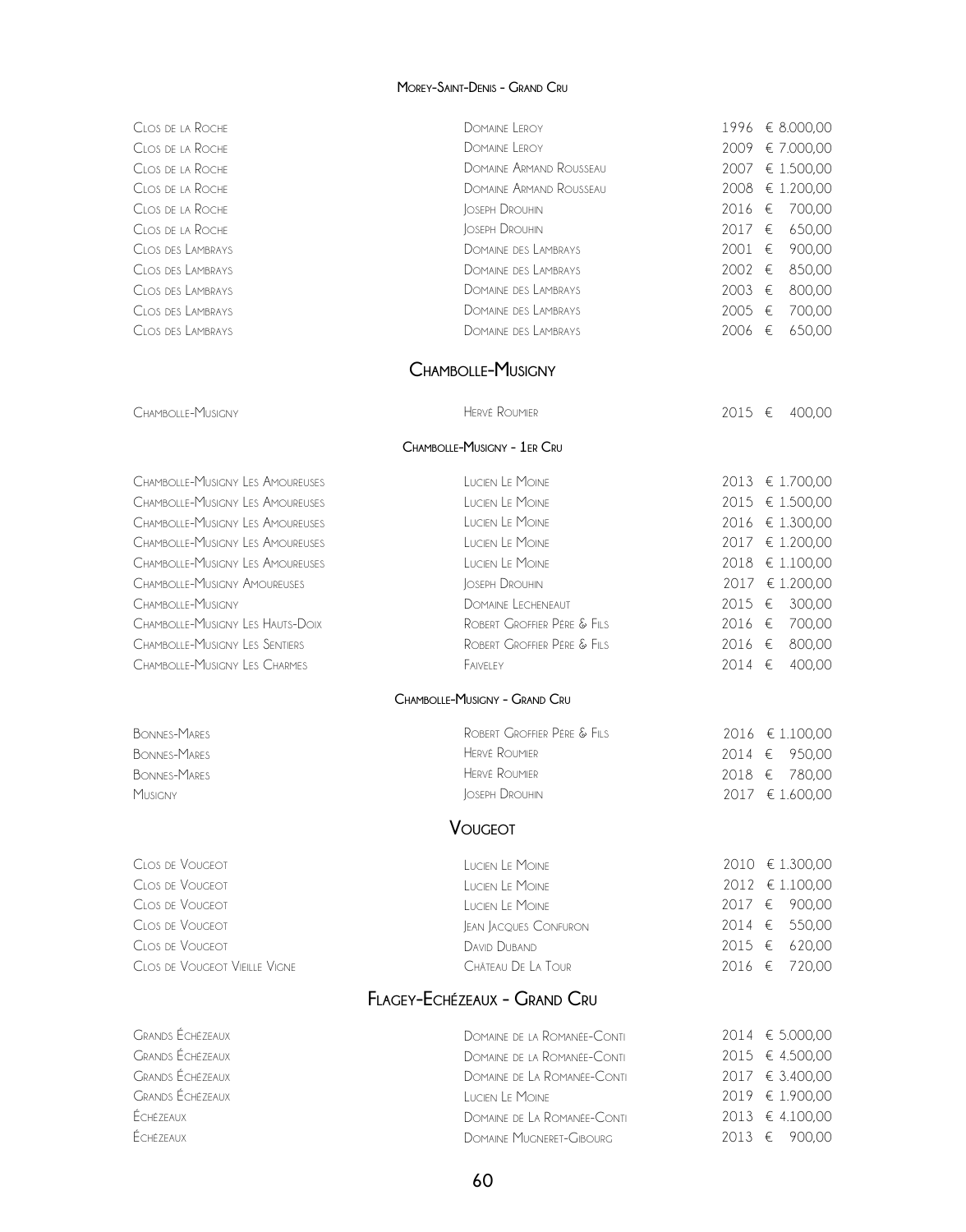# **Vosne-Romanée**

| <b>VOSNE-ROMANÉE</b>              | DOMAINE SYLVAIN CATHIARD & FILS                              | 2017€            | 350,00   |
|-----------------------------------|--------------------------------------------------------------|------------------|----------|
| VOSNE-ROMANÉE                     | DOMAINE SYLVAIN CATHIARD & FILS                              | 2019€            | 320,00   |
| <b>VOSNE-ROMANÉE</b>              | DOMAINE DU COMTE LIGER-BELAIR                                | 2019€            | 420,00   |
|                                   |                                                              |                  |          |
|                                   | VOSNE-ROMANÉE - 1ER CRU                                      |                  |          |
| VOSNE-ROMANÉE LES BEAUX MONTS     | LOUIS JADOT                                                  | 2010€            | 350,00   |
| VOSNE-ROMANÉE AUX MALCONSORTS     | DOMAINE SYLVAIN CATHIARD & FILS                              | 2016€            | 1.400,00 |
| VOSNE-ROMANÉE AUX MALCONSORTS     | DOMAINE SYLVAIN CATHIARD & FILS                              | 2017€            | 1.300,00 |
| VOSNE-ROMANÉE AUX MALCONSORTS     | DOMAINE SYLVAIN CATHIARD & FILS                              | 2019€            | 1.200,00 |
| <b>VOSNE-ROMANÉE AUX REIGNOTS</b> | DOMAINE SYLVAIN CATHIARD & FILS                              | 2016€            | 600,00   |
| <b>VOSNE-ROMANÉE LES SUCHOTS</b>  | DOMAINE SYLVAIN CATHIARD & FILS                              | 2017€            | 850,00   |
| <b>VOSNE-ROMANÉE LES SUCHOTS</b>  | <b>LUCIEN LE MOINE</b>                                       | 2019€            | 560,00   |
| <b>VOSNE-ROMANÉE AUX REIGNOTS</b> | DOMAINE DU COMTE LIGER-BELAIR                                | 2016€            | 1.300,00 |
| <b>VOSNE-ROMANÉE AUX REIGNOTS</b> | DOMAINE DU COMTE LIGER-BELAIR                                | 2017€            | 1.200,00 |
|                                   | VOSNE-ROMANÉE - GRAND CRU                                    |                  |          |
| LA ROMANÉE MONOPOLE               | DOMAINE DU COMTE LIGER-BELAIR                                | 2016€            | 6.800,00 |
| LA ROMANÉE MONOPOLE               | DOMAINE DU COMTE LIGER-BELAIR                                | 2017€            | 6.500,00 |
|                                   |                                                              |                  |          |
| ROMANÉE-ST-VIVANT                 | JEAN JACQUES CONFURON                                        | 2014€            | 1.800,00 |
| ROMANÉE-ST-VIVANT                 | JEAN JACQUES CONFURON                                        | 2015€            | 1.700,00 |
| ROMANÉE-ST-VIVANT                 | JEAN JACQUES CONFURON                                        | 2016€            | 1.600,00 |
|                                   |                                                              |                  |          |
| RICHEBOURG                        | <b>DOMAINE LEROY</b><br><b>DOMAINE THIBAULT LIGER-BELAIR</b> | 2009€            | 6.000,00 |
| RICHEBOURG                        |                                                              | 2005€            | 1.200,00 |
|                                   | VOSNE-ROMANÉE - DOMAINE DE LA ROMANÉE-CONTI - GRAND CRU      |                  |          |
| ROMANÉE-CONTI                     | Domaine De La Romanée-Conti                                  | 2011 € 26.500,00 |          |
| ROMANÉE-CONTI                     | DOMAINE DE LA ROMANÉE-CONTI                                  | 2012 € 25.000,00 |          |
| ROMANÉE-CONTI                     | DOMAINE DE LA ROMANÉE-CONTI                                  | 2014 € 23.000,00 |          |
| ROMANÉE-CONTI                     | DOMAINE DE LA ROMANÉE-CONTI                                  | 2015 € 21.000,00 |          |
| ROMANÉE-CONTI                     | DOMAINE DE LA ROMANÉE-CONTI                                  | 2016 € 18.000,00 |          |
| LA TÂCHE                          | DOMAINE DE LA ROMANÉE-CONTI                                  | 2011 € 8.500,00  |          |
| LA TÂCHE                          | DOMAINE DE LA ROMANÉE-CONTI                                  | 2012€            | 8.000,00 |
| La Tâche                          | DOMAINE DE LA ROMANÉE-CONTI                                  | 2013€            | 7.500,00 |
| LA TÂCHE                          | DOMAINE DE LA ROMANÉE-CONTI                                  | 2014€            | 6.500,00 |
| LA TÂCHE                          | DOMAINE DE LA ROMANÉE-CONTI                                  | 2015€            | 5.500,00 |
| La Tâche                          | DOMAINE DE LA ROMANÉE-CONTI                                  | 2016€            | 4.800,00 |
| LA TÂCHE                          | DOMAINE DE LA ROMANÉE-CONTI                                  | 2017€            | 4.000,00 |
| ROMANÉE-ST-VIVANT                 | DOMAINE DE LA ROMANÉE-CONTI                                  | 2009€            | 7.000,00 |
| ROMANÉE-ST-VIVANT                 | DOMAINE DE LA ROMANÉE-CONTI                                  | 2011€            | 6.000,00 |
| ROMANÉE-ST-VIVANT                 | DOMAINE DE LA ROMANÉE-CONTI                                  | 2012€            | 5.500,00 |
| ROMANÉE-ST-VIVANT                 | DOMAINE DE LA ROMANÉE-CONTI                                  | 2015€            | 5.000,00 |
| ROMANÉE-ST-VIVANT                 | DOMAINE DE LA ROMANÉE-CONTI                                  | 2016€            | 4.500,00 |
| ROMANÉE-ST-VIVANT                 | DOMAINE DE LA ROMANÉE-CONTI                                  | 2017€            | 3.800,00 |
| RICHEBOURG                        | DOMAINE DE LA ROMANÉE-CONTI                                  | 2015€            | 4.800,00 |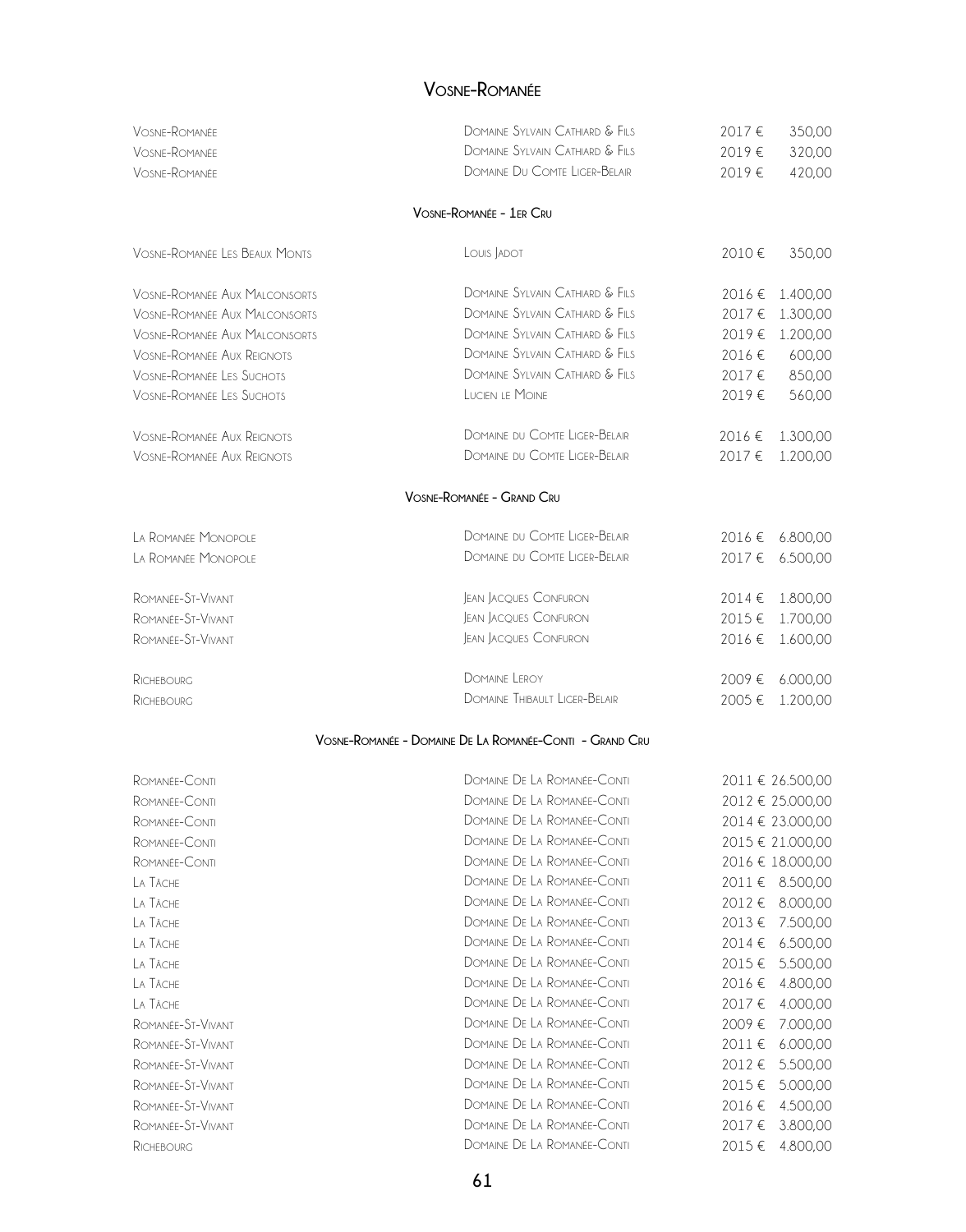## **Nuits-Saint-Georges - 1er Cru**

| NUITS-SAINT-GEORGES LES BOUDOTS             | Louis Jadot                     | 2001   | €          | 530,00 |
|---------------------------------------------|---------------------------------|--------|------------|--------|
| Nuits-Saint-Georges Les Boudots             | LOUIS JADOT                     | 2009   | $\epsilon$ | 290,00 |
| NUITS-SAINT-GEORGES LES BOUDOTS             | LOUIS JADOT                     | 2011   | €          | 200,00 |
| Nuits-Saint-Georges Aux Cras                | DOMAINE DU COMTE LIGER-BELAIR   | 2016   | $\epsilon$ | 690,00 |
| NUITS-SAINT-GEORGES CLOS DES GRANDES VIGNES | DOMAINE DU COMTE LIGER-BELAIR   | 2017   | $\epsilon$ | 600,00 |
| NUITS-SAINT-GEORGES AUX MURGERS             | DOMAINE SYLVAIN CATHIARD & FILS | 2015   | $\epsilon$ | 390,00 |
| NUITS-SAINT-GEORGES LES CHABOEUFS           | Jean Jacques Confuron           | 2014   | €          | 430,00 |
| Nuits-Saint-Georges Aux Boudots             | JEAN JACQUES CONFURON           | 2013   | $\epsilon$ | 620,00 |
| NUITS-SAINT-GEORGES AUX BOUDOTS             | Jean Jacques Confuron           | 2014   | €          | 550,00 |
| NUITS-SAINT-GEORGES AUX BOUDOTS             | Jean Jacques Confuron           | 2017 € |            | 420,00 |
| NUITS-SAINT-GEORGES AUX BOUDOTS             | <b>GEORGES NOËLLAT</b>          | 2015   | €          | 390,00 |
| NUITS-SAINT-GEORGES AUX BOUDOTS             | DOMAINE JEAN GRIVOT             | 2015   | €          | 510,00 |
| NUITS-SAINT-GEORGES AUX BOUDOTS             | Domaine Méo-Camuzet             | 2015   | €          | 550,00 |
| NUITS-SAINT-GEORGES LES SAINT GEORGES       | DOMAINE CHEVILLON-CHEZEAUX      | 2014   | €          | 160,00 |
| NUITS-SAINT-GEORGES LES CHAIGNOTS           | DOMAINE MUGNERET-GIBOURG        | 2015   | €          | 450,00 |
| NUITS-SAINT-GEORGES LES PRULIERS            | <b>DOMAINE LECHENEAUT</b>       | 2015   | $\epsilon$ | 290,00 |
| CÔTES DE NUITS LA POIREI OTTE MONOPOLE      | HERVÉ ROUMIER                   | 2015   | $\epsilon$ | 190,00 |
| HAUTES CÔTES DE NUITS LES VIGNOTTES         | <b>JEAN ACQUES CONFURON</b>     | 2014   | €          | 220,00 |

## **Corton - Pommard**

#### **Corton - Pommard - 1er Cru**

| <b>FAIVELEY</b>          |  |                                                                                                    |
|--------------------------|--|----------------------------------------------------------------------------------------------------|
| OSEPH DROUHIN            |  |                                                                                                    |
| DOMAINE DE MONTILLE      |  |                                                                                                    |
| REGNARD                  |  |                                                                                                    |
| DOMAINE LEROY            |  |                                                                                                    |
| DOMAINE CACHAT-OCOUIDANT |  |                                                                                                    |
|                          |  | 2008 € 260,00<br>2016 € 380.00<br>2013 € 180,00<br>2013 € 200,00<br>2011 € 340.00<br>2017 € 120,00 |

#### **Corton - Pommard - Grand Cru**

| CORTON CLOS DE VERGENNES       | DOMAINE CACHAT-OCOUIDANT    |  | 2018 € 160,00   |
|--------------------------------|-----------------------------|--|-----------------|
| CORTON CLOS DE CORTON MONOPOLE | <b>HAIVELEY</b>             |  | 2015 € 520,00   |
| Corton Renardes                | DOMAINE LEROY               |  | 2009 € 4.500.00 |
| CORTON                         | Domaine de La Romanée-Conti |  | 2011 € 1.400,00 |
| CORTON                         | DOMAINE DE LA ROMANÉE-CONTI |  | 2015 € 1.200.00 |

## **Volnay - Monthelie - Chassagne-Montrachet**

| VOLNAY LES BLANCHES  | Domaine Mazilly Père et Fils.   |  | 2019 € 120,00 |
|----------------------|---------------------------------|--|---------------|
| Monthelie Rouge      | - Château de Pulicny-Montrachet |  | 2016 € 160,00 |
| Chassagne-Montrachet | Domaine Ramonet :               |  | 2015 € 170,00 |

#### **Volnay - 1er Cru**

| Volnay Santenots-du-Milieu | Domaine des Comtes Laeon |  | 2009 € 600,00 |
|----------------------------|--------------------------|--|---------------|
| Volnay Santenots-du-Milieu | Domaine des Comtes Laeon |  | 2010 € 550,00 |
| Volnay Santenots-du-Milieu | Domaine des Comtes Laeon |  | 2012 € 450,00 |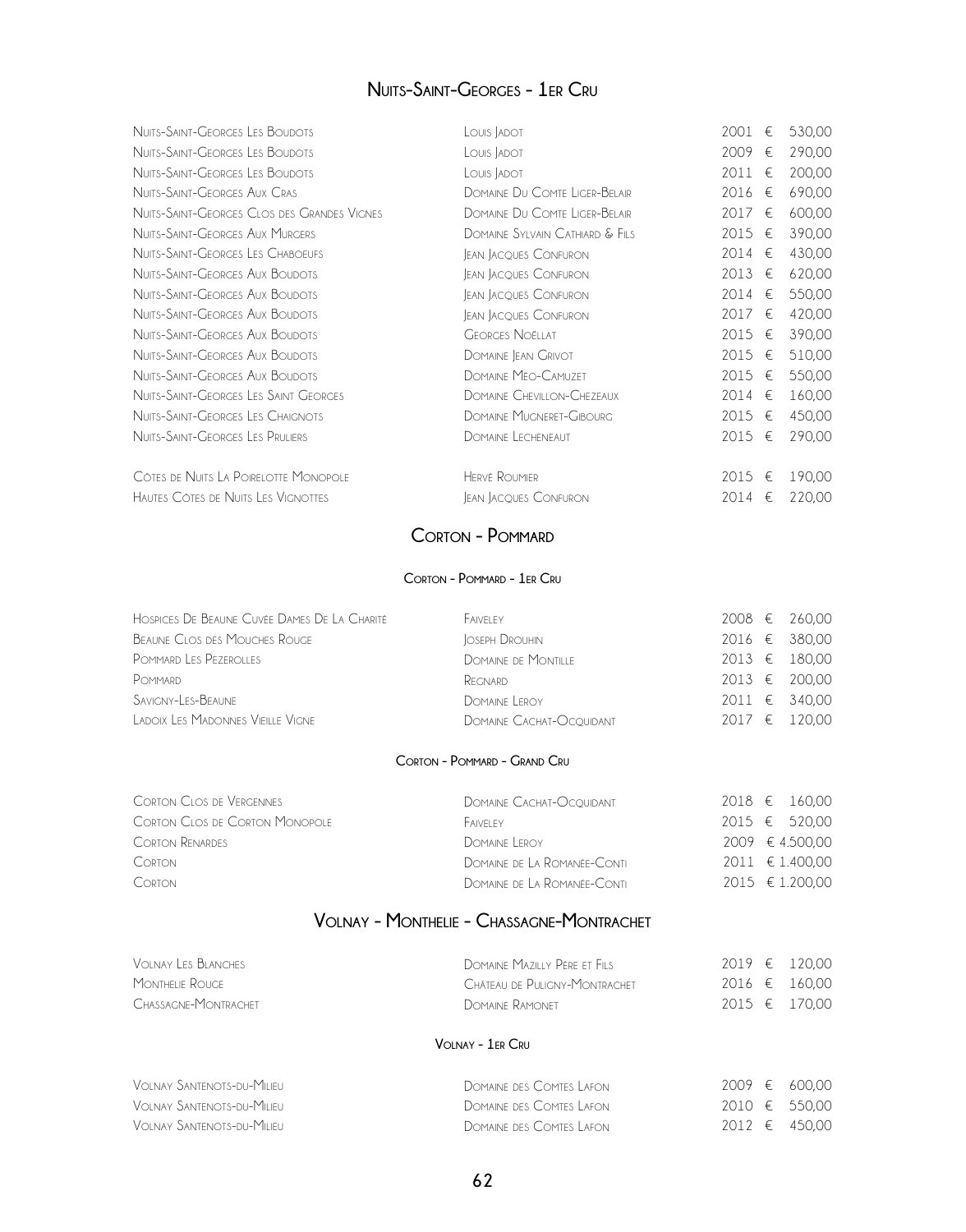|                                | <b>JURA</b>             |                              |
|--------------------------------|-------------------------|------------------------------|
| ARBOIS TROUSSFAU               | JACQUES TISSOT          | 2016 €<br>70,00              |
|                                | <b>VALLE DEL RODANO</b> |                              |
| SAINT-JOSEPH LES CÔTES         | <b>VINCENT PARIS</b>    | 2017 €<br>70,00              |
| LE CLOS SAINT-JOSEPH           | M. CHAPOUTIER           | 2014 €<br>310,00             |
| CROZES-HERMITAGE LES CLOS      | DFLAS                   | 2015 €<br>120,00             |
| ERMITAGE EX VOTO               | E. GUIGAL               | 2010<br>700,00<br>€          |
| <b>ERMITAGE ROUGE L'ERMITE</b> | M. CHAPOUTIER           | 2011 € 1.300,00              |
| CORNAS                         | DOMAINE A. CLAPE        | 2014 €<br>290,00             |
| CORNAS                         | DOMAINE A. CLAPE        | 2016<br>$\in$<br>240,00      |
| CÔTES DU RHÔNE LA SAGESSE      | <b>DOMAINE GRAMENON</b> | 2017 €<br>80,00              |
| CHÂTEAUNEUF-DU-PAPE            | E. GUIGAL               | 120,00<br>2012 €             |
| CHÂTFAUNFUF-DU-PAPF            | CLOS DE PAPES           | 2009<br>390,00<br>€          |
| CHÂTEAUNEUF-DU-PAPE            | CLOS DE PAPES           | 2016<br>300,00<br>$\in$      |
| CHÂTEAUNEUF-DU-PAPE            | ROCHE-AUDRAN            | 2015<br>130,00<br>$\epsilon$ |
|                                | PROVENZA                |                              |
| LE BAUSSANT                    | CHÂTEAU DE PLAISSIS     | 2010 €<br>60,00              |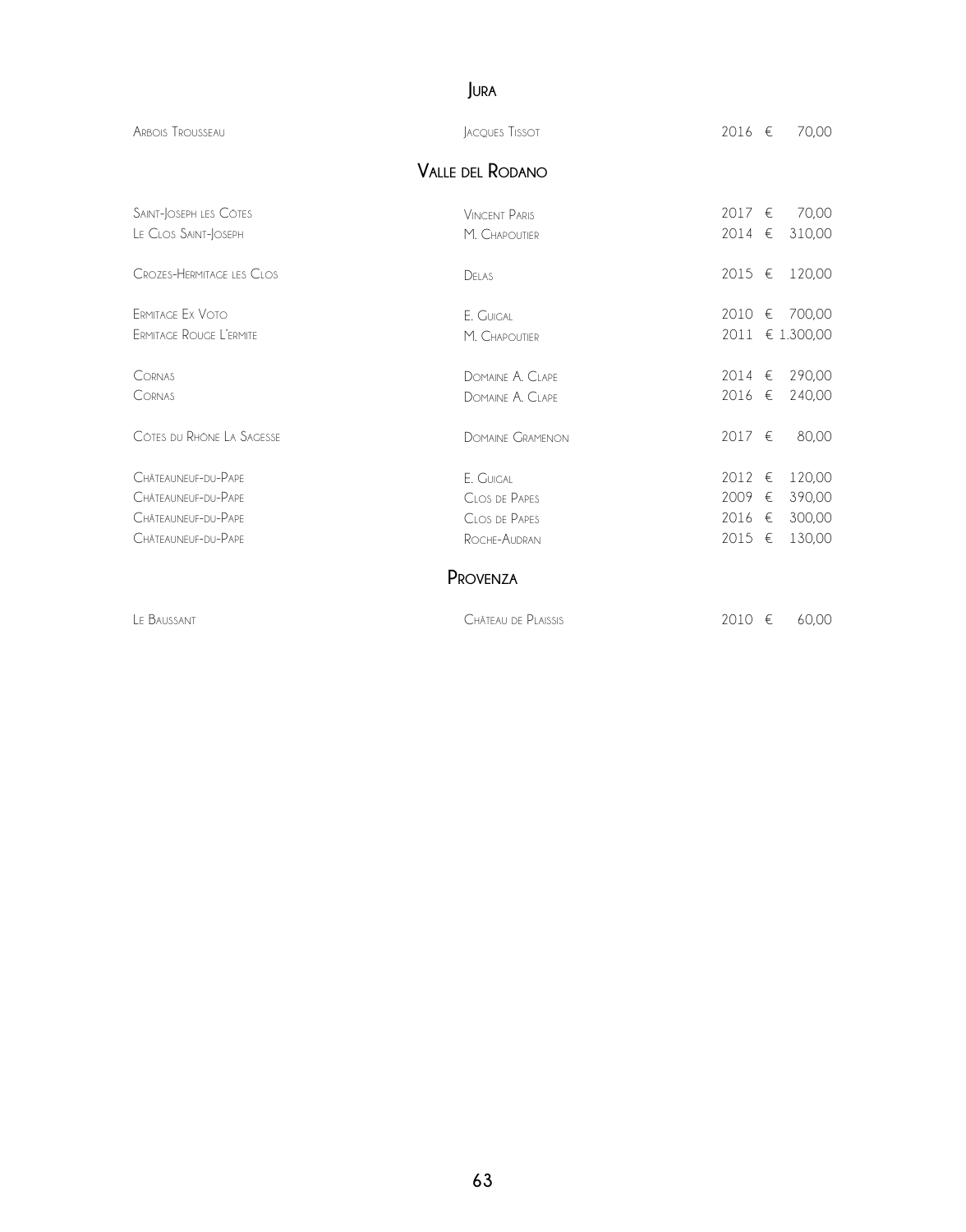#### **Bordeaux**

#### **Medoc - Saint-Estèphe**

Château Cos d'Estournel Château Cos d'Estournel Château Cos d'Estournel Château Cos d'Estournel Château Cos d'Estournel Château Cos d'Estournel Château Cos d'Estournel Château Cos d'Estournel Château Cos d'Estournel

| 2. CRU CHÂTEAU COS D'ESTOURNEL   |  | 1990 € 900,00 |
|----------------------------------|--|---------------|
| 2. CRU CHÂTEAU COS D'ESTOURNEL   |  | 1995 € 840,00 |
| 2. CRU CHÂTEAU COS D'ESTOURNEL   |  | 1996 € 790.00 |
| 2. Cru - Château Cos d'Estournei |  | 1999 € 760,00 |
| 2. CRU CHÂTEAU COS D'ESTOURNEL   |  | 2000 € 700,00 |
| 2. CRU CHÂTEAU COS D'ESTOURNEL   |  | 2001 € 600,00 |
| 2. CRU CHÂTEAU COS D'ESTOURNEL   |  | 2005 € 550,00 |
| 2. CRU CHÂTEAU COS D'ESTOURNEL   |  | 2006 € 450,00 |
| 2. CRU CHÂTEAU COS D'ESTOURNEL   |  | 2010 € 400,00 |

#### **MEDOC - PAUILLAC**

| CHÂTEAU MOUTON ROTHSCHILD        | 1. Cru        | CHÂTEAU MOUTON ROTHSCHILD        |      | 1970 € 4.300,00 |
|----------------------------------|---------------|----------------------------------|------|-----------------|
| <b>CHÂTEAU MOUTON ROTHSCHILD</b> | 1. CRU        | <b>CHÂTEAU MOUTON ROTHSCHILD</b> |      | 1973 € 4.200,00 |
| CHÂTEAU MOUTON ROTHSCHILD        | 1. CRU        | CHÂTEAU MOUTON ROTHSCHILD        | 1977 | € 4.100,00      |
| <b>CHÂTEAU MOUTON ROTHSCHILD</b> | 1. CRU        | CHÂTEAU MOUTON ROTHSCHILD        | 1979 | € 4.000,00      |
| <b>CHÂTEAU MOUTON ROTHSCHILD</b> | 1. CRU        | CHÂTEAU MOUTON ROTHSCHILD        | 1981 | € 3.900,00      |
| CHÂTEAU MOUTON ROTHSCHILD        | 1. CRU        | CHÂTEAU MOUTON ROTHSCHILD        | 1982 | € 3.800,00      |
| CHÂTEAU MOUTON ROTHSCHILD        | 1. CRU        | CHÂTEAU MOUTON ROTHSCHILD        |      | 1983 € 3.500,00 |
| <b>CHÂTEAU MOUTON ROTHSCHILD</b> | 1. CRU        | CHÂTEAU MOUTON ROTHSCHILD        | 1984 | € 3.400,00      |
| CHÂTEAU MOUTON ROTHSCHILD        | $1.$ CRU      | CHÂTEAU MOUTON ROTHSCHILD        | 1985 | € 3.300,00      |
| <b>CHÂTEAU MOUTON ROTHSCHILD</b> | 1. CRU        | CHÂTEAU MOUTON ROTHSCHILD        | 1987 | € 3.000,00      |
| CHÂTEAU MOUTON ROTHSCHILD        | 1. CRU        | CHÂTEAU MOUTON ROTHSCHILD        | 1988 | € 2.900,00      |
| CHÂTEAU MOUTON ROTHSCHILD        | 1. CRU        | <b>CHÂTEAU MOUTON ROTHSCHILD</b> | 1989 | € 2.800,00      |
| CHÂTEAU MOUTON ROTHSCHILD        | 1. CRU        | <b>CHÂTEAU MOUTON ROTHSCHILD</b> | 1990 | € 2.700,00      |
| <b>CHÂTEAU MOUTON ROTHSCHILD</b> | 1. Cru        | <b>CHÂTEAU MOUTON ROTHSCHILD</b> | 1991 | € 2.600,00      |
| <b>CHÂTEAU MOUTON ROTHSCHILD</b> | $1.$ $C_{RU}$ | <b>CHÂTEAU MOUTON ROTHSCHILD</b> | 1992 | € 2.500,00      |
| <b>CHÂTEAU MOUTON ROTHSCHILD</b> | 1. CRU        | CHÂTEAU MOUTON ROTHSCHILD        | 1993 | € 2.400,00      |
| <b>CHÂTEAU MOUTON ROTHSCHILD</b> | 1. CRU        | <b>CHÂTEAU MOUTON ROTHSCHILD</b> | 1994 | € 2.300,00      |
| <b>CHÂTEAU MOUTON ROTHSCHILD</b> | $1.$ Cru      | CHÂTEAU MOUTON ROTHSCHILD        | 1995 | € 2.200,00      |
| <b>CHÂTEAU MOUTON ROTHSCHILD</b> | 1. CRU        | <b>CHÂTEAU MOUTON ROTHSCHILD</b> | 1996 | € 2.100,00      |
| <b>CHÂTEAU MOUTON ROTHSCHILD</b> | 1. CRU        | <b>CHÂTEAU MOUTON ROTHSCHILD</b> | 1997 | € 2.000,00      |
| <b>CHÂTEAU MOUTON ROTHSCHILD</b> | 1. CRU        | <b>CHÂTEAU MOUTON ROTHSCHILD</b> | 1998 | € 1.900,00      |
| CHÂTEAU MOUTON ROTHSCHILD        | 1. CRU        | <b>CHÂTEAU MOUTON ROTHSCHILD</b> | 1999 | € 1.800,00      |
| CHÂTEAU MOUTON ROTHSCHILD        | 1. CRU        | <b>CHÂTEAU MOUTON ROTHSCHILD</b> | 2000 | € 2.900,00      |
| CHÂTEAU MOUTON ROTHSCHILD        | 1. CRU        | CHÂTEAU MOUTON ROTHSCHILD        | 2001 | € 2.000,00      |
| <b>CHÂTEAU MOUTON ROTHSCHILD</b> | 1. CRU        | CHÂTEAU MOUTON ROTHSCHILD        | 2002 | € 1.950,00      |
| <b>CHÂTEAU MOUTON ROTHSCHILD</b> | 1. Cru        | <b>CHÂTEAU MOUTON ROTHSCHILD</b> | 2003 | € 1.900,00      |
| <b>CHÂTEAU MOUTON ROTHSCHILD</b> | 1. CRU        | <b>CHÂTEAU MOUTON ROTHSCHILD</b> | 2004 | € 1.800,00      |
| CHÂTEAU MOUTON ROTHSCHILD        | 1. CRU        | <b>CHÂTEAU MOUTON ROTHSCHILD</b> | 2005 | € 2.000,00      |
| <b>CHÂTEAU MOUTON ROTHSCHILD</b> | 1. CRU        | <b>CHÂTEAU MOUTON ROTHSCHILD</b> | 2006 | € 1.700,00      |
| CHÂTEAU MOUTON ROTHSCHILD        | $1.$ $C_{RU}$ | CHÂTEAU MOUTON ROTHSCHILD        | 2007 | € 1.600,00      |
| <b>CHÂTEAU MOUTON ROTHSCHILD</b> | 1. CRU        | <b>CHÂTEAU MOUTON ROTHSCHILD</b> | 2008 | € 1.500,00      |
| CHÂTEAU MOUTON ROTHSCHILD        | 1. CRU        | <b>CHÂTEAU MOUTON ROTHSCHILD</b> |      | 2011 € 1.300,00 |
| CHÂTEAU MOUTON ROTHSCHILD        | 1. CRU        | <b>CHÂTEAU MOUTON ROTHSCHILD</b> |      | 2015 € 1.200,00 |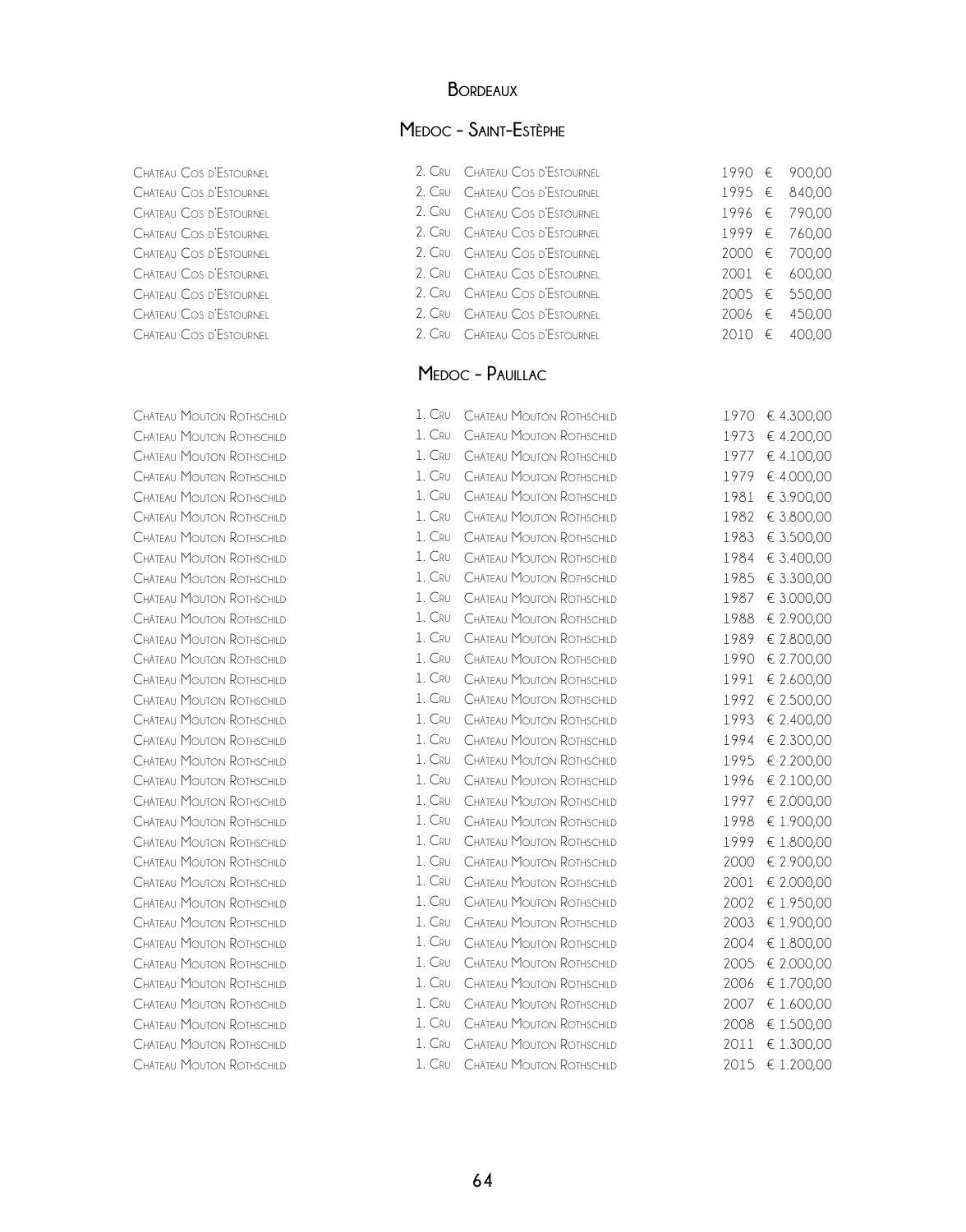## **Medoc - Pauillac**

| CHÂTEAU LYNCH BAGES                            | 5. CRU                 | CHÂTEAU LYNCH BAGES        | 1986                   | € 1.100,00           |
|------------------------------------------------|------------------------|----------------------------|------------------------|----------------------|
| CHÂTEAU LYNCH BAGES                            | 5. CRU                 | CHÂTEAU LYNCH BAGES        | 1988                   | € 1.000,00           |
| CHÂTEAU LYNCH BAGES                            | 5. CRU                 | CHÂTEAU LYNCH BAGES        | 1990                   | €<br>900,00          |
| CHÂTEAU LYNCH BAGES                            | 5. CRU                 | CHÂTEAU LYNCH BAGES        | 1998                   | 720,00<br>€          |
| CHÂTEAU LYNCH BAGES                            | 5. CRU                 | CHÂTEAU LYNCH BAGES        | 1999                   | 680,00<br>€          |
| CHÂTEAU LYNCH BAGES                            | 5. CRU                 | CHÂTEAU LYNCH BAGES        | 2001                   | 600,00<br>€          |
| CHÂTEAU LYNCH BAGES                            | 5. CRU                 | CHÂTEAU LYNCH BAGES        | 2007                   | 520,00<br>€          |
| CHÂTEAU LYNCH BAGES                            | 5. CRU                 | CHÂTEAU LYNCH BAGES        | 2009                   | 490,00<br>€          |
| CHÂTEAU LYNCH BAGES                            | 5. CRU                 | CHÂTEAU LYNCH BAGES        | 2010                   | 450,00<br>€          |
| CHÂTEAU LYNCH BAGES                            | 5. CRU                 | CHÂTEAU LYNCH BAGES        | 2011                   | 430,00<br>€          |
| CHÂTEAU LYNCH BAGES                            | 5. CRU                 | CHÂTEAU LYNCH BAGES        | 2015                   | 390,00<br>$\epsilon$ |
|                                                |                        |                            |                        |                      |
| <b>CHÂTEAU LATOUR</b>                          | $1.$ Cru               | <b>CHÂTEAU LATOUR</b>      |                        | 1988 € 5.200,00      |
| <b>CHÂTEAU LATOUR</b>                          | 1. CRU                 | <b>CHÂTEAU LATOUR</b>      |                        | 1990 € 4.900,00      |
| <b>CHÂTEAU LATOUR</b>                          | 1. CRU                 | <b>CHÂTEAU LATOUR</b>      | 1995                   | € 4.500,00           |
| <b>CHÂTEAU LATOUR</b>                          | 1. CRU                 | <b>CHÂTEAU LATOUR</b>      | 1996                   | € 4.300,00           |
| CHÂTEAU LATOUR                                 | 1. CRU                 | <b>CHÂTEAU LATOUR</b>      | 1998                   | € 4.100,00           |
| <b>CHÂTEAU LATOUR</b>                          | $1.$ $C_{RU}$          | <b>CHÂTEAU LATOUR</b>      | 1999                   | € 3.900,00           |
| <b>CHÂTEAU LATOUR</b>                          | 1. CRU                 | <b>CHÂTEAU LATOUR</b>      | 2000                   | € 3.600,00           |
| <b>CHÂTEAU LATOUR</b>                          | 1. CRU                 | <b>CHÂTEAU LATOUR</b>      | 2001                   | € 3.200,00           |
| <b>CHÂTEAU LATOUR</b>                          | 1. CRU                 | <b>CHÂTEAU LATOUR</b>      |                        | 2002 € 2.800,00      |
| <b>CHÂTEAU LATOUR</b>                          | 1. CRU                 | <b>CHÂTEAU LATOUR</b>      |                        | 2007 € 2.600,00      |
|                                                | 1. CRU                 | CHÂTEAU LATOUR             |                        |                      |
| <b>CHÂTEAU LATOUR</b>                          | $1.$ $C$ <sub>RU</sub> |                            | 2009                   | € 2.500,00           |
| <b>CHÂTEAU LATOUR</b>                          |                        | <b>CHÂTEAU LATOUR</b>      |                        | 2010 € 2.400,00      |
| CHÂTEAU PICHON LONGUEVILLE COMTESSE DE LALANDE | $2.$ Cru               | CHÂTEAU PICHON LONGUEVILLE | 1996                   | 950,00<br>€          |
| CHÂTEAU PICHON LONGUEVILLE COMTESSE DE LALANDE | 2. CRU                 | CHÂTEAU PICHON LONGUEVILLE | 2000                   | € 1.100,00           |
| CHÂTEAU PICHON LONGUEVILLE COMTESSE DE LALANDE | 2. CRU                 | CHÂTEAU PICHON LONGUEVILLE | 2001                   | €<br>850,00          |
| CHÂTEAU PICHON LONGUEVILLE COMTESSE DE LALANDE | $2.$ CRU               | CHÂTEAU PICHON LONGUEVILLE | 2002                   | 800,00<br>€          |
| CHÂTEAU PICHON LONGUEVILLE COMTESSE DE LALANDE | 2. CRU                 | CHÂTEAU PICHON LONGUEVILLE | 2009 €                 | 600,00               |
|                                                |                        |                            |                        |                      |
| CHÂTEAU LAFITE ROTHSCHILD                      | 1. Cru                 | CHÂTFAU LAFITE ROTHSCHILD  |                        | 1990 € 2.800,00      |
| CHÂTEAU LAFITE ROTHSCHILD                      | $1.$ Cru               | CHÂTEAU LAFITE ROTHSCHILD  |                        | 1996 € 3.000,00      |
| CHÂTEAU LAFITE ROTHSCHILD                      | $1.$ $C_{RU}$          | CHÂTEAU LAFITE ROTHSCHILD  |                        | 1997 € 2.700,00      |
| CHÂTEAU LAFITE ROTHSCHILD                      | $1.$ $C_{RU}$          | CHÂTEAU LAFITE ROTHSCHILD  | MAGNUM 1997 € 6.000,00 |                      |
| CHÂTEAU LAFITE ROTHSCHILD                      | 1. CRU                 | CHÂTEAU LAFITE ROTHSCHILD  | 1998                   | € 2.200,00           |
| CHÂTEAU LAFITE ROTHSCHILD                      | 1. CRU                 | CHÂTEAU LAFITE ROTHSCHILD  | 1999                   | € 2.500,00           |
| CHÂTEAU LAFITE ROTHSCHILD                      | 1. CRU                 | CHÂTEAU LAFITE ROTHSCHILD  | MAGNUM 1999            | € 5.500,00           |
| CHÂTEAU LAFITE ROTHSCHILD                      | $1.$ CRU               | CHÂTEAU LAFITE ROTHSCHILD  |                        | 2000 € 2.400,00      |
| CHÂTEAU LAFITE ROTHSCHILD                      | $1.$ Cru               | CHÂTEAU LAFITE ROTHSCHILD  | 2001                   | € 1.600,00           |
| CHÂTEAU LAFITE ROTHSCHILD                      | 1. CRU                 | CHÂTEAU LAFITE ROTHSCHILD  |                        | 2002 € 1.400,00      |
| CHÂTEAU LAFITE ROTHSCHILD                      | 1. CRU                 | CHÂTEAU LAFITE ROTHSCHILD  |                        | 2003 € 2.600,00      |
| CHÂTEAU LAFITE ROTHSCHILD                      | 1. CRU                 | CHÂTEAU LAFITE ROTHSCHILD  | MAGNUM 2003 € 5.300,00 |                      |
| CHÂTEAU LAFITE ROTHSCHILD                      | 1. CRU                 | CHÂTEAU LAFITE ROTHSCHILD  |                        | 2004 € 2.200,00      |
| CHÂTEAU LAFITE ROTHSCHILD                      | $1.$ Cru               | CHÂTEAU LAFITE ROTHSCHILD  |                        | 2005 € 2.300,00      |
| CHÂTEAU LAFITE ROTHSCHILD                      | $1.$ Cru               | CHÂTEAU LAFITE ROTHSCHILD  | 2006                   | € 1.900,00           |
| CHÂTEAU LAFITE ROTHSCHILD                      | $1.$ $C$ <sub>RU</sub> | CHÂTEAU LAFITE ROTHSCHILD  | MAGNUM 2006 € 4.000,00 |                      |
| CHÂTEAU LAFITE ROTHSCHILD                      | 1. CRU                 | CHÂTEAU LAFITE ROTHSCHILD  |                        | 2011 € 1.100,00      |
| CHÂTEAU LAFITE ROTHSCHILD                      | $1.$ Cru               | CHÂTEAU LAFITE ROTHSCHILD  |                        | 2015 € 1.400,00      |
|                                                |                        |                            |                        |                      |

CARRUADES DE LAFITE  $\blacksquare$  2017  $\epsilon$  800,00 Domaine Barons de Rothschild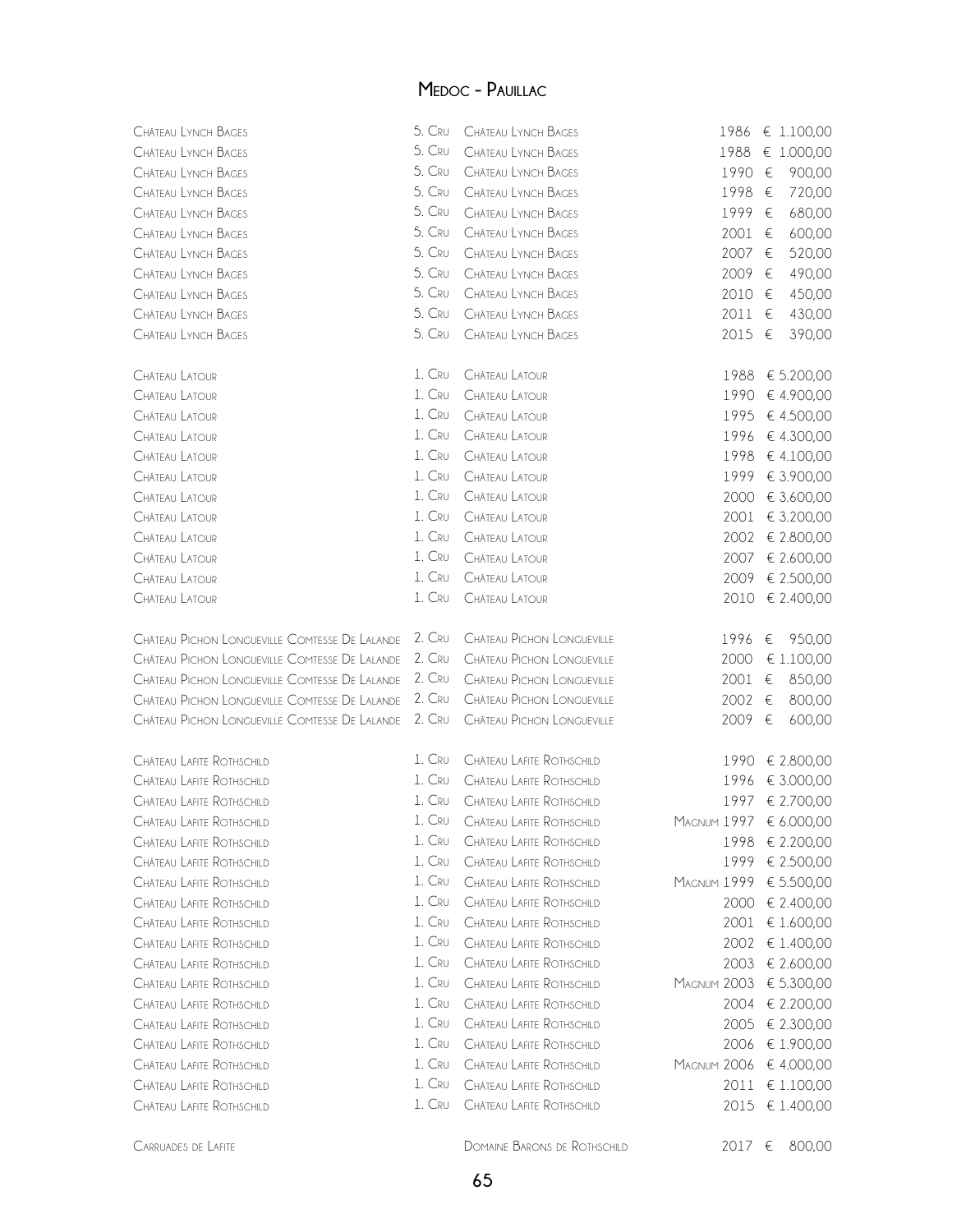## **Medoc - Margaux**

| CHÂTEAU MARGAUX                          | 1. Cru                 | CHÂTEAU MARGAUX           |              | 1995 € 1.900,00       |
|------------------------------------------|------------------------|---------------------------|--------------|-----------------------|
| CHÂTEAU MARGAUX                          | 1. CRU                 | <b>CHÂTEAU MARGAUX</b>    |              | 1997 € 1.700,00       |
| CHÂTEAU MARGAUX                          | 1. CRU                 | CHÂTEAU MARGAUX           | 1999         | € 1.500,00            |
| CHÂTEAU MARGAUX                          | $1.$ $C_{RU}$          | CHÂTEAU MARGAUX           | 2000         | € 2.800,00            |
| CHÂTEAU MARGAUX                          | 1. CRU                 | CHÂTEAU MARGAUX           | 2001         | € 1.500,00            |
| CHÂTEAU MARGAUX                          | 1. CRU                 | CHÂTEAU MARGAUX           |              | 2002 € 1.400,00       |
| CHÂTEAU MARGAUX                          | 1. CRU                 | CHÂTEAU MARGAUX           | 2004         | € 1.300,00            |
| CHÂTEAU MARGAUX                          | 1. CRU                 | CHÂTEAU MARGAUX           | 2006         | € 1.200,00            |
| CHÂTEAU MARGAUX                          | $1.$ $C_{RU}$          | CHÂTEAU MARGAUX           | 2007         | € 1.000,00            |
| CHÂTEAU MARGAUX                          | 1. CRU                 | CHÂTEAU MARGAUX           | 2008         | € 1.100,00            |
| CHÂTEAU MARGAUX                          | 1. CRU                 | CHÂTEAU MARGAUX           | 2010         | € 2.700,00            |
| CHÂTEAU MARGAUX                          | $1.$ $C$ <sub>RU</sub> | CHÂTEAU MARGAUX           | 2011         | €<br>900,00           |
| CHÂTEAU PALMER ALTER EGO                 | 3. CRU                 | CHÂTEAU PALMER            | 2013         | 180,00<br>€           |
| CHÂTEAU PALMER ALTER EGO                 | 3. CRU                 | CHÂTEAU PALMER            | 2014         | €<br>160,00           |
| CHÂTEAU PALMER                           | 3. CRU                 | CHÂTEAU PALMER            | 1996         | € 1.300,00            |
| CHÂTEAU PALMER                           | $3.$ CRU               | CHÂTEAU PALMER            | 2001         | € 1.100,00            |
| CHÂTEAU PALMER                           | $3.$ CRU               | CHÂTEAU PALMER            | 2004         | € 1.000,00            |
| CHÂTEAU PALMER                           | 3. CRU                 | CHÂTEAU PALMER            | 2005         | € 1.200,00            |
| CHÂTEAU PALMER                           | 3. CRU                 | CHÂTEAU PALMER            | 2009         | €<br>900,00           |
| CHÂTEAU PALMER                           | $3.$ CRU               | CHÂTEAU PALMER            | 2010         | 850,00<br>€           |
| CHÂTEAU PALMER                           | $3.$ C <sub>RU</sub>   | CHÂTEAU PALMER            | 2014         | 750,00<br>€           |
| CHÂTEAU PALMER                           | 3. CRU                 | CHÂTEAU PALMER            | 2015         | 700,00<br>€           |
| CHÂTEAU PALMER                           | 3. CRU                 | CHÂTEAU PALMER            | 2016         | €<br>650,00           |
|                                          |                        |                           |              |                       |
|                                          | 2. CRU                 | CHÂTEAU RAUZAN-SÉGLA      |              | €                     |
| CHÂTEAU RAUZAN-SÉGLA<br>CHÂTEAU ANGLUDET |                        | CHÂTEAU ANGLUDET          | 1998<br>2016 | 500,00<br>€<br>150,00 |
|                                          |                        | MEDOC - PESSAC-LÉOGNAN    |              |                       |
| CHÂTEAU HAUT-BRION                       | 1. Cru                 | <b>CHÂTEAU HAUT-BRION</b> | 1996         | € 1.400,00            |
| CHÂTEAU HAUT-BRION LA TOUR               | 1. Cru                 | CHÂTEAU HAUT-BRION        | 1999         | €<br>500,00           |
| CHÂTEAU HAUT-BRION                       | 1. Cru                 | CHÂTEAU HAUT-BRION        |              | 1999 € 1.100,00       |
| CHÂTEAU HAUT-BRION                       | 1. Cru                 | CHÂTEAU HAUT-BRION        | 2001         | € 1.400,00            |
| CHÂTEAU HAUT-BRION                       | $1.$ Cru               | CHÂTEAU HAUT-BRION        |              | 2004 € 1.300,00       |
| CHÂTEAU HAUT-BRION                       | 1. Cru                 | CHÂTEAU HAUT-BRION        |              | 2005 € 2.000,00       |
| CHÂTEAU HAUT-BRION                       | 1. Cru                 | CHÂTEAU HAUT-BRION        | 2007         | € 1.200,00            |
| CHÂTEAU HAUT-BRION                       | $1.$ Cru               | CHÂTEAU HAUT-BRION        | 2012         | 900,00<br>€           |
| CHÂTEAU HAUT-BRION                       | 1. Cru                 | CHÂTEAU HAUT-BRION        | 2015 €       | 800,00                |
| CHÂTEAU LA MISSION HAUT-BRION            |                        | CHÂTEAU HAUT-BRION        |              | 1995 € 1.600,00       |
| CHÂTEAU LA MISSION HAUT-BRION            |                        | CHÂTEAU HAUT-BRION        | 1997         | € 1.500,00            |
| CHÂTEAU LA MISSION HAUT-BRION            |                        | CHÂTEAU HAUT-BRION        | 2000         | € 1.400,00            |
| CHÂTEAU LA MISSION HAUT-BRION            |                        | CHÂTEAU HAUT-BRION        | 2005         | 900,00<br>€           |
| CHÂTEAU LA MISSION HAUT-BRION            |                        | CHÂTEAU HAUT-BRION        | 2006         | 800,00<br>€           |
| CHÂTEAU LA MISSION HAUT-BRION            |                        | CHÂTEAU HAUT-BRION        | 2007         | 700,00<br>€           |
| CHÂTEAU LA MISSION HAUT-BRION            |                        | CHÂTEAU HAUT-BRION        | 2008         | 600,00<br>€           |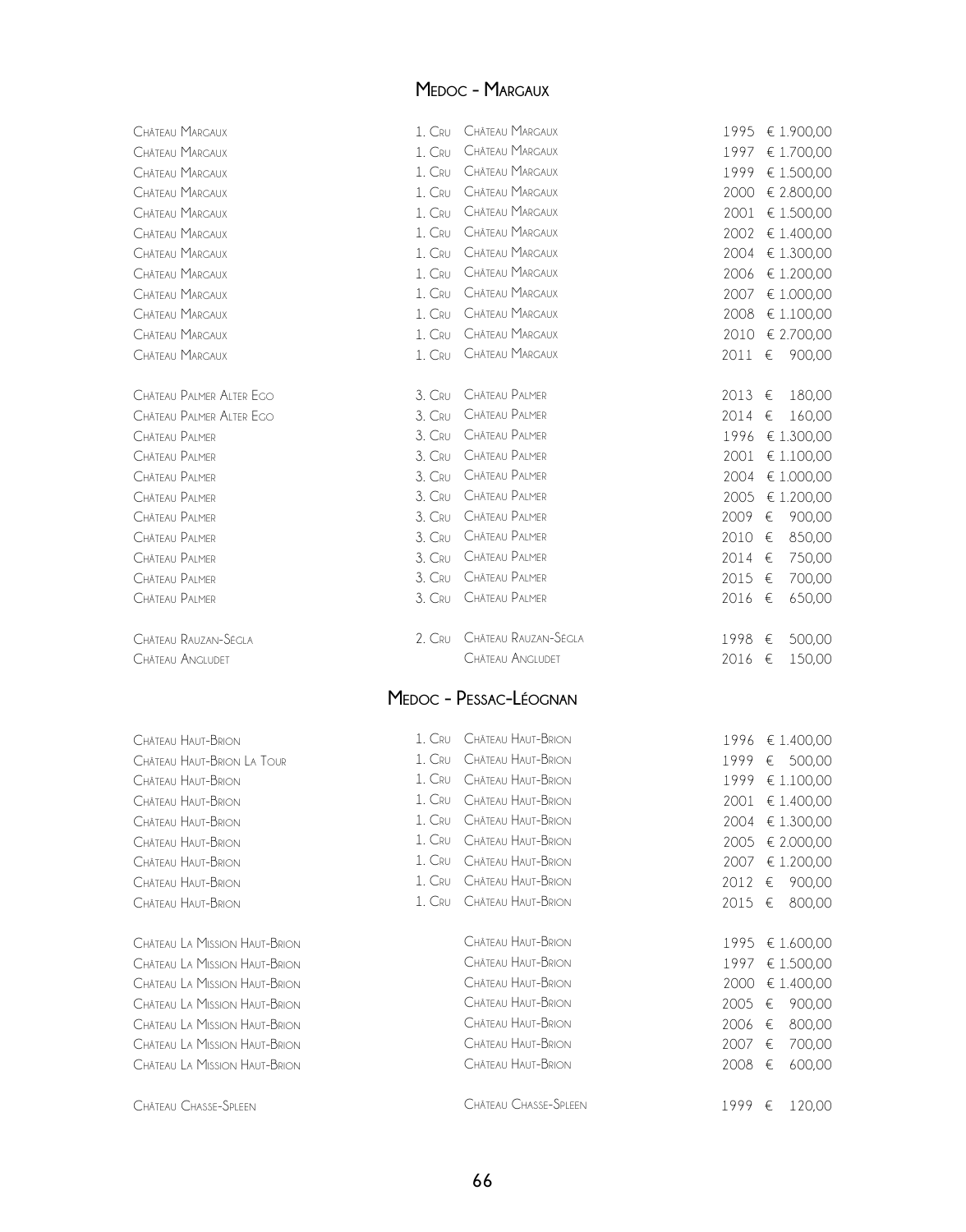# **Libournais - Pomerol**

| PETRUS                  | PETRUS                       |        | 1988 € 8.000,00 |
|-------------------------|------------------------------|--------|-----------------|
| PETRUS                  | PETRUS                       |        | 1996 € 7.000,00 |
| PETRUS                  | PETRUS                       | 2003   | € 6.000,00      |
| PETRUS                  | PETRUS                       | 2007   | € 6.700,00      |
| PETRUS                  | PETRUS                       | 2008   | € 6.500,00      |
| PETRUS                  | PETRUS                       | 2009   | € 9.000,00      |
| PETRUS                  | PETRUS                       | 2011   | € 7.000,00      |
| PETRUS                  | PETRUS                       | 2015   | € 5.000,00      |
| PETRUS                  | PETRUS                       | 2015   | € 4.000,00      |
|                         |                              |        |                 |
| Château La Grave        | JEAN-PIERRE MOUEIX           | 2015   | 250,00<br>€     |
| CHÂTEAU LA GRAVE        | JEAN-PIERRE MOUEIX           | 2016   | 200,00<br>€     |
| CHÂTEAU LA FLEUR-PÉTRUS | JEAN-PIERRE MOUEIX           | 2016   | 580,00<br>€     |
|                         |                              |        |                 |
| CHÂTEAU L'EVANGILE      | DOMAINE BARONS DE ROTHSCHILD | 2000   | 700,00<br>€     |
| CHÂTEAU L'EVANGILE      | DOMAINE BARONS DE ROTHSCHILD | 2001   | 550,00<br>€     |
| CHÂTEAU L'EVANGILE      | DOMAINE BARONS DE ROTHSCHILD | 2002   | 450,00<br>€     |
|                         |                              |        |                 |
| CHÂTEAU LAFLEUR         | ACQUES ET SYLVIE GUINAUDEAU  | 2011   | € 1.200,00      |
| CHÂTEAU LAFLEUR         | ACQUES ET SYLVIE GUINAUDEAU  | 2015   | €<br>900,00     |
| CHÂTEAU LAFLEUR         | ACQUES ET SYLVIE GUINAUDEAU  | 2016   | €<br>800,00     |
|                         |                              |        |                 |
|                         | LIBOURNAIS - SAINT-ÉMILION   |        |                 |
| CHÂTEAU CHEVAL BLANC    | CHÂTEAU CHEVAL BLANC         |        | 1993 € 1.500,00 |
| CHÂTEAU CHEVAL BLANC    | CHÂTEAU CHEVAL BLANC         |        | 1995 € 1.800,00 |
| CHÂTEAU CHEVAL BLANC    | CHÂTEAU CHEVAL BLANC         | 1998   | € 2.200,00      |
| CHÂTEAU CHEVAL BLANC    | CHÂTEAU CHEVAL BLANC         | 2000   | € 2.700,00      |
| CHÂTEAU CHEVAL BLANC    | CHÂTEAU CHEVAL BLANC         | 2001   | € 1.900,00      |
| CHÂTEAU CHEVAL BLANC    | CHÂTEAU CHEVAL BLANC         | 2002   | € 1.800,00      |
| CHÂTEAU CHEVAL BLANC    | CHÂTEAU CHEVAL BLANC         |        | 2004 € 1.600,00 |
| CHÂTEAU CHEVAL BLANC    | CHÂTEAU CHEVAL BLANC         |        | 2005 € 2.100,00 |
| CHÂTEAU CHEVAL BLANC    | CHÂTEAU CHEVAL BLANC         |        | 2007 € 1.400,00 |
| CHÂTEAU CHEVAL BLANC    | CHÂTEAU CHEVAL BLANC         |        | 2008 € 1.200,00 |
| CHÂTEAU CHEVAL BLANC    | CHÂTEAU CHEVAL BLANC         |        | 2016 € 1.900,00 |
|                         |                              |        |                 |
| CHÂTEAU ANGELUS         | <b>CHÂTEAU ANGELUS</b>       |        | 1995 € 1.400,00 |
| <b>CHÂTEAU ANGELUS</b>  | <b>CHÂTEAU ANGELUS</b>       |        | 1996 € 1.200,00 |
| CHÂTEAU ANGELUS         | CHÂTEAU ANGELUS              |        | 1998 € 1.800,00 |
| CHÂTEAU ANGELUS         | <b>CHÂTEAU ANGELUS</b>       |        | 2000 € 1.300,00 |
| <b>CHÂTEAU ANGELUS</b>  | <b>CHÂTEAU ANGELUS</b>       |        | 2002 € 800,00   |
| CHÂTEAU ANGELUS         | <b>CHÂTEAU ANGELUS</b>       | 2004 € | 600,00          |
| CHÂTEAU ANGELUS         | CHÂTEAU ANGELUS              | 2009 € | 700,00          |
|                         |                              |        |                 |
| CHÂTEAU PAVIE           | <b>CHÂTEAU PAVIE</b>         |        | 2000 € 1.500,00 |
| CHÂTEAU PAVIE           | CHÂTEAU PAVIE                |        | 2015 € 700,00   |
|                         |                              |        |                 |
| CHÂTFAU FIGFAC          | CHÂTEAU FIGEAC               | 2001 € | 600,00          |
| CHÂTEAU AUSONE          | <b>FAMILLE VAUTHIER</b>      |        | 2013 € 1.400,00 |
| CHÂTEAU AUSONE          | FAMILLE VAUTHIER             |        | 2014 € 1.300,00 |
|                         |                              |        |                 |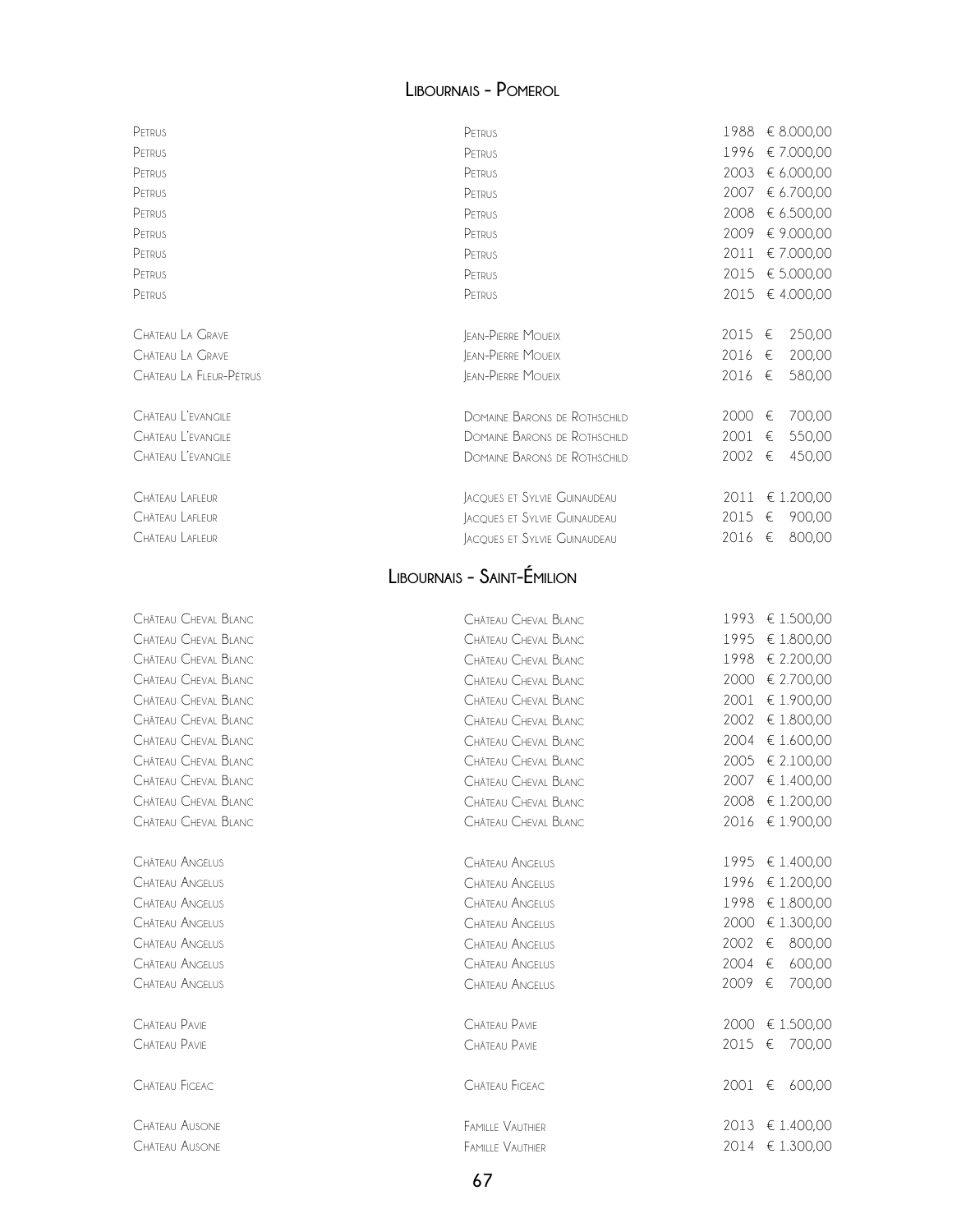# **La Rioja DOCa**

| CASTILLO YGAY GRAN RESERVA ESPECIAL | <b>MAROUES DE MURRIETA</b> | 2009                         | 700,00<br>€     |
|-------------------------------------|----------------------------|------------------------------|-----------------|
|                                     | <b>RIBERA DEL DUERO DO</b> |                              |                 |
| PINGUS                              | <b>DOMINIO DE PINGUS</b>   |                              | 1996 € 3.800,00 |
| PINGUS                              | <b>DOMINIO DE PINGUS</b>   |                              | 1999 € 3.600,00 |
| PINGUS                              | DOMINIO DE PINGUS          |                              | 2000 € 3.500,00 |
| PINGUS                              | <b>DOMINIO DE PINGUS</b>   |                              | 2001 € 3.300,00 |
| PINGUS                              | <b>DOMINIO DE PINGUS</b>   | 2004                         | € 3.100,00      |
| PINGUS                              | DOMINIO DE PINGUS          |                              | 2013 € 2.900,00 |
| PINGUS                              | DOMINIO DE PINGUS          |                              | 2014 € 2.700,00 |
| <b>VEGA SICILIA UNICO</b>           | <b>BODEGA VEGA SICILIA</b> |                              | 1989 € 1.500,00 |
| <b>VEGA SICILIA UNICO</b>           | <b>BODEGA VEGA SICILIA</b> |                              | 1990 € 1.400,00 |
| <b>VEGA SICILIA UNICO</b>           | <b>BODEGA VEGA SICILIA</b> |                              | 1991 € 1.200,00 |
| <b>VEGA SICILIA UNICO</b>           | <b>BODEGA VEGA SICILIA</b> |                              | 1994 € 1.100,00 |
| <b>VEGA SICILIA UNICO</b>           | <b>BODEGA VEGA SICILIA</b> | 1996                         | € 1.000,00      |
| <b>VEGA SICILIA UNICO</b>           | <b>BODEGA VEGA SICILIA</b> | 1999                         | 900,00<br>€     |
| <b>VEGA SICILIA UNICO</b>           | <b>BODEGA VEGA SICILIA</b> | 2000                         | 800,00<br>€     |
| <b>VEGA SICILIA UNICO</b>           | BODEGA VEGA SICILIA        | 2005                         | 700,00<br>€     |
| <b>VEGA SICILIA UNICO</b>           | <b>BODEGA VEGA SICILIA</b> | 2006                         | 600,00<br>€     |
| <b>VEGA SICILIA</b>                 | <b>BODEGA VEGA SICILIA</b> | RIS. ESPECIAL $\in$ 1.100,00 |                 |
|                                     | CATALUÑA - PRIORAT DOQ     |                              |                 |
| L'ERMITA                            | ALVARO PALACIOS            |                              | 1995 € 1.600,00 |

| L ERMIJA I | Alvaro Palacios |  | L77J E LOUU,UU  |
|------------|-----------------|--|-----------------|
| L'Ermita   | Alvaro Palacios |  | 1998 € 1.400,00 |
| L'Ermita   | Alvaro Palacios |  | 1999 € 1.300,00 |
| L'Ermita   | ALVARO PALACIOS |  | 2000 € 1.100,00 |
| L'Ermita   | ALVARO PALACIOS |  | 2001 € 900,00   |
|            |                 |  |                 |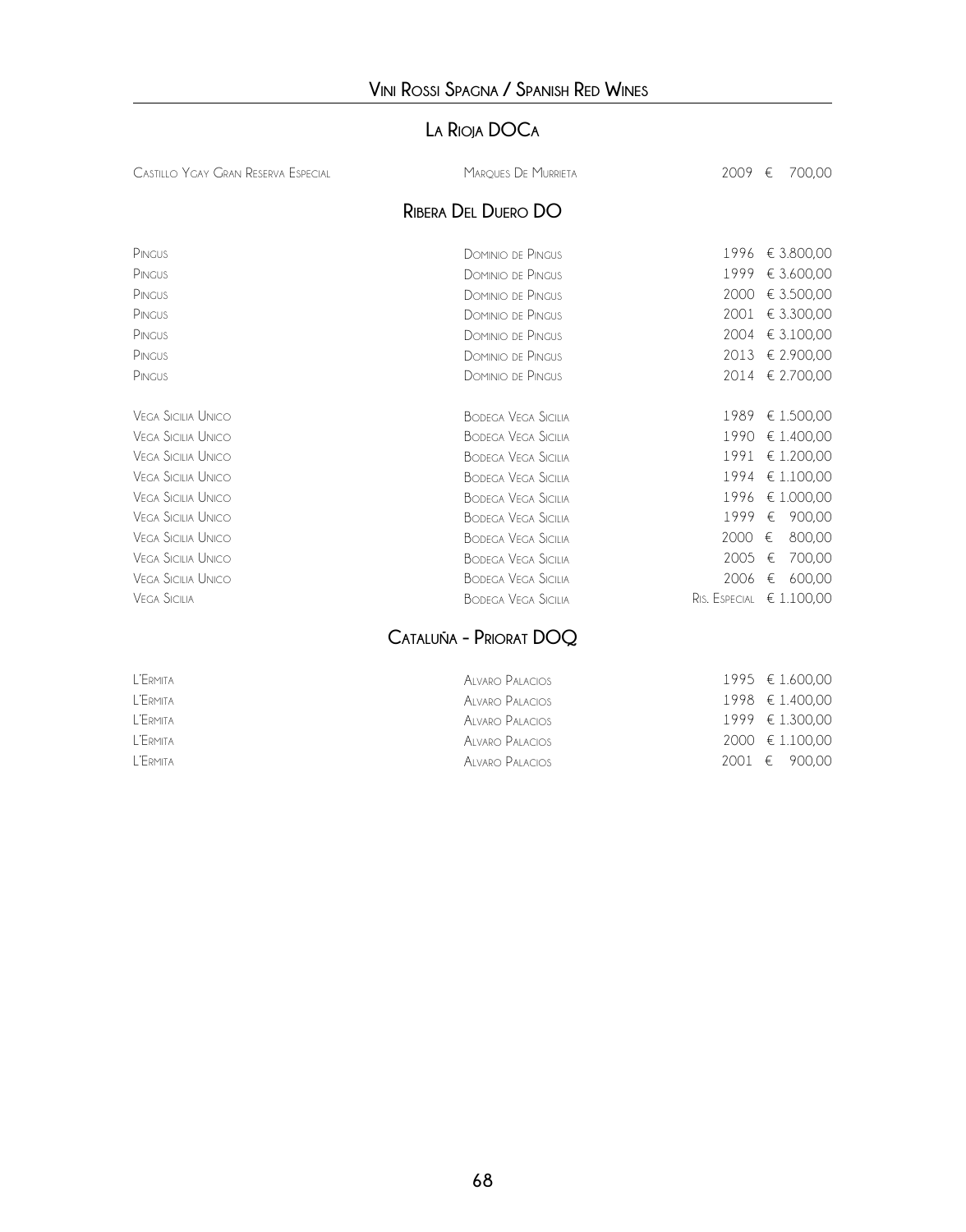#### **Austria**

| <b>PINOT NOIR GOLSER</b>  | JURIS                                | 2016        | 60,00<br>€  |
|---------------------------|--------------------------------------|-------------|-------------|
|                           | <b>SRAELE</b>                        |             |             |
| YARDEN CABERNET SAUVIGNON | <b>GOLAN HEIGHTS WINERY</b>          | 2010        | 130,00<br>€ |
|                           | <b>U<sub>SA</sub></b>                |             |             |
| OPUS ONE                  | OPUS ONE WINERY                      | 1998        | 900,00<br>€ |
| OPUS ONE                  | OPUS ONE WINERY                      | MAGNUM 1998 | € 1.900,00  |
| OPUS ONE                  | OPUS ONE WINERY                      | MAGNUM 2001 | € 1.300,00  |
| OPUS ONE                  | OPUS ONE WINERY                      | 2014        | 700,00<br>€ |
| <b>INSIGNA</b>            | JOSEPH PHELPS VINEYARDS              | 2014        | 800,00<br>€ |
| <b>BERGSTRÖM VINEYARD</b> | BERGSTRÖM                            | 2013        | 250,00<br>€ |
|                           | ARGENTINA                            |             |             |
| CHEVAL DES ANDES          | CHEVAL BLANC & TERRAZAS DE LOS ANDES | 2009        | 180,00<br>€ |
|                           | <b>AUSTRALIA</b>                     |             |             |
| <b>GRANGE</b>             | PENFOLDS                             | 2010        | € 2.000,00  |
| <b>GRANGE</b>             | PENFOLDS                             | 2011        | € 1.800,00  |
| GRANGE                    | PENFOLDS                             | 2014        | € 1.600,00  |